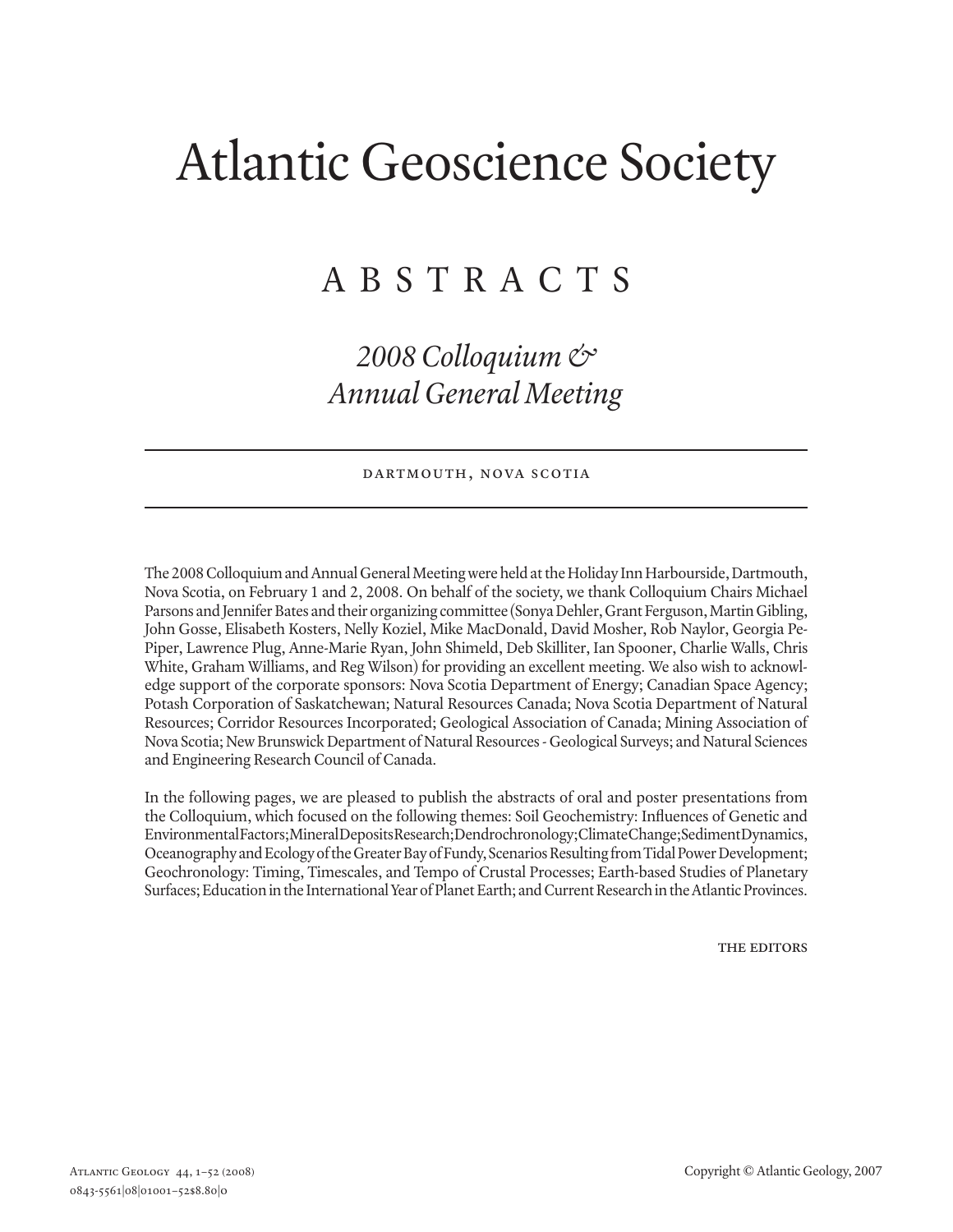## **A Raman and X-ray absorption spectroscopic investigation of the structure and speciation of aqueous zinc bromide solutions at hydrothermal conditions**

Alan J. Anderson**<sup>1</sup>** , William A. Bassett**<sup>2</sup>**, I-Ming Chou**<sup>3</sup>**, Robert A. Mayanovic**<sup>4</sup>**, and Kenji Mibe**<sup>5</sup>** *1. Department of Earth Sciences, St. Francis Xavier University, P.O. Box 5000, Antigonish, NS, Canada B2G 2W5 <aanderso@stfx.ca> ¶ 2. Department of Earth and Atmospheric Sciences, Cornell University, Ithaca, NY, 14853-1504 USA ¶ 3. MS 954, U.S. Geological Survey, Reston, VA, 20192 USA ¶ 4. Department of Physics, Astronomy and Materials Science, Missouri State University, Springfield, MO, 65897, USA ¶ 5. Earthquake Research Institute, University of Tokyo, Tokyo 113-0032, Japan*

A Raman spectral study was carried out on three aqueous solutions of varying concentration and bromide/zinc ratio. Spectra were collected at 11 different temperature-pressure conditions ranging from ambient to 500°C and up to 0.9 GPa. Raman band assignments for aqueous zinc bromide complex species reported in previous studies were used to determine the relative concentrations of ZnBr **2– <sup>4</sup>** , ZnBr **– <sup>3</sup>** , ZnBr**2**, and ZnBr**<sup>+</sup>** species at various temperatures and pressures. Our results are in close agreement with X-ray absorption spectroscopic (XAS) data, and confirm that the tetrabromo zinc complex, ZnBr<sup>2</sup><sup>-</sup>, is the predominant species up to 500°C in solutions having high zinc concentrations (1 *m*) and high bromide/zinc molar ratios ( $\frac{[Br]}{Zn} = 8$ ). This result is consistent with the observed predominance of the ZnCl**2– <sup>4</sup>** , complex in chloriderich fluid inclusion brines at high temperatures. In agreement with previous solubility and Raman spectroscopic experiments, our measurements also indicate that species with a lower number of halide ligands and charge are favored with increasing temperature in dilute solutions, and solutions with low bromine/zinc ratios ( $\lceil \text{Br} \rceil / \lceil \text{Zn} \rceil < 2.5$ ). Raman and X-ray absorption spectroscopy are complementary techniques that were used in this study to obtain speciation and structural data on aqueous zinc bromide solutions at elevated temperatures and pressures. Furthermore, we show that Raman spectroscopy, in some cases, may be used to independently evaluate XAS data obtained from high temperature disordered systems such as supercritical fluids.

> **Pleistocene landscape evolution of the southern Central Andes quantified with cosmogenic nuclide techniques**

Jose Luis Antinao**<sup>1</sup>** , John Gosse**<sup>1</sup>** , Marc Caffee**<sup>2</sup>**, and Robert Finkel**<sup>3</sup>**

*1. Department of Earth Sciences, Dalhousie University, Halifax, NS B3H 4J1 Canada <jantinao@dal.ca> <john.gosse@dal.ca> ¶ 2. Physics Department, Purdue University, West Lafayette, IN 47097, USA ¶ 3. Center of Accelerator Mass Spectrometry, Lawrence Livermore National Lab, Lawrence, CA, 94550 USA*

Landscape evolution studies depend critically on the quantification of long-term denudation rates. These are difficult to obtain in active mountain belts, because sediments are normally rapidly eroded in these environments. Terrestrial in situ cosmogenic nuclides (**<sup>10</sup>**Be and **<sup>36</sup>**Cl) have been used in this study in different ways to estimate denudation rates in the southern Central Andes of Chile. An inventory of large bedrock involved landslides, with a chronology supported by **<sup>10</sup>**Be and **<sup>36</sup>**Cl exposure dating provides reconstructed sediment volumes to estimate denudation rates from landslides during the Pleistocene. Simultaneously, **36**Cl basin-wide average erosion rates were obtained for small catchments inside the same area. Both long-term (10**<sup>3</sup>** –10**<sup>6</sup>** a) estimates were compared to short-term estimates based on suspended sediment records for the last 30 years.

Rates of denudation of ~0.1 mm/a were obtained using the landslide inventory data, similar to the **36**Cl basin-wide average erosion rates (0.15–0.23 mm/a). The estimations from suspended sediment records for the last 30 years show variable values, depending on their position along the orogen, between 0.03 to 0.15 mm/a. As accumulation inside the range is minor, there are two possibilities that can explain these observations, setting aside scale differences for the studied areas. Although for one area all estimates are similar within uncertainty, for others present day sediment transport by large rivers is out of equilibrium with long-term transport. The system might be currently transport-limited but during the Pleistocene it must have had periods of increased sediment discharge. A second alternative is that the bedload component of sediment transport needs to be incorporated more precisely into the estimations from suspended sediment records. Application of three bedload transport theoretical formulations to major rivers of the region supports this asseveration, suggesting that in this environment bedload can represent up to 80% of the sediment transport.

> **The future for geology –3D interactive data: an example from the Sussex area of the Moncton sub-basin, New Brunswick, Canada**

Janelle Appleyard**<sup>1</sup>** , Terry Danyluk**<sup>1</sup>** , Balazs Nemeth**<sup>1</sup>** , Arnfinn Prugger**<sup>1</sup>** , Brian Roulston**<sup>2</sup>**, and Chrissy Williston**<sup>3</sup>**

*1. PotashCorp, Technical Services, Earth Science and Mining, 500 – 122 First Av. S., Saskatoon, SK, S7N-0T1 Canada <arnfinn. prugger@potashcorp.com> ¶ 2. PotashCorp, New Brunswick Division, P. O. Box 5039, Sussex, NB, E4E 5L2 Canada ¶ 3. Mira Geoscience, 320 Victoria Av., Montreal, QC, E4E 5L2 Canada*

The fault-bound Moncton sub-basin in southern New Brunswick is part of the larger Maritimes Basin which extends throughout much of eastern Canada. It is within this sub-basin that the potash deposit mined at Penobsquis occurs. In 2001 a new potash discovery was made in the Picadilly region just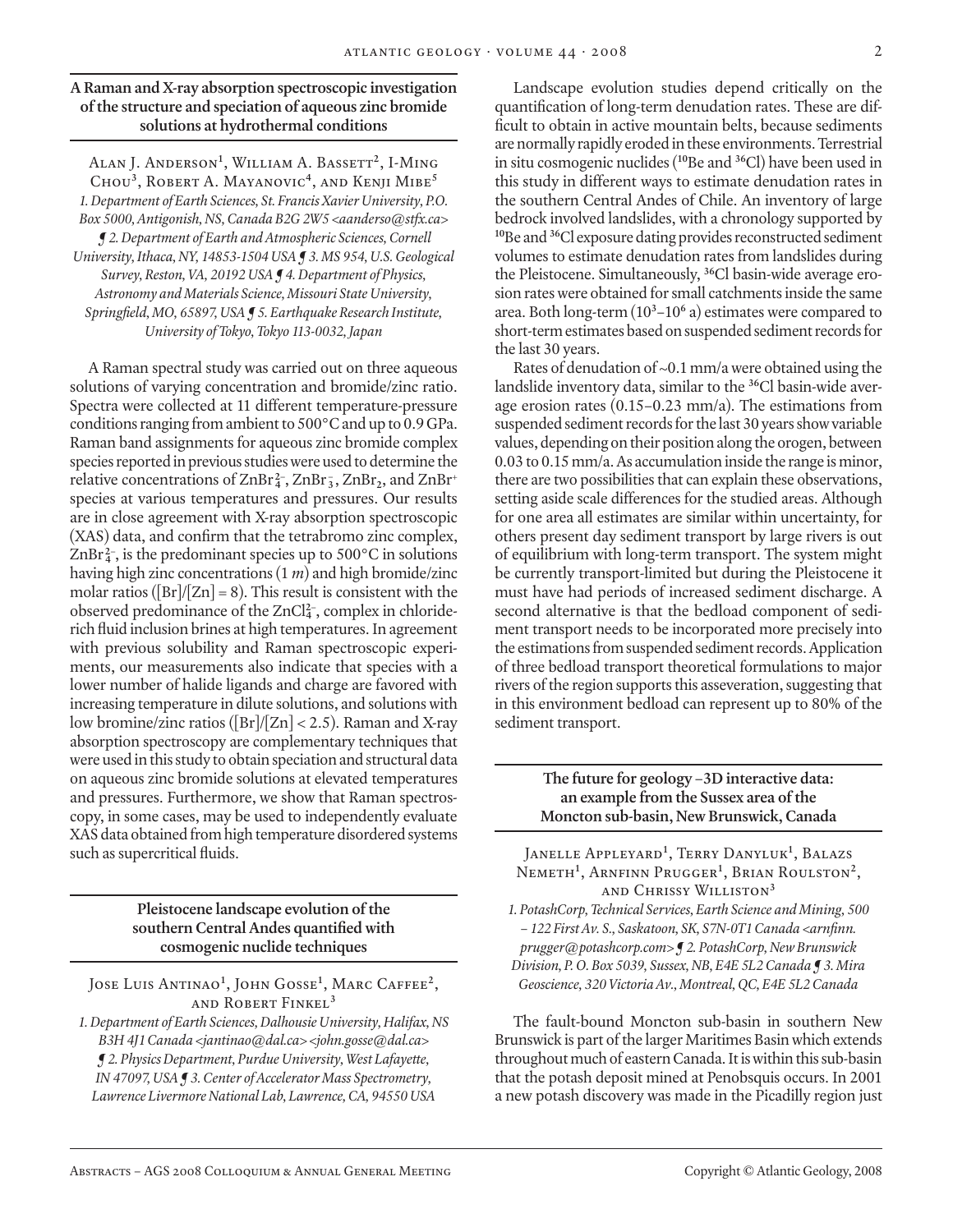south of the Penobsquis mine. This discovery initiated a potash exploration program that involved drilling, 2D seismic, 3D seismic, airborne EM, and analysis of existing gravity data. These data were analysed and integrated to create a spatially accurate regional model of all formations in the Sussex area of the Moncton sub-basin. This regional geological information is considered important for understanding the processes that created / altered the observed potash mineralization in this area. Initial surfaces of formation interfaces were created from seismic reflections and regional geological maps. Underground surfaces were calibrated using borehole data and deep layers lacking drillhole pierce-points were calibrated using surface gravity data. The process of creating these surfaces, constrained using all available data, will be described. The current best-fit model of each geological interface in the basin will be shown, formation-top by formation-top, and in cross-section, using real-time, interactive, and 3D visualization software.

# **Field relations, structure, and provenance studies of Cambrian rocks in the Saint John area, southern New Brunswick**

Sandra M. Barr**<sup>1</sup>** , Chris E. White**<sup>2</sup>**, Aaron M. Satkoski**<sup>1</sup>** , Peter H. Reynolds**<sup>3</sup>**, and Michael A. Hamilton**<sup>4</sup>** *1. Acadia University, Department of Earth and Environmental Science, Wolfville, NS B4P 2R6 Canada <sandra.barr@acadiau.ca> ¶ 2. Department of Natural Resources, P.O. Box 698, Halifax, NS, B3J 2T9 Canada ¶ 3. Dalhousie University, Department of Earth Sciences, Halifax, NS, B3H 3J1 Canada ¶ 4. University of Toronto, Jack Satterly Geochronology Lab, Toronto, ON, M5S 3B1 Canada*

Cambrian sedimentary rocks in the Saint John area of New Brunswick are assigned to the Saint John Group, and divided into (from oldest to youngest) the Ratcliffe Brook, Glen Falls, Hanford Brook, Forest Hills, Kings Square, Silver Falls, and Reversing Falls formations. The lowermost four formations are preserved only in fault-bounded slivers along the northern and, to a lesser extent, southern margins of the Cambrian belt in Saint John, and in folds associated with thrusting in the Mystery Lake area. Most of the exposed area of the Saint John Group is intensely folded Kings Square Formation. The overlying Silver Falls and Reversing Falls formations are preserved only locally in synclinal keels. The Ratcliffe Brook Formation is age-equivalent to the Chapel Island Formation in eastern Newfoundland and likely extends back into the Ediacaran Period of the Late Neoproterozoic. Redbeds in the Ratcliffe Brook Formation differ from similar rocks in the underlying Seeley Beach Formation of the Coldbrook Group (equivalent to the Rencontre Formation of eastern Newfoundland) in containing abundant detrital muscovite and less abundant pyroclastic material. New **40**Ar/**39**Ar data from the detrital muscovite indicates a maximum age of ca. 620 Ma, and a minimum age of 550 Ma. The depositional age of the upper part of the Ratcliffe Brook Formation is constrained by a U-Pb (zircon)

age of ca. 531 Ma from an ash horizon, previously published by Isachsen and others. As originally defined, the overlying Glen Falls Formation consisted of grey to white quartz arenite and overlying black phosphatic and glauconitic quartz arenite. Based on paleontological evidence, only the white quartz arenite is considered to be equivalent to the lithologically similar Random Formation of eastern Newfoundland, whereas the upper phosphatic and glauconitic part is included with the Hanford Brook Formation. Laser ablation MC-ICPMS analysis of 100 detrital zircons from the white quartz arenite in the Glen Falls Formation yielded a nearly unimodal age population with a peak at ~540 Ma, similar to the age of zircon grains in the dated ash unit in the underlying Ratcliffe Brook Formation. The age of the Hanford Brook Formation is constrained to Late Early Cambrian by fossils and also by a U-Pb (zircon) age of ca. 511 Ma from an ash horizon, previously published by Landing and others. The unconformably overlying Forest Hills Formation is mainly shale, equivalent to the Middle Cambrian Chamberlains Brook and Manuels River formations in eastern Newfoundland. The Kings Square Formation consists of interbedded, muscovite-rich, fine-grained sandstone, shale, and siltstone, and is equivalent to the Middle to Upper Cambrian MacLean Brook Group of Cape Breton Island. The overlying Upper Cambrian to lower Ordovician Silver Falls and Reversing Falls formations have been assigned to the Chesley Drive Group by some other workers. Nd isotopic data indicate that the provenance changed during deposition from more juvenile sources in the Seeley Beach, Ratcliffe Brook, and Glen Falls formations to more evolved sources in the Late Cambrian part of the sequence.

**Metallogenic and Tectonic Significance of mafic volcanism in the Early to Middle Jurassic Hazelton Group, northwestern British Columbia**

Tony Barresi**<sup>1</sup>** , Jarda Dostal**<sup>2</sup>**, and JoAnne Nelson**<sup>3</sup>** *1. Department of Earth Sciences, Dalhousie University, Halifax NS, B3H 4J1 Canada <tbarresi@dal.ca> ¶ 2. Department of Geology, Saint Mary's University, Halifax NS, B3H 3C3 Canada ¶ 3. British Columbia Geological Survey, PO Box 9333 Stn. Prov. Gov't, Victoria BC, V8W 9N3 Canada*

The Hazelton Group comprises the youngest pre-accretionary rocks of the Stikine terrane in NW British Columbia. The group is dominated by several successions of Early to Middle Jurassic subaerial and submarine calc-alkaline island-arc volcanic and sedimentary rocks. One of them, the Salmon River Formation (SRF), which represents a brief period of volcanic activity at the boundary between the Aalenian and Bajocian, is compositionally distinct. The SRF is host to three economic VMS deposits, including the world class Eskay Creek Ag-Au and base metal deposit, as well as over 60 other VMS prospects. The Formation is preserved as several fault-bounded erosional remnants or separate sub-basins along a 200 km belt. The ba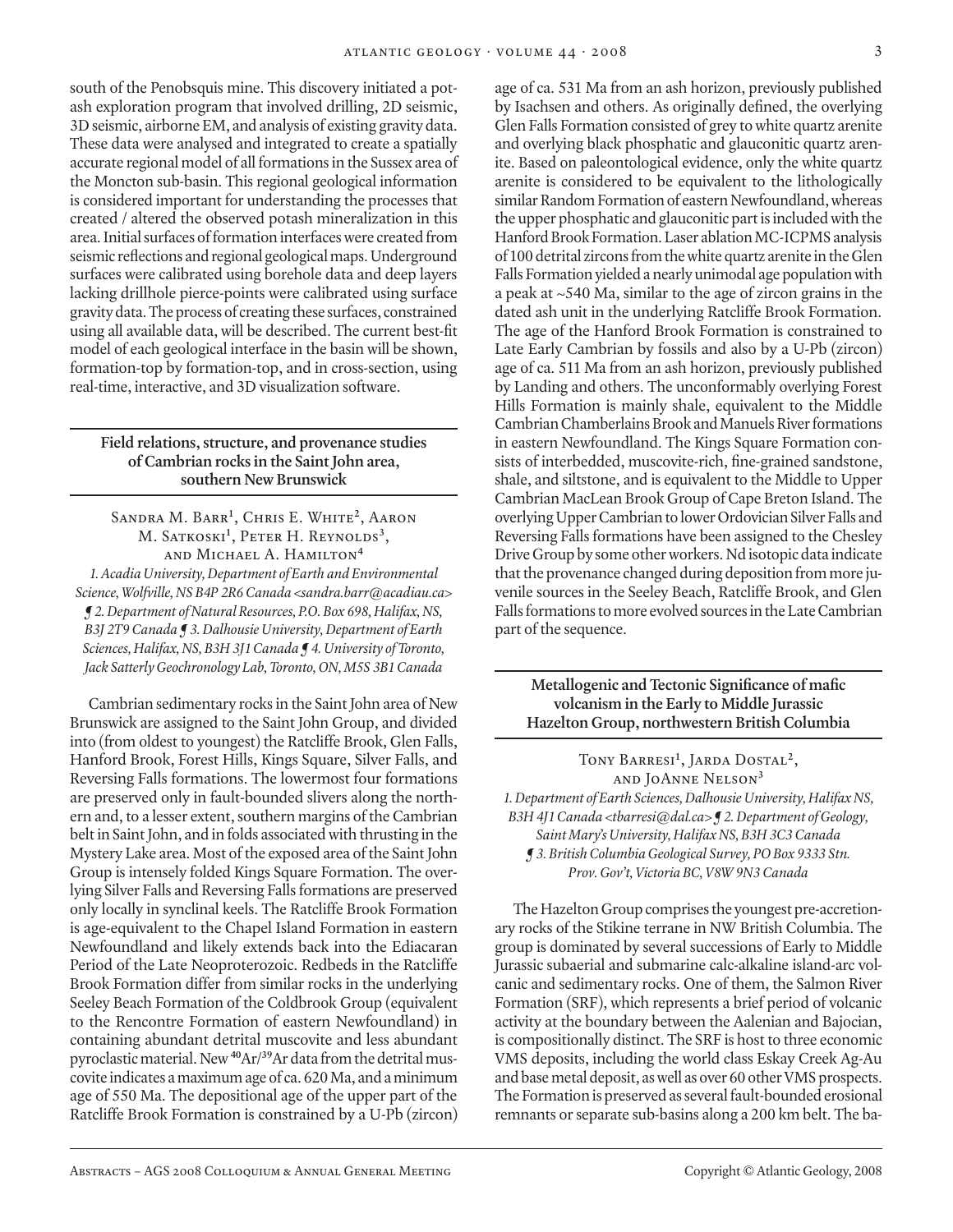sins are filled with thick piles of pillow and pillow breccia basalt with minor amounts of rhyolite and sedimentary rock. Unlike other volcanic successions of the Hazelton Group, the SRF basalts are not accompanied by intermediate volcanics; they are island-arc tholeiites with a back arc basin affinity. There are two distinct varieties of the SRF basalt: type 1 basalts have a slight negative Nb anomaly accompanied by a slight depletion of the most incompatible elements, a flat REE pattern and absolute incompatible element abundances similar to MORB; type 2 basalts have moderate negative Nb and Ti anomalies, enrichment of the most incompatible elements, and a negative LREE slope. Epsilon Nd values for the basalts cluster between  $+3$  and  $+4$  (n=4) and between  $+6$  and  $+7$  (n=3). Type 1 basalts are the most juvenile isotopically; their +6 to +7 epsilon Nd values are unusual and represent a derivation from a more juvenile source than typical subduction-related basalt, whereas positive 3 to 4 epsilon Nd values of type 2 basalts are typical of Stikine Terrane island-arc volcanic rocks. Decompression melting of asthenospheric mantle is responsible for the type 1 basalts, whereas varying influences of subduction-modified lithospheric mantle account for the characteristics of type 2 basalts. The SRF basalts are critical to the formation of VMS deposits: i) heat from hypabyssal mafic magma bodies drove hydrothermal convection; ii) metals were scavenged from basalt in the volcanic pile; and iii) basalt caps the deposits aiding in preservation. The SRF has characteristics consistent with other VMS bearing bimodal-mafic dominated sequences (e.g., Kidd Creek and Noranda); it is associated with extensional, syn-volcanic structures and has geochemical features that are consistent with an extensional tectonic environment. Exploration for VMS deposits in the Hazelton Group should focus on a) targeting tracts of thick basalts; b) determining the structure of the depositional basin (i.e. syn-volcanic, graben or half-graben bounding faults); and c) geochemical analysis to determine the basalt characteristics. Only type 1 basalts are associated with known economic deposits in the SRF.

# **Evidence from LiDAR and multibeam data of post-glacial relative sea level change in the Bay of Fundy region, Nova Scotia**

Chris Bates**1,2**, Tim Webster**<sup>2</sup>**, Ian Spooner**<sup>1</sup>** , and D. Russell Parrott**<sup>3</sup>** *1. Department of Earth and Environmental Science, Acadia University, Wolfville, NS, B4P 2R6 Canada <chris.bates@acadiau.ca> ¶ 2. Applied Geomatics Research Group, Centre of Geographic Sciences, 50 Elliot Road, RR#1 Lawrencetown, NS, B0S 1M0 Canada ¶3. Geological Survey of Canada Atlantic, Natural Resources Canada, 1 Challenger Drive, P.O. Box 1006, Dartmouth, NS, B2Y 4A2 Canada*

The post-glacial isostatic and eustatic history of the Bay of Fundy region is poorly resolved. Ongoing landscape evolution combined with the macrotidal shoreline environment complicates both the identification and resolution of indcators

of past sea level. Research in ice sheet modeling, tidal power development, Mi'kmaq habitation patterns, and coastal erosion dynamics requires a better understanding of relative sea level change in the region. To date, few paleoshoreline features have been recognized and those that are known to exist exhibit little continuity making the resolution of isobases for the region problematic. In this study, LiDAR (Light Detection and Ranging) data have been combined with multibeam bathymetric data in order to identify both submerged and exposed paleoshoreline features along the North Mountain from Brier Island to Cape Split.

As paleoshoreline features (beaches, deltas, terraces etc.) have specific geomorphic form, methods that are being employed include using surface profiles to examine the lateral continuity between raised shoreline features, detailed slope analyses, lineament identification, and surface roughness coefficient discrimination. Preliminary results indicate that discrete shoreline features are best developed in association with paleo-drainage corridors. Linear features (beaches and terraces) are most commonly evident where glaciogenic deposits are extensive. At a number of sites multiple terraces indicative of episodic isostatic or eustatic adjustment are evident on LiDAR imagery. Multibeam imagery shows promise in resolving discrete low stand shoreline features and ice sheet dynamics.

# **The challenge of collaborative environmental geoscience**

Jennifer L. Bates and Michael B. Parsons *Geological Survey of Canada Atlantic, P.O. 1006, Dartmouth, NS, B2Y 4A2 Canada <jbates@nrcan.gc.ca >*

The nature of environmental geoscience challenges the geoscience community to better its interaction with the public. Researchers need to be ready to discuss their scientific results and to address questions about non-geoscience topics such as implications for human health risk and property assessment values. Perhaps what is not as obvious, although equally important, is the need to accurately convey the same science to collaborators from other disciplines in multi-partner projects. Partners in these science teams initially need to define the problem to be addressed. Perhaps this is the first challenge of the group. Then, the varied aspects of the study must be divided up among the specialists in the team. Delineation of the responsibilities is critical and could require negotiation. All partners need to agree on the ways by which the results will be shared among project members, and how these can be integrated to better understand complex natural systems. Generating a common understanding of terms and processes that will act as a foundation for communication can be a learning experience for all. The science collective also needs to decide how it will address society's right to know and the anticipated questions from the public. Material prepared for specific audiences, appropriate venues, timeliness, and informed and media-savvy presenters are key factors. For many projects, conveying sci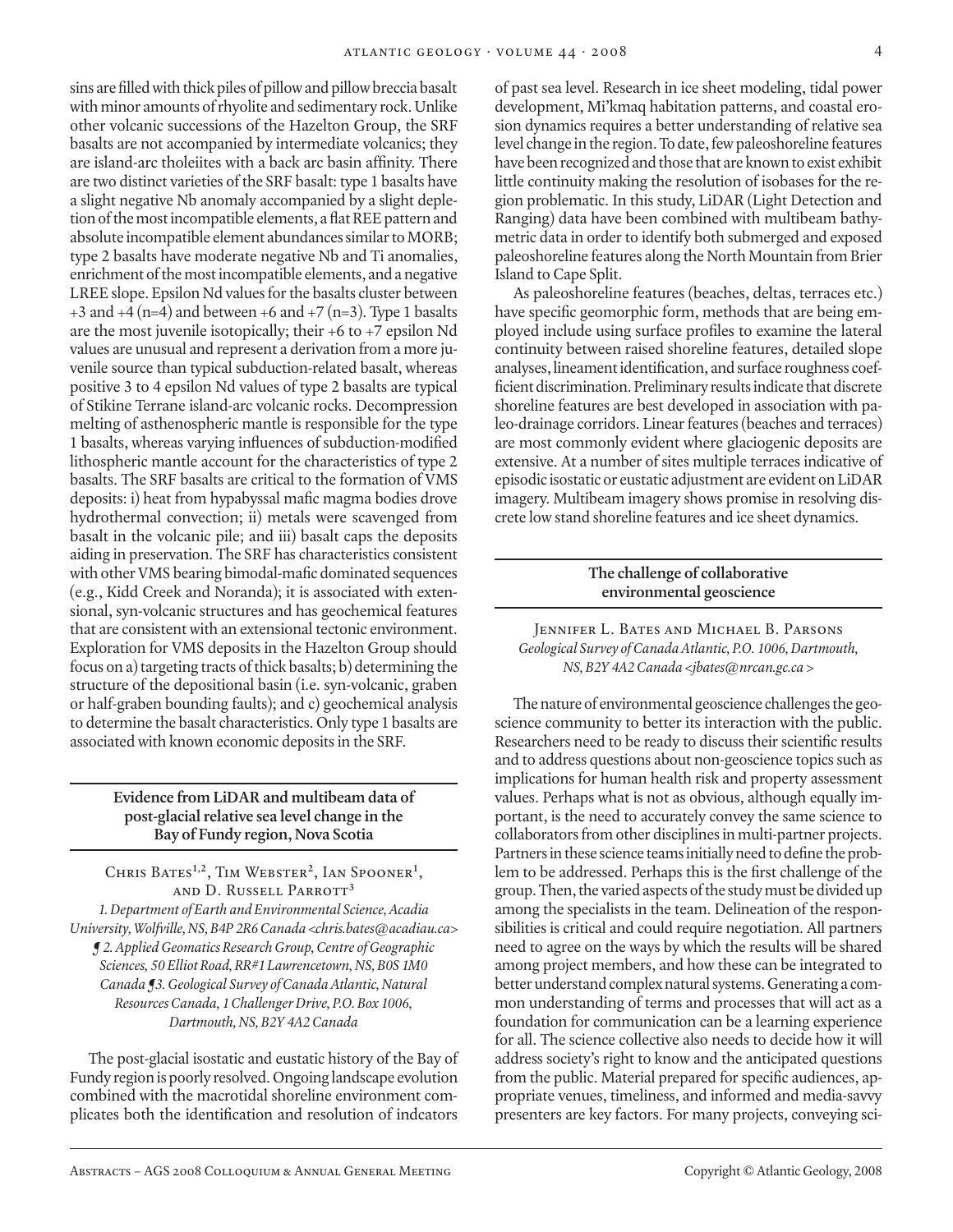ence to politicians of various levels, community leaders and regulatory agencies can be an important requirement. While the level of language is often similar to that of the public audience, these groups likely have a specific focus and objective and have an interest in the information that matches their mandate. This poster will introduce some of the challenges faced by the interdisciplinary, multi-partner project team investigating the environmental impacts of historical gold mines in Nova Scotia.

**Erosion-induced reactivation of the Main Central Thrust zone: Comparison of model results with tectonic and thermochronologic data**

Christopher Beaumont**<sup>1</sup>** , Rebecca A. Jamieson**<sup>2</sup>**, and Mai H. Nguyen**1,2** *1. Department of Oceanography, Dalhousie University, Halifax, NS, B3H 4J1 Canada <chris.beaumont@dal.ca> <beckyj@dal.ca> ¶ 2. Department of Earth Sciences, Dalhousie University, Halifax, NS, Canada B3H 4J1 Canada*

Recent thrust-sense deformation in the vicinity of the Main Central Thrust (MCT) zone in the Himalaya of central Nepal can be attributed to tectonics, erosion, or a combination of both. In the same area, contrasting cooling-age patterns in medium- and low-temperature thermochronometers have been interpreted to imply a recent (2.0–0.9 Ma) significant increase in erosional exhumation rates, likely attributable to recent climate changes. No comparable evidence exists for changes in local plate convergence rates. We use numerical models with constant convergence velocity but contrasting erosion rates to show that increased erosion and recent thrusting may be directly connected. In the models, increasing erosivity by a factor of 3 over 3 Ma fundamentally changes the style of deformation, reactivating the dormant model MCT system in the region corresponding to observed thrust faults. The high-erosion model also reproduces the observed cooling-age patterns, whereas the equivalent low-erosion model does not reproduce either observation. Other model predictions, and their implications for the effects of increased erosion on the southern flank of the Himalaya, include: 1) no associated reactivation of normal faulting on the South Tibetan Detachment (STD) system; 2) enhanced upper-crustal extension in the vicinity of the north Himalayan gneiss domes (NHGD); 3) reinvigorated mid-crustal channel flow beneath the NHGD; 4) possible destabilization and wholesale southward flow of the upper crust between the MCT and NHGD, with the potential for catastrophic earthquakes. The first three questions are testable and address the persistent question of the existence and current location of the low-viscosity channel. In particular, the model predicts that it has been stagnant beneath the Tibetan plateau under a relatively low-erosion regime, but has been, or could be, reactivated by more aggressive erosion driven by climate change. The potential for destabilization of the south

flank of the orogen has important geological and societal implications.

**MicroCT analysis of mineral phases, total and effective porosity in the Abenaki Formation, Scotian Shelf offshore eastern Canada**

DONOVAN BLISSETT, TOM AL, KARL BUTLER and Dave Keighley *Institute for Materials Visualization and Analysis, Department of Geology, University of New Brunswick, Fredericton, NB, E3B 5A3 Canada <blissett@unb.ca>*

Ongoing research on petroleum reservoirs offshore Nova Scotia includes analyses of carbonate material from the Abenaki Formation utilizing MicroComputed X-ray Tomography (microCT) a non-invasive procedure for imaging the internal structure of opaque objects. This method records spatial variations in the X-ray attenuation coefficient caused by mineralogical and porosity variations in a rock. The large differences between the attenuation of X-rays by solids, relative to that of air (i.e. pore space), ultimately permits the imaging and quantification of interparticle-, intraparticle- and fracture-porosity in a sample.

To date 22 core fragments from 6 wells, namely Panuke H-08, Panuke IA/1, Demascota G-32, Acadia K-62, Margaree F-70 and Albatross B-13, have been sampled in the form of small plugs approximately 11 mm in diameter. A variety of carbonate textures have been sampled in order to identify limitations and error ranges under differing analytical conditions using a Skyscan 1072 MicroCT scanner, with spatial resolution of approximately 10 µm. Textures include intercrystalline limestone with pinpoint vugs, stylolites, inclusions and fractures (H-08), intercrystalline limestone to dolomitic limestone with vugs (Panuke IA/1), intercrystalline limestone to dolomitic limestone having pinpoint vugs (G-32), intercrystalline dolomitic limestone with vugs in association with horizontal fracturing, oolites, pisolites and sporadic stylolites (K-62), intercrystalline limestone to dolomitic limestone with vugs, with sporadic fractures and stylolites (F-70) and pelloidal, oolitic lime grainstone, with intercrystalline pore cement (B-13). With reference to effective porosity, preliminary analysis of sample plug 12 from Panuke H-08 with bulk porosity of ~8% shows an average of 4.44% effective porosity. This means that approximately 50% of the total pore space (for this sample) that are sufficiently interconnected to provide conduits for fluid movement.

Carbonate samples tend to have a limited number of mineral phases present. This leads to the additional possibility of quantifying each phase by recognition of discrete grey-scale values. Preliminary microCT scans of a hydrothermal dolomite were undertaken at relatively low X-ray energy (< 100 keV). At such energies the photoelectric effect is primarily responsible for attenuation and the attenuation coefficient is a function of the effective atomic number  $(Z_{\text{eff}})$ , with attenuation increasing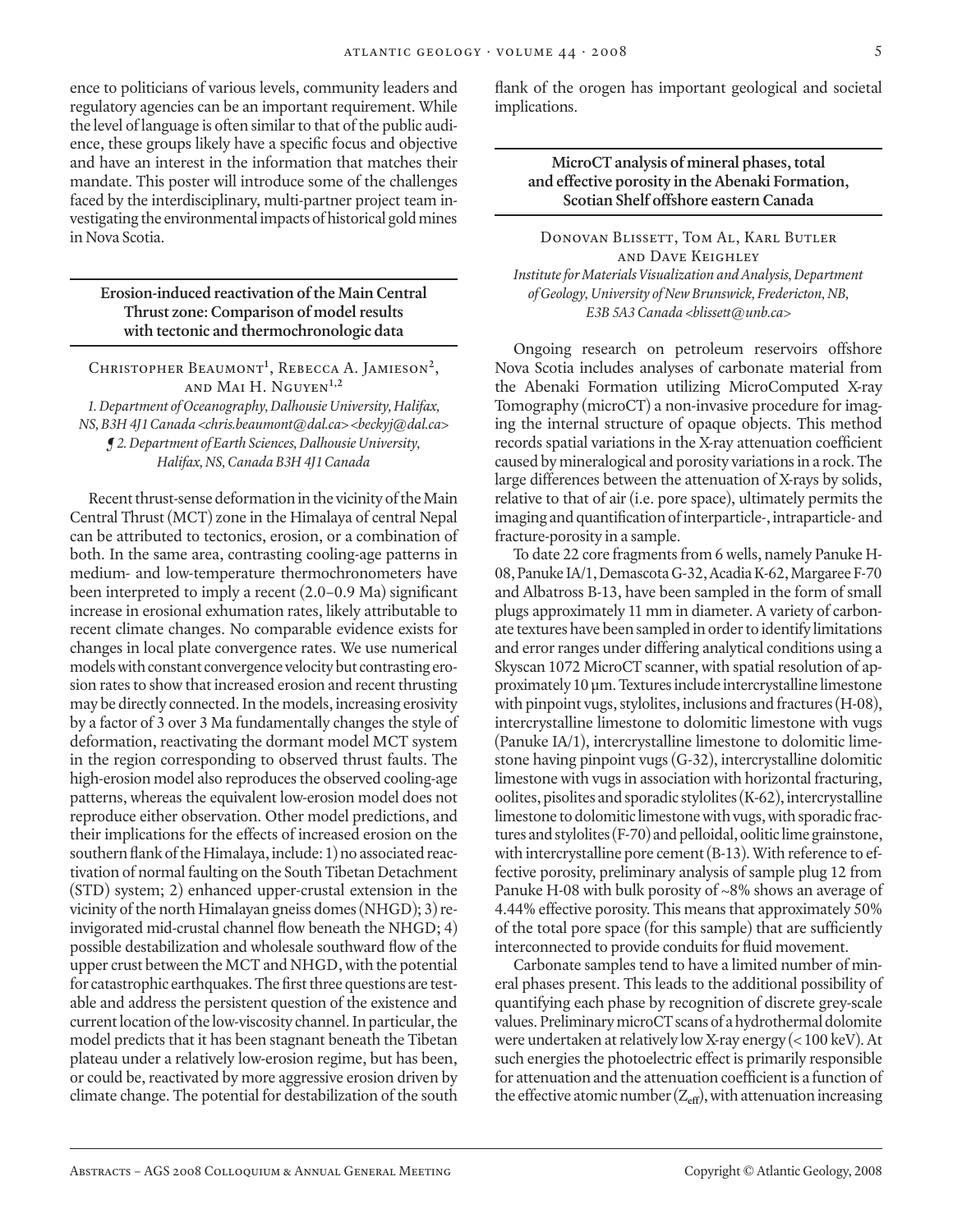with Z**eff**. Consequently, as well as total and effective porosity, carbonate mineral grains that are sufficiently large to be resolved by the instrument, and display contrasting Z<sub>eff</sub> can be distinguished. In this case, the contrast in Z<sub>eff</sub> between calcite (15.88) and dolomite (13.94) is sufficient to distinguish between the two minerals, though the presence of iron in ferroan dolomite decreases the Z**eff** contrast.

#### **Communicating the natural and cultural history of the Joggins Fossil Cliffs: A demonstration of innovation and collaboration.**

Jenna Boon<sup>1</sup> and John Calder<sup>2</sup> *1. Joggins Fossil Institute, Joggins Fossil Centre, 100 Main Street, Joggins NS, B0L 1A0 Canada <jboon@creda.net> ¶ 2. Nova Scotia Department of Natural Resources, PO Box 698, Halifax, NS, B3J 2T9 Canada*

Paleontology is highly relevant to the modern and future world as this discipline can provide the public with an understanding of the depth of earth history and an ethic that includes, at its core, long-term stewardship for planetary wellness. Specifically, the grand exposure of the Joggins Fossil Cliffs offers an opportunity for the public to understand the Carboniferous Period of the Earth's history where a significant evolutionary milestone is recorded. The Cumberland Regional Economic Development Association and three levels of government have collaborated to establish the Joggins Fossil Institute to present, promote and manage the Fossil Cliffs through a state of the art research and interpretive centre. The Joggins Fossil Institute has addressed challenges in communicating volumes of often complex scientific knowledge to varied audiences in a short period of time. In collaboration with various stakeholders and concurrent with an application for UNESCO world heritage site designation, interpretive planning and design was conducted to define the approach to telling the story of the natural and cultural history at Joggins. Interpretive planning promoted free choice learning through varied delivery mechanisms. As a result, audiences are not alienated as underlying evidence is presented in many ways and support individuals in developing their own conclusions. The Institute has developed educational materials that permit the teaching of science in a way that prepares lay people to not only understand geology but to also approach it critically. Ongoing research at the new Joggins Fossil Centre further supports visitors in appreciating the degree of uncertainty in Paleontology and engages those visitors in scientific methodology. Through integrating architectural and interpretive design processes, natural and cultural history is conveyed formally and informally. Scientists, educators, designers, and lay people provided validation of the messaging and approach in communicating the significance of the Joggins Fossil Cliffs in innovative, engaging and even fun ways.

# **The Early Jurassic Heracles Sequence, Scotian Basin, Canada: Recognition of a latest stage synrift / pre-breakup tectonic and sedimentary event**

David E. Brown**<sup>1</sup>** , Sonya A. Dehler**<sup>2</sup>**, Keith Louden**<sup>3</sup>**, and Yue Wu**<sup>3</sup>** *1. Canada-Nova Scotia Offshore Petroleum Board, 1791 Barrington Street, Halifax, NS, B3J 3K9 <dbrown@cnsopb.ns.ca> ¶ 2. Geological Survey of Canada Atlantic, Bedford Institute of Oceanography, 1 Challenger Drive, P.O. Box 1006, Dartmouth, NS, B2Y 4A2 Canada ¶ 3. Department of Oceanography, Dalhousie University, Halifax, NS, B3H 4J1*

Seismic profiles on the Scotian shelf, slope and abyssal plain offshore Eastern Canada reveal a previously unrecognized earliest Jurassic post-salt / pre-breakup stratigraphic succession. The Heracles Sequence is observed on the shelf margin as an eastward-directed infill succession within a series of half grabens having counter-regional, northwest-dipping boundary faults. On the slope, its inferred presence in the salt depocentre adjacent to the basin hingeline is masked by a thick wedge of later Mesozoic and Cenozoic sediments and salt structures. In deep water, it is recognized as a poorly-imaged but apparently extensive sequence between interpreted basement and the late Sinemurian breakup unconformity. At the eastern extremity of this region, it appears as westward-thickening wedges in highly rotated fault blocks.

The Heracles Sequence is interpreted as the product of the last phase of synrift tectonism prior to separation of the Nova Scotian and Moroccan conjugate margins in the late Sinemurian. Post-salt (early Hettangian) uplift of the mainland Nova Scotia shoulder region and the eventual rift spreading centre provided sources for sediments that prograded east- and westwards respectively into the main salt basin. Interpreted fluvial sequences advanced over marine evaporites ponding in depressions on a rifted basement setting and induced syndepositional halokenesis and the formation of salt-evacuation synclines. Where thin on the margins (especially near the future spreading axis), the salt provided a detachment surface and facilitated the observed high rotation on loading-induced fault blocks during a final uplift phase. This interpretation buttresses other geophysical evidence that suggests the underlying basement may not be oceanic crust, as previously proposed, but rather highly attenuated and fractured continental crust or serpentinized mantle.

The recognition of this late stage pre-breakup synrift sequence in the Scotian Basin offers important insights on this phase of the rifting process, and possibly its Moroccan conjugate and other margins. It thus has significant implications regarding the recognition of the continental crust and crustal boundaries, age and timing of syntectonic deposition and salt tectonism, original distribution and extent of marine evaporite sequences, timing and style of rifting, modelling of crustal heat flow, and petroleum systems attributes and modeling.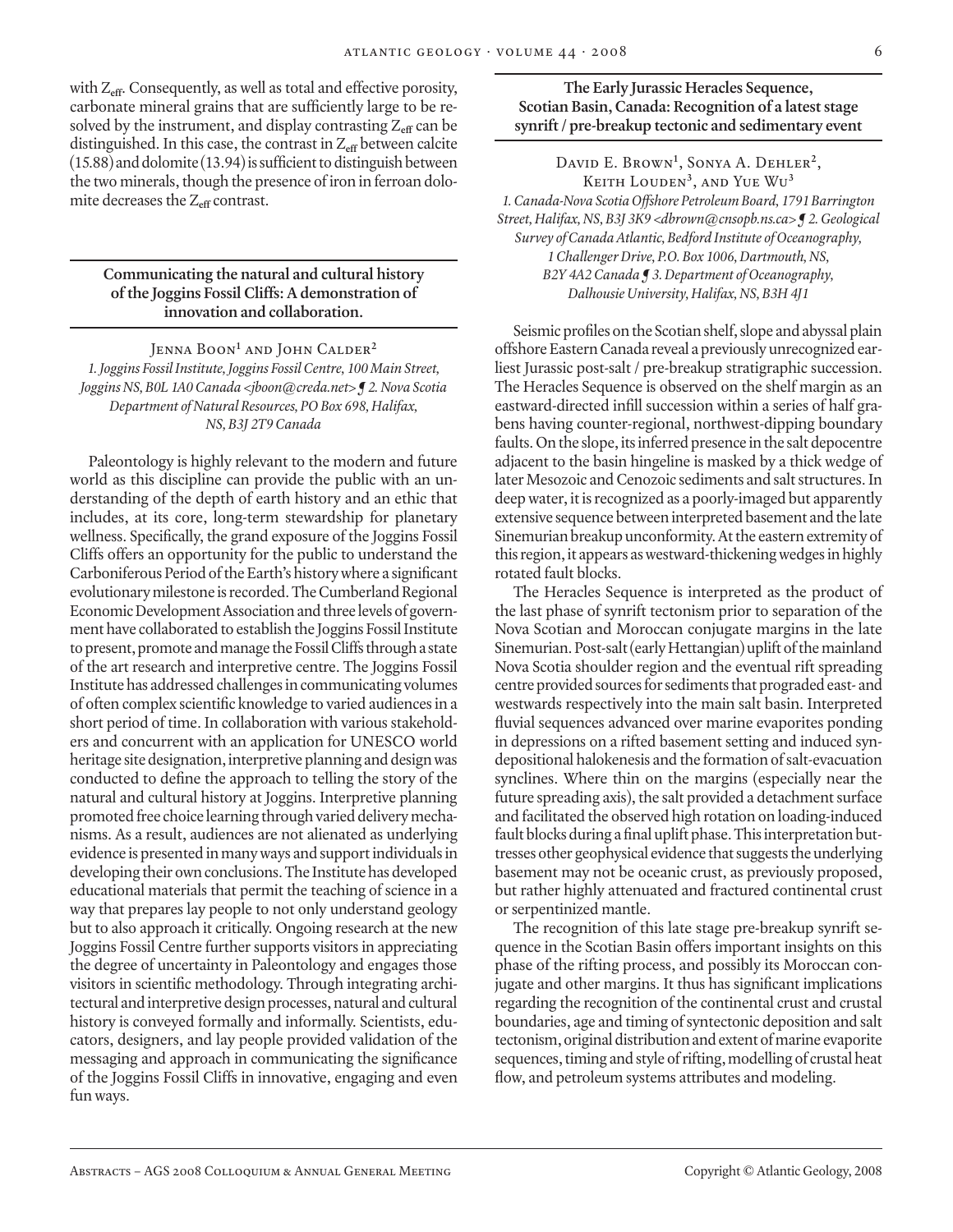# **Silver-bearing alkali feldspars in experiment – and in nature?**

#### D. Barrie Clarke *Department of Earth Sciences, Dalhousie University, Halifax, NS, B3H 3J5 Canada <clarke@dal.ca>*

Most naturally occurring feldspars have compositions close to the fundamental K-Na-Ca plane, but other cations, such as Rb, Cs, Pb, Ba, Sr, and Ag, can extensively substitute for the alkali and alkali earth elements in the feldspar structure. Published low-temperature (ca. 300 **<sup>o</sup>** C) ion-exchange experiments have produced pure end-member silver feldspar  $(AgAISi<sub>3</sub>O<sub>8</sub>)$  from a natural sanidine starting material. New high-temperature (600 ± 50 **<sup>o</sup>** C) synthetic granite melts can crystallize magmatic feldspars with a wide range of compositions  $(K_{0.06-0.88}Na_{0.07-0.88}-Ag_{0.0-0.46})$ , showing the familiar miscibility gap between the potassium-rich and sodium-rich end-members, and much lower maximum of Ag in the Krich feldspars (~Ag**0.20**) compared with the Na-rich feldspars (~Ag**0.46**). The ability of alkali feldspar to accommodate Ag cations in its structure potentially makes it an indicator mineral wherever it occurs as a coexisting gangue mineral (e.g., albite, cleavelandite, adularia) in epithermal silver mineral deposits. If so, coexisting feldspars from epithermal silver deposits, such as in the Freiberg District of the eastern Erzgebirge in Germany, the El Barqueno District in Mexico, the Comstock Lode in Nevada, and the Debert Lake prospect in the eastern Cobequid Highlands, now require re-investigation to assess their potential as indicator minerals, even though their silver concentrations may not exceed the parts-per-billion level.

# **Lithogeochemistry of hydrothermally altered host rocks about the Amaranth low sulphidation epithermal gold-bearing quartz vein, Waihi, New Zealand**

#### Tim A. Cross and Clifford R. Stanley *Department of Earth and Environmental Science, Acadia University, Wolfville, NS, B4P 2R6 Canada <065820c@acadiau.ca>*

The Waihi epithermal vein system is located at the southern end of the Coromandel Peninsula, on the North Island, New Zealand. It is the largest of ~50 known deposits in the Hauraki Goldfield, which hosts a number of producing and past-producing, low sulphidation epithermal gold- and silver-bearing quartz veins. Veins presently being mined in the Waihi area are hosted by Miocene to Pliocene volcanic rocks of andesitic to dacitic composition of the Coromandel Group. Two main lithologic host units have been identified in previous studies and consist of a subjacent quartz-plagioclase-porphyritic andesite and superjacent plagioclase-porphyritic andesite; the former generally hosts wider and higher-grade veins. Much of the Waihi area is overlain by younger ignimbrite, tuff, alluvium, and volcanic ash from the currently active Taupo Volcanic Zone to the southwest.

The Amaranth Vein, one of several large veins in the Gladstone Hill area of the Waihi gold camp that have yet to be mined, is located just east of the town of Waihi, several hundred metres to the east of the high grade Martha open pit mine, and a few hundred metres to the west of the Favona underground mine. Rocks in the Gladstone Hill area are characterized by strong to intense hydrothermal alteration that is manifested by the presence of abundant clay minerals (muscovite, illite, interlayered illite-smectite, smectite, and chlorite) that have mostly replaced phenocrysts and groundmass. Typical alteration consists of an adularia-dominant assemblage of variable intensity overprinted by sericite and clay in the more extensively altered rocks. A commonly less pervasive propylitic chlorite-calcitedominated alteration assemblage is also locally present. Pyrite and quartz are ubiquitous throughout the area and vein calcite, though prevalent in the nearby Martha deposit, is restricted to relatively isolated zones in the Gladstone Hill area. Alteration zonation is inconsistent with distance to the Amaranth Vein. Alteration intensity estimates based on textural criteria may be correlated with the abundance of pyrite and hydrous minerals, but like the alteration zonation, exhibits little correlation with distance to the vein.

#### **Spectroscopic analysis of alkali feldspar from the Georgeville Granite, Nova Scotia: Evidence for pervasive metasomatic alteration**

Kim N. Dalby**<sup>1</sup>** , Alan J. Anderson**<sup>1</sup>** , Anthony N. Mariano**<sup>2</sup>**, and Robert A.Gordon**<sup>3</sup>** *1. Department of Earth Sciences, St. Francis Xavier University, Antigonish, NS, B2G 2W5 Canada <kdalby@stfx.ca> ¶ 2. 48 Page Brook Road Carlisle, MA, 01741, USA ¶ 3. Physics Department, Simon Fraser University, Burnaby, BC, V5A 1S6 Canada*

The late Proterozoic Georgeville Granite is an A-type granite situated about 20 km north of Antigonish, Nova Scotia. The bulk granite composition is characterized by high SiO**2**, Th, Nb, Y and Zr and low CaO, TiO**2**, MgO, FeO and MnO. Cathodoluminescence (CL) images, obtained from several thin sections of the granite, show that most feldspars display red luminescence. However, the inner regions of some plagioclase grains display a blue colour. These grains with blue inner regions and red rims are optically continuous and show no obvious signs of alteration when observed with a petrographic microscope. Previous studies of feldspars in other igneous intrusions have attributed the red CL colour to the presence of ferric iron introduced by late-stage fluids. In order to understand the metasomatic modification of the feldspars in the Georgeville Granite, the structure and chemistry of the red and blue CL regions was characterized using X-ray Excited Optical Luminescence (XEOL), X-Ray Absorption Spectroscopy (XAS), Synchrotron X-Ray Fluorescence (SRXF) and electron microprobe analyses. The XEOL results show that blue CL is strongly correlated with a UV feature at *ca.* 290 nm, and red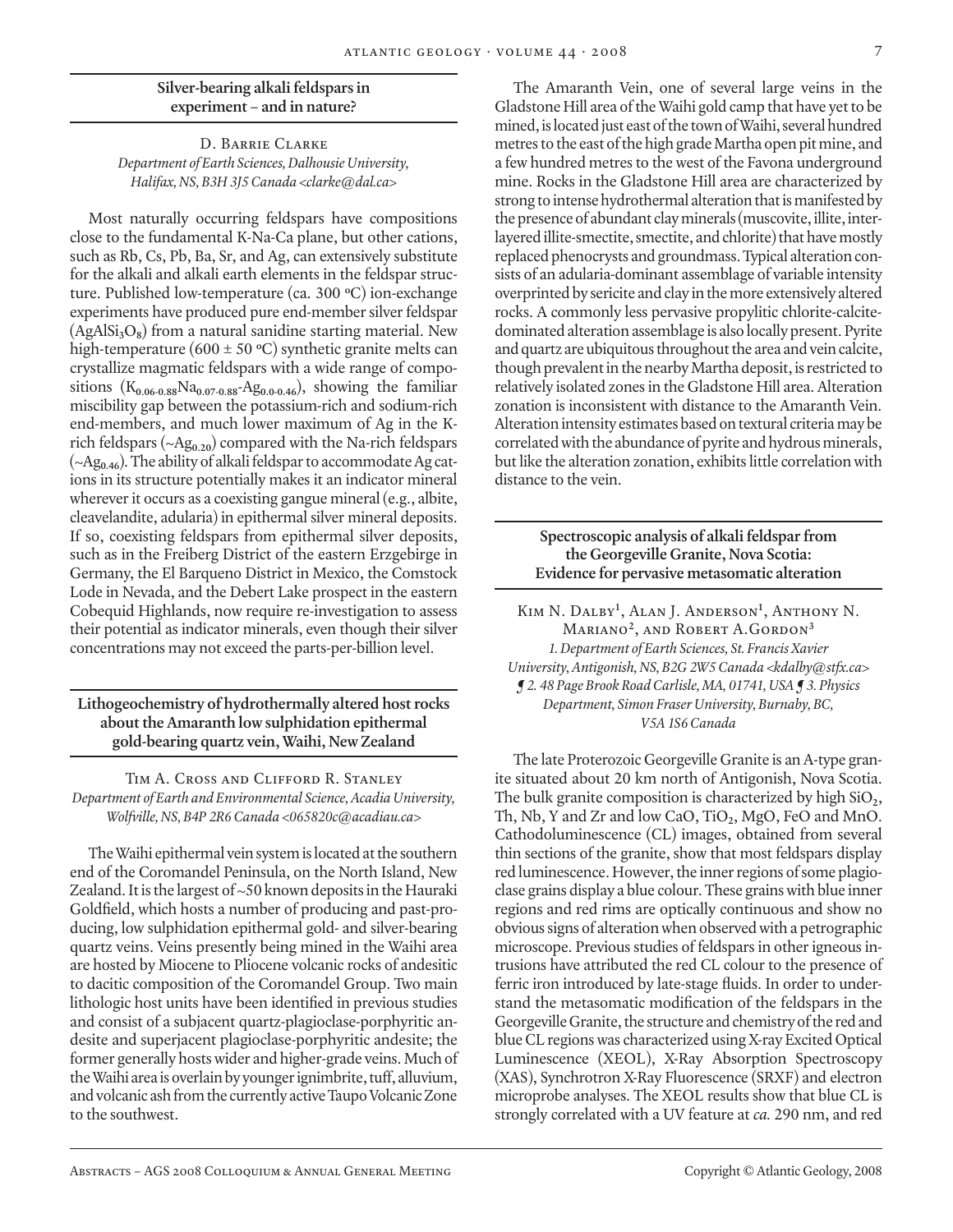CL is strongly correlated with an IR feature at *ca*. 720 nm. Both the 290 and 720 nm features are visible when the XEOL source was tuned below the excitation energy of the Fe K-edge. Using the XEOL spectra as a guide, XAS and SXRF spectra were recorded from red and blue CL regions. The XAS spectra indicate no change in either the coordination or the valance state of Fe between the red and blue CL regions. The SXRF data show that the red CL regions have higher concentrations of Fe**3+** and Mn and lower Ca, Ti, and K than the blue CL regions. The blue CL regions within individual grains may therefore represent relicts of original plagioclase. Fe**3+**-enriched metasomatic albite is wide spread and readily identified by red CL.

#### **Marketing geoscience data**

Garth J. DeMont *Nova Scotia Department of Natural Resources, P. O. Box 698, Halifax, NS, B3J 2T9 Canada <gjdemont@gov.ns.ca>*

Homeowners with groundwater wells, road builders, land developers, tourism operators, regional economic development agencies, farmers and land-use planners form part of a long list of Nova Scotians who should be users of geoscience data, but unfortunately, they are not. This should be an issue of concern for all provincial decision makers, including MLAs and municipal councilors, because a failure to consider geology in the decision-making processes has implications for many aspects of society, including public health and safety, the natural environment, groundwater quality and economic development. The geoscience community needs to ask itself why its data are not being used? If you take the time to do the analysis required to answer the question you will likely reach the same conclusion made by the author. For the most part, we should all receive failing grades in marketing 100. The opportunity to change this grade has never been better than it is in 2008. The geoscience community is aware of the strong connection between geology and the environment. This year, while the environment tops the political agenda at every level of government, we all need to dedicate some time to drawing those connections for decision makers.

#### **The changing landscape of the lower Saint John River valley, New Brunswick**

Pam J. Dickinson and Bruce E. Broster *Department of Geology, University of New Brunswick, Fredericton, NB, E3B 5A3, Canada <p9z8@unb.ca>*

A 67 m continuous core was recovered through drilling at Grand Lake Meadows, located at the junction of Grand Lake and the Saint John River, approximately 55 km south of Fredericton, New Brunswick. Sediment samples were collected from the core to identify stages of development of the marsh land area and surrounding environs since de-glaciation and to

assess the possibility of glacial occupation of the Lower Saint John River valley during the Younger Dryas.

Analytical tests included grain size (% gravel, sand, silt, and clay), loss-on ignition, and chloride and bromide content. Data collected were plotted with depth to identify sedimentary units overlying till as identified from earlier drilling in the area. Changes in concentration of variables with depth demonstrated an evolution of the Lower Saint John basin through five interrelated environments of deposition. Data were averaged over 0.5 m sections of core to facilitate Spearman Correlation between variables, Q-mode Cluster analysis and Multivariate Discriminant analysis used as unbiased statistical methods to confirm the major depositional environments interpreted from core data.

Finite radio carbon dating (actual dates not discussed here) indicates that the area has likely remained as an open body of water since deglacial time (<12 000 BP). High chloride and bromide content throughout most of the core suggests that the water was brackish, varying in salinity since deglaciation when marine water was able to mix with fresh water over the study area.

As a result of this study, the Grand Lake Meadows, located approximately 70 km upstream from the Bay of Fundy, is interpreted as having evolved through five stages of development from glacial deposition of till, followed by a marine incursion, with water over the area changing to brackish/lacustrine, then fluvial, and finally development of the present floodplain environment. The increase in the chloride and bromide content in more recently deposited sediments indicates a return to higher saline content in surface and groundwater in the study area that will likely be exacerbated by climate warming and continued rise of relative sea level. This has serious implications for the future supply of potable water in the surrounding areas and for the flora and fauna of the Grand Lake Meadows marsh lands.

> **Element mobility as a result of chemical weathering of a Carboniferous saprolite near Valparaiso, Chile**

Jessica Drysdale, John Gosse, and Anne Marie O'Beirne-Ryan *Department of Earth Sciences, Dalhousie University, Halifax, NS, B3H 3J5 Canada <jdrysdale@dal.ca>*

A saprolite is preserved when the erosion rate is less than the weathering rate and thus not all weathered material is removed. The partially weathered material is therefore preserved in situ and displays varying weathering intensities through a vertical profile with an increased degree of weathering closer to the surface. As the saprolite develops, the more mobile elements can be released into the environment. Some of these mobile elements, in turn, form into new minerals; others are released into water and soil systems in the vicinity. There are many factors affecting the rate of chemical weathering and thus the flux and dispersion of mobile elements through a saprolite. Factors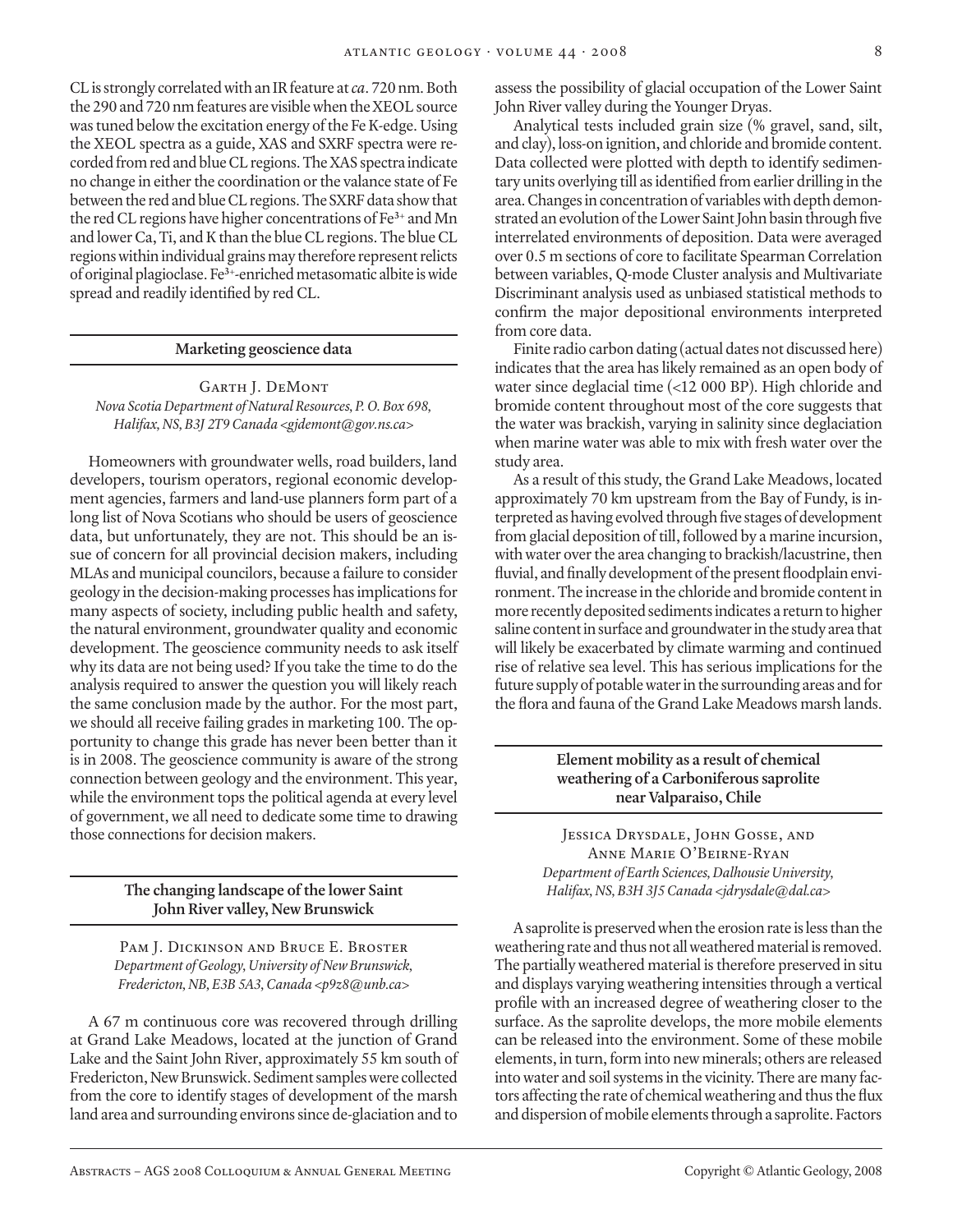include lithology, pH, presence and nature of overlying soils, precipitation, humidity, possible sea water incursion, temperature and microbial action.

A Carboniferous (290 Ma) granitic saprolite profile in the Chilean Coastal Range outcrops along a recently constructed highway near Valparaiso, Chile. Overlying sediments have protected the profile from erosion since the Miocene. The area is part of a larger study examining the history of the Andes from formation through the tectonic regime to uplift and weathering of the constituent rocks. The profile was sampled at varying depths through the vertical exposure, including fresh granite at the base of the section. Preliminary results suggest that there is indeed a change in the more mobile of the major, trace, and even REEs with depth in the weathering profile. CaO, Na<sub>2</sub>O, Ba, Sr, Nd, and the light rare earths appear to increase with depth, whereas loss on ignition (LOI) and TiO<sub>2</sub> decrease with depth. Analyses also show a general slight increase of boron and chlorine in the upper more weathered layers which might reflect a marine influence. This study analyses the progress of weathering with depth, as part of an attempt at deriving a mass balance of the granite and its weathered products.

# **Sapping channels in a glaciofluvial complex: A possible Martian analog?**

Amanda Ehler**<sup>1</sup>** , Grant A.G. Ferguson**<sup>1</sup>** , and Gaywood Matile**<sup>2</sup>**

*1. St. Francis Xavier University, Department of Earth Sciencess, P.O. Box 5000, Antigonish, NS, B2G 2W5 Canada <x2004cfv@stfx.ca> ¶ 2. Manitoba Geological Survey, 1395 Ellice Ave, Suite 360, Winnipeg, MB, R3G 3P2 Canada*

A number of short and wide channels occur in the Sandilands Interlobate Moraine in southeastern Manitoba. Estimates of flow rates based on the Manning equation suggest extremely flow rates well beyond could be expected as runoff given their surficial catchment areas and suggest that groundwater sapping was important in their formation. These features are truncated by the Campbell Strandline, which has an age of approximately 9900 to 9400 **<sup>14</sup>**C B.P. Hydrogeologic modeling suggests that during the drop the level of Lake Agassiz to the Upper Campbell level, the subsurface hydraulic gradients generated would have been sufficient to allow for groundwater sapping. A number of bowl-shaped depressions located above Upper Campbell Beach strandline likely have a similar origin as piping features. These sapping and piping features are of interest as a possible Martian analog due to their resemblance of similar geomorphological features that occur on the surface of Mars.

**A tale of two microbialites – the Late Jurassic extremes: the #9 Limestone beneath the shelf margin delta of the Venture gas field in the Sable Island area versus the Albatross B-13 slope of the Abenaki shelf margin on the Western Shelf, offshore Nova Scotia, Canada**

Leslie S. Eliuk *Department of Earth Sciences, Dalhousie University, Halifax, NS, B3H 3J5 Canada and GeoTours Consulting Inc. <Geotours@eastlink.ca>*

Carbonates are not like siliciclastics. In fact carbonates, especially modern coral reefs, do not like siliciclastics and their often-associated nutrients. Yet in the Late Jurassic offshore Nova Scotia, the large Sable Island paleodelta and the thick Abenaki carbonate shelf with coral reefs are contemporaneous. Two different shelf morphologies are associated with the respective bodies – prograding ramp for the delta and its thin interbedded limestones versus steep-sloped platform for the carbonate shelf to the west. Microbial mud mounds are common in deeper water and slopes of the Abenaki margin showing a consistent pattern of changes depending on their distance from the Sable Island delta. This is most readily seen in color changes that reflect closely J.L.Wilson's (1975) observation that "sedimentary rocks have three significant colors - dark, light and red"! The slope sediments in the most distal Albatross B-13 are cyclic red and whites and may represent some of the geologically youngest red stromatactis mud mounds that had their acme in the mid-Paleozoic. Slope colors become increasingly dark more proximal to the delta. And within the delta, cores in Penobscot L-30 and South Venture C-62 show both dark colors and limited biotic diversity. The C-62 cores are particularly interesting because they give an independent check on the shelf margin delta model and sequence stratigraphic scenario presented for the Venture gas field by Cummings and Arnott (2005). Changes from a biotically depauparate marl up into a microbial mud mound then an argillaceous sponge reef mound with some stromatoporoids and possible red algae in less than 7 meters reflect a forced regression and falling sea level. This can be fitted well to the published deltaic sequence stratigraphy as long as it is appreciated that the "condensed limestone facies" is actually a distal composite recording of changes in sea levels, nutrient supply and ultimately sediment type that replaces the carbonate as the delta progrades. As well the maximum flooding surface is during the microbial mound stage below the abrupt change across a pyritized hardground upward into laminated black shale. This reflects problematic differences in sequence stratigraphic concepts as applied to carbonates versus siliciclastics. Relative to understanding the Abenaki platform, C-62 core gives insights into the relationships seen only in cuttings and sidewall cores in Queensland M-88 which drilled the slope and basin immediately in front of the Deep Panuke gas field in the Abenaki. M-88 and C-62 also hold some promise to be potential links for correlating and dating the massive carbonates and the Sable Island deltaic si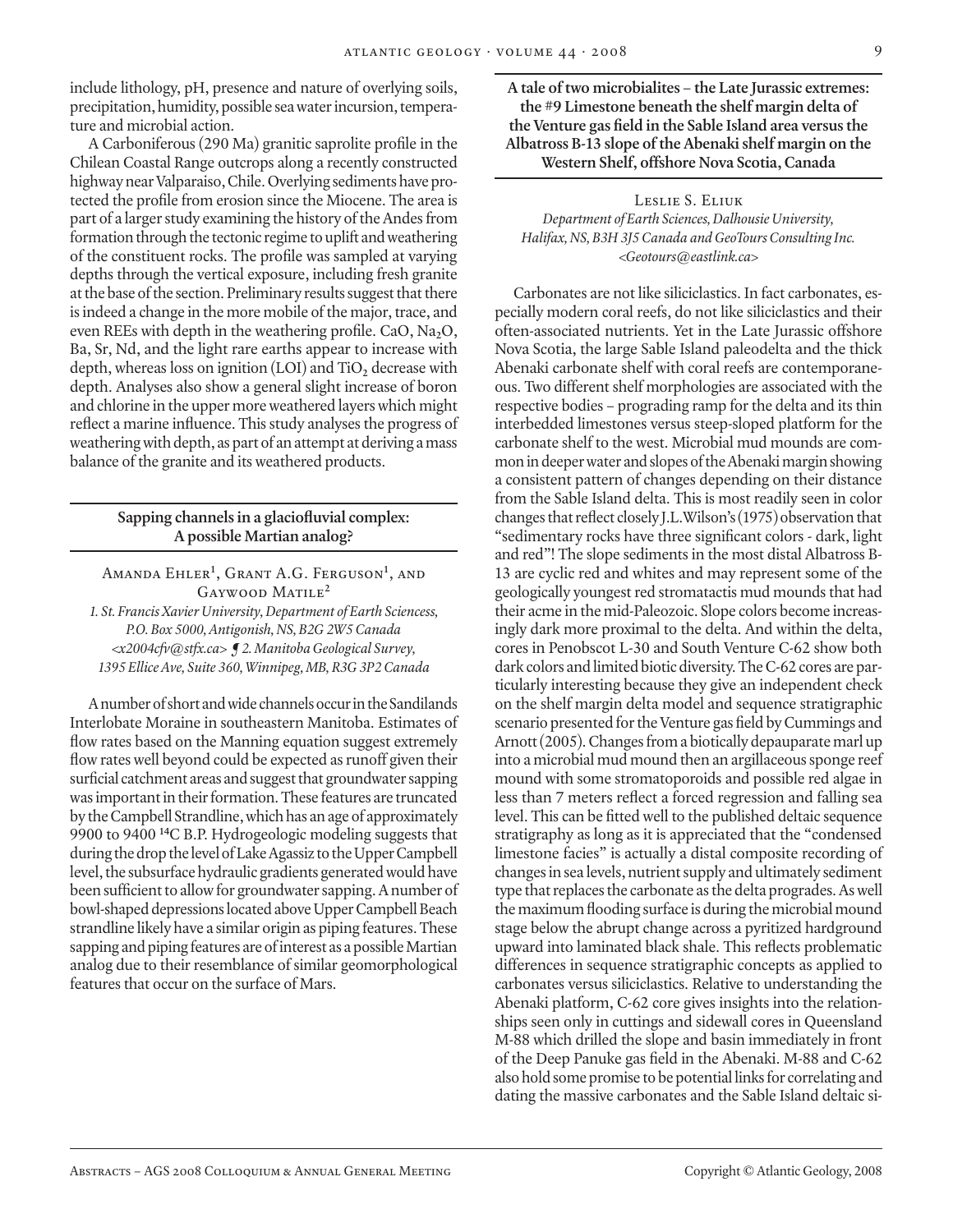liciclastics. Relative to the thick siliciclastics, it shows the utility of thin carbonates to be sensitive indicators of the surrounding sand and shale sedimentation.

# **A conceptual model of horse mussel reef formation, Bay of Fundy, Canada**

Gordon B.J. Fader**<sup>1</sup>** , D. J. Wildish**<sup>2</sup>**, D. Russell Parrott**<sup>3</sup>**, and Laura Hussey**<sup>4</sup>** *1. Atlantic Marine Geological Consulting Ltd., 2901 Parkdale Ave., Halifax, NS, B3L 3Z2 Canada ¶ 2. Fisheries and Oceans Canada, Biological Station, 531 Brandy Cove Road, St. Andrews, NB, E5B 2L9 Canada ¶ 3. Geological Survey of Canada Atlantic, Natural Resources Canada, Bedford Institute of Oceanography, Box 1006, Dartmouth, NS, B2Y 4A2 Canada ¶ 4. CPAWS, 4th Floor, 1526 Dresden Row Unit 3, Halifax, NS, B3J 3K3 Canada*

Horse mussel reefs (bioherms) in the inner Bay of Fundy continue to be the focus of study. Research indicates that populations grow fastest on sand with bioherms, closely followed by those growing on gravel/scallop bed; the slowest growing are found on gravel/cobble and mottled gravel geological provinces. Multibeam bathymetric and backscatter data have been collected in an area of mussel reefs in the central part of the Bay where they were first discovered. The data indicates that the mussel reefs largely occur on the eastern side of small glacial ridges of the seabed and form a variety of single and multiple, long and short reefs that rise above the seabed up to 3 m high. They are associated with sand in transport at the seabed in a variety of bedforms. A conceptual model of formation and location has been developed that considers sediment transport, current velocity and turbulence, well-mixed water masses, seabed morphology, and sediment distribution.

The presence of limited amounts of sand in transport as well as the location of minor morphological features (glacial till ridges) is critical for reef formation. As the horse mussels become gradually surrounded by sand, upward growth is promoted and successive generations of horse mussels build on top of the older and dead shells. The location of the reefs on the east side of the ridges results from ridge vortices that are formed during flood conditions on the eastern side as spiral vortices with horizontal axis. This provides increased seston to the back ridge regions with associated lower velocity water flows that would encourage the formation of the horse mussels reefs.

#### **Geology of the Ice Cu-Au deposit, Yukon**

Adam Fage and Marcos Zentilli *Department of Earth Sciences, Dalhousie University, Halifax, NS, B3H-4J1 Canada <afage@dal.ca>*

The Ice copper-gold deposit is located in the Carmacks copper belt, UTM zone 08V, 417935E, 6905900N, Yukon. First staked in the early 1970s, it is being explored by BC Gold

Corporation of Vancouver. Exploration has focused on the eastern edge of a bulls-eye positive aeromagnetic anomaly, measuring roughly 1000 m by 700 m. The Carmacks copper belt contains economic porphyry-type copper type deposits, such as the Minto and the Carmacks Copper. This study is based on field mapping, petrography, ore microscopy, microprobe analyses and rock geochemistry. It reviews exploration history in the context of genetic models and the known geology of other deposits in the region.

The Ice surficial rocks studied so far contain malachite and other copper oxides in pores and fractures, probably previously occupied by sulphides. Small irregular particles of gold and silver are present. Disseminated magnetite partially oxidized to hematite (martite) accounts for the relatively high magnetic susceptibility of the rocks. The low-grade copper is hosted in variably sheared and altered hornblende-biotite granodiorite phases of the early Jurassic Granite Mountain Batholith. Fabrics and recrystallized quartz veinlets suggest that hydrothermal mineralization preceded deformation. It is suggested that, as previously established for the Minto and Carmacks Copper, the Ice deposit formed in the Jurassic at considerable depth (> 5 km) in a porphyry copper system, and that tectonic deformation (ductile shearing) followed the main mineralization event. Exhumation and extensive weathering occurred in the Cenozoic.

# *Four Billion Years and Counting:* **a book to celebrate Canada's geological heritage and International Year of Planet Earth**

Robert A. Fensome**<sup>1</sup>** , A. Achab **<sup>2</sup>**, John Clague**<sup>3</sup>**, DAVID CORRIGAN<sup>4</sup>, JIM MONGER<sup>5</sup>, GODFRY S NOWLAN<sup>6</sup>, and Graham Williams**<sup>1</sup>** *1. Geological Surcey of Canada Atlantic, PO Box 1006, Dartmouth, NS, B2Y 4A2 Canada <rfensome@nrcan.gc.ca> ¶ 2. INRS, 490 Rue de la Couronne, Quebec City, QC, G1K 9A9 Canada ¶ 3. Department of Earth Sciences, Simon Fraser University, Burnaby, BC, V5A 1S6 Canada ¶ 4. Natural Resources Canada, Geological Survey of Canada, 615 Booth St., Ottawa, ON, K1A 0E9 Canada ¶ 5. Natural Resources Canada, Geological Survey of Canada Pacific, 625 Robson St., Vancouver, V6B 5J3 Canada ¶ 6. Natural Resources Canada, Geological Survey of Canada Calgary, 3303-33rd St. NW, Calgary, AB, T2L 2A7 Canada*

In 2006, the proposed multi-authored, popular book, "Four Billion Years and Counting: Canada's Geological Heritage" was identified as one of Canada's primary contributions to International Year of Planet Earth (IYPE, 2007–2009). To achieve this goal, a seven-person editorial board is marshalling the work of more than fifty expert contributors in order to publish both English and French editions in late 2008. Initial chapter drafts are now being woven into a narrative that will make sense to the reader and be coupled with new graphics and hundreds of contributed photographs. The book will highlight Canada's fascinating geological record, spanning the last four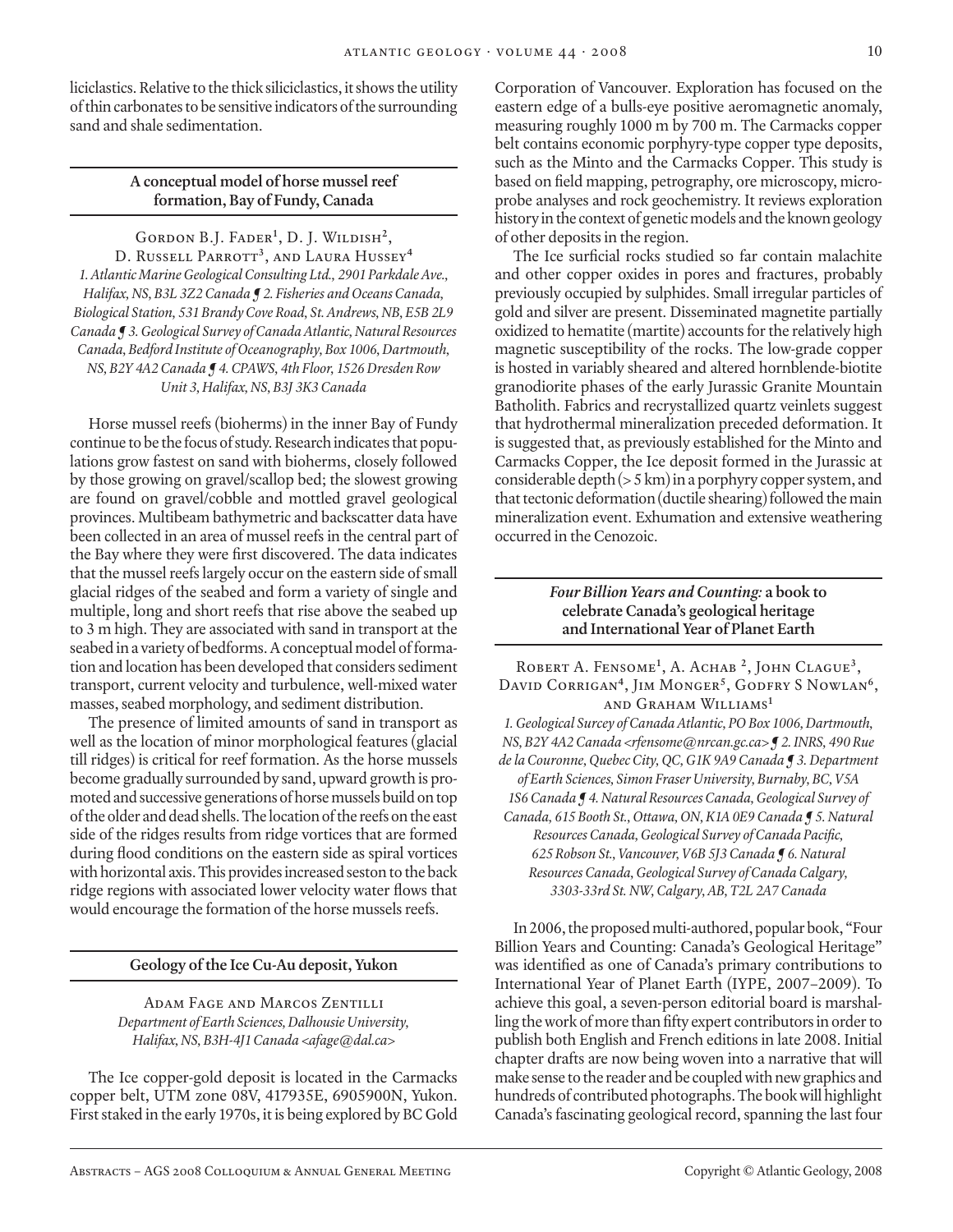billion years. Canada has some of the oldest rocks on Earth, a record of the break-up and reassembling of land masses, and spectacular modern geological features such as mountains, canyons, waterfalls even volcanoes. Equally vital is Canada's wealth of minerals and energy resources, and its changing climate over the eons. The book's first few chapters will explain such basics of geology as plate tectonics, geological time and the fossil record. This section will be followed by eleven chapters outlining Canada's geological evolution in a series of time slices. Novel paleogeographic maps are being developed to illustrate how the geography of Canada has changed over four billion years. The final section of the book, Health and Wealth, looks at ways in which geology directly affects Canadians and covers mining and energy, health, and the future. "Four Billion Years and Counting" should appeal to the non-geologist, and also attract the attention of geologists interested in regions or topics outside their specialty. The book will include a number of "hooks" to capture readers' attention, such as attractive photographs, paintings and schematics, and an easy-to-read text that will have been reviewed by specialists (for accuracy) and non-specialists (for readability). It is an ambitious project but one that will be a worthy legacy of International Year of Planet Earth.

# **Climate-change impacts and adaptation: a coastal geoscience perspective**

DONALD L. FORBES *Geological Survey of Canada, Bedford Institute of Oceanography, PO Box 1006, Dartmouth, NS, B2Y 4A2 Canada <dforbes@nrcan.gc.ca>*

Projected global surface temperature changes over the coming century range from 1.1–2.9 °C to 2.4–6.4 °C depending on the emissions scenario, a function of the development pathway (Fourth Assessment Report, 2007 [AR4]). At constant year 2000 GHG concentrations (i.e. irrespective of future emission reduction accomplishments and not accounting for 2000–2008 emissions growth), the existing commitment to warming is  $0.6 \pm 0.3$ °C (all projections for global mean at 2090–2099 relative to 1980–1999). Changes are projected in a range of other climate variables, including precipitation and water balance, storm intensity, ocean circulation, and sea levels. For the same time frame and scenarios, the projected rise in global mean sea level ranges from 0.18–0.38 m to 0.26–0.59 m, compared to the observed sea-level rise over the past 50 years equivalent to 0.18 m/century (AR4). In other words, sea level will rise at least as fast as in the past and likely faster. In Atlantic Canada, the apparent rise in mean water level against the coast is amplified by widespread crustal subsidence. Sealevel rise over the past century has already increased the frequency of coastal flooding in this region, with implications for coastal erosion and shoreline change. Coastal erosion rates are spatially and temporally highly variable, but rising sea levels, increased storm intensity (with associated storm surges and

waves), and reduced extent and duration of sea ice are likely to produce accelerated erosion. Rates of coastal wetland loss may increase, in part due to structures preventing landward migration, and salt-marsh biodiversity may be diminished (AR4). Population growth in coastal areas, combined with rising property values, leads to increased vulnerability in some regions including Atlantic Canada, where the current level of adaptation is predominantly poor and uneven. Thus we are already challenged by the existing climate and ill-prepared for faster change. Our conventional development practices are often maladaptive. Vulnerability depends on the timing and effectiveness of adaptation and on coping capacity (AR4). The latter can vary widely and often depends on individual champions as well as economic and technical resources and institutional arrangements. In this context, as for geohazard mitigation, geoscience expertise can play a key role limiting vulnerability. Examples include measurement and modelling of vertical motion, estimates of past and future sea-level rise, detailed topographic data and flood projections, and understanding of coastal response processes, enabling informed projections of future environmental change. Sound geoscience and geomatics information is a critical foundation for robust adaptation. Through establishment of collaborative partnerships between scientists and planners, geoscience can inform policy development and the planning process in coastal communities, thereby enhancing resilience in the face of a changing climate.

# **Late Paleozoic felsic volcanic rocks in southwestern New Brunswick: relevance to uranium mineralization in the region**

CAROLYN GARRETT<sup>1</sup>, JARDA DOSTAL<sup>1</sup>, Andrew MacRae**<sup>1</sup>** , Malcolm J. McLeod**<sup>2</sup>**, and Ashley Garroway**<sup>1</sup>** *1. Department of Geology, Saint Mary's University, Halifax, NS, B3H 3C3 Canada <carolyngarrett@hotmail.com> ¶ 2. Geological Surveys Branch, New Brunswick Department of Natural Resources, PO Box 5040, Sussex, NB, E4E 5L2 Canada*

Uraniferous felsic volcanic and volcaniclastic rocks of the Late Devonian Harvey Group occur along the northern margin of the Maritimes Basin in southwestern New Brunswick. The group crops out as an elongate belt 16 km long and 2 km wide, comprises the base of the Devono-Carboniferous basin in that area and has been stratigraphically and petrographically correlated the rocks of the Piskahegan Group of the Mount Pleasant Caldera on the southern margin of the basin.

The Harvey Group has been subdivided into three formations: York Mills, Cherry Hill and Harvey Mountain. The York Mills Formation (~60 m thick) includes sedimentary rocks, lithic tuffs and rhyolites frequently containing cavities lined with quartz and fluorite crystals. The Cherry Hill Formation (~100 m thick) contains mainly two ash-flow sheets accompa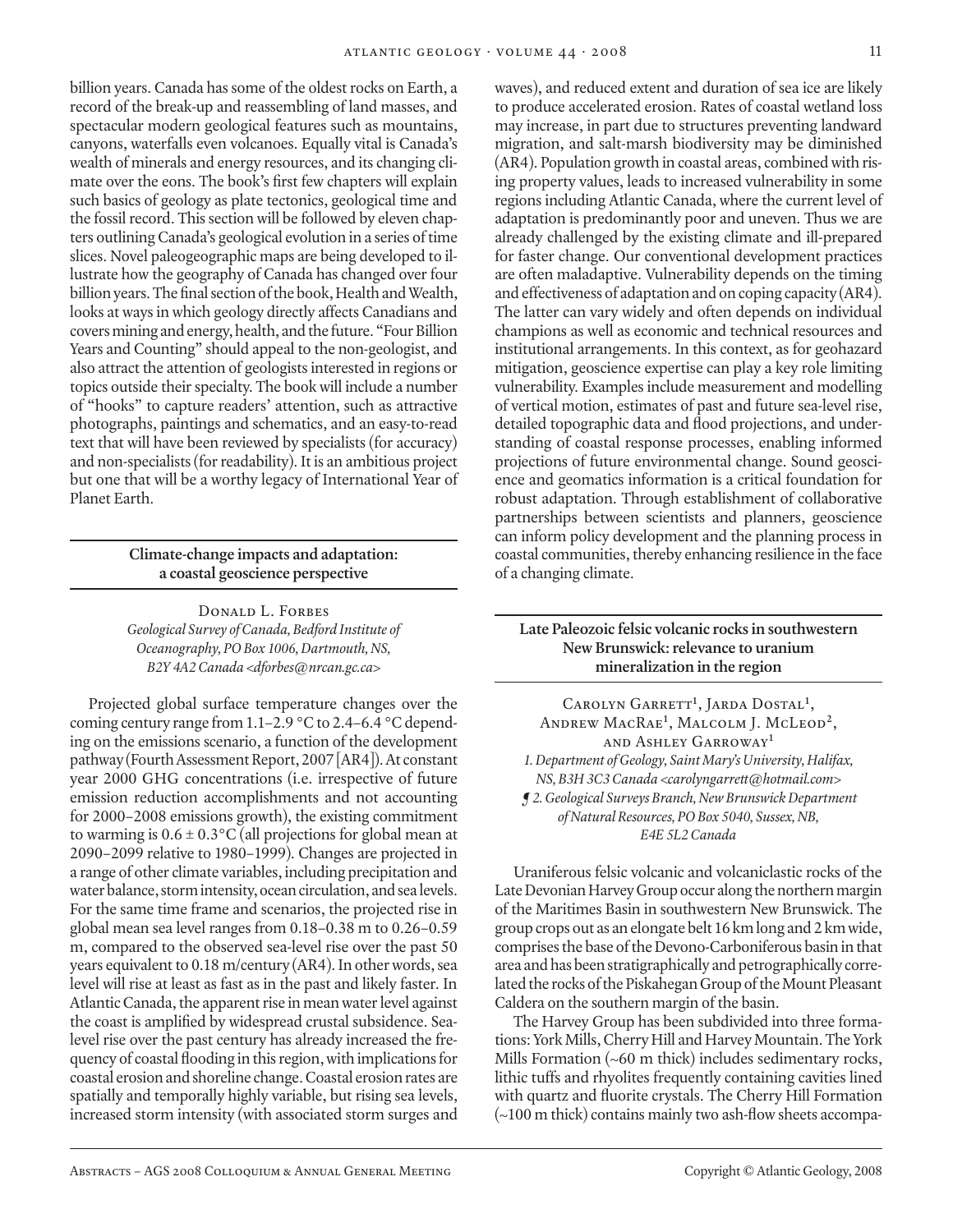nied by ash-fall tuffs and quartz-feldspar porphyry. The Harvey Mountain Formation (75–150 m thick) is composed mainly of rhyolites that are intercalated with minor ash-fall tuffs and contains fluorite as a groundmass mineral and in cavities. The uranium mineralization mainly occurs in the Harvey Mountain Formation as pitchblende associated with sulphides in fluorite veins and veinlets.

The felsic volcanic rocks in the Harvey Mountain Formation are high-K peraluminous F-rich rhyolites. They are high in  $SiO<sub>2</sub>$ and alkalis with  $K_2O/Na_2O > 1$  and low CaO, TiO<sub>2</sub> and  $P_2O_5$ . Compared to typical calc-alkaline rhyolites, the volcanic rocks are enriched in Rb, U, Th, Nb and Y but depleted in Ba, Sr and Zr, in addition to Ca, Ti and P, features typical of highly evolved rhyolites. These felsic volcanic rocks share many similarities with uranium-rich topaz rhyolites of the southwestern USA and topaz granites that are commonly associated with U-mineralization, although topaz has not yet been found in the Harvey Mountain volcanic rocks. These features indicate the volcanic rocks could either represent more fractionated facies of the Piskahegan volcanic rocks or they are not co-magmatic.

The Harvey Mountain Formation felsic volcanic rocks are a result of an extensive fractional crystallization where fluid fractionation played an important role in late-stages of magmatic differentiation. Although not yet known, these rocks could be a source for uranium mineralization in the younger Carboniferous sedimentary strata upon their erosion. Continental tholeiitic basalts, which are associated with both the Harvey and Piskahegan felsic volcanics are mantle-derived. They probably represent a heat source which triggered a partial melting of metasedimentary crustal material producing felsic magma. Basaltic magma was probably emplaced into the crust at the early stages of lithospheric extension associated with the basin formation. The high K content and peraluminous nature of the felsic rocks also point to a metasedimentary source, probably containing metapelites.

# **Geographic Information System for terrestrial analogue research and planetary databases**

Mickaël Germain and Marie-Claude Williamson *Planetary Exploration, Canadian Space Agency, 6767 Route de l'Aéroport, St-Hubert, QC, J3Y 8Y9 Canada <mickael.germain@spac e.gc.ca> <marie-claude.williamson@space.gc.ca>*

The Canadian Space Agency (CSA) is involved in several space exploration research projects carried out through the Canadian Analogue Research Network (CARN). All these projects require the visualization, manipulation, analysis, and interpretation of geospatial terrestrial information for comparison with the existing planetary databases. The large amount of data gathered through these projects require easy access and processing ability for principal investigators and their students at Canadian universities, CSA staff, and stakeholders in government, industry, and at space agencies worldwide.

We present the results of a project in development to create

an Internet-based Geographic Information System (WebGIS) for terrestrial analogue research and planetary databases at the CSA The project has three objectives: (1) to promote and facilitate research at analogue sites in Canada; (2) forge stronger links with the international earth and planetary science community by sharing geospatial information and (3) give visibility to the CSA in the field of analogue and planetary database management.

For this project, we are testing an OpenGIS architecture made available on the Internet and built according to the international standards developed by the Open Geospatial Consortium. In addition to reducing costs, this approach allows: (1) flexibility in database management, (2) interoperability with a Web Map Service (WMS), (3) the ability to create multilayered databases and queries for comparative studies, and (4) regular updates to include data from ongoing terrestrial analogue and planetary missions. Similar solutions already exist but are largely dedicated to terrestrial databases except in a few cases for global planetary information. The particular feature of the proposed WebGIS solution will be to focus on a detailed comparison of terrestrial and planetary geospatial databases using a list of specific queries developed in collaboration with experts from the scientific community in Canada and internationally.

# **Paleolithic to Neolithic sites in the Belan Valley of India: early agriculture under an unstable monsoonal climate following the Last Glacial Maximum**

Martin R.Gibling**<sup>1</sup>** , Rajiv Sinha**<sup>2</sup>**, Nonigopal Roy**<sup>2</sup>**, Sampat K.Tandon**<sup>3</sup>**, and Mayank Jain**<sup>4</sup>** *1. Department of Earth Sciences, Dalhousie University, Halifax, NS, B3H 3J5 Canada <mgibling@dal.ca> ¶ 2. Department of Civil Engineering, Indian Institute of Technology, Kanpur, India ¶ 3. Department of Geology, Delhi University, Delhi 110007 India ¶ 4. Risø National Laboratory, Roskilde, Denmark*

Considerable evidence is emerging that early human settlement and migration across Asia and Europe were influenced by rapid climate changes, as global climate adjusted to reduced ice cover following the Last Glacial Maximum. Along the Belan River in northern India, archeological sites have yielded a remarkable assemblage of Paleolithic to Neolithic settlements, with evidence for some of the world's earliest agricultural activity including Neolithic rice cultivation and domestication of animals.

Alluvial strata in the Belan valley yield dates between 85 and 72 ka B.P., implying sustained fluvial activity in Marine Isotope Stage 5 and later, probably under active monsoonal conditions. However, the youngest channel fills below the settlements were abandoned and filled with windblown silt with shell fragments, interbedded with fluvial sediments. Mounds of shell-bearing silt lie inland from the river. Five OSL dates for the channel fills and mounds span the 14 to 7 ka B.P. period, corresponding broadly to the period of Mesolithic settlement. Above the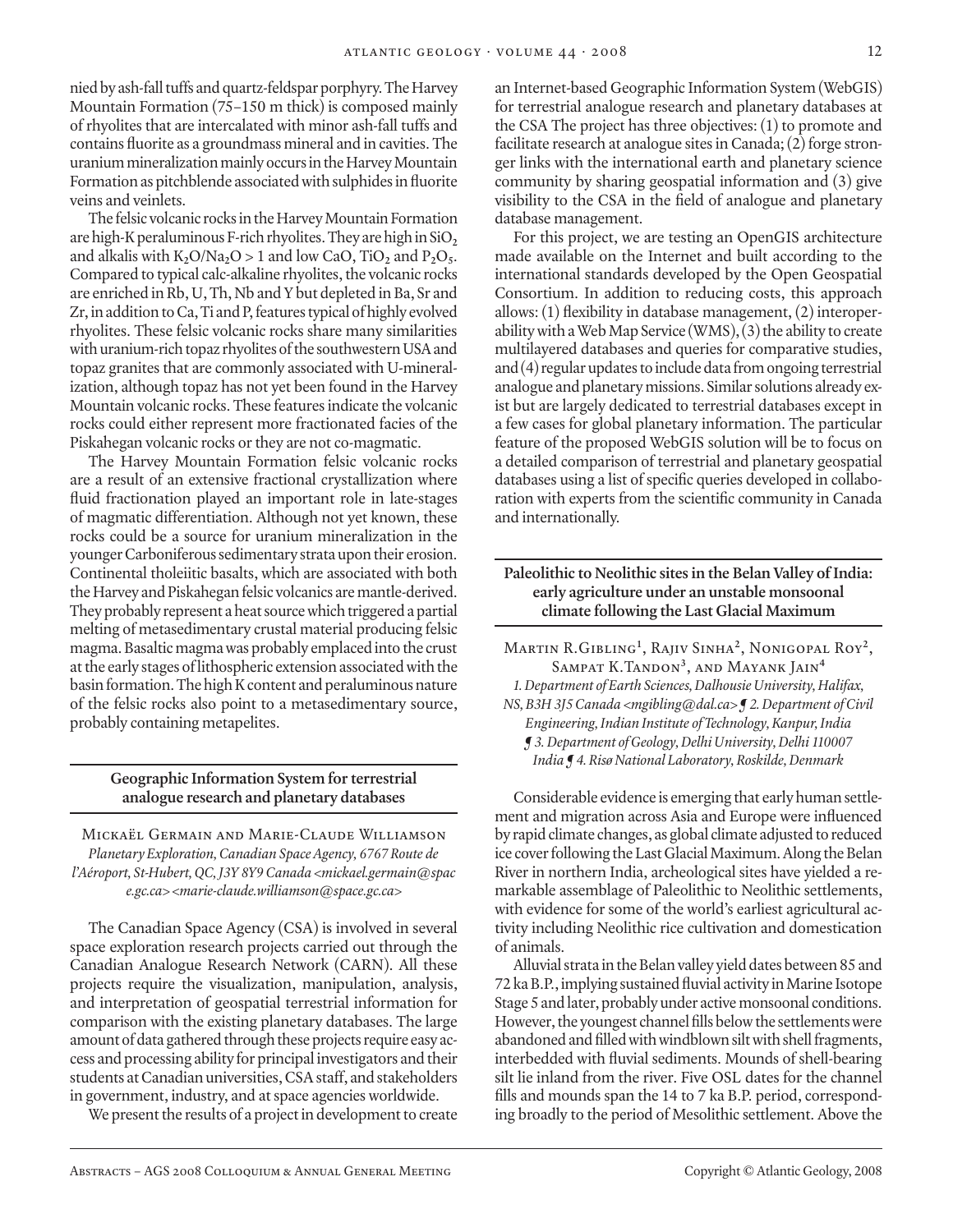eolian beds, the main Neolithic settlement rests on floodplain muds, indicating renewed fluvial activity.

The Belan eolian material has a small volume and reflects local deflation of sediment from the nearby river. However, no eolian deposits were observed in the older strata, and the post-LGM period was probably unusually dry in the Belan area. We suggest that the Mesolithic settlements developed against a backdrop of regional climatic instability, with periods of active river flow and drought. This would have been a difficult time for agriculture. In contrast, Neolithic sites were probably established during a period of more intense monsoon rainfall after about 7 ka, when stable agricultural settlements could have been established and rice cultivated.

# **A unique Neoproterozoic to Cambrian trace fossil assemblage from the Goldenville Group, southwestern Nova Scotia.**

Murray Gingras**<sup>1</sup>** , John W.F. Waldron**<sup>1</sup>** , Chris E. White**<sup>2</sup>**, and Sandra M. Barr**<sup>3</sup>** *1 Department of Earth and Atmospheric Sciences, University of Alberta, Edmonton, AB, T6G 2E3 Canada <john.waldron@ ualberta.ca> ¶ 2 Nova Scotia Department of Natural Resources, PO Box 698, Halifax, NS, B3J 2T9 Canada ¶ 3. Department of Earth and Environmental Science, Acadia University, Wolfville, NS, B4P 2R6 Canada*

The High Head member is a ~860 m interval of fine-grained metasedimentary rocks, in the middle of the generally sandy Goldenville Group of southwestern Nova Scotia. The stratigraphy is punctuated by only rare coarser sandstone beds, and one interval of mafic intrusions, which appear to have been intruded while the sediments were still wet. Paleocurrents, deduced from flutes and grooves in the immediately underlying sandstone beds, and from rare washed-out ripple marks that are the largest physical sedimentary structures in the mudrocks, show flow towards the south and west, in contrast with paleocurrents recorded from Atlantic coastal outcrops of the Goldenville Group, which are almost all toward the north or east.

The High Head member contains spectacular trace fossils. In the lower part of the section, the trace-fossil assemblage comprises *Oldhamia radiata,* large, sparsely branching *Chondrites acutangulus, Curvolithus sp. Gordia sp., Planolites sp.* and *Taenidium sp*. Up-section, large *Glockerichnus sp.* are also rarely observed. Near the middle of the section *Trichophycus pedum* (formerly known as *Phycodes pedum*) is commonly observed. Also present are taphonomic variants of the *Trichophycus pedum* (i.e. *T. pedum* truncated and preserved at a different level); they appear as evenly spaced, reamed intrusions that some researchers have referred to as *Hormosiroidea*, *Saerichnites* or *Neonereites uniserialis.* The upper half of the section is bioturbated sporadically, and dominated by *Gordia marina,Helminthopsis sp., Taenidium sp.*, and rather persistent, if rare *Phycodes sp.* and *Trichophycus pedum*. Thick sand beds

characterize the uppermost part of the High Head section and trace fossils become rare in that area.

Of interest in the High-Head ichnology is: (1) the relatively high diversity of trace fossils observed; (2) the presence of *Trichophycus pedum*; and (3) the occurrence of *Gordia marina* with *Trichophycus*. The observed assemblage is very similar to those in late Precambrian to Early Cambrian sequences of southeastern Newfoundland (Chapel Island Formation), which yielded (in common with the Goldenville Group) *Curvolithus sp., Gordia sp., Neonereites uniserialis, Phycodes pedum, Planolites sp.*, and *Skolithos sp*. In Newfoundland, the diverse ichnofaunas were reported below the oldest trilobitebearing strata. *Trichophycus* has been reported almost globally, with its first occurrence in strata with or immediately above Ediacaran fossils. *Trichophycus pedum* is taken to indicate the presence of the first well-developed, metazoan animals, and thereby indicative of the boundary between Precambrian and Phanerozoic strata. The occurrence of *Trichophycus pedum* and the similarities of the observed assemblage suggest that the High Head exposures may indeed straddle the Precambrian-Phanerozoic boundary.

**Summary of the Nova Scotia component of the North American Soil Geochemical Landscape Project**

# Terry A. Goodwin *Nova Scotia Department of Natural Resources, P.O. Box 698, Halifax, NS, B3J 2T9 Canada <goodwita@ gov.ns.ca>*

The objective of the North American Soil Geochemical Landscape Project (NASGLP) is to establish a continental framework of inorganic, organic and microbiological soil geochemical data and to ensure the data are available to a wide range of applications, issues and disciplines. The project is a tri-national initiative that involves the co-operative efforts of the federal, provincial and state geological surveys of Canada, the United States and Mexico, and will result in the first-ever continental-scale map of the geochemistry of North America based on 13,215 sample sites yielding an overall sample density of 1 sample per 1600 km**<sup>2</sup>** .

All sampling protocols, including (1) identification of the various soil horizons to be sampled,  $(2)$  the type, number and size of samples to be collected, (3) the type and proper use of accepted sampling equipment, (4) laboratory preparation and (5) analytical procedures were designed by the Geological Survey of Canada in conjunction with numerous partners, including the National Forestry Service, Agriculture Canada and Health Canada.

The 2007 field season began in early June with a one week field orientation program in the Amherst area to introduce the Nova Scotia sampling team to the field equipment, sample data sheets and identification of the various soil horizons to be sampled. Fifty-four sites across the province were sampled (and three field duplicates were collected for a total of fifty-seven samples). All samples were collected by shovel from hand-dug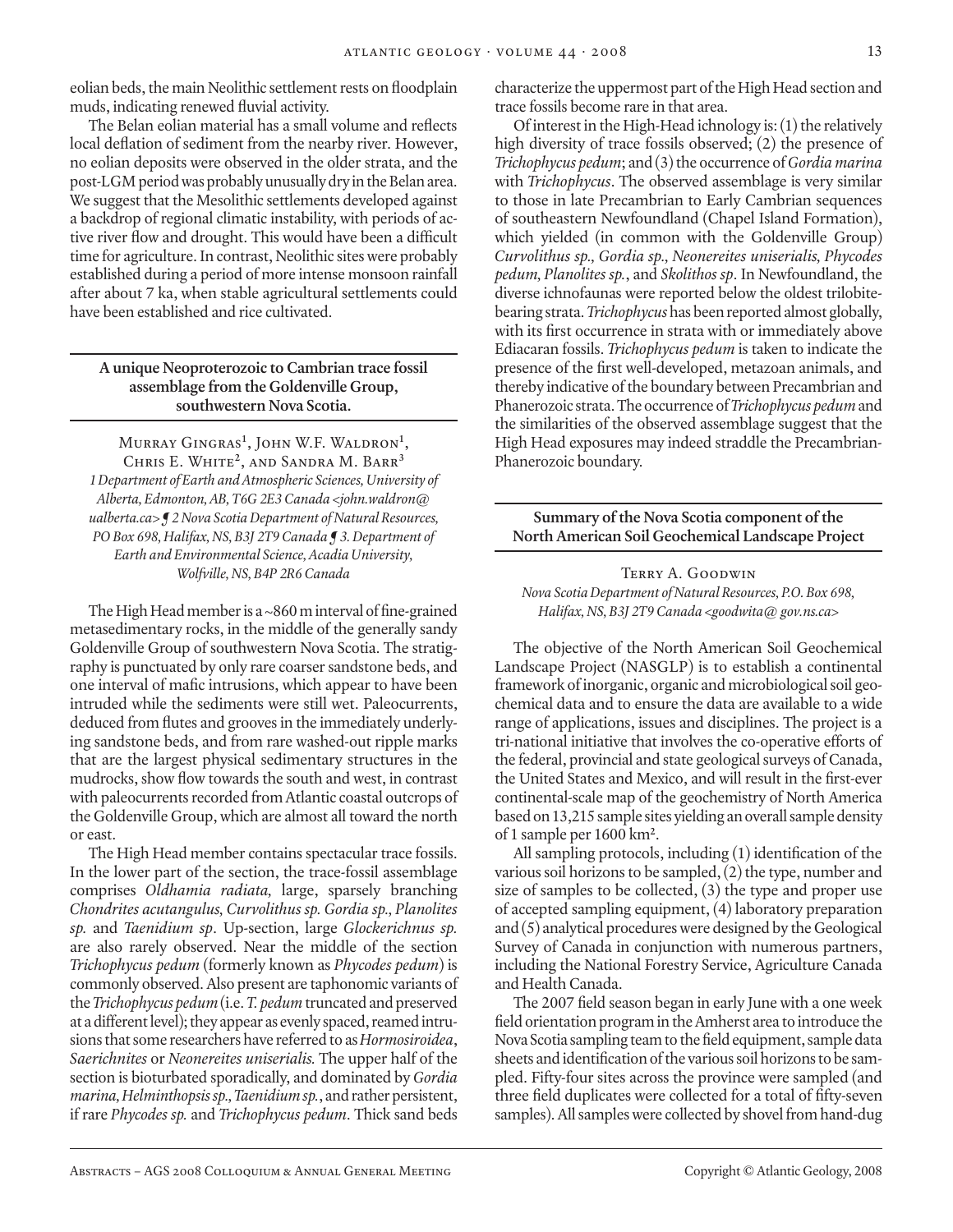pits averaging approximately 90 cm in depth. Detailed field descriptions including sample depth, colour, redoximorphic features, texture, clast type/percentage and root size/quantity were recorded for each site. A digital photograph of the site was taken and annotated for future reference. Sample sites were geo-referenced (NAD 83) by GPS to the Universal Transverse Mercator (UTM) grid (Zone 20).

In addition to collecting soil samples for geochemical analysis, measurements of  $(1)$  soil gas radon,  $(2)$  radiometrics  $(U,$ Th, K, and Total) and (3) soil permeability were also collected at each site. Soil samples were also collected to determine bulk density and/or moisture content.

Analytical results are expected in the spring of 2008. Funding for the project was provided by Natural Resources Canada (Geological Survey of Canada) and Health Canada.

> **What are Hoodoos and how do they form? Cosmogenic nuclide insights into Holocene landscape evolution in the Colorado Plateau**

John Gosse**<sup>1</sup>** , Les McFadden**<sup>2</sup>**, Guang Yang**<sup>1</sup>** , and Robert Finkel**<sup>3</sup>**

*1. Department of Earth Sciences, Dalhousie University, Halifax, NS B3H 4J1, Canada <john.gosse@dal.ca> ¶ 2. Earth and Planetary Sciences, University of New Mexico, Albequerque, NM, 87131 USA ¶ 3. Center of Accelerator Mass Spectrometry, Lawrence Livermore National Lab, Lawrence, CA, 94550 USA*

Recent dendrological, stratigraphic, ecological and soilgeomorphic studies of catchment-scale landscapes associated with weakly cemented soil-mantled weathering-limited slopes of Jurassic sandstones in northeastern Arizona have indicated that minor climate changes can strongly influence landscape evolution by controlling the rates of erosion. To test this hypothesis, direct measurement of slope erosion is needed. Terrestrial in situ cosmogenic nuclides (TCN) provide a means to directly establish slope retreat history in the Blue Gap region of Arizona. There, hoodoos (or tent rocks) capped with resistant concretions which protect the underlying sandstone from erosion, form along actively retreating slopes. Exposure of the hoodoo begins as the concretion is exhumed and separated from the retreating slope. The hoodoos occur predominantly in basins where the slopes are steep ( $>$  25 $^{\circ}$ ), soil is thin, and rapid surface runoff retards weathering rates. Here, successions of hoodoos extend as far as 200 m from cliff faces and are ideal erosion markers to track slope retreat in multiple basins where dendro-stratigraphic weathering and soils work has been completed.

Surface samples from the tops of eleven concretions on hoodoos up to 8 m high were analysed for cosmogenic **<sup>10</sup>**Be in quartz. The durations of concretion exposure range from 400 to 5800 years, and in all basins the ages increase with distance from the slope. This is the first time hoodoo development has been dated. The corresponding slope retreat rates range from 3 to 10 mm/a support the hypothesis of a strong climate sensitivity of slope erosion in arid regions and provide insight into the development of arid region landscapes with and without the presence of caprocks.

**Chlorite diagenesis in reservoir sandstones of the Lower Missisauga Formation, offshore Nova Scotia**

Kathleen Gould**<sup>1</sup>** , Georgia Pe-Piper**<sup>1</sup>** , and David J.W. Piper**<sup>2</sup>** *1. Department of Geology, Saint Mary's University, Halifax, NS, B3H 3C3 Canada <kathleen.gould@smu.ca> ¶ 2. Geological Survey of Canada Atlantic, Bedford Institute of Oceanography, Dartmouth, NS, B2Y 4A2 Canada*

Diagenetic chlorite rims on quartz grains preserve porosity by preventing the formation of secondary, pore-filling quartz overgrowths in wells from the Venture and Thebaud fields. Elsewhere, in the Norwegian Sea and the US Gulf Coast, such chlorite rims have been interpreted as an early burial diagenetic feature related to the input of iron from rivers or volcanic activity, or to later diagenesis by basinal fluids. The purpose of this study is to evaluate which hypothesis is applicable to the Scotian Basin.

A set of 45 sandstone samples from conventional cores were analyzed for mineralogy in thin section, mineral composition by electron microprobe, whole-rock chemistry, and X-ray diffraction.

From analytical data, it can be argued that a precursor iron-rich clay has diagenetically altered to form chlorite rims during early burial diagenesis, before widespread precipitation of pore-filling kaolinite and quartz overgrowths.

The depositional environment, including the degree of bioturbation, may influence formation of early Fe-rich clay coatings. The quality of the final chlorite rim depends on the sea floor diagenetic environment, apparent from the correlation between the quality of chlorite rims and phosphorus. The conditions that favour precipitation of phosphate must also result in Fe-rich clay coatings and may also make some coatings a better precursor than others for the conversion to chlorite during burial diagenesis. The presence of other Fe-rich minerals may also indicate an abundant supply of iron in the early diagenetic environment.

# **Impact cratering: A planetary process as seen from Earth**

RICHARD A.F. GRIEVE *Natural Resources Canada, 588 Booth Street, Ottawa, ON, K1A 0Y7 Canada <rgrieve@nrcan.gc.ca>*

Planetary exploration highlighted impact as a ubiquitous solar system geologic process for surface and upper crustal modification, particularly in early solar system history. The Earth, however, is the most endogenically active of the ter-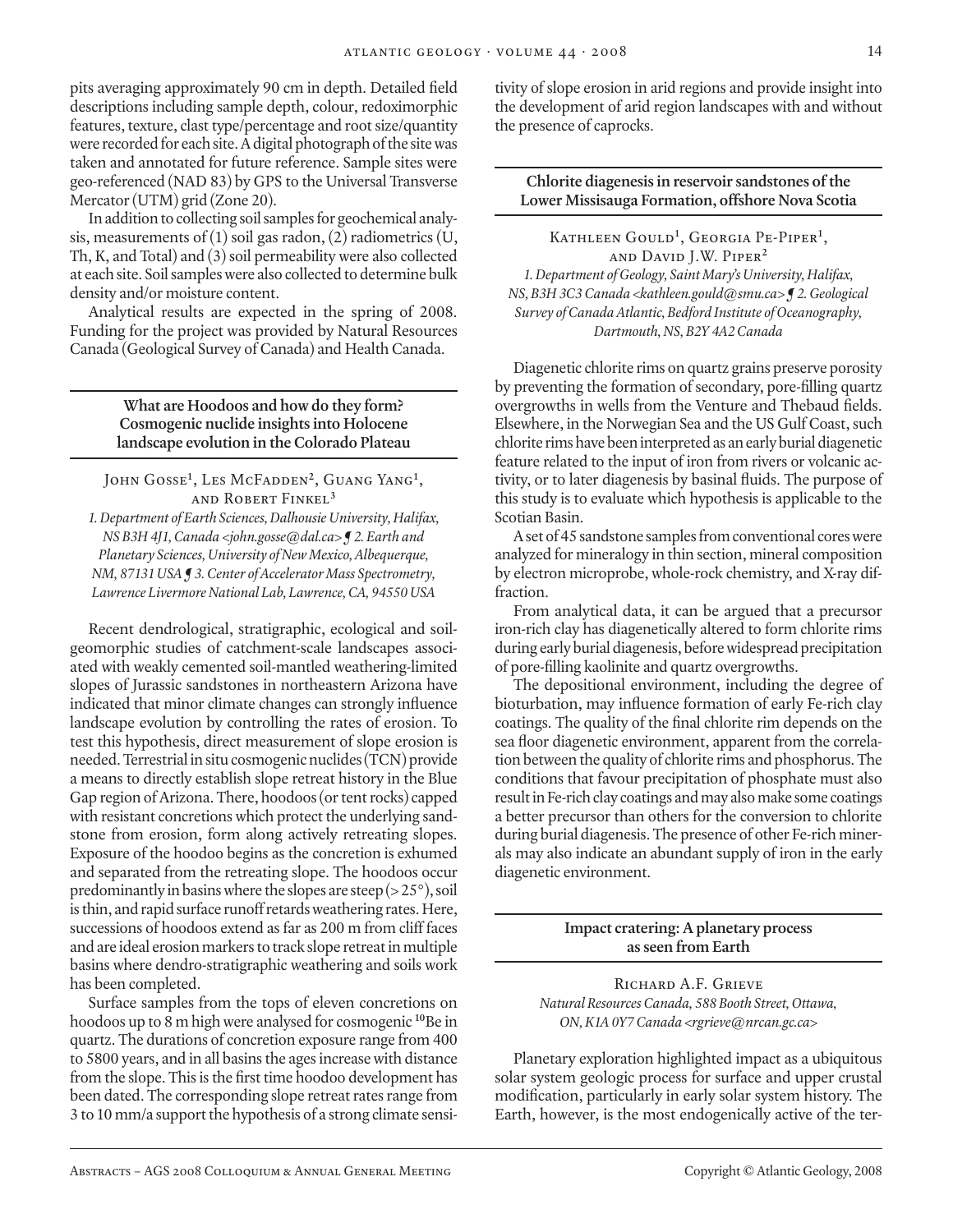restrial planets and has the poorest preserved record of impact cratering, with the current known sample consisting of  $\sim$  175 structures or crater fields and  $\sim$  20 events in the stratigraphic record (some of which are related to known structures). The sample is biased towards (< 200 Ma), large (> 20 km diameter) impact structures on the geologically better-known cratonic areas, which has implications for cratering rate estimates and claims for periodic or clusters of impacts. This relatively small, biased sample, however, plays a critical role in understanding cratering process, as it is the only current source of ground truth data on the third dimensional structural and lithological character of natural, large-scale impact craters. Observations at terrestrial impact structures have led to such fundamental concepts as: shock metamorphism (including impact melting) and its attenuation, formation of a transient cavity by the cratering flow-field, and subsequent modification of this cavity, including structural uplift to form a positive topographic feature in large complex craters. Observations at the three largest structures: Vredefort, Sudbury and Chicxulub are consistent with models of peak ring formation but the models can not be independently confirmed, due to the small sample. While terrestrial structures were initially studied to understand impact as a planetary process, impact has also played a role in Earth evolution. Biological evolution was affected directly through the Chicxulub impact 65 Ma ago and the associated mass extinction. More important, however, was the formation of the Earth's moon as the result of a massive impact on the proto-Earth, which resulted in lunar tides and the creation of littoral zones to the world's oceans. On the time-scale of a million years or less, relatively small impacts are a continuing threat to the long-term survival of human civilisation. The creation of large, localized thermal anomalies and specific structural and morphological forms has resulted in historical and current economic quantities of natural resources in ~ 25% of terrestrial craters and related deposits. Some of these are world-class, e.g., Sudbury, Vredefort and the Campeche Bank oilfield, with the net result that impact structures produce ~ \$20 B of natural resources per year. Although no rocks are preserved on Earth from the time of the heavy bombardment of the moon, a similar bombardment, scaled to terrestrial conditions, would have resulted in major remelting of the Earth's early crust. Thick impact melt sheets differentiate and such massive remelting would have led to secondary, felsic differentiates from basaltic materials of the early crust. Thus, these early massive impacts could have played a role in establishing the crustal dichotomy of felsic (continental) and mafic (oceanic) crust that distinguishes the Earth from the other terrestrial planets.

**Evidence from fluid and melt inclusions for synchronous sulfide melt oxidation and aqueous-carbonic fluid exsolution in intrusion-related gold deposits**

> Jacob J. Hanley**<sup>1</sup>** , Edward Spooner**<sup>2</sup>**, and Craig Hart**<sup>3</sup>**

*1. Department of Geology, Saint Mary's University, Halifax, NS, B3H 3C3 Canada <Jacob.Hanley@smu.ca> ¶ 2. Department of Geology, University of Toronto, Toronto, ON, M5S 3B1 Canada ¶ 3. University of Western Australia, Crawley, Bag M006, Western Australia*

Granitic rocks within the giant intrusion-related Au-Bi-Te deposit at Fort Knox, Alaska, contain a well-preserved inclusion record of magmatic-hydrothermal transition and processes that were potentially critical for the development of the sheeted ore system. Early magmatic titanite grains contain (in their cores) inclusions of an iron sulfide melt that were trapped coevally with silicate melt inclusions at a minimum temperature of 780 **<sup>o</sup>** C (based on O**2** geobarometry). Textural and mineralogical evidence indicates that this sulfide melt phase was stable until a relatively late stage in the crystallization history of the granites, but was destabilized due to a progressive increase in oxygen fugacity. Laser ablation ICP-MS analyses of the sulfide melt inclusions show that they contain between 200 and 1800 ppm Cu, and concentrations of Ag, As, Bi, Sb, Te, W, Mo and Ni in the 10–100 ppm range. Notably, Au was detected in the sulfide melts at concentrations in the 1–3 ppm range. Analyses of the coeval silicate melt inclusions allow the calculation of sulfide-silicate melt partition coefficients. Values of D(sulfide/ silicate) are between 10 and 100 indicating that the sulfide droplets would have contained the majority of the ore metals present in the system while they where stable. Remarkably, selected metal ratios in the sulfide melt droplets (e.g., Bi/Au) are identical to those in the sheeted ore veins at Fort Knox, suggesting that the sulfide melts. This would suggest that oreforming processes that occurred after the destabilization of the sulfide droplets (i.e., silicate melt-fluid partitioning, and metal coprecipitation) did not fractionate the ore metals from one another. Textural evidence shows that during titanite growth, apatite saturation occurred. Apatite grains trapped coexisting primary inclusions containing silicate melt and a low salinity (~ 4–6 wt% eq. NaCl based on clathrate melting temperatures), aqueous-carbonic fluid  $(CO_2 \sim 21-39 \,\mathrm{vol\%})$ . These coeval melt and fluid inclusions in apatite provide unambiguous evidence for the saturation of the granitic magma in fluid phase. The fluid inclusions decrepitate at ~ 400 **<sup>o</sup>** C; however, apatite-biotite halogen exchange thermometry indicates that the inclusions were trapped at a minimum T of 560–680 **<sup>o</sup>** C.

The results show that ore-forming granitic magmas were saturated in a Au-Bi-Te-rich sulfide melt phase. Resorption of the sulfide melt appears to have coincided with saturation of the crystallizing magma in a low salinity aqueous-carbonic fluid. Sulfide melt that persists to a relatively late stage of magma crystallization may act as an important storage phase for ore metals, preventing the loss of ore metals to (i) fluids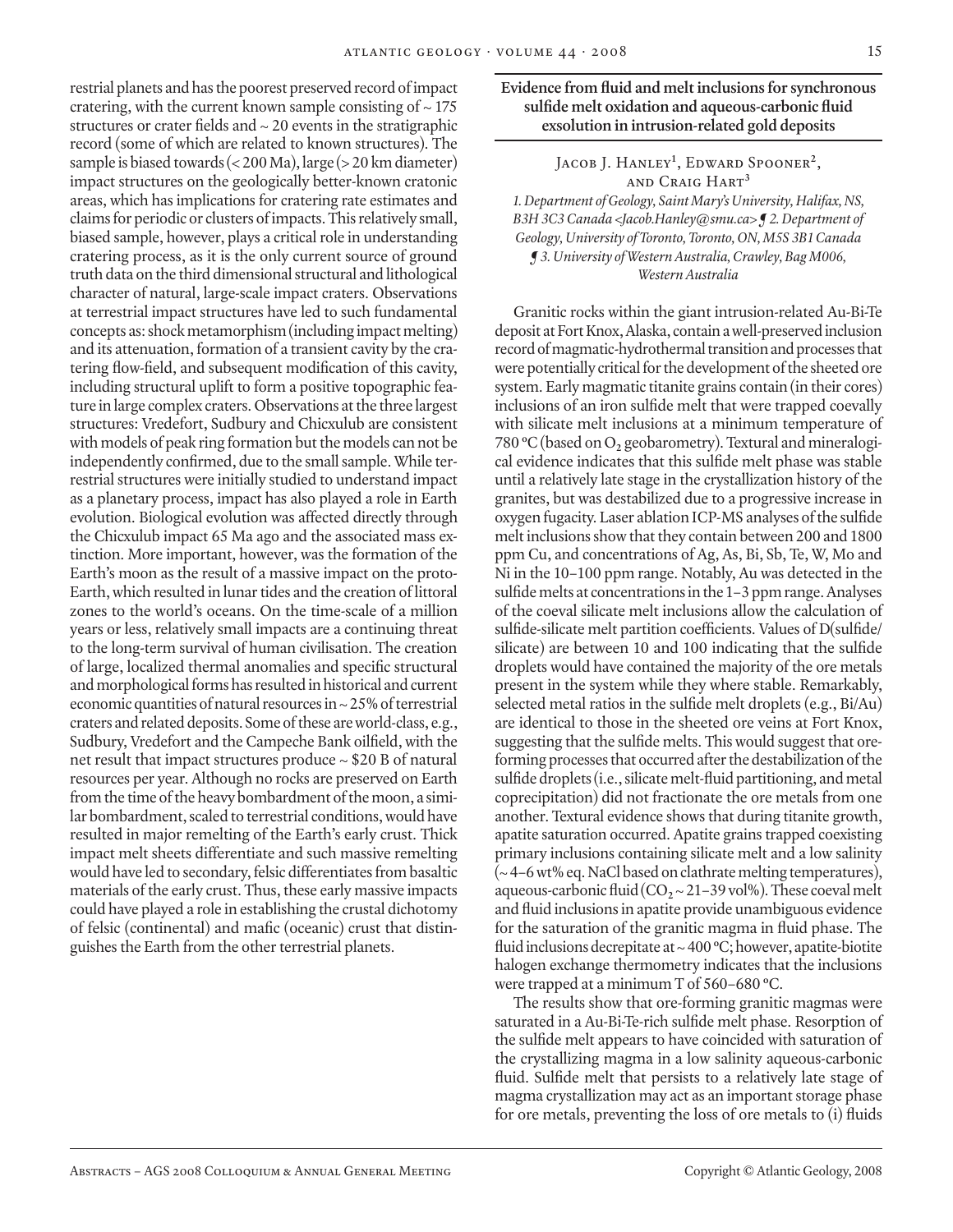that exsolve early on when the magma is insufficiently brittle to auto-generate mineralized sheeted veins, and (ii) crystallizing minerals in which metals such as Au are compatible (e.g., magnetite, biotite, titanite). Systematic identification and analysis of sulfide melt inclusions in granitic ore-forming settings significantly "inboard" of convergent plate margins may find application in locating highly mineralized granites and predicting the metal associations and metal ratios to be expected in the ores.

> **Understanding the origin of deformed Albert Formation sandstone reservoirs: An analogue study with the northeastern Uinta Basin, Utah**

Nicola M. Harcourt and David G. Keighley *Department of Geology, University of New Brunswick, Fredericton, NB, E3B 5A3 Canada <d3252@unb.ca>*

The Albert Formation (Horton Group, Mississippian) of the Moncton Basin in New Brunswick is currently divided into three lithostratigraphic units, two of which are the Frederick Brook Member and interfingering – overlying Hiram Brook Member. These units are interpreted to represent a complex interbedding of lacustrine shale (Frederick Brook Member) with deltaic and lacustrine shoreline sandbodies (Hiram Brook Member). Such sandbodies, some of which are up to 30m thick, have been the successful target for oil and gas exploration in the province. However, the understanding of the original largescale geometries of these sandstone reservoir rocks remains limited. This is because the Formation has undergone extensive deformation, and its present-day surface exposure is very patchy. Therefore, analogue studies can be a potentially useful tool to improve our understanding of the reservoir.

Greiner, in 1962, first noted the "remarkable resemblances" of the Albert Formation to the Eocene lacustrine formations of Colorado, Wyoming and Utah. For instance, the stratigraphic succession in northeastern Uinta Basin of Utah includes a thick, fine-grained siltstone and oil-shale interval (Green River Formation), overlain by a mixed fine-coarse grained siltstone-sandstone and locally evaporitic unit (Uinta Formation). Interpretation of basal Uinta Formation strata (potentially analogous to the basal Hiram Brook Member) and the nature of its contact with underlying shale and oil shale of the Green River Formation (Frederick Brook Member equivalent) is also complicated by deformation.

The extensive and high quality outcrops in the Uinta Basin permits identification of a localized nature to the deformation at the Green River – Uinta Formation contact. At the meter scale, beds have been dewatered and folded, with large flame structures also punctuating the contact. At the decameter scale, domal and diapiric mudstone structures are common. These structures, which were originally interpreted to represent delta-front clinoforms, appear to be more indicative of flat-lying sheetflood deposits that have been subsequently dewatered and tilted after loading and diapirism, suggesting that Lake Uinta at the time of oil shale deposition subsequently experienced a major base-level fall before any of the observed coarser grained units were deposited. Such an interpretation may be applied as a working model for further investigation of the Albert Formation.

**The Severn Estuary (UK): Quaternary investigations and human exploitation**

## SIMON K. HASLETT

*Quaternary Research Center, Department of Geography, School of Science and the Environment, Bath Spa University, Newton Park, Bath, BA2 9BN UK <s.haslett@bathspa.ac.uk>*

The Severn Estuary in southwest Britain has, due to its funnel-shaped morphology, the second highest tidal range in the world, second only to the Bay of Fundy in Canada. Interdisciplinary investigations of the Quaternary history of the Severn Estuary have shown that it occurred at the ice-limit, occupying the junction between a Welsh ice-sheet to the north and a periglacial environment to the south. Glacial and periglacial meltwaters were important for channel erosion and deposition of sediments within the basin. Holocene sea-level rise forced a coastal transgression up-estuary, flooding Pleistocene valleys in which marine sedimentation occurred resulting in extensive coastal wetlands. These depositional environments appear to have fluctuated in concert with changes in the rate of sea-level rise, being characterized by marine silt-dominated tidal flat to salt marsh environments during periods of high sea-level rise rates, but becoming peat dominated when the sealevel rise rate decreased. Evidence suggests these wetlands were exploited by prehistoric communities, but were reclaimed during the Roman occupation from AD 43 to 410 and converted to agricultural lowlands, locally known as Levels; reclamation of remaining wetland continued into the Medieval period. Much of the Levels are below the level of high tide and are vulnerable to extreme flooding events, such as in AD 1607 when either of storm surge or tsunami claimed around 2000 lives and caused much socio-economic damage. Sea level continues to rise at a rate of ca. 2 mm yr, which places pressure on existing coastal defences. National political debates on sustainable energy are now calling for a tidal barrage to be constructed across the mouth Severn Estuary, the impacts of which are now initially being discussed.

#### **Graphite thermometry in the Halifax contact aureole**

Luke J. Hilchie and Rebecca A. Jamieson *Department of Earth Sciences, Dalhousie University, Halifax, NS, B3H 3J5 Canada <lhilchie@dal.ca>*

Intrusion of the South Mountain Batholith at ca. 380 Ma produced a well-developed contact aureole in graphitic slates of the Halifax Formation in peninsular Halifax. Two chemically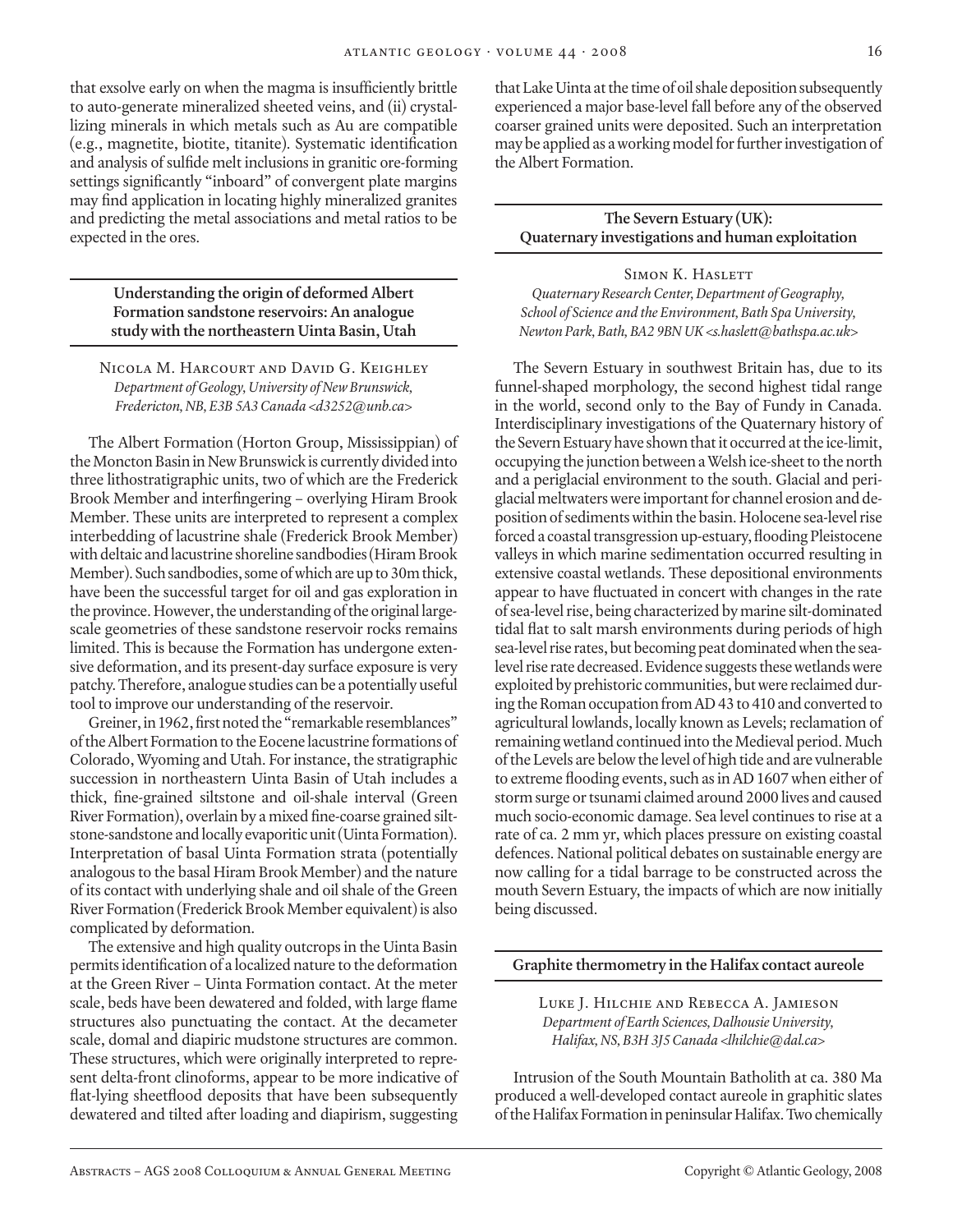distinct lithologies (Cunard and Bluestone members) show different mineral isograd sequences. The outer rim of the aureole is defined by the cordierite-in isograd in both units. The andalusite-in isograd appears before the biotite-in isograd in the aluminous Cunard member, while the opposite is observed in the less aluminous Bluestone member. Simple phase diagrams for silicate mineral assemblages suggest that P-T conditions ranged from < 400°C in the outer aureole to > 550°C near the contact, at pressures of ca. 2.5–4.0 kbar. However, the associated reactions are subject to large uncertainties, making precise P-T estimates difficult. A graphite thermometer has been calibrated from the temperature-dependent progressive evolution of Raman spectra of carbonaceous material (RSCM). The graphite thermometer was applied to several samples along a transect perpendicular to the South Mountain Batholith contact between Halifax Harbour and the Northwest Arm. Temperatures range from ca. 360°C at the outer limit of the aureole to ca. 570°C at the contact. This independent assessment of temperature can be used in conjunction with silicate phase equilibria to provide better estimates of P-T conditions within the contact aureole.

**Variations in sedimentation rates to the western Gulf of Mexico over multiple glacial-interglacial cycles**

Alan J. Hidy and John C. Gosse *Department of Earth Sciences, Dalhousie University, Halifax, NS, B3H 4R2 Canada <alanhidy@dal.ca> <john.gosse@dal.ca>*

Terrestrial cosmogenic nuclides (TCN) are being used to measure sedimentation rates from two non-glaciated and tectonically quiescent river systems (Colorado and Trinity Rivers) draining into the western Gulf of Mexico. The goal of this study is to provide insight into the magnitude of sediment flux variability over the past 5 million years and to quantify the response of non-glaciated catchments to glacial-interglacial climate change.

Deposits already associated with specific glacial or interglacial intervals in the past 200 ka are the main focus of the climate-response portion of this study; however, older deposits are also being analyzed. Preliminary results have been acquired for one TCN depth profile in the Lissie surface (ca. ~640 ka), and a single shielded sample in the chronostratigraphically well-defined Beaumont surface (ca. ~155 ka) along the Colorado River. Each sample consists of 355–500 µm quartz grains derived from unmixed fluvial sediment. The depth profile consists of five regularly-spaced samples excavated from a gravel pit; the lone Beaumont sample was acquired from a cut bank along the present Colorado River. Cosmogenic **<sup>10</sup>**Be concentrations were measured with 2σ precisions of ~5% and were used to determine average inherited concentrations of 1.6  $\pm$  0.1 x 10<sup>5</sup> atoms g<sup>-1</sup> for the Lissie surface, and 2.9  $\pm$  0.2 x 10<sup>5</sup> atoms g**-1** for the Beaumont surface. Monte Carlo simulation of TCN concentration vs. depth allowing parallel variability

in erosion rate, exposure age, bulk density, and inheritance indicate an insensitivity of inheritance to these other parameters. The optimized inherited concentration corresponds to a basin-wide average erosion rate of 0.029 ± 0.004 mm a**-1** for the Lissie surface. The single shielded sample in the Beaumont surface yields a basin-wide average erosion rate of  $0.019 \pm 0.002$ mm a**-1**. Integrating these measurements with a digital elevation model of the Colorado River catchment returns sedimentation rates of  $6.3 \pm 2.8$  Mt a<sup>-1</sup> and  $4.2 \pm 0.4$  Mt a<sup>-1</sup> for the Lissie and Beaumont surfaces, respectively.

**The relationship of actively migrating sand bodies to the tidal streams and eddies in the Bay of Fundy – new insights through combined mapping and modeling**

John E. Hughes Clarke<sup>1</sup>, Susan Haigh<sup>1</sup>, D. Russell Parrott**<sup>2</sup>**, and Garret Duffy**<sup>2</sup>** *1. Ocean Mapping Group, Department of Geodesy and Geomatics Engineering, University of New Brunswick, Fredericton, NB, E3B 5A3 Canada <jhc@omg.unb.ca> ¶ 2. Geological Survey of Canada Atlantic, Bedford Institute of Oceanography, 1 Challenger Drive, P.O. Box 1006, Dartmouth, NS, B2Y 4A2 Canada*

The Bay of Fundy has seen ongoing multibeam mapping for 15 years now. Combined results currently provide a view of surficial sediments and morphology over about 60% of the Bay. As well as obvious relict glacial morphology, there are clear regions in which intense modern active sediment transport is resulting in the development and apparent concentration of mobile sand sheets. Most notably, headland-associated lenslike bodies of sand are found to be common, the most notable one being the Scots Bay sand wave field. It is apparent that for most significant coastal protrusions into the tidal stream, at least one, and often a pair, of these lens-like banks develop. In order to try to understand the association of these headlandassociated sand bodies with the tidal stream, a series of nested, high resolution 3D barotropic finite-element hydrodynamic models have been developed, forced using the lower-resolution but spatially more extensive DFO Webtide models.

Many of the headlands develop eddies downstream of the flow. These eddies variously develop over the tidal cycle and advect away from the headland depending on the form factor of the headland. Although the instantaneous eddies clearly are not stationary, they result in a clear tidally-averaged residual inshore flow toward the headland. This is reflected in a ubiquitous development of asymmetric dunes in the inshore side of these lens-like bedform fields. In contrast the offshore side normally exhibit near symmetric bedform characteristics.

By coupling a sediment transport model to the variation in bottom bed shear stress observed over an M2 tidal cycle, residual sediment transport vectors have been calculated. The headland-associated banks are clearly related to, but offset from, local minima in the tidally averaged sediment transport vectors. The relatively simple geometry of the main coastal protrusions is reflected in the paired bedform fields.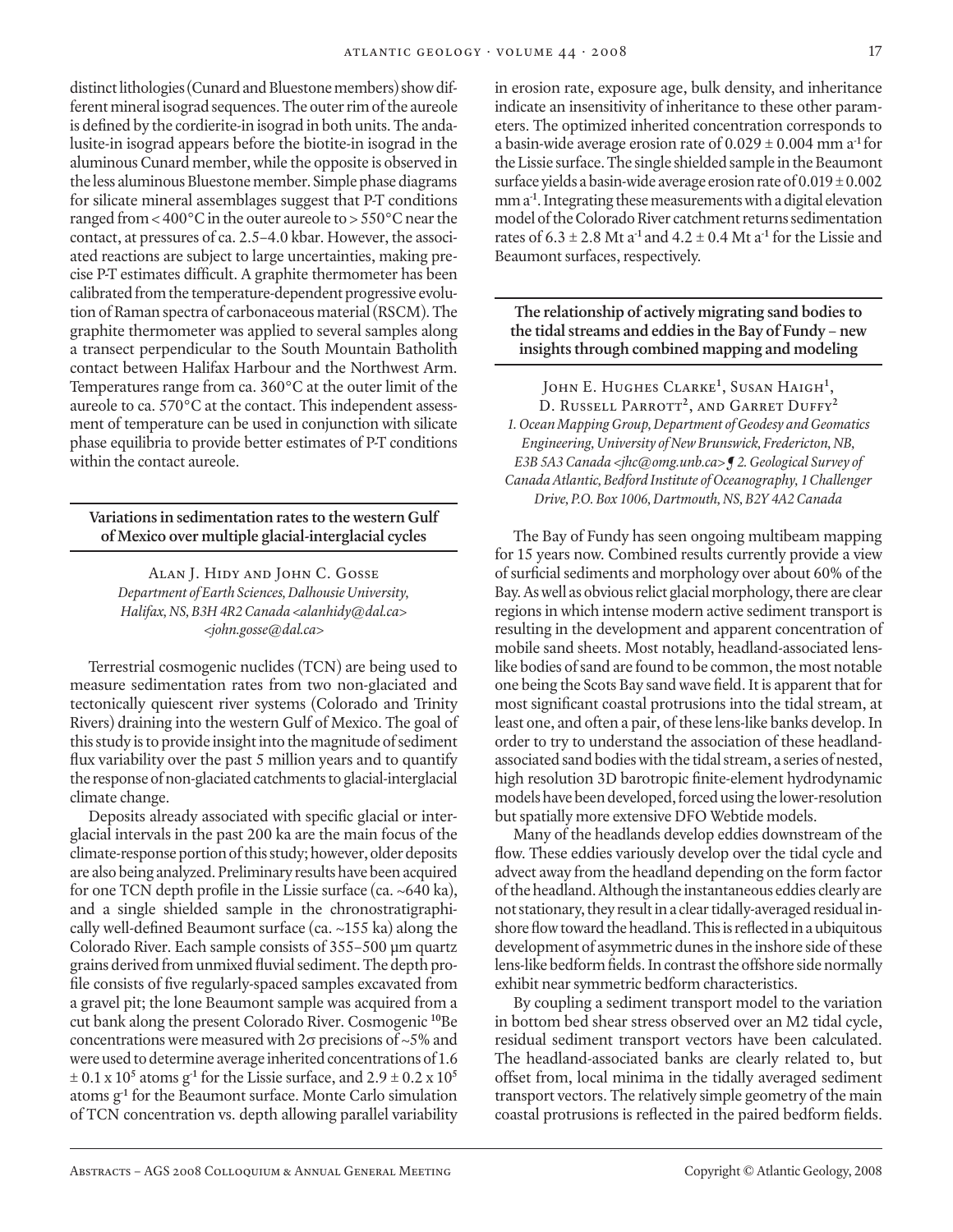More complex residual sediment transport systems develop in and around the islands immediately to the south of Grand Manan including several lens-like sand bodies. The combination of a hydrodynamic and a sediment transport model help understand the more complex circulation in these areas.

#### **Glacial and environmental history of Lake Banook, Dartmouth, Nova Scotia, Canada**

Tammo J. Huppertz**<sup>1</sup>** Nicole M. Peters**<sup>1</sup>** , Edward L. King**<sup>2</sup>**, and Gordon D. M. Cameron**<sup>2</sup>** *1. Department of Earth Sciences, Dalhousie University, Halifax, NS, B3H 4R2 Canada <huppertz@dal.ca> ¶ 2. Geological Survey of Canada Atlantic, Bedford Institute of Oceanography, Dartmouth, NS, B2Y 4A2 Canada*

Lake Banook in Dartmouth, Nova Scotia is an 11.5 meter deep glacially carved lake created during the Wisconsin glaciation and is located within a regional meltwater corridor. A small-craft geophysical survey was conducted on the lake during summer and fall of 2007, with methods including multibeam bathymetry, sidescan sonar, high resolution seismic (10 kHz) and underwater video data. The seismic character of the different units was used to define different facies spatially and temporally within the lake basin. Sub-bottom profiles show acoustic basement overlain by up to 10 m of well-stratified sediments mimicking the topography of the basement. This is in turn overlain by a ponded, weakly stratified unit up to 4 m thick. The acoustic basement is interpreted as basal till, correlated to onshore drumlins and tills. The well stratified sediments are tentatively interpreted as glaciolacustrine. A local unconformity at their top may be deglacial low-stand or flood related. Sub-basins in the lake show facies and thickness variations which may be influenced by ice configuration. The ponded uppermost unit shows some temporal evolution and potential for links with microfossil studies from nearby Penhorn Lake. Glacial boulders are common between the present lakeshore and 5 m water depth. These are likely washed from the till and will help constrain the low stand. Geological features include drumlinization, overdeepening, fluvial channels, paleo-shoreline, shallow gas, and slumps or debris flows. Observed biological and anthropogenic features in this study may be useful in understanding the more recent processes in the area. Freshwater mussels, bacterial mats, and abundant water plants were found in shallow areas less than 3 m. The degree of anthropogenic impact from deforestation, urbanization, and flooding from construction of the early 19**th** century Shubenacadie Canal can be assessed from these data. Recent dredging provides a baseline for very recent sedimentation and biological recovery rates. Future work will characterize the lake sediment geometry and stratigraphy, and will include coring for lithologic, environmental, and chronological control.

#### **Getting geology into the grade IV classroom: The FENOREX collection**

#### Fenton M. Isenor *Department of Math, Physics and Geology, Cape Breton University, PO Box 5300, Sydney, NS, B1P 6L2 Canada <fenton\_isenor@cbu.ca>*

Geological and mining societies and institutes have always been concerned about supplying competent young scientists and engineers to sustain the mining and environmental sectors. This concern has been more evident during the recent cycle of global mineral exploration and mining activity. The supply shortage is exacerbated by the short-term approach by industry and governments who do not tend to look beyond a 2–3 year window of technical requirements. Universities have a responsibility to alleviate this problem which could help cure the feast-and-famine cyclic nature of enrollments. This presentation will examine an individual, grassroots approach which may help solve this problem by consistently sparking interest at the elementary school level. This idea is not original. It has been modified from EdGeo and other professional programs. You cannot begin to educate students if the teacher has not been exposed to the subject they are to teach. Therefore, this presentation will demonstrate one method of getting rock and mineral collections into the classrooms to assist these teachers. We will examine the concept of phenomenology as a teaching style, a methodology which initiated this project. To date, 17 local Cape Breton consulting, construction, and well drilling companies as well as the Strait-Highlands Regional Development Agency have purchased and placed 39 collections in 35 Grade IV classes in the 2 Cape Breton Island school boards. Response by teachers is extremely positive. Grade VII and XII classes are the next target market. Over the past 3 years, a total of 140 kits have been distributed across Canada. This idea works because it has been created with passion and an entrepreneurial spirit.

#### **Old marine seismic and new satellite radar data: exploring for petroleum in the northern frontiers**

Christopher D. Jauer**<sup>1</sup>** and Paul Budkewitsch**<sup>2</sup>** *1. Geological Survey of Canada Atlantic, Bedford Institute of Oceanography, Dartmouth, NS, B2Y 4A2 Canada <chris.jauer@ NRCan.gc.ca> ¶ 2 Canada Centre for Remote Sensing, 588 Booth Street, Ottawa, ON, K1A 0Y7 Canada*

This paper provides a review of hydrocarbon discoveries and presents some new concepts in the petroleum systems of the offshore northern Labrador Shelf and Baffin Bay region in eastern Canada. The focus of this work was the Hekja O-71 gas discovery of 1979, one of only five wells drilled between 1976 and 1980 from an area covering some 166,000 square kilometres, roughly one quarter the size area of Alberta.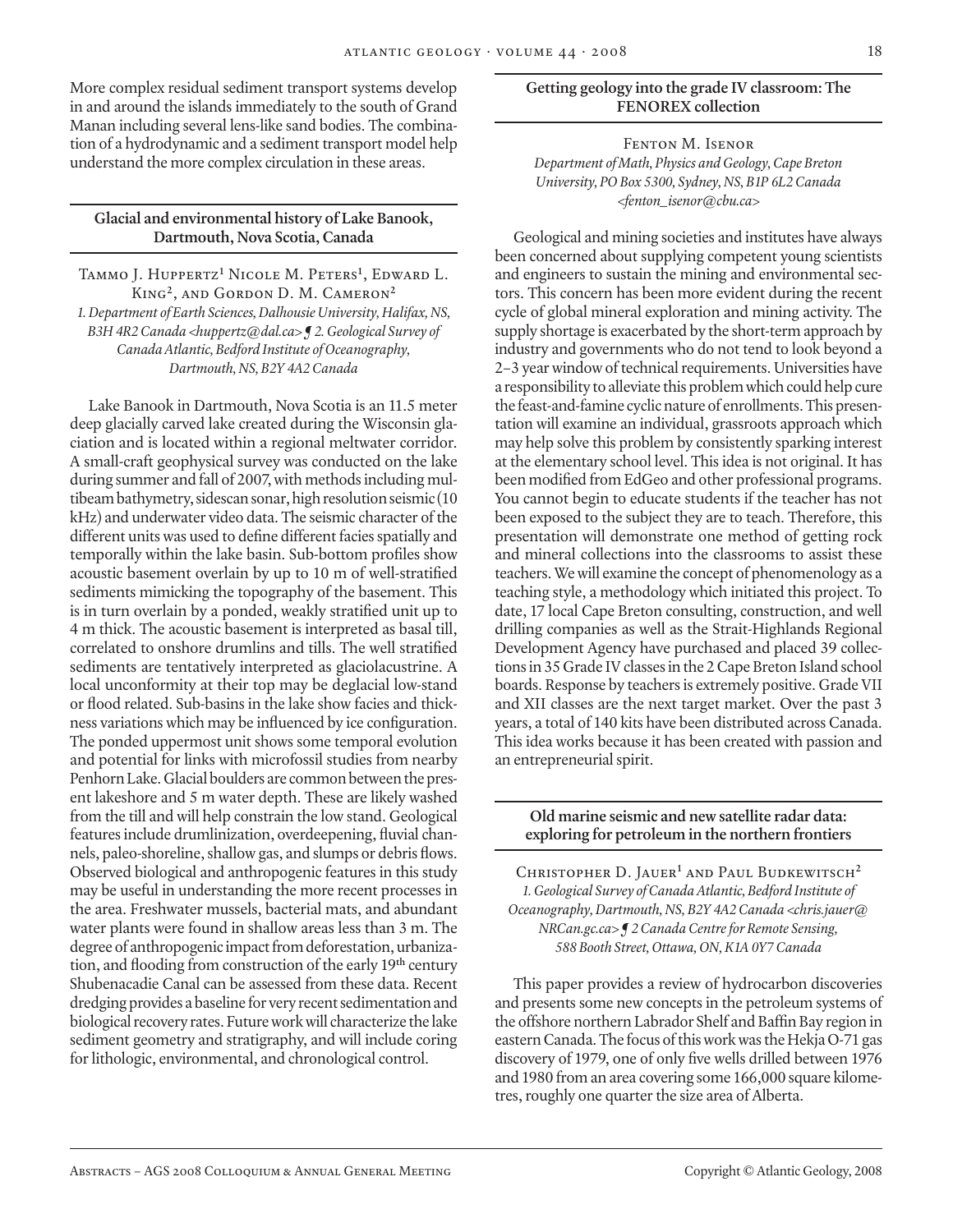This study emerged from the New Energy Options for Northerners (NEON) project, a broad scale re-examination of the petroleum potential of this area "from the crust up" using regional geophysical data sets to complement the usual seismic reflection interpretation and make an integrated compilation.

An opportunity to use SAR (synthetic aperture radar) data from RADARSAT-1 was taken as an exercise to incorporate alternative data sources to support this exploratory review and resource assessment.

Preliminary examination of the final map of interpreted slick-like features was under whelming, but closer inspection revealed a close correlation of some of these occurrences to several previously overlooked bathymetric features which had underlying seismic signatures similar to previously identified gas hydrate "pipes" or chimney anomalies seen, for example, in data from offshore Nova Scotia and western Ireland. Worldwide many active marine hydrocarbon seeps appear on the sea floor as "pockmarks"; in this case no sea floor depressions were seen to be associated with active seepage. Instead, very distinct mound-like structures are seen associated with seeps at two locations.

The seismic evidence of these probable mud volcanoes as the sea floor structures in close proximity to the seepage features observed in the RADARSAT-1 SAR images makes a compelling argument for re-examining additional areas for petroleum prospects as well as the potential for considering new stratigraphic as opposed to purely structural plays in a new exploration fairway.

> **The carousel: a thinking activity for geoscience outreach enthusiasts**

HEATHER JOHNSON *Halifax Independent School, 3331 Connaught Avenue, Halifax, NS, B3L 3B4 Canada <johnsonhl@hotmail.com>*

Generating an awareness of the many linkages between geoscience and people's daily lives is an ongoing challenge for the geoscience community. Geologists can find the absence of understanding somewhat frustrating because they are already aware of society's co-dependence on natural resources. They also know how important it is for everyone to better understand the Earth and our interaction with it. Geologists who are active in education outreach are constantly on the hunt for activities that convey the importance of understanding the Earth in ways that are fun and educational. The carousel activity is a great way for students, teachers and or workshop participants to brainstorm about geoscience topics. Educators can use it to introduce geoscience into the classroom or to help focus a class or group before any unit of study. In the first part of the activity, station facilitators help to reveal what the participants know and understand about pre-determined topics. Any preconceived notions and inaccurate information are also revealed. As the activity proceeds, summaries of each

station are shared and discussion ensues. The activity leader or station facilitators must be ready to rectify any inaccuracies in geoscience knowledge. At the conclusion, participants acquire a better understanding of geoscience and they begin to appreciate its role in our daily life. A condensed version of the carousel will be organized for the Colloquium session participants. Participation will not be mandatory but it will be encouraged.

# **Acoustic velocity and elastic moduli profiles and corresponding fracture density and orientation patterns in artificially shocked granite: preliminary results**

Samantha F. Jones and Alan R. Hildebrand *Department of Geoscience, University of Calgary, 2500 University Drive NW, Calgary, AB, T2N 1N4 Canada <sfjones@ucalgary.ca>*

Impact events can be simulated at a small scale in the laboratory and the subsequent crater can be examined to learn more about cratering processes. This work investigates subsurface fracture patterns beneath craters and the relationships between fracture density and orientation and acoustic velocity anomalies. Previous research in the laboratory and larger scale seismic surveys across impact craters on the Earth's surface show that shock damage reduces the compressional wave velocities in the rock. Shear wave velocities measured as a part of this study complement the compressional wave velocities reported in the literature. The collection of a more complete data set allows calculation of Vp/Vs ratios and the derived elastic moduli profiles across an artificial crater produced by the Lindhurst Laboratory of Experimental Geophysics at the California Institute of Technology, Pasadena, California. Preliminary results show that shear wave velocities are more sensitive to the presence of fractures and resolve more widespread damage than compressional wave velocities, thus shear wave velocities or Vp/Vs ratios can be used to map a more complete picture of impact induced damage. Shear wave velocity measurements in three directions show anisotropy which has been attributed to the presence of different fracture populations and orientations. Future work will compare crack orientation in more detail with acoustic velocity and elastic moduli profiles; thin section observations will allow better characterization of fracture populations. Results from this study have implications for understanding cratering effects on solid surfaces throughout the solar system.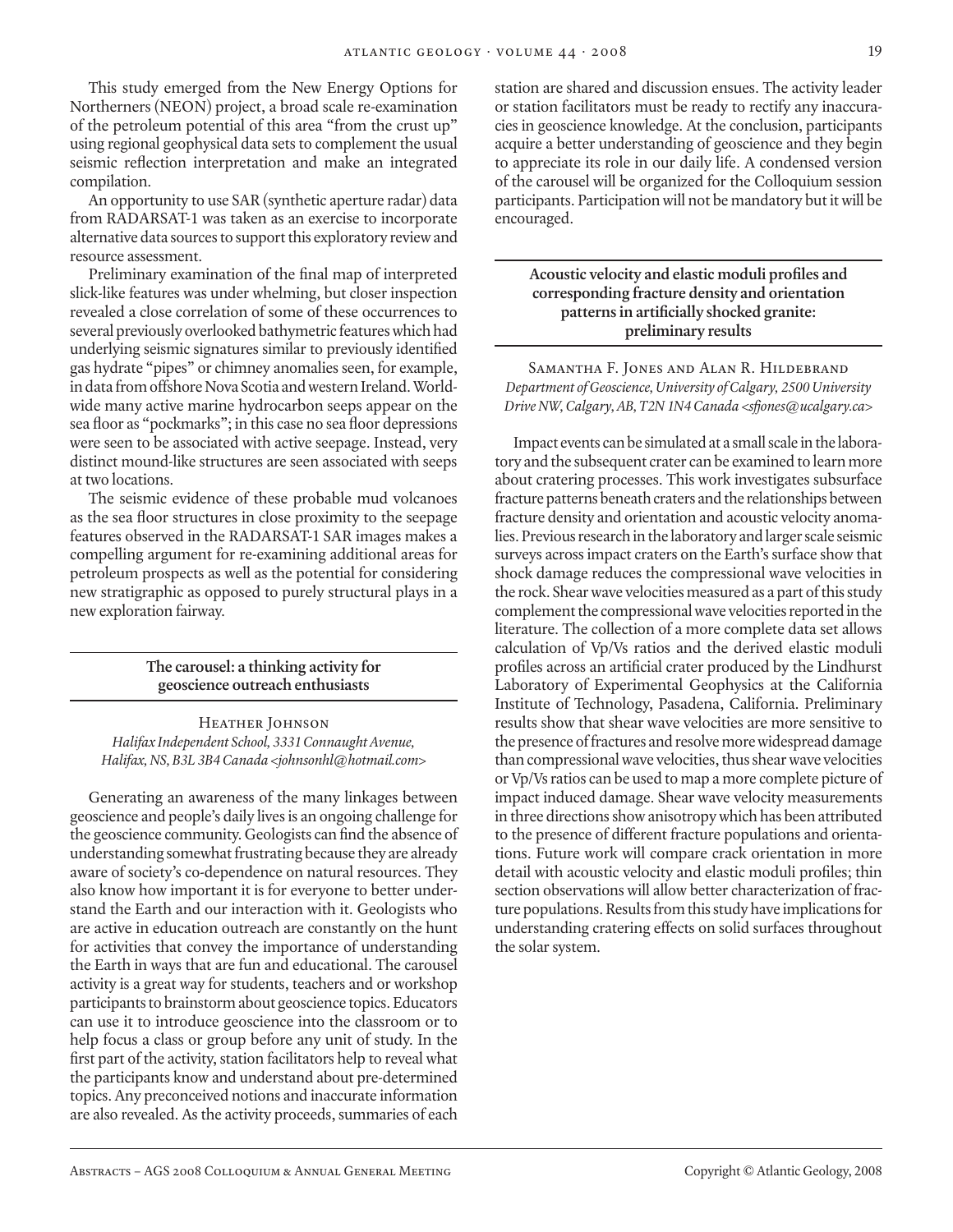**Cement timing and distribution in Lower Cretaceous sandstones: Glenelg, Thebaud and Chebucto fields, offshore Scotian Basin**

Atika Karim**<sup>1</sup>** , Georgia Pe-Piper**<sup>1</sup>** , and David J.W. Piper**<sup>2</sup>** *1. Department of Geology, Saint Mary's University, Halifax, NS,* 

*B3H 3C3 Canada <atika.karim@smu.ca> ¶ 2. Geological Survey of Canada Atlantic, Bedford Institute of Oceanography, Dartmouth, NS, B2Y 4A2 Canada*

Diagenetic cements have been studied in conventional core of Lower Cretaceous sandstone from the Glenelg, Chebucto and Thebaud fields in the Sable Subbasin, offshore Nova Scotia. The spatial and temporal distribution of diagenetic cements and para-sequences has been constrained in relationship to lithofacies, depth and the well position in both the distal (Glenelg and Chebucto) and proximal (Thebaud) parts of the basin.

Clay minerals in the sandstones include early grain-coating clays, kaolin, illite and chlorite. Grain-coating illitic clays occur in Glenelg N-49 forming coated grains cemented, initially, by Fe-rich calcite (CI), then low Fe-calcite (CII). Kaolinite occurs as booklets and vermicular stacking textures. It fills large intergranular pores in the Chebucto well and in some samples from Thebaud I-93 and Thebaud #3. Kaolinitized mica exhibits expanded texture that inflates into adjacent intergranular pores. Illite occurs also as fibrous crystals, which in the Chebucto K-90 well are included by ankerite. Fe-rich chlorite (chamosite) rims are found only in the Thebaud samples examined and demonstrably have developed from earlier Fe-rich clay. Early pore-filling chlorite occurs in contact with detrital quartz and lithoclast grains and is often associated with illite. Both this chlorite and chlorite rims are formed around quartz grains lacking quartz overgrowths. Quartz cement (overgrowths) is well developed principally in medium and coarse sandstones. It postdates kaolinite cement and predates most of the other cements.

Carbonate cements (calcite, Fe-calcite, Mg-calcite, ankerite and siderite) are the major cementing minerals filling the large intergranular pores in Glenelg, Chebucto and Thebeaud wells. In Glenelg H-59, two siderite cements were defined; the earliest one is formed by large and corroded crystals and it is low in Mg. The late microcrystalline siderite  $(< 10 \text{ µm})$  is Mg-rich  $(8$ to 9%). It forms the tiny crystals that fringe detrital grains and fill intercrystalline micropores between quartz and Fe-calcite cement. In Thebaud I-93 siderite nodules contain less Mg than the siderite cement (1%, 8.5% respectively).

The neo-formation of framboidal pyrite in carbonate cement indicates a burial under both reducing and alkaline conditions. In samples from the Glenelg field, perthite is partially replaced by Fe-calcite, with only K-feldspar patches and albite left. Rare traces of francolite (samples with 1 to 6 wt.%  $P_2O_5$ ) are found in the Glenelg wells associated with illite and calcite cements.

These observations on diagenetic minerals are related to the position of host sediments within parasequences. Coated grains are restricted to transgressive system tracts. Abundant early kaolinite and siderite are found principally in sandstones immediately beneath transgressive system tracts, particularly in cross-bedded coarse channel sandstones.Early calcite cement, predating quartz overgrowths, is found principally in bioturbated sandstones and mudstones with bioclasts, typical of the HST.

**Reservoir quality, diagenetic history and provenance of the Late Triassic sandstones of Wolfville Formation, Cambridge Cove, Bay of Fundy, Nova Scotia**

Muhammad Kettanah, Yawooz Kettanah, and Grant Wach *Department of Earth Sciences, Dalhousie University, Halifax, NS, B3H 4J1 Canada <mkettana@dal.ca>*

The sandstones of the Triassic Wolfville Formation at the Cambridge Cove at the Bay of Fundy were investigated petrographically. The study included grain size analysis, diagenesis, porosity, heavy mineral analysis and reservoir characteristics depending on these properties. These studies indicated that these fluvial sandstones are calcite cement- supported feldspathic litharenites to lithic felsarenites. They consist of quartz (33.6%), lithics (17.3%), feldspars (9.8%), minor amounts of mica and heavy minerals (2.6%) and cement (36.7%). The sandstones have a recycled orogenic provenance derived from metasedimentary and granitic rocks postdating the collision type setting and during the early stages of rifting. Their heavy minerals consist of iron oxides (76%), garnet (13.6%), apatite (3.3%), chlorite (3.3%), zircon (1.4%), tourmaline (1.3%), biotite (1%) and few others. The main sources of these deposits are the Early Paleozoic Meguma Supergroup, South Mountain Batholith and the carbonate rich Carboniferous formations exposed in Nova Scotia, with possible minor contribution from the Appalachian Mountain exposures in New Brunswick. The Wolfville Formation, which is overlain by the Blomidon Formation, has limited exposed area relative to its wide subsurface extension beneath the Bay of Fundy, where it is underlain by the Horton Bluff Formation in the Minas Basin area, and by Meguma and/or Avalon zones in the southwestern parts of the Bay of Fundy. The Wolfville sandstones have a porosity ranging from 2 to 17% which gives them the potential to be moderate to good reservoir rocks for hydrocarbons, especially where they overlie the potential source rocks such as the organic-rich shales of Horton Bluff Formation, or other younger shales within the Mesozoic rocks in the subsurface section beneath the Bay of Fundy.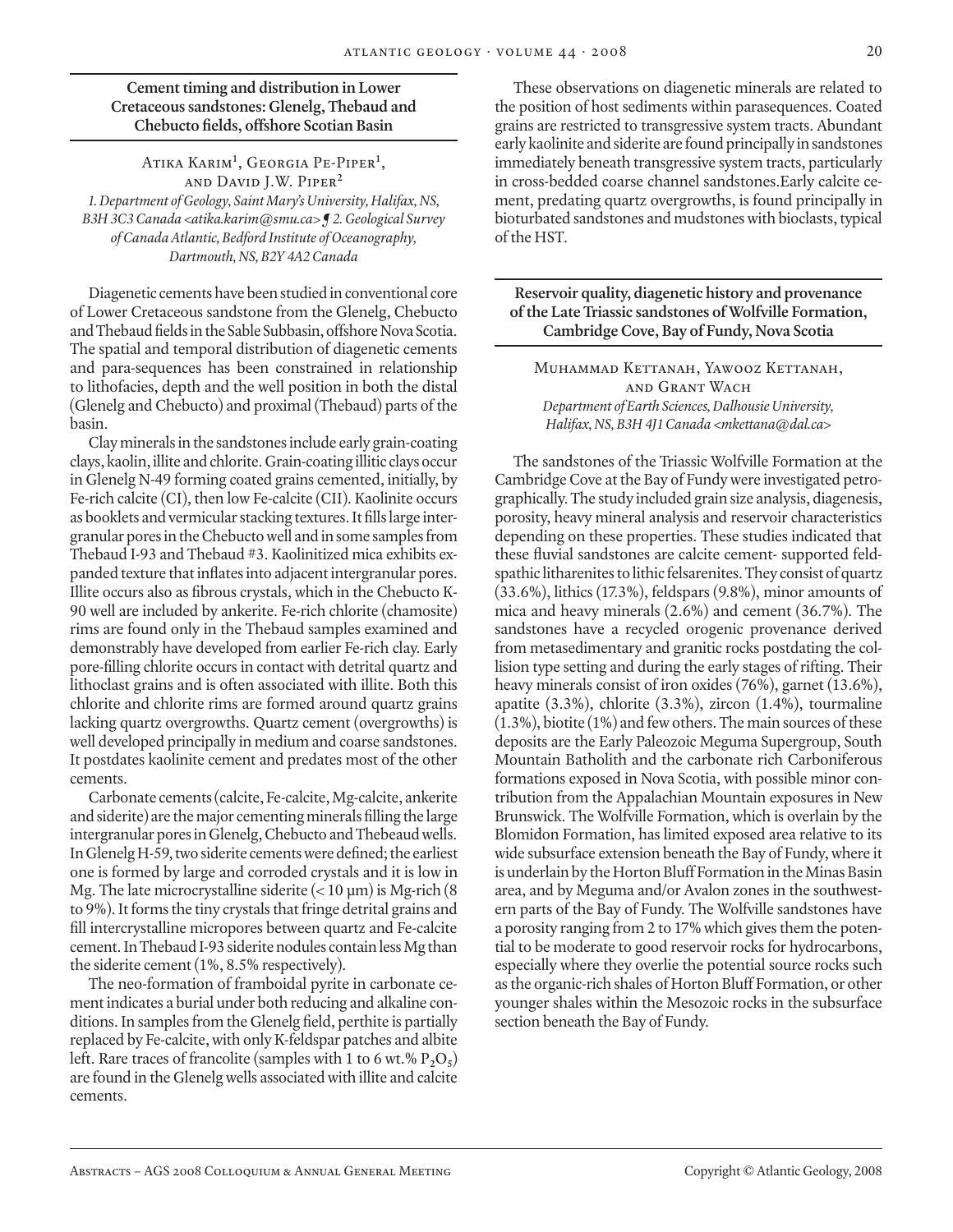# **Microlite in the Greenbushes pegmatite, Western Australia**

Julia J. King and Alan J. Anderson *Department of Earth Sciences, St. Francis Xavier University, Antigonish, NS, B2G 2W5 Canada <julia.j.king@gmail.com>*

The Greenbushes rare-element pegmatite, Western Australia, is currently mined for lithium and tantalum and is among the largest tantalum producers in the world. Although tantalite is the dominant ore mineral, more than ten other tantalum-bearing phases have been reported. The tantalum-rich pyrochlore, microlite, has been identified in mill concentrates at the Greenbushes mine, however its paragenesis is not well documented. In the present petrographic investigation of different zones within the Greenbushes pegmatite, microlite was discovered within a fine grained assemblage of quartz, albite and fluorapatite in the border zone near the footwall contact of the pegmatite. It occurs as equant, anhedral to subhedral grains that are generally less that 0.5 mm in diameter. The grains are pale yellow in plane polarized light and sometimes contain small inclusions of a high birefringence mineral. Optical and backscattered electron images (BSEI) indicate that most individual grains are essentially homogeneous in composition and texture. Raman spectra obtained from Greenbushes microlite closely matches that of stannomicrolite, but electron microprobe results reveal significant concentrations of antimony in addition to tin. Microlite occurs in intensely sheared and recrystallized pegmatite; however, individual grains show no sign of deformation or alteration. We suggest that microlite precipitation is coeval with late deformation and the remobilization of tantalum within the pegmatite. The occurrence of microlite and abundant apatite in the border zone is attributed in part to chemical exchange between the pegmatite and the calcium-rich metasedimentary host rocks.

**Correlation of thermo-tectonic and metallogenic events in the Avalon and Meguma terranes of Nova Scotia with the use of 40Ar/39Ar and Re-Os geochronometry**

Daniel J. Kontak**<sup>1</sup>** , Richard Horne**<sup>2</sup>**, Robert Creaser**<sup>3</sup>**, and Douglas Archiblald**<sup>4</sup>** *1. Department of Earth Sciences, Laurentian University, Sudbury, ON, P3E 2C6 Canada <dkontak@laurentian.ca> ¶ 2. Acadian Mining Corporation, Halifax, NS, B3J 3R7 Canada ¶ 3. Department of Earth Sciences, University of Alberta, Edmonton, AB, T6G 2E3 Canada ¶ 4. Department of Geological Sciences, Queen's University, Kingston, ON, K7L 3N6 Canada*

The geological evolution of the Avalon-Meguma composite terrane is punctuated with numerous thermo-tectonic events, including widespread magmatism and deformation (e.g., Acadian and Alleghanian orogenies). Associated with these regional events is fluid flow, localized in the case of magmatism, but more widespread for regional deformation. Herein

are presented new geochronological data (**<sup>40</sup>**Ar/**<sup>39</sup>**Ar, Re-Os) from mineralized areas in this region that constrains the timing of related magmatic-tectonic events. Results are summarized, progressing from east to west geographically. (1) A Re-Os age for molybdenite from the Coxheath Cu-Au-Mo porphyry deposit, Cape Breton, indicates an age of  $626 \pm 3$  Ma, which compares to 620 Ma **<sup>40</sup>**Ar/**<sup>39</sup>**Ar ages for the host rock. The new Re-Os age, along with the nature of mineralization, confirms this as a rare example of a Precambrian porphyry system. (2) The terrane bounding Cobequid - Chedabucto Fault System has been the locus of episodic deformation, magmatism, fluid flow, and mineralization. The age of hydrothermal activity is constrained at two localities, Copper Lake (Cu-Au) and Mt. Thom (Cu-Ni-Co). At the former, concordant ages for hydrothermal muscovite (**<sup>40</sup>**Ar/**<sup>39</sup>**Ar, 327 ± 1.3 Ma) and pyrite (Re-Os, 323 ± 8 Ma) were obtained, which agree with **<sup>40</sup>**Ar/**<sup>39</sup>**Ar whole-rock ages for two hydrothermally altered granites  $(335 \pm 5 \text{ Ma})$ . (3) Whole-rock slates from gold districts near Halifax were dated with **<sup>40</sup>**Ar/**<sup>39</sup>**Ar. Samples in and distal from bedding-concordant quartz veins yielded plateau ages of ca. 375 Ma, thus younger than the age for regional deformation. That the ages overlap both vein Au formation (Re-Os arsenopyrite = 380 Ma) and 380 Ma granitic plutonism suggest that large thermal anomalies related to vein formation may reflect an underlying heat source (i.e., granites). (4) Mineralization at the East Kemptville Sn deposit is constrained at  $376 \pm 1$  Ma (Re-Os molybdenite); however, the age for reactivation of fault zones controlling ore are unconstrained. Dating of euhedral sanidine from banded zeolite-sulphide fault-fill yielded a 230 Ma **<sup>40</sup>**Ar/**<sup>39</sup>**Ar plateau age. This age may equate to Triassic faulting and sedimentation in the Fundy Basin. (5) Dating of both molybdenite (Re-Os) and hydrothermal muscovite (**<sup>40</sup>**Ar/**<sup>39</sup>**Ar) in the Clayton Hill pluton give essentially concordant ages of  $363 \pm 1.3$  Ma and  $361 \pm 2.3$ Ma, respectively. These new data provide evidence for a previously unknown metallogenic event in the Meguma terrane, possibly associated with A-type magmatism. (6) Re-Os dating of molydenite from richly-mineralized greisen boulders from the Plymouth area, which initiated the tin rush in SW Nova Scotia in the 1970s, gave an age of  $374 \pm 2$  Ma, similar to the age for mineralization at East Kemptville. This material is, therefore, not related to the nearby 357 Ma Wedgeport pluton.

#### **Winter ice and sediment budgets in upper Fundy**

Elisabeth C. Kosters *Elisabeth Kosters Consultancy, 210 Main Street, Wolfville, NS, B4P 1C4 Canada <eckosters@hotmail.com>*

Extensive winter ice develops routinely in the extremities of the Bay of Fundy: Minas Basin / Cobequid Bay and Cumberland Basin. Much research has been carried out on estuarine ice formation, both in Fundy and elsewhere and these processes are fairly well understood. The relation between winter ice and the estuarine sediment budget, however, is an intelligent guess at best. Winter ice affects marshes both verti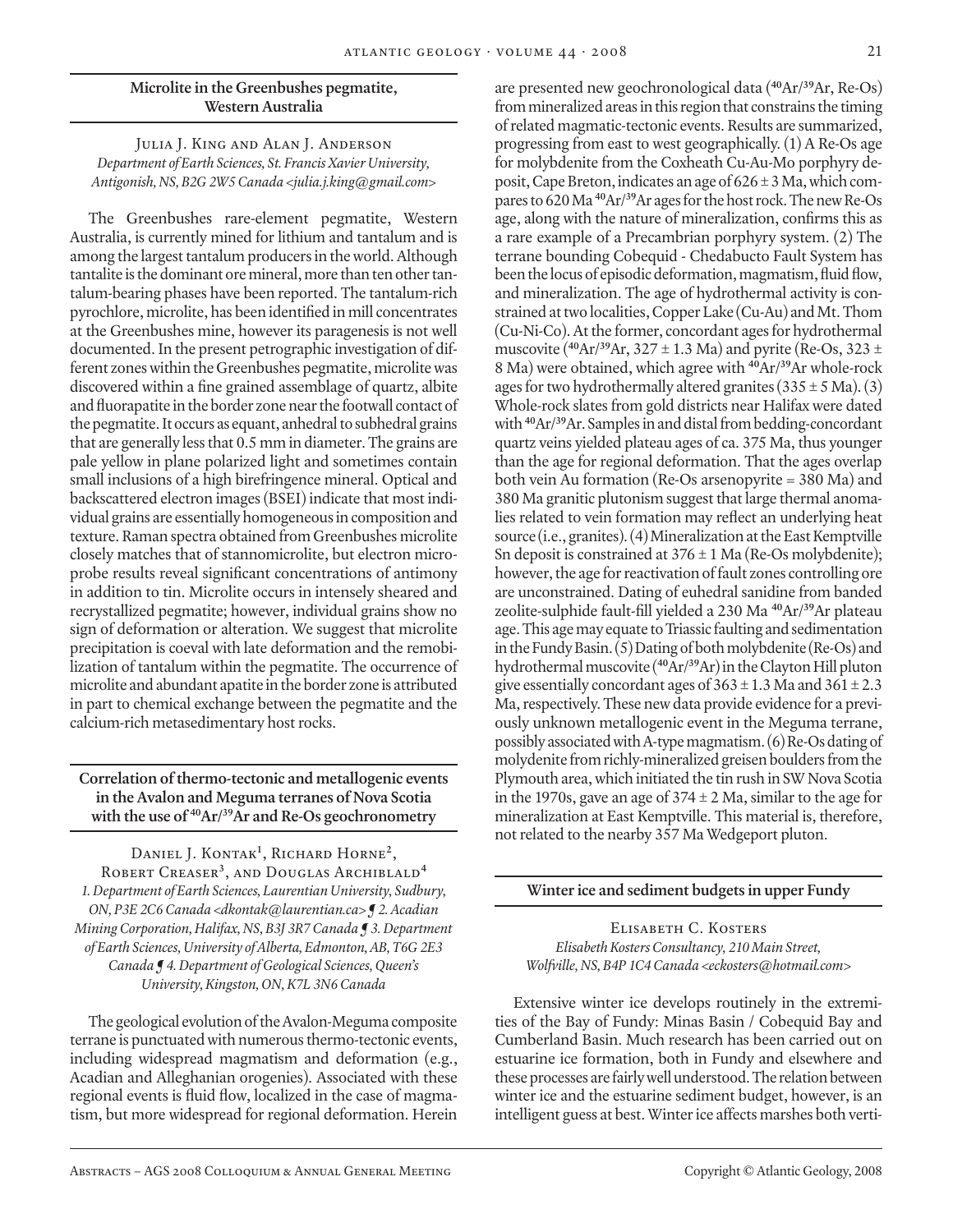cally and laterally. Supratidal marshes are inundated by high tide only at extreme spring tides, at most about 100 hours per year in years with sufficiently high tides. Typically, half of these inundations take place in (late) winter. Large ice cakes may be floated on top of supratidal marshes (just landward from tidal creeks) and remain stranded there, because flood currents continue to flow landwards for about 30 minutes after the time of high water. The sediment concentration of ice cakes may vary from 0 to 23% by weight and appears to consist mostly of silt-sized and finer material, but its variation within ice cakes as well as geographically is unknown and nearly impossible to predict. Research elsewhere suggests that coastal marsh accretion accelerated after colder winters and that amounts of icerafted debris equaled amounts of summer sediment accretion. Hence the hypothesis that winter ice contributes significantly to tidal marsh accretion. Erosion of tidal marshes by winter ice seems to occur mostly in a lateral sense, i.e. on the banks of tidal creeks and channels. However, the creation of vertical ice walls along tidal creeks also has a stabilizing effect. This process too, has never been quantified.

As much as 60–85% of original tidal marshlands have been locked away behind dykes, a process that affected the storage capacity of the estuary as documented elsewhere. Tidal marshes are important primary organic matter producers, contributing significantly to the food chain. Questions regarding the mutual effects between winter ice and the construction of tidal turbines are not part of the Strategic Environmental Assessment (SEA), presently carried out under auspices of the Nova Scotia Government, thus suggesting that this is a solvable engineering issue. Thus, the extent to which winter ice contributes to the health of the few remaining salt marshes and the extent to which tidal turbines may interfere with ice formation, ice circulation and sediment budget of a fragile environment remains a risky unknown.

> **A research agenda for Fundy: results from the 2006 'Fundy Session' at the Atlantic Geoscience Society Colloquium**

Elisabeth C. Kosters**<sup>1</sup>** , Karl Butler**<sup>2</sup>**, Gordon Fader**<sup>3</sup>**, Tim Milligan**<sup>4</sup>**, Kee Muschenheim**<sup>5</sup>**, D. Russell Parrott**<sup>6</sup>**, and Danika Van Proosdij**<sup>7</sup>** *1. Elisabeth Kosters Consultancy, 210 Main Street, Wolfville, NS, B4P 1C4 Canada <eckosters@hotmail.com> ¶ 2. Department of Geology, University of New Brunswick, Fredericton, NB, E3B 5A3 Canada ¶ 3 Atlantic Marine Geological Consulting Ltd., 2901 Parkdale Ave., Halifax, NS, B3L 3Z2 Canada ¶ 4. Fisheries and Oceans Canada, Bedford Institute of Oceanography, Dartmouth, NS, B2Y 4A2 Canada ¶ 5. Acadia Centre for Estuarine Research, Acadia University, Wolfville, NS, B4P 2R6 Canada ¶ 6. Geological Survey of Canada Atlantic, Bedford Institute of Oceanography, Dartmouth, NS, B2Y 4A2 Canada ¶ 7. Department of Geography, Saint Mary's University, Halifax, NS, B3H 3C3 Canada*

During the 2006 AGS Colloquium, we convened a session on "Sedimentation in the Greater Bay of Fundy". The aim of this session was to define a research agenda, an exercise that had not been carried out for a long time and which we deemed necessary because of: a) global change implications, b) renewed interest in tidal power generation, c) changing views on coastal zone management practices. These were the most important topics of the agenda: (1) map the entire Bay floor using multibeam bathymetry, paying special attention to mussel reefs and large sand and gravel bedforms; (2) establish the timing of origin of the big sand waves on the bottom of the Bay;  $(3)$ establish a sediment budget, paying special attention to the different contributions of bedload, suspended load, organic and inorganic matter; (4) improve understanding of sea level rise over the last 10,000 years; (5) establish the proportions of organic and non-organic material in the sediment column; (6) establish a sediment monitoring system in the upper Bay prior to removing the Petitcodiac causeway; (7) quantify the role of winter ice as a source of sediment and in relation to marsh ecology; (8) quantify the effects of (increased) wave activity on exposed marsh cliffs; (9) compile detailed high-resolution LiDAR surveys of marshes and mudflats; (10) integrate modern and historical bathymetric data with historical aerial photography and HR satellite imagery; (11) expand monitoring of dredge spoil disposal sites, as at Saint John (NB), to elsewhere; (12) address bottom fishing and its effects on benthic communities and sediment erosion. The 2008 session has been convened to document progress and revisit the agenda in the light of recent (political) developments.

# **Radial growth of trees from northeastern to southeastern Labrador**

Colin Laroque<sup>1</sup> and A. Dean Dumeresq<sup>2</sup> *1. Mount Allison University, Department of Geography and Environment, Sackville, NB, E4L 1A7 Canada <claroque@mta.ca> ¶ 2. Memorial University, Geography Department, St. John's, NL, A1B 3X9 Canada*

Prior to the Mount Allison Dendrochronology (MAD Lab) sampling in the summer of 2007, little tree ring work was conducted in Labrador, with the most studies coming from the eastern coast and from one species. Given this, the information is still quite spotty, as the cost of transportation and limited tree availability has limited a systematic sampling across the landscape. Over this backdrop, the MAD Lab initiated a more region-wide study breaking Labrador into three zones (east, west, and north). Within each zone a consistent grid was used that will link the entire region together, while at the same time highlight the major zones of homogenous tree cover currently found. This talk will illustrate some of the early results of areas in southeastern Labrador, while at the same time discuss some of the difficulties in sampling the more northern locations. Three species will be discussed (white spruce (*Picea glauca*), black spruce (*Picea mariana*) and balsam fir (*Abies balsamea*)). Preliminary results from chronologies of black spruce and balsam fir developed from the southeastern region will be compared to the other chronologies in adjacent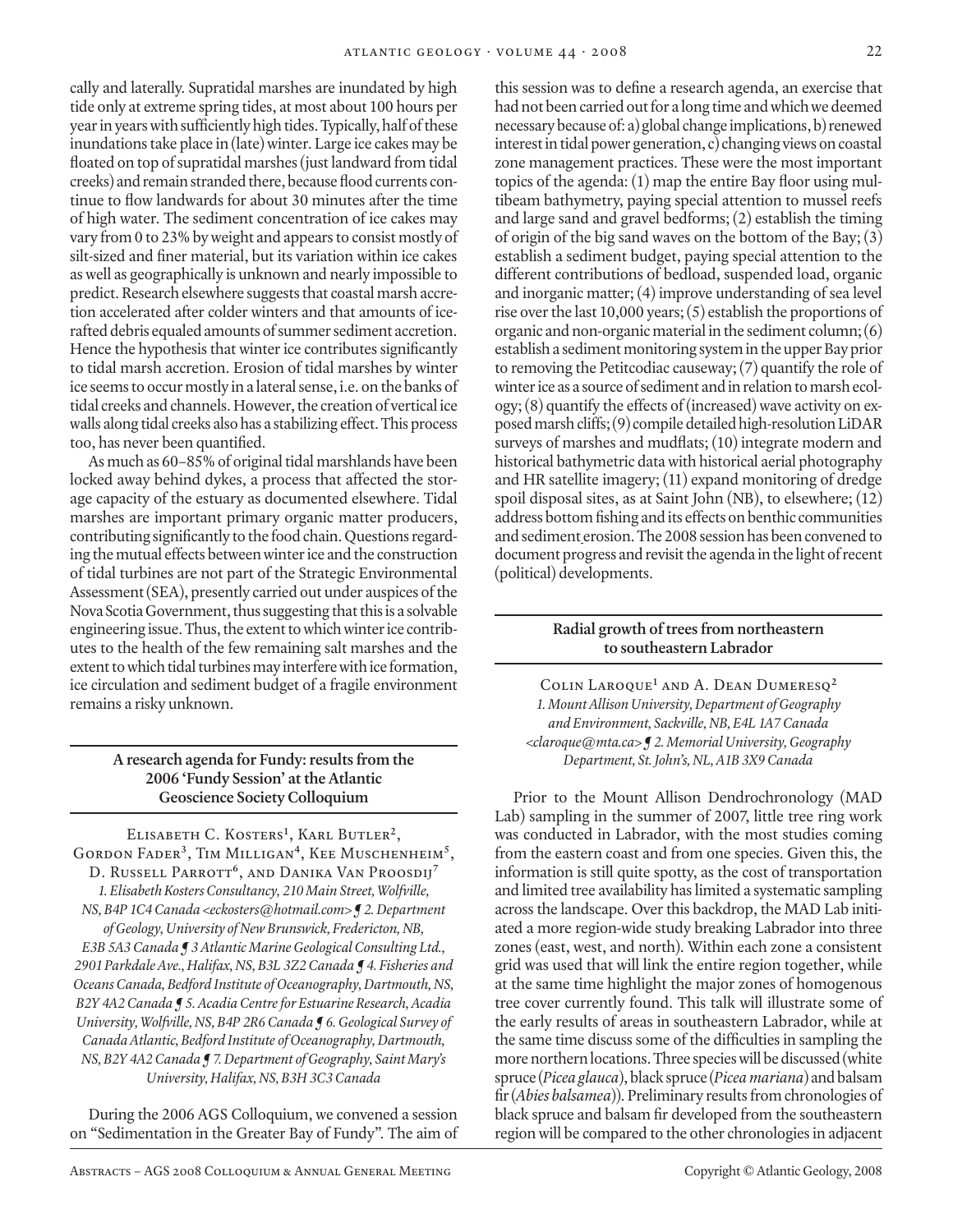areas in Labrador, highlighting some of the similarities and differences in growing conditions that are already being seen.

> **Climate change: An atmospheric perspective**

Glen Lesins *Department of Physics and Atmospheric Science, Dalhousie University, Halifax, NS, B3H 3J5 Canada <glen.lesins@dal.ca>*

Climate change is currently dominated by anthropogenic global warming induced by the burning of fossil fuels. Natural causes of climate change will likely be only a minor contributor in the 21**st** century. The anthropogenic increase of atmospheric greenhouse gases such as carbon dioxide, methane and nitrous oxide is enhancing the downward long wave infrared radiation at the Earth's surface resulting in higher temperatures. Much of the total warming is a result of the positive feedback associated with increasing atmospheric water vapour, itself a very strong greenhouse gas, which accompanies the higher temperatures. Large uncertainties still exist in quantifying a number of other feedbacks such as clouds, ocean circulation, surface albedo and vegetation. As a result climate models used in the latest IPCC Fourth Assessment predict that a doubling of carbon dioxide equivalent will increase the equilibrium global averaged surface temperature in the range from 2.0 to 4.5 C with 3.0 C being most likely. Very significant regional climate change, including more frequent floods, droughts and heat waves, are predicted if atmospheric carbon dioxide continues to increase without strong mitigation efforts.

> **The search for life on Mars: the importance of Mars-like minerals on Earth to astrobiology**

RICHARD J. LÉVEILLÉ *Canadian Space Agency, St-Hubert, QC, J3Y 8Y9 Canada <richard.leveille@space.gc.ca>*

In recent years, orbital and surface missions have provided a wealth of information on the Red Planet. In particular, the mineralogical composition of surface materials has helped to unravel the geological and climatic history of Mars. The ongoing accumulation of information and knowledge about Martian mineralogy, geochemical processes and climate history is helping to define search strategies for future missions that will specifically seek out traces of past life or evidence of existing life – two of the primary goals of astrobiology. This talk will give an overview of the importance of studying Mars-like minerals on Earth as an important step to addressing whether life ever existed on Mars.

Spectroscopic data from *Mars Global Surveyor* and *Mars Express*, as well as from the Mars Exploration Rovers show that *Ca-Mg-Fe-sulphates* are abundant and diverse at various locations. The fact that these sulphates almost exclusively require liquid water to form means they are of interest to astrobiologists. The presence of the ferric sulphate jarosite within sedimentary rocks at *Meridiani Planum* has received particular attention because this mineral only forms at relatively low pH in Earth systems. Therefore, its presence suggests that the aqueous solutions that deposited or altered these rocks were acidic. This could potentially have important implications for the development of life on Mars or for the preservation of biosignatures of early Martian life. However, jarosite has recently been discovered within carbonate sediments on Devon Island in the Canadian High Arctic. This finding shows that jarosite can form in a well-buffered environment and likely only requires localized or transient acidic conditions in order to form.

Various Ca-Mg-Fe-phyllosilicates (or clay minerals) have also been identified in some of the oldest terranes exposed at the Martian surface. Their presence suggests an early active hydrologic system, and the formation of these abundant and widespread clays would have required the presence of persistent liquid water over extended periods of time, as phyllosilicates generally form from extended periods of water-rock interaction at near circum-neutral pH. These deposits may therefore represent some of the best places to search for past habitable environments and traces of relict life on Mars. Clays are known to bind and trap organic molecules. They may also be formed by microorganisms, in some case preserving physical traces of such processes. Their catalytic properties have also been implicated in prebiotic chemistry on Earth – and perhaps Mars. However, very little work has been done on biosignature formation and preservation in clay-rich systems. It is therefore imperative that the formation and preservation of microbial biosignatures in clay minerals is studied in more detailed using analog systems on Earth in anticipation of future Mars missions.

**Newly-recognized lowstands of the Laurentian Great Lakes signal their sensitivity to changed climate**

Mike Lewis and Steve Blasco *Geological Survey of Canada Atlantic, Bedford Institute of Oceanography, Box 1006, Dartmouth, NS, B2Y 4A2 Canada <miklewis@nrcan.gc.ca>*

Today the Great Lakes are collectively ranked as North America's largest freshwater reservoir. Their five basins support a total population of >33 million persons, and host well-developed activities and facilities for shipping, industry, power production, fishing, recreation, and municipalities. Their monthly mean levels have varied little more than  $\pm$  1 m during 150 years of instrumental measurement, and thus appear relatively stable. Together, the lakes contain 23,000 km<sup>3</sup> of water, and their watersheds add about 1 % of this volume annually, derived from precipitation and runoff. Overflow from this positive water balance sustains major rivers and shipping canals between lakes, and discharges to the St. Lawrence River. In a similar way, geologists and paleo-hydrologists have always considered the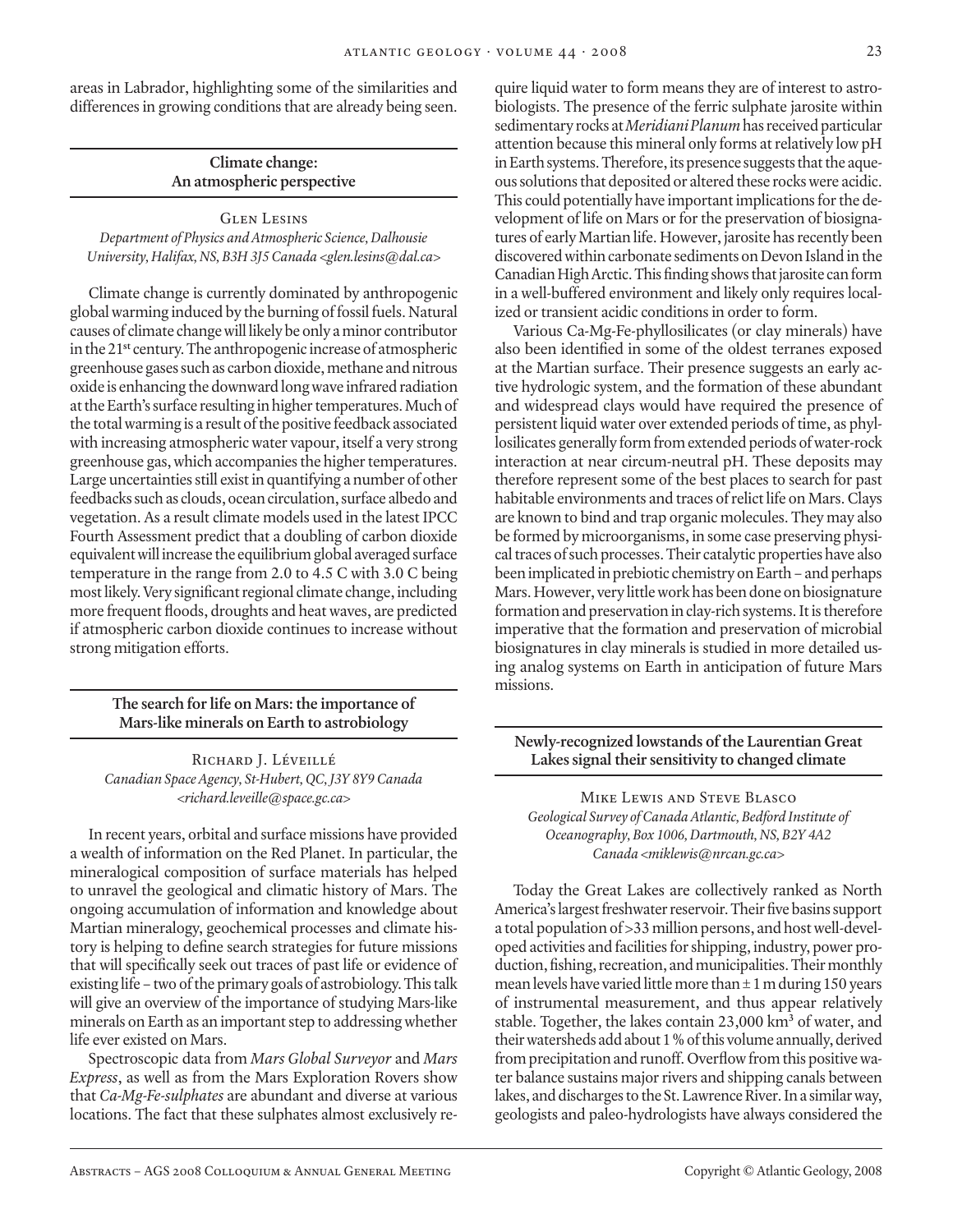paleo-Great Lakes to have been overflowing bodies of water since their formation during retreat of the last (Laurentide) ice sheet. This paradigm of continuous abundant water supply is shown to be false by recent findings of early Holocene lowstands, indicated by submerged tree stumps, beaches, and spillways, buried erosion surfaces, infilled river valleys, and a new analysis of differential glacio-isostatic uplift.

Comparison of the early Holocene lake level, based on the original elevations of all dated lake-level indicators, with the uplift history of possible outlets, revealed an episode of low water level tens of meters below outlets about 7,900 **<sup>14</sup>**C (8,800 cal) BP, possibly a few centuries long. Lakes without outflow can only be explained by a dry climate in which water losses by evaporation exceeded water additions by precipitation and runoff.

The discovery that the Great Lakes entered a phase of negative water balance in a dry climate with low water levels below outlets, and hence without connecting rivers, signals the sensitivity of these lakes to climate change, and that significant reductions in lake level relative to current societal usage should be expected as climate in the Great Lakes Basin warms in future. Modeling and prediction of future levels requires confident knowledge of the sensitivity of the Great Lakes hydrology to climate change. An opportunity to add to this knowledge is possible by further research and quantification of this new phase of early Holocene climate and closed lakes.

**Sources of magnetic and gravity anomalies on the Scotian Shelf southeast of Cape Breton Island, Nova Scotia, and onshore-offshore geological correlations using geophysical modeling**

Sheri A. Lyon**<sup>1</sup>** , Sandra M. Barr**<sup>1</sup>** , and Sonya A. Dehler**<sup>2</sup>** *1. Department of Earth and Environmental Science, Acadia University, Wolfville, NS, B4P 2R6 Canada <85091l@acadiau.ca> ¶ 2. Geological Survey of Canada Atlantic, P.O. Box 1006, Dartmouth, NS, B2Y 4A2 Canada*

The Scatarie Ridge Magnetic Anomalies (SRMA) form a prominent northeast-trending belt, 100 km long by 25 km wide, on the Scotian Shelf southeast of Cape Breton Island. The area is inferred to be part of the Mira terrane, a component of the Avalonia realm of the northern Appalachian orogen. The magnetic anomalies range from 300 nT to 600 nT with the centres reaching highs of 1000 nT. Associated with the magnetic anomalies are positive gravity anomalies that range from 10 to 30 mGal. This study used forward-modeling software to model magnetic and gravity data to investigate possible sources of the SRMA. The interpretations are constrained by physical property data measured in samples collected from onshore areas, and by multichannel seismic lines collected by PetroCanada and the Geological Survey of Canada Frontier Geoscience Project (Lithoprobe East). Using the second derivative magnetic map, the SRMA has been resolved into a linear

anomaly trending east-northeast and two large magnetic aureoles located north of the central part of the SRMA. Forward potential field models indicate that the southern margin of the linear anomaly is the northern margin of the Orpheus Graben. A south-dipping fault separates rocks of the Meguma terrane to the south from rocks of the Avalon terrane to the north of the graben. The Meguma terrane is modeled as one unit with average density of 2750 kg/m**<sup>3</sup>** and average magnetic susceptibility of 2x10**-3** SI. The offshore Avalon terrane has been modeled as five geological units based on differences in magnetic susceptibility and density, in the range of 10x10**-3** to 20x10**-3** SI and 2600 to 2700 kg/m**<sup>3</sup>** , respectively. Upper crustal units beneath the Avalon terrane offshore have higher susceptibility and lower density than units beneath the onshore Mira terrane, suggesting that the offshore area is a different part of Avalonia, perhaps equivalent to the Antigonish Highlands or the eastern part of Avalon terrane in Newfoundland. The source of the large linear anomaly is interpreted to be a belt of mafic volcanic rocks at a depth of 6–15 km in the offshore Avalon terrane. The large magnetic aureoles have associated gravity anomalies indicating that they are caused by granite plutons and magnetic rocks in the surrounding contact metamorphic aureoles. In the Gabarus Bay area, similar magnetic aureoles are associated with the Devonian Deep Cove granite and other intrusions. Two granitic bodies south of the Orpheus Graben in the Meguma terrane have densities and magnetic susceptibilities similar to Devonian plutons in the adjacent onshore part of the Meguma terrane.

**Thermal structure and chemical composition of the Archean mantle and origin of mantle "plumes": Insights from ca. 2.73 Ga komatiite and basalt, Nunavut, Canada**

Trevor G. MacHattie**1,2**, Larry M. Heaman**<sup>2</sup>**, and Robert A. Creaser**<sup>2</sup>** *1. Nova Scotia Department of Natural Resources, PO Box 698, Halifax, NS, B3J 2T9 Canada <machattg@gov.ns.ca> ¶ 2. Department of Earth and Atmospheric Sciences, University of Alberta, Edmonton, AB, T6J 2E3 Canada*

Geochemical studies of komatiite- and basalt-dominated volcanic successions within late Archean supracrustal belts have the potential to yield important insights into the thermal structure and chemical composition of the early Earth's mantle, as well as the dynamics of mantle melting. The high eruption temperatures and degrees of melting that are required to explain the first-order geochemical features displayed by the vast majority of late Archean komatiite, namely their high-MgO contents and pronounced depletion in incompatible elements, have been used to argue that these magmas must have an origin related to mantle plumes. Unfortunately, the near universal acceptance of a mantle plume origin for komatiite is used as an argument (circular) for the existence of plumes, and geochemical observations are routinely interpreted in terms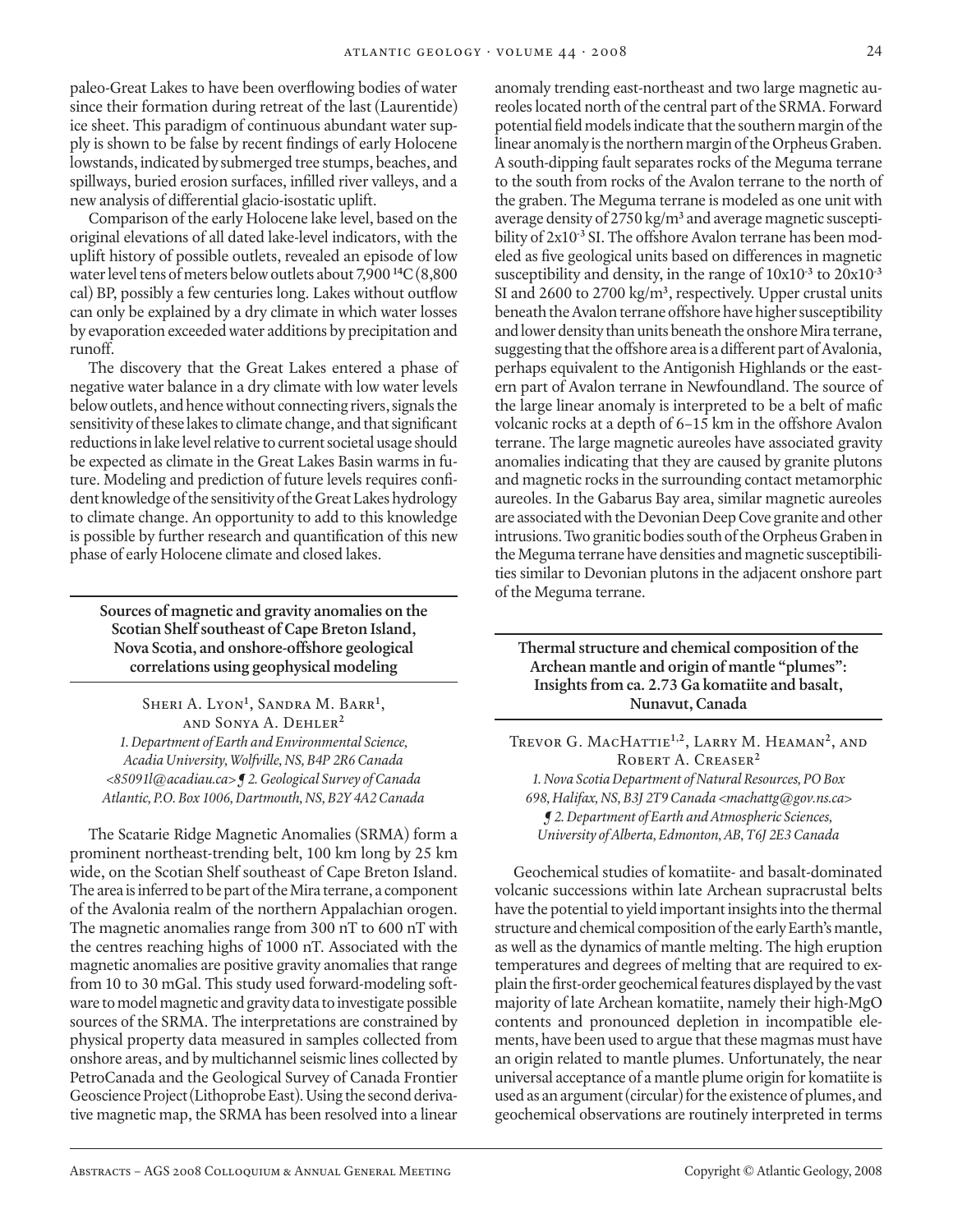of the modern plume paradigm. The underlying assumptions of the paradigm are seldom questioned or why, if they exist, potential plumes in the modern mantle might be similar to those in the Archean. Currently, no consensus exists on the nature or very existence of modern or ancient mantle plumes and their relationship with respect to the ambient mantle, a situation that requires remediation. This study presents geochemical data from a unique and exceptionally well-preserved ca. 2.73 Ga volcanic succession, dominated by large volumes of chemically diverse komatiite and basalt recently discovered in the Canadian Arctic. This succession constitutes the basal sequence to a vast network of co-genetic clastic-dominated supracrustal belts (~1400 km long and ~400 km wide) formed between ca. 2.73–2.69 Ga. Modeling the geochemical data with constraints from high- and low-pressure peridotite melting experiments has yielded the following conclusions: (1) high-MgO komatiite magmas were derived from thermally anomalous mantle, which was ~150°C hotter than the ambient mantle; (2) the ambient ca. 2.7 Ga mantle was  $\sim$ 200 $^{\circ}$ C hotter than the modern mantle; (3) ambient and thermally anomalous mantle are the same composition and both are similar to the modern depleted upper mantle; (4) Archean mantle plumes are discrete "parcels" of thermally anomalous mantle; (5) primary magmas within the late Archean were komatiitic not basaltic; (6) plumes have an origin within the upper mantle; and (7) the source of thermal energy required to heat the upper mantle may ultimately have originated from the core.

# **Impacts of climate change to the water resources of Cape Breton Island, Nova Scotia**

Cindy D. MacNeill**<sup>1</sup>** , Grant A.G. Ferguson**<sup>1</sup>** , and Fred Baechler**<sup>2</sup>** *1. St. Francis Xavier University, Department of Earth Sciencess, P.O. Box 5000, Antigonish, NS, B2G 2W5 Canada <x2004eno@stfx.ca> ¶ 2. ADI Limited, P.O. Box 1668, Silicon Island, Suite 106, 70 Crescent Street, Sydney, NS, B1P 6R7 Canada*

Predicted changes in climatic conditions could alter the annual snow pack which accumulates in the Cape Breton Highlands and cause earlier timing of the spring freshet. If the warmer temperatures result in more rainfall and less snow accumulation, less snow would be available for the spring melt. This meltwater affects many aspects of the surface and ground water conditions later into the year. Mid- to high-latitude rivers have been modeled to respond to the expected increase in temperature due to climate change, in general, these trials have resulted in slightly lower average flow and earlier spring maximum flows. This modeling has been performed for major river systems and the implications would vary for smaller watersheds, also depending on the particular climatic changes that occur within each specific watershed area. Watersheds which are not snow dominated may not see much average annual change, however, the highlands are dominated by a snowbelt region and could have significant alterations to the river systems in that area. Geological setting also appears to be an important consideration in this region, particularly due to its influence on baseflow recession.

#### **Mineralogical investigations at Canadian Analogue Research Network (CARN) sites using a portable Raman spectrometer**

Marianne Mader**1,2** and Denis Lacelle**<sup>3</sup>** *1. International Space University, Parc d'Innovation, 1 rue Jean-Dominique Cassini, 67400 Illkirch-Graffenstaden, France ¶2. Department of Earth Sciences, Carleton University, Ottawa, ON, Canada <mmader@connect.carleton.ca> ¶3. Planetary Exploration and Space Astronomy, Canadian Space Agency, 6767 route de l'aéroport, St-Hubert, QC, J3Y 8Y9, Canada*

Presently, the search for life on Mars has focussed on minerals formed by chemical precipitation. Miniaturized Raman spectrometers have been proposed for future rover missions to Mars, such as the European Space Agency (ESA)'s ExoMars rover to be launched in 2013. A 10-week internship was dedicated to assisting a Canadian Space Agency project investigating the use of Raman spectroscopy on geological samples: carbonate and iron-oxides/iron-sulphate precipitates, for its potential applications on a Mars rover or lander. The off-theshelf portable Raman spectrometer was tested at analogue sites in the central Yukon Territory and from the Haughton Impact Crater, Devon Island, Canada.

The Raman spectrometer utilizes a 120 mW laser with a wavelength of 785 nm. The instrument can detect Raman spectrum within the range of 100–2000 cm**-1** at resolution of detection of 8 cm**-1**. Preliminary assessments revealed that the instrument was able to conclusively identify carbonate (calcite and dolomite) and sulphate (gypsum) minerals. However, spectra from carbonate samples that had a high percentage of organic material  $({}_{\sim}5\%)$  proved to be inconclusive: fluorescence from this organic material is thought to have caused interference with the Raman spectra.

With relatively minor upgrades, including a small, rugged computer, attachment stage, and fitted cover, the portable Raman spectrometer system used in this study could be functional in a field environment. However, to be more effective, this system would also benefit from a wider selection of standards in the library database and more effective matching criteria.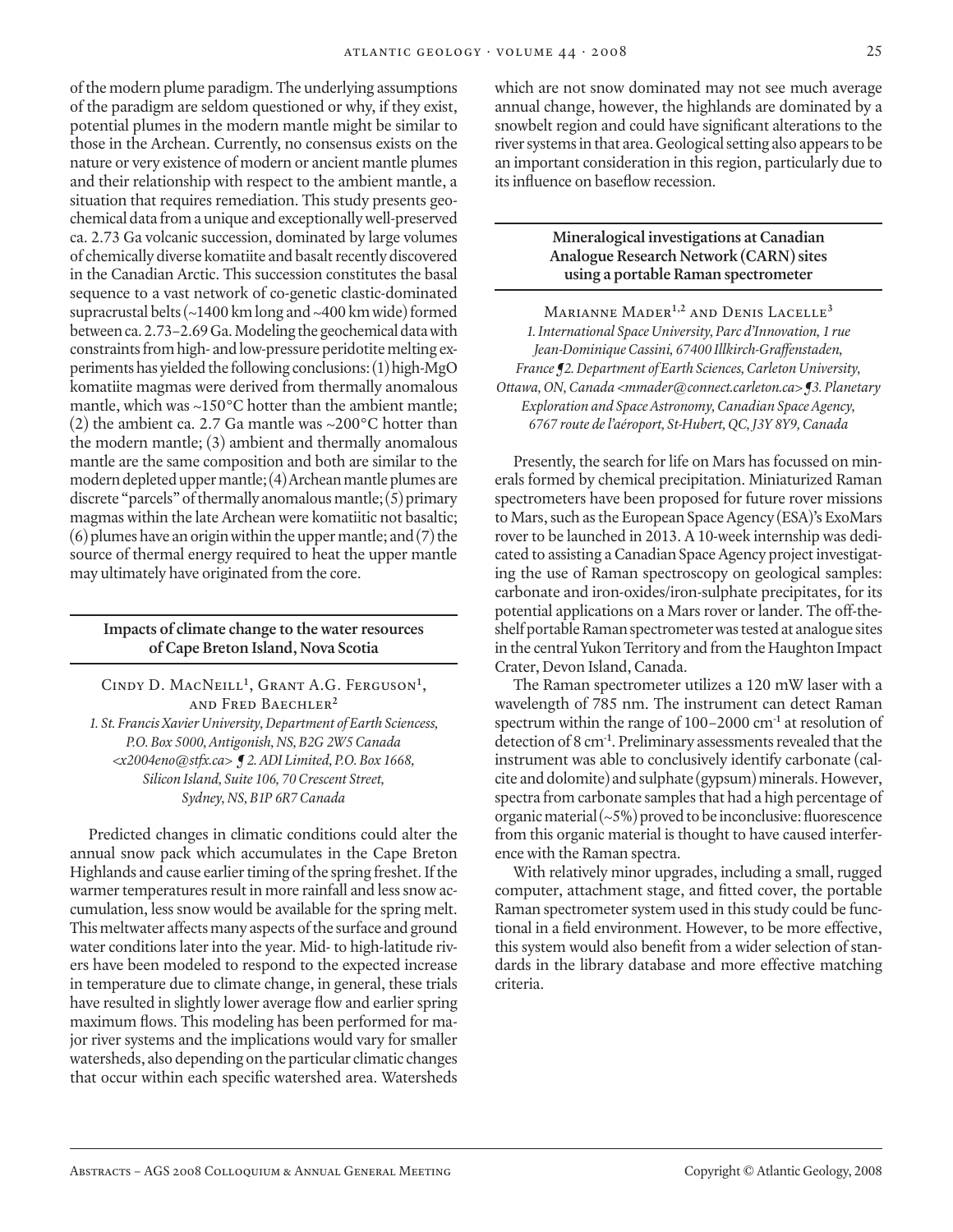# **A Holocene sedimentary record of the Labrador Current**

Kieran McDonald**<sup>1</sup>** , David Piper**<sup>2</sup>**, and Ian Spooner**<sup>1</sup>** *1. Department of Earth and Environmental Science, Acadia University, Wolfville, NS, B4P 2R6 Canada <kieranmcdonald666@ hotmail.com> ¶ 2. Geological Survey of Canada Atlantic, 1 Challenger Drive, Dartmouth, NS, B2Y 4A2 Canada*

The climate of the Atlantic Provinces is influenced by the Gulf Stream and Labrador Current. As temperature rises in response to increased CO**2** output, the increased melting from Greenland may cause a strengthening of the Labrador Current, which could result in regional cooling.

In this study, one marine sediment core from Karlsefni Trough on the Labrador Shelf is analyzed for its Holocene sedimentological record of the Labrador Current in order to determine how the strength of the current has varied in the Holocene. This core was analyzed using the Geological Survey of Canada Atlantic facilities at the Bedford Institute of Oceanography, Dartmouth, Nova Scotia.

Grain size data were obtained from Coulter Laser analyses and percent CaCO<sub>3</sub> was obtained using a LECO carbon determinator. Using the signature of ice-rafted detritus (IRD) and the percent CaCO**3**, the sediment supply to the area was inferred. An age model of the core was determined using carbon-14 dating of mollusk shells and foraminifera.

The Karlsefni Trough core was found to be older than 8.9 ka. Based on the high percent CaCO**3**, the source of the sediment in the cores before 6.3 ka was inferred to be Canadian Arctic proglacial sediment. After 6.3 ka the  $CaCO<sub>3</sub>$  drops off and is inferred to be only terrigenous sediment from ice-rafting and reworking of bank sediment. Using the carbon-14 dates, IRD, percent sand, color, and percent CaCO<sub>3</sub> the core was interpreted to contain marker beds for both the Lake Agassiz and Foxe Basin Deglaciation events.

The sortable-silt proxy for current strength in the Coulter Laser grain-size data shows a trend from almost unsorted at the base of the core to very well sorted around 7.8 ka with a slight dip around 6.9 ka and a return to maximum strength in the upper part of the core, estimated at 4.4 ka, before gradually declining to the present.

A strong sorting signal can be caused either by reworking of the adjacent bank sediment or a very strong Labrador Current. If there were a large sediment input from the bank, the IRD would be diluted. This is not the case, since IRD increases from around 5.4 ka to the present time. Therefore, the sortable-silt proxy appears to represent variations in the strength of the Labrador Current. Further work is needed to identify what past changes in climate and particularly precipitation on land correlates with increased late Holocene strength of the Labrador Current. Such an understanding may help predict future changes in the Labrador Current as a result of global warming, which could have economic, social, and environmental impacts on the Atlantic Provinces.

#### **In-situ LA-MC-ICPMS Sm-Nd dating using REE-enriched accessory minerals**

Chris McFarlane**1,2** and Malcolm McCulloch**<sup>1</sup>** *1. Australian National University, Research School of Earth Sciences, Mills Rd., Canberra Australia ¶ 2. University of New Brunswick, Department of Geology, Fredericton, NB, E3B 5A3 Canada <crmm@unb.ca>*

Whereas Sm-Nd isochron ages have conventionally been obtained using combinations of dissolved and purified whole rock and major-mineral aliquots analyzed by TIMS, the recent development of precise and accurate LA-MC-ICPMS Sm-Nd analyses of REE-enriched accessory minerals provides a potentially rapid method to date high-temperature magmatic and metamorphic crystallization events. Monazite, allanite, titanite, and apatite, which together comprise the bulk of the LREE budget of most crustal rocks, have all been successfully analyzed for Sm-Nd using LA-MC-ICPMS at spatial resolutions raging from 16 µm (monazite) to 150 µm (apatite). For these laser crater sizes, precision better than 50 ppm  $(2\sigma)$ can typically be achieved on **<sup>143</sup>**Nd/**<sup>144</sup>**Nd. This technique was originally developed to combine in-situ SHRIMP U-Pb ages and Sm-Nd systematics to investigate isotopic inheritance at the grain scale. However, the technique can also be used to obtain relatively precise Sm-Nd isochron ages independent of external calibrations, matrix corrections, or time-consuming isotope dilution. By analyzing a range of (presumed) cogenetic LREE-enriched accessory minerals from the same rock to obtain a range of Sm/Nd, a sufficient number of data points can be collected in a single analytical session to define a statistically robust isochron age. In the example presented here, a fresh granite sampled from the Morila Mine, Mali, was dated at 2093  $\pm$  6 Ma (1 $\sigma$ ) based on an upper intercept of near-concordant SHRIMP U-Pb data for oscillatory zoned zircon. Allanite and apatite separated from the same rock were analyzed for Sm-Nd using LA-MC-ICPMS. The range of **<sup>147</sup>**Sm/**<sup>144</sup>**Nd both between allanite ( $\sim$ 0.07) and apatite (up to 0.16) and within each group of analyses provides a sufficient spread of Sm/Nd to calculate a reasonably precise Sm-Nd isochron age of  $2097 \pm 36$  Ma $(1\sigma)$ . This demonstrated precision and accuracy combined with the ability to target accessory minerals in thin section (unknowns and standards can be mounted separately), can, therefore, be exploited as a geochronological and Sm-Nd isotope tracer tool to help guide interpretations for the origin and evolution of Proterozoic and older rocks.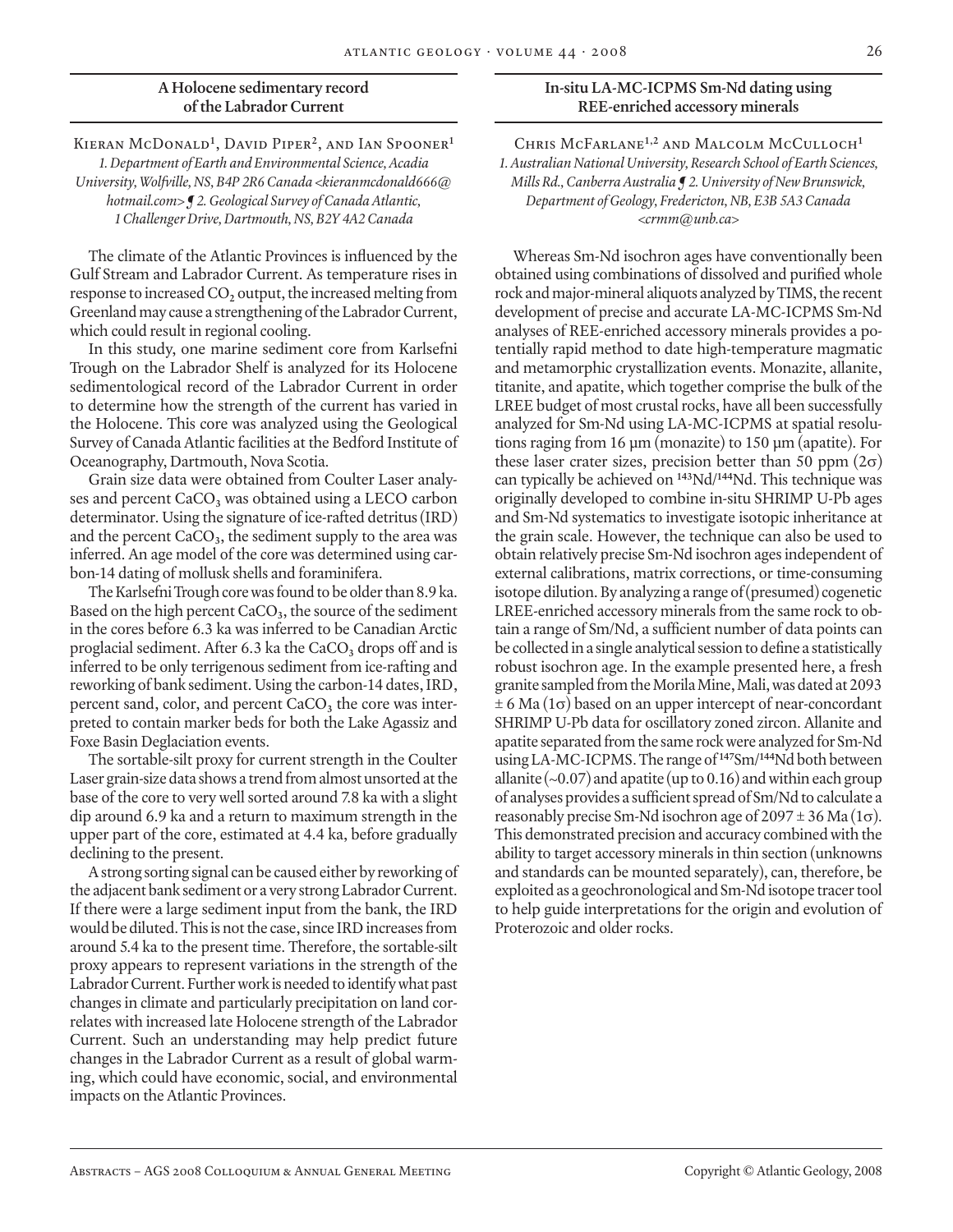# **The Tail of the Bank Mud: a deposit originating from Agassiz –driven outburst floods?**

Ann A.L. Miller**<sup>1</sup>** , C.F. Michael Lewis**<sup>2</sup>**, David J.W. Piper**<sup>2</sup>**, and Gordon B.J. Fader **2, 3** *1. marine g.e.o.s., 1003 Peter St., Apt. 1, New Minas, NS, B4N 3L7 Canada, <marine.geos@ns.sympatico.ca> ¶ 2. Geological Survey of Canada Atlantic, Dartmouth, NS, B2Y 4A2 Canada ¶ 3. Atlantic Marine Geoscience Consulting Ltd., 2901 Parkdale Ave, Halifax, NS, B3L 3Z2 Canada*

Along the Labrador and northeastern Newfoundland continental margins we recognize distinct Holocene sediment layers rich in detrital carbonate (DC) that likely originated through entrained glacial sediment eroded from Paleozoic limestone and dolomite bedrock flooring Hudson Bay and Strait, and transported in plumes and ice rafts by catastrophic discharges from glacial lakes in both the inner and outer branches of the Labrador Current. Radiocarbon dating shows that two DC layers on the northern Northeast Newfoundland Shelf correlate to glacial Lake Agassiz outbursts and retreat of the Noble Inlet ice advance, respectively. Foraminiferal faunas indicate the layers are associated with reduced-salinity waters. DC layers in a recently re-examined core from southern NENS suggest that outburst floodwaters likely continued traveling southward in the Labrador Current toward Grand Bank, where on the southern margin of the Bank an enigmatic deposit of sandy mud has long been known. The Tail of the Bank Mud consists of silty and clayey sand, the deposit is up to 30 km wide, and extends 200 km along the edge in present-day water depths of 55 to 120 m. The Mud rests unconformably on an erosional surface formed by the last marine transgression, which was submerged here after 10 ka. Recognition of outburst floods issuing from Hudson Strait into the Labrador Current raises a possibility that suspended plumes and ice-rafted sediment carried by these floods may have been a source for the Mud, and that mixing of early Holocene marine and floodwater could explain its known lower-salinity fauna. This is supported by new analysis of two cores that reveals two DC layers with the same foraminiferal fauna as found in DC layers farther north that are correlated to the Holocene lake outburst floods. The recognition of Holocene-aged DC layers and oxygen isotope evidence in Scotian Slope cores also indicates that outburst reduced-salinity waters had been transported south of Grand Bank at this time.

We hypothesize that icebergs and outburst waters flowed over and around the Grand Bank and were transported over the shelf edge into the northern zone of the Gulf Stream. Warmer water temperatures and decreased current velocity in the deeper water facilitated deposition on the Tail of the Bank. Some of the reduced-salinity waters may have been carried by the Gulf Stream and North Atlantic Drift to the Nordic Seas, where they could have decreased thermohaline circulation, and contributed to a cold event.

#### **Geotourism in Saint John, New Brunswick**

# Randall F. Miller *Department of Natural Science, New Brunswick Museum, Saint John, NB, E2K 1E5 Canada <Randall.Miller@nbm-mnb.ca>*

Geotourism definitions range from the global view of "Tourism that sustains or enhances the geographical character of a place—its environment, heritage, aesthetics, culture, and the well-being of its residents" to a more focused perspective where "Geotourism is tourism surrounding geological attractions and destinations". Geotourism, based on the observation and understanding of geology, is a growing part of the tourism market. While geotourism is not new, the development of the European Geoparks Network and the UNESCO Geopark program are providing models for engaging the public in the appreciation of geology that link sustainable economic develop with the preservation and interpretation of geology. We think of geotourism destinations as sites with dramatic landscapes and obvious interpretive and geological impact, but there are other opportunities to incorporate less obvious geological stories into the tourism and public realm. With support from the Community–University Research Alliances (CURA-SSHRC) we have been exploring geotourism opportunities in the Saint John region. Interest has come in part from the tourism industry, seeking to enhance a product that includes exploitation of cultural and natural attractions in a market that strives to provide unique experiences for visitors. In Saint John, boat tours of the Reversing Falls have added the geological story of the gorge to their traditional interpretation of the tides. Kayak tour guides are seeking information about geology to enhance their stories of the natural and cultural landscape. Trail designers are looking for information to develop interpretive signs along walkways. Tour operators working the cruise ship market have considered tours of geological sites for ship passengers. Our strategy for enhancing geotourism includes research and development of human interest stories. Viewing the 'study of geology' as important as the science reminds us that geoscience is part of society. This region has promoted its shipbuilding heritage and stories of owners, builders and sailors. The same cannot be said of its geoscience heritage and the people who explored and interpreted the rocks. Nevertheless geoheritage stories captivate the public. The Pennsylvanian geology of west Saint John has puzzled geologists for 150 years. Synthesizing the science into a 30-minute tour can be difficult. But who is not intrigued by the visit of a colourful character like Marie Stopes (both a paleobotanist and a pioneer in the sexual revolution) to Saint John in 1911, and her efforts to reconcile a bitter debate about the age of the rocks at "Fern Ledges"?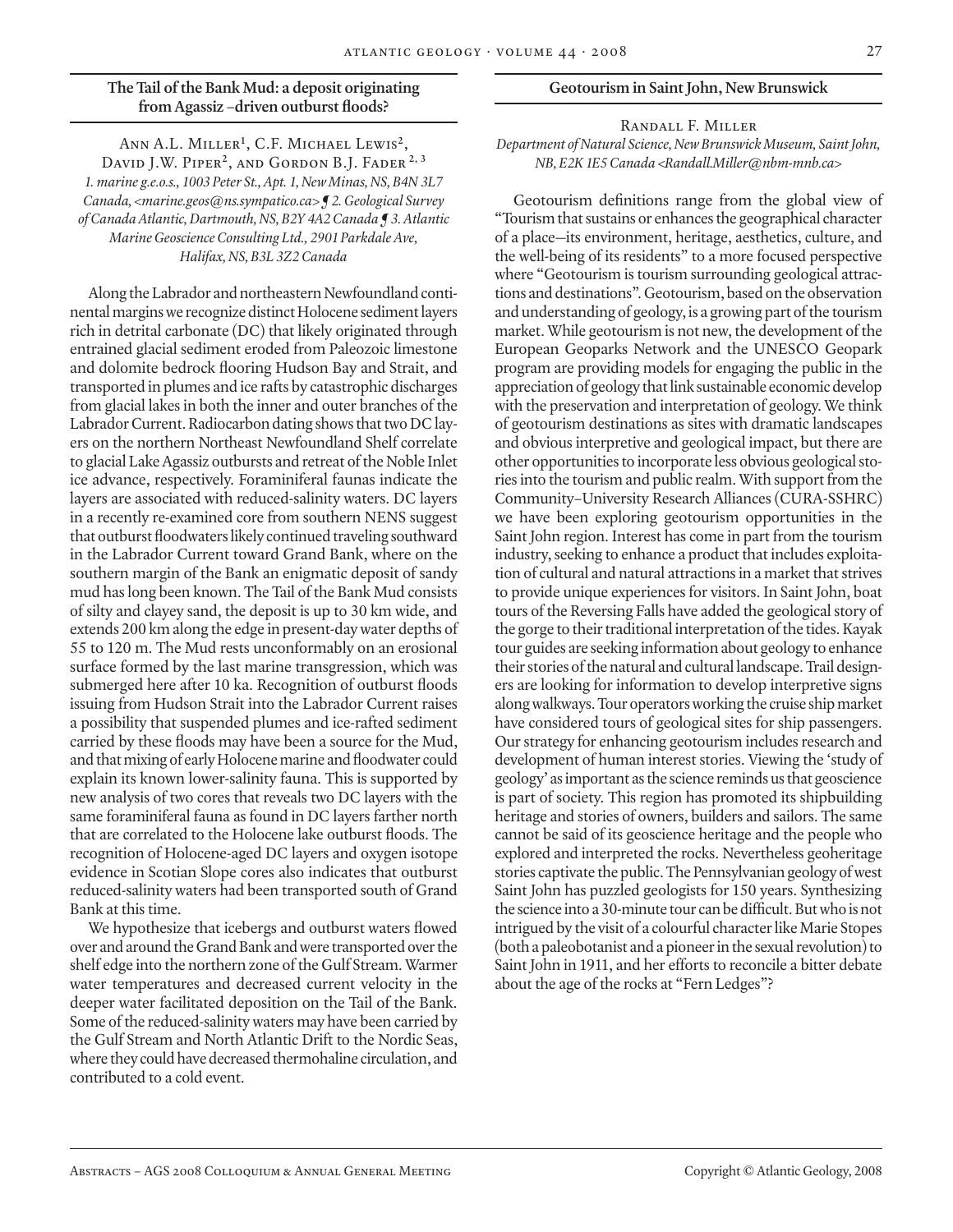# **Development of a background soil chemistry/toxicology database for the Atlantic Region and the North American Soil Geochemical Landscapes Project (NASGLP)**

Rita Mroz**<sup>1</sup>** , Gerry McCormick**<sup>1</sup>** , Kok-Leng Tay**<sup>1</sup>** , Ken Doe**<sup>2</sup>**, Paula Jackman**<sup>2</sup>**, Terry Goodwin**<sup>3</sup>**, Toon Pronk**<sup>4</sup>**, and Michael Parkhill**<sup>5</sup>** *1. Environment Canada, Atlantic Region, 45 Alderney Dr., Dartmouth, NS, B2Y 2N6 Canada <rita.mroz@ec.gc.ca> ¶* 

*2. Environment Canada, Atlantic Laboratory for Environmental Testing, Moncton, NB, E1A 3E9 Canada ¶ 3. Nova Scotia Department of Natural Resources, P.O. Box 698, Halifax, NS, B3J 2T9 Canada ¶ 4. New Brunswick Department of Natural Resources, Fredericton, NB, E3B 5H1 Canada ¶ 5. New Brunswick Department of Natural Resources, Bathurst, NB, E2A 3Z1 Canada*

The need for baseline soil geochemical data to effectively assess and manage natural resources and the risk of environmental hazards is well recognized. One particular application of such data is to compliment the ecological and human health risk assessment processes. While other jurisdictions have established background soil data, at present, there is limited data on the background soil chemistry for the Atlantic Region. Environment Canada-Atlantic (EC-Atlantic), in partnership with other stakeholders, has undertaken the development of a background soil conditions for the region. In addition to standard chemical analyses, the sampling protocols also include subjecting a portion of the soils to several soil toxicity tests which provides a biological aspect to the chemical data interpretation. Samples have been collected throughout the Atlantic Region over the past 4 years and the resulting data is being collated in a GIS-based database. A key purpose of this research is provide risk assessors with additional data in which to incorporate into their risk calculations, further strengthening the scientific validity of the risk assessment process.

The North American Soil Geochemical Landscapes Project (NASGLP) is a tri-national initiative between US, Canada and Mexico designed to understand the amount and origin of variation in soil geochemistry and to establish a consistent methodology for determining these characteristics. For Canada, this project is being lead by Natural Resources Canada with in-kind support being provided by EC-Atlantic, Health Canada, Agriculture Canada and several provincial departments of natural resources. EC-Atlantic has partnered with NASGLP in order to exchange protocols and data, allow comparisons between the sampling protocols at each site (discrete sample vs. composite samples, horizon-based sampling vs. integrated 0–30 cm sampling, etc.) and optimize sampling efforts between the two projects. NASGLP sampling occurred in between June and September 2007 resulting in the collection of approximately 175 samples from Nova Scotia and New Brunswick. These samples are to be analyzed for metals, polycyclic aromatic hydrocarbons (PAHs), total organic carbon, pH, and grain size. In addition, bulk soil samples were collected at 30 sites for the purposes of toxicological testing. Chemical and toxicological results are pending.

# **Did Laurentide Ice Sheet floodwater change the history of European civilization?**

Peta J. Mudie**<sup>1</sup>** , Fabienne Marret**<sup>2</sup>**, Richard N. Hiscott**<sup>3</sup>**, and Ali E. Aksu**<sup>3</sup>** *1. Geological Survey of Canada Atlantic, PO Box 1006, Dartmouth NS, A2Y 4A2 Canada <pmudie@nrcan.gc.ca> ¶ 2. Department of Physical Geography, University of Liverpool, Liverpool, England, L69 7ZT UK ¶ 3. Earth Sciences Department, Memorial University, St. John's, NL, A1B 3X5 Canada*

In a recent (November 2007) paper, it was reported that a 1.4 m increase in sea level rise accompanied the collapse of the Laurentide Ice Sheet, and the resulting discharge of floodwater from 8.4–8.2 cal ka BP drowned a subaerially exposed Black Sea shelf with seawater. The consequence of this hypothetical catastrophic flooding was that early Neolithic farmers had to flee from the region to higher ground in Europe and Russia, thus ending cultural development in the Pontic region for several millennia. In contrast, our paleoenvironmental data collected from sediment cores on the SW Black Sea Shelf and the Marmara Sea show that the Black Sea was already connected to the World's Oceans by 9.5 cal ka BP, and central shelf was flooded by brackish water to a depth of ca. 20 m by 8.6 cal ka BP or earlier. Our data show a slow two-step reconnection of the Black and Mediterranean seas in the early Holocene, at which time the climate was relatively warm and wet, not cold and dry as required for drawdown and isolation of a Black Sea lake. Our palynological data also show that there is no evidence for either a catastrophic flood around 8.4–8.2 cal ka BP, or for sustained agriculture near the Black Sea before the Bronze Age, ca. 6 cal Ka BP. Furthermore, our paleoenvironmental reconstruction is consistent with the available archaeological evidence showing a steady early Holocene migration of agricultural societies into the Mediterranean and Europe westwards from centers in the Middle East.

# **Geochemistry and Sm-Nd isotopic signature of the 0.76 ga Burin Group: a compositional equivalent of the basement for late Neoproterozoic Avalonian magmatism?**

J. Brendan Murphy**<sup>1</sup>** , Phil J.A McCausland**<sup>2</sup>**, Sean J. O'Brien**<sup>3</sup>**, Sergei Pisarevsky**<sup>4</sup>**, and Michael Hamilton**<sup>5</sup>** *1. Department of Earth Sciences, St. Francis Xavier University, Antigonish, NS, B2G 2W5 Canada <bmurphy@stfx.ca> ¶ 2. Earth Sciences, University of Western Ontario, London, ON, N6A 5B7 Canada ¶ 3. Geological Survey of Newfoundland, Newfoundland and Labrador Department of Natural Resources, St. John's, NF, A1B 4J6 Canada ¶ 4. University of Edinburgh, School of Geosciences, Edinburgh, EH9 3JW UK ¶ 5. Jack Satterly Geochronology Laboratory, University of Toronto, Toronto, ON, M5S 3B1 Canada*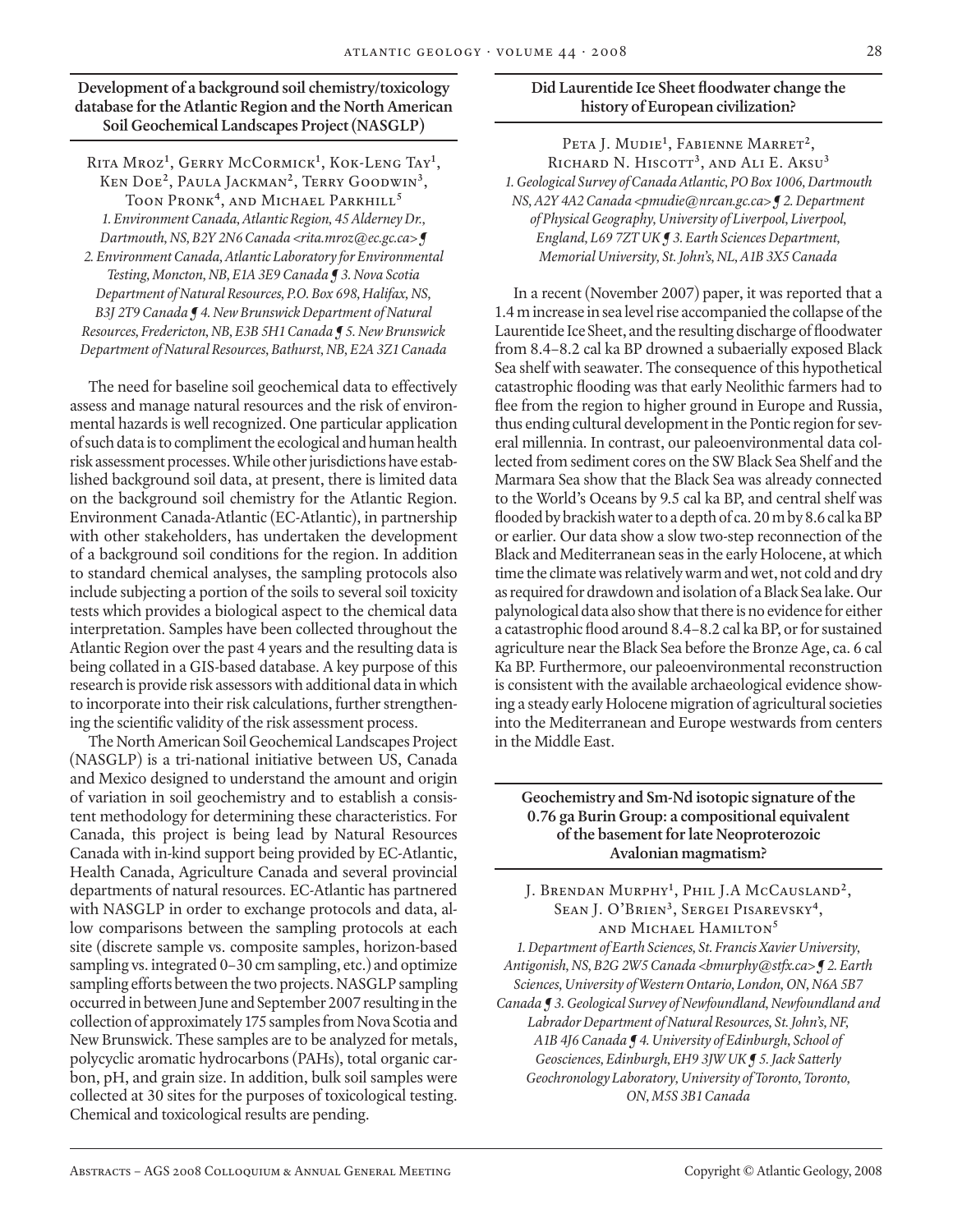The ca. 760 Ma Burin Group occurs in a 60 km long northeasterly-trending belt on the Burin Peninsula of southeastern Newfoundland and consists of low grade massive and pillowed basalts, abundant dykes and sills, with minor mafic pyroclastic rocks and limestone. The Burin Group preserves the oldest known magmatic event in the Avalon terrane, but its tectonic evolution and its relationship to the voluminous 635–570 Ma arc-related magmatism that typifies Avalonia is uncertain. Geochemical analyses confirm that the basalts are predominantly low-K tholeiites. They are characterized by high LIL/HFS, and display depletion to slight enrichment in LREE. Sm-Nd isotopic data reveal that most basalts have juvenile compositions, with εNd values similar to contemporaneous depleted mantle, indicating that high LIL/HFS was probably due to coeval subduction which contaminated the mantle source. Other basalts have lower εNd values, and the negative correlation of εNd with La/Sm, together with a positive correlation of εNd with **<sup>147</sup>**Sm/**<sup>144</sup>**Nd suggest that their isotopic signatures have been modified by a Mesoproterozoic or older crust or sub-continental lithospheric mantle into which Burin Group mafic volcanics were emplaced. The isotopic signature of the Burin mafic rocks is similar to that inferred for the source of the main phase of Avalonian magmatism. These data, together with paleocontinental reconstructions for ca. 760 Ma, suggest that the Burin Group is a local representative of an ensimatic arcs within the peri-Rodinian ocean, possibly as a far-field response to the breakup of Rodinia. Vestiges of these arcs were accreted to the northern Gondwanan margin at about 650 Ma, and then recycled by subduction beneath that margin during the main ca. 635–570 Ma Avalonian event. Although its low metamorphic grade precludes it being the basement from which Avalonian magmas were extracted, the Burin Group may be representative of the geochemical and isotopic composition of that basement.

# **Geological mapping in northwestern Bhutan using ASTER remote sensing data**

Tara Muth, Djordje Grujic, Charles Walls, and Dawn Kellett *Department of Earth Sciences, Dalhousie University, Halifax, NS, B3H 4R2 Canada <tmuth@dal.ca>*

A klippe of low-grade metasediments is exposed in northwestern Bhutan, the base of which forms the erosional remnant of the southern-most extent of the South Tibetan Detachment (STD) system. This detachment is an orogen-wide normalsense shear zone that forms the upper boundary of the Greater Himalayan Sequence (GHS), the exposed metamorphic core of the Himalaya. Field mapping in this region of Bhutan is hindered by many factors such as access, terrain, expense and climate. Thus, many geological boundaries are inadequately mapped and constrained. Due to high elevation, lack of vegetation and good exposure this area is well-suited for mapping using remote sensing data. Here we examine the use of ASTER

(Advanced Spaceborne Thermal Emission and Reflection Radiometer) remote sensing data for geological mapping of a critical area of the Bhutan Himalaya. The main lithologies mapped using ASTER are: gneiss, leucogranite, metapelite, metacarbonate and shale. The first two belong to the footwall block (i.e. GHS) and the other three units to the hanging wall block of the STD. A structural analysis of the field data from the area is used to help constrain remote sensing mapping and construct geological cross-sections of the study area. This study has improved the geological map of a largely inaccessible, yet geologically significant region of the Himalaya and highlights the effectiveness of using remote sensing data as a geological mapping tool.

**Hydrocarbon potential of the eastern Shelburne sub-basin and surrounding areas from petroleum systems modelling constrained by well log information, seismic images, and analogue models**

Eric Negulic *Department of Earth Sciences, Dalhousie University, Halifax, NS, B3H 4J7 Canada <er810359@dal.ca>*

Recent petroleum exploration on the Scotian margin has yielded poor results as new wells drilled into the shallow-water shelf and along the deep-water continental slope struck no economic hydrocarbon deposits. This lack of recent exploration success shows that a better understanding of the Scotian margin's geological complexity and structural evolution is required for future successful exploration. In an attempt to broaden our knowledge of the Scotian margin, I have compared analogue modelling results with seismic data from the eastern Shelburne sub-basin and surrounding regions, and have created a petroleum systems model of the area using PetroMod software. The goal of this project was two fold: (1) Interpret and correlate available seismic data with available well data from the targeted area for petroleum systems modelling, as well as for comparison with existing analogue models; (2) Create a petroleum systems model constraining possible hydrocarbon reservoirs, also to be used in determining regions for future heat flow measurements in the Scotian Basin.

Three 2D Seismic lines from the GXT NovaSPAN survey and one 2D Lithoprobe line were interpreted, depicting stratigraphic boundaries and outlines of all salt structures present. A 3D analogue model with a symmetric rift graben basement structure and thick salt fill  $(\sim 2 \text{ km when scaled})$  representing a possible Late Triassic configuration in the Scotian Basin was structurally analyzed and retrodeformed. Salt structures identified in the analogue model were compared to those in the seismic images. Structural restorations of the analogue model through time constrained the evolution of the salt deformation structures and provided insight on the formation mechanism of salt structures within the Scotian Basin. The simplified analogue model setup of the Scotian Basin developed many salt structures similar to those seen in seismic images. The 2D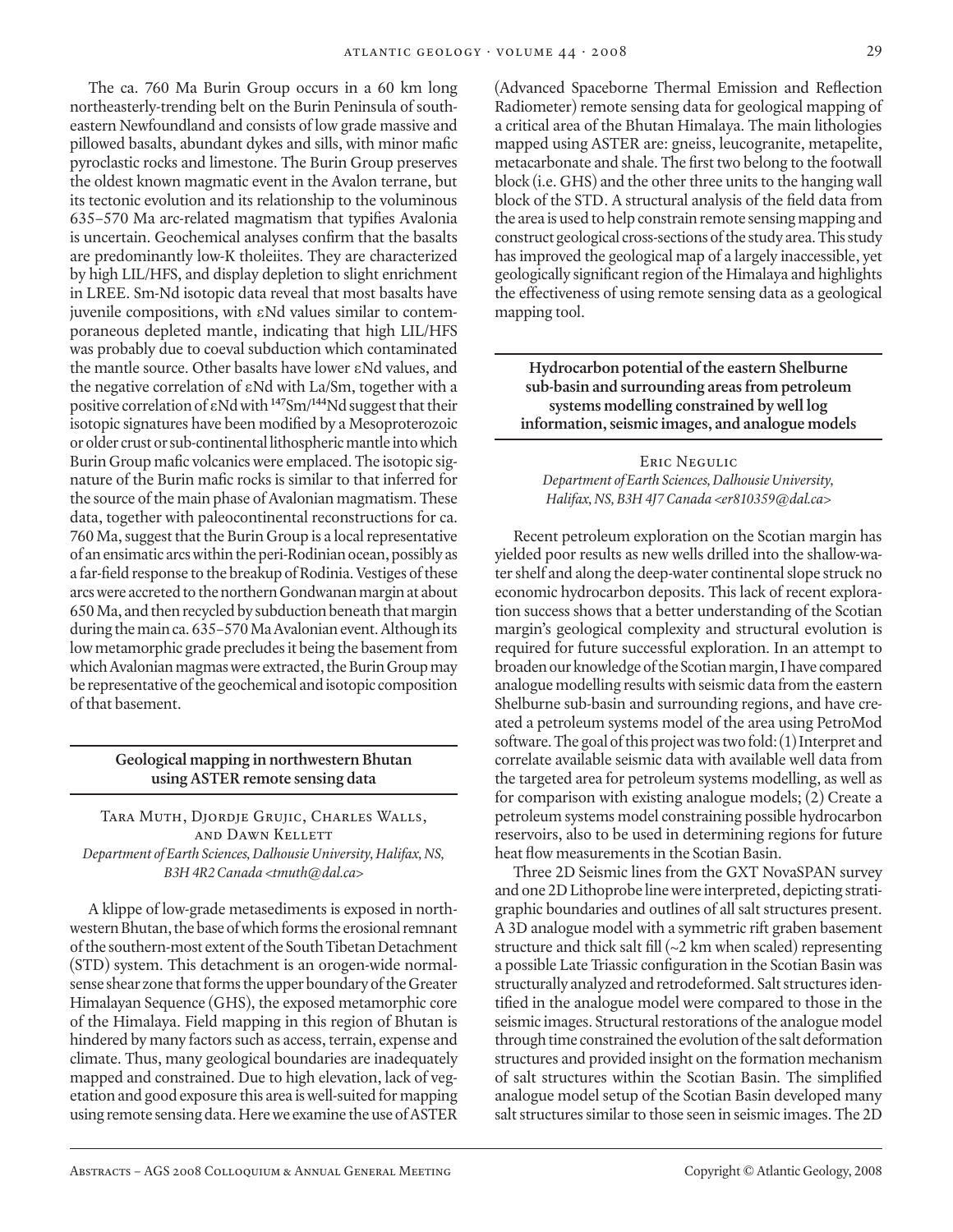seismic lines all intersect forming a four sided grid, and the interpretations of these lines were used to create 3D surfaces as the initial constraint for petroleum systems modeling. The retrodeformation of the analogue model was used to provide constraints for the evolution of salt structures in the petroleum systems model, and well data from the region was used to provide stratigraphic and sedimentological constraints in the model. The model is used to interpret the hydrocarbon potential of the region, and to demonstrate in 3D the locations and evolution of salt diapirs. The model also produces surface heat flow estimates and is used to interpret the affects of salt diapirs on heat flow. The model will ultimately be used in order to define potential regions for future heat flow measurements within the Scotian Basin.

# **Dendrochronological Analysis of Four Conifers in Western Labrador**

Peter Nishimura and Colin P. Laroque *Department of Geography and Environment, Mount Allison University, Sackville, NB, E4L 1A7 Canada <pnishimura@mta.ca>*

To date, little dendrochronological research has been conducted in western Labrador and therefore limited analysis of past tree growth patterns exists for this area. A study was undertaken to address this gap in knowledge this past summer. This paper will look at some of the first results coming from an inter-species comparison of the radial growth rates of four species from this region.

Balsam fir (*Abies balsamea* (L.) Mill.), white spruce (*Picea glauca*), black spruce (*Picea mariana*) and tamarack larch (*Larix laricina*) are this region's dominant coniferous species, and all four were sampled at sites along a north-south latitudinal transect (55N 62W to 52N 62W). Each chronology was analyzed using standard dendrochronological procedures, with cross-dating results indicating that there is a link between all sites and between species. Each species seems to be acting in a similar nature across the spatial gradient and so we suggest that the dominant factor that links these growing environments on a regional scale across the grid is climate.

# **Earth science outreach in Canada: Cottage industry or national program?**

Godfrey S. Nowlan *Geological Survey of Canada Calgary, 3303 – 33***rd** *St. N.W., Calgary, AB, T2L 2A7 Canada <gnowlan@NRCan.gc.ca>*

Science outreach in Canada has gone through many phases. In the late 19**th** Century, science was of great interest to educated people. However in the early 20**th** century science became more exclusive and public accessibility declined. By the mid 20**th** century there was peer sneer in the science community for those who undertook outreach activities. This attitude has been dissipating slowly since the 1970s and now most earth science organizations support outreach, but do not fund it well. During the modern period of re-development of earth science outreach, programs have grown through locally based organizations and individuals. The programs are analogous to cottage industries, which are characterized by small scale production of high quality, hand-made products with limited production and only local distribution. The level of earth science outreach has increased dramatically over the past 35 years. Thousands of teachers have taken EdGEO workshops. Many have perused geoscape posters and brochures, and watched television programs to learn more about earth sciences. Many have visited museums, science centres, parks and geoheritage sites or attended public lectures to learn about earth science. Increasingly, we develop projects that involve the whole community from scientific, cultural and economic viewpoints; a wonderful example is the Community Mapping Program conducted in N.W.T. But the fact remains that few Canadians understand the significance of earth science for their everyday lives. They fail to understand where all their stuff comes from and they remain largely unaware of Earth processes that affect them. Based mainly on volunteer effort, the Canadian geoscience community is trying to reverse this situation. Most programs originate locally and are completed at low cost. This local approach means that many excellent products are not widely available because of a lack of national distribution. Experience is not well shared and efforts are not coordinated nationally. There is no funded, active national inventory of resources for Earth science outreach. Is geoscience outreach to remain a cottage industry forever or can it aspire to operating nationally? These are questions we must ask of the main institutions: geological surveys, societies, universities, science centres and resource industries. People need to know about the Earth to be responsible citizens of the planet, yet earth science is barely taught in schools. If our profession is to rejuvenate and gain influence in society, we have to attract new people. Therefore, young people have to be aware of it. These requirements argue for a national approach to earth science outreach. The International Year of Planet Earth affords an opportunity to leave a national legacy of earth science outreach and we need to embrace it strongly and make it work.

**Distribution, form, and origin of precious metals related to the Boomerang and Domino volcanogenic massive sulfide deposits, Tulks belt, central Newfoundland**

Angela M. Page, David R. Lentz, and Ryan M. Toole *Department of Geology, University of New Brunswick, P.O. Box 4400, Fredericton, NB, E3B 5A3 Canada <a.page@unb.ca>*

The Boomerang and Domino volcanogenic massive sulfide (VMS) deposits are hosted within felsic pyroclastic rocks of the Victoria Lake Supergroup located in central Newfoundland's Tulks belt. The Tulks belt is a Late Cambrian to Middle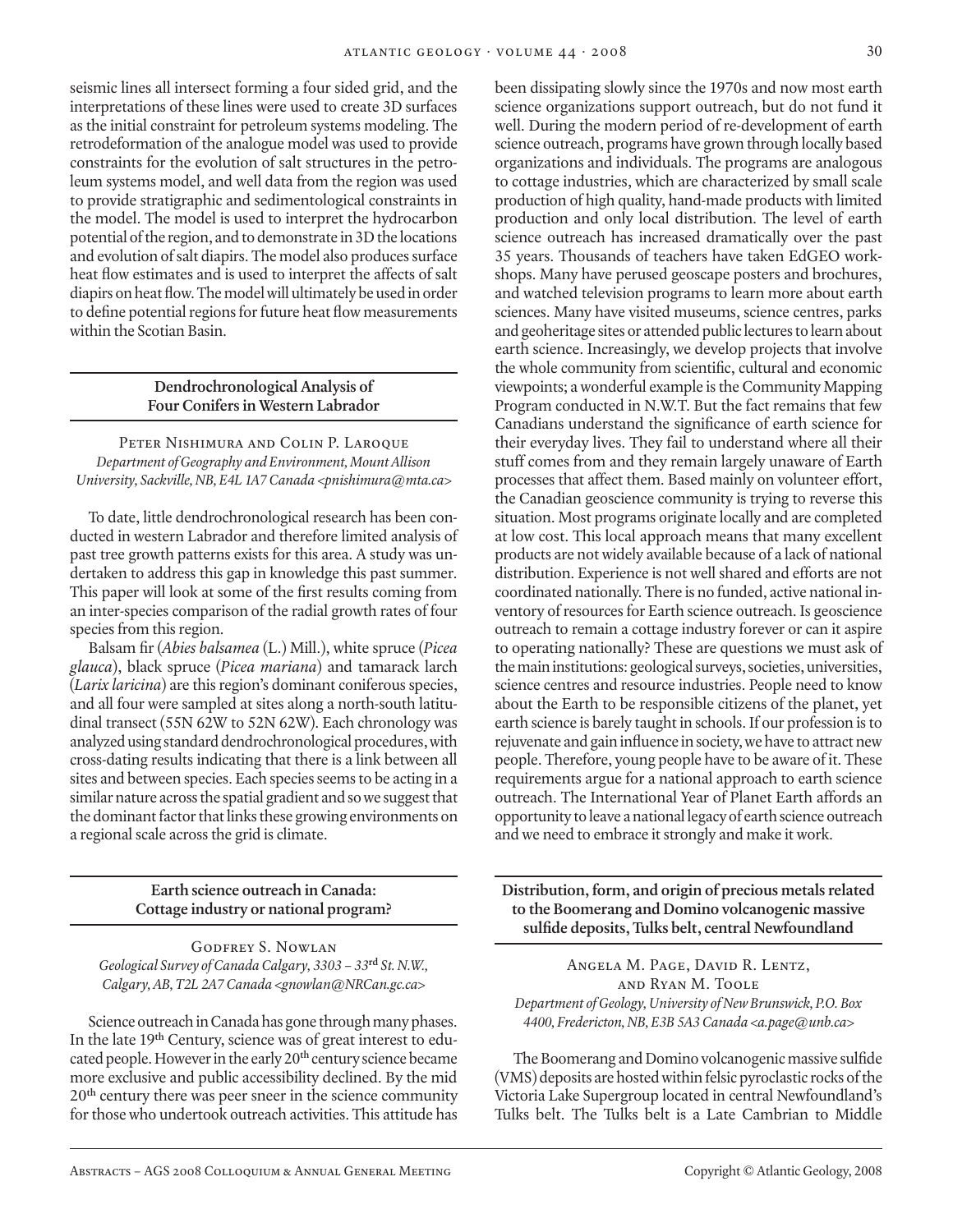Ordovician bimodal volcanic arc and back-arc basin assemblage. Numerous other prospective VMS deposits occur in this belt, e.g., Tulks Hill, Tulks East, Bobby's Pond, Daniel's Pond, Jack's Pond, and Curve Pond. Indicated mineral resources for the Boomerang deposit were recently calculated to be 1.36 million tonnes grading 7.09% Zn, 3.00% Pb, 0.51% Cu, 110.4  $g/t$  Ag, and 1.66 g/t Au at a 1% Zn cut-off grade with similar inferred grades calculated for the nearby Domino deposit, and other deposits with this belt. The Boomerang and Domino massive sulfides commonly occur as lenses hosted within fine to sandy ash tuffs of dacitic composition with rare lapilli clasts and intervals of graphitic argillite in the hangingwall. In hand sample, sulfide banding is evident as thin layers rich in sphalerite ranging from nearly massive units to laminated fine-grained sphalerite and galena in association with pyrite, locally with irregular-shaped chalcopyrite forming pressure shadows, up to 5 cm in size. In general, the sulfide assemblage consists of intergrown equigranular, subhedral sphalerite, galena, and pyrite with lesser amounts of chalcopyrite, tetrahedrite, and arsenopyrite. Pyrite constitutes over 40% of the total sulfide content at the Boomerang and Domino deposit as primary fine grained, euhedral porphyroblasts within the sulfide assemblage, but is also brecciated to form porphyroclasts. Generally, coarse-grained pyrite and arsenopyrite are intergrown, reflecting recrystallization as a result of regional deformation. Tetrahedrite commonly occurs as interlocking grains, inclusions, and along grain boundaries of the other sulfides. EPMA reveals Ag as a solid solution component within tetrahedrite, with minimal Ag within galena.

Multi-element ICP-ES analysis of precious metal-enriched massive sulfides ( $n = 156$ ) of the Boomerang deposit show positive Spearman Rank correlations between Au and Ag (respectively) with As ( $r = 0.91$  and  $r = 0.81$ ), Cd ( $r = 0.53$  and  $r = 0.73$ ), Cu (r = 0.66 and r = 0.82), Fe (r = 0.57 and r = 0.45), Hg (r` = 0.70 and r` = 0.73), Pb (r` = 0.79 and r` = 0.96), Sb (r` = 0.84 and r` = 0.84), and Zn (r` = 0.59 and r` = 0.79); Au and Ag are strongly correlated ( $r = 0.86$ ). These precious metal and whole-rock element associations reflect cryptic mineralogical relationships throughout this deposit, i.e., Au is associated with arsenian phases and Ag is associated with tetrahedrite- and galena-rich assemblages.

Laser ablation ICP-MS results from selected samples  $(n =$ 8) reveal elemental abundance variations from core to rim, complimenting earlier EPMA results. Arsenopyrite rims are enriched in precious metals, averaging 228 ppm Au and 25 ppm Ag with Co richer cores. Precious metal enrichment is evident in the cores of pyrite porphyroclasts, averaging 13 ppm Au and 382 ppm Ag with Co, Ni, and Hg concentrated in the rims.

# **Preliminary investigation of a major high-strain zone in the Caledonian Highlands, southern New Brunswick**

Adrian F. Park**<sup>1</sup>** , Sandra M. Barr**<sup>2</sup>**, and Chris E. White**<sup>3</sup>** *1. Department of Geology, University of New Brunswick, PO Box 4400, Fredericton, NB, E3B 5A3 Canada <apark@unb.ca> ¶ 2. Department of Earth and Environmental Science, Acadia University, Wolfville, NS, B4P 2R6 Canada ¶ 3. Department of Natural Resources, PO Box 698, Halifax, NS, B3J 2T9 Canada*

The Caledonian Highlands consist mainly of volcanic, sedimentary, and plutonic rocks formed in a continental margin magmatic arc complex in combination with later extensional tectonic events over a span of at least 70 million years in the late Neoproterozoic. The southern and eastern parts of the highlands are dominated by the Broad River Group, an assemblage of ca. 620 Ma rocks, including intermediate and felsic tuff, chloritic phyllite, and arkosic sandstone and conglomerate. Plutonic rocks of inferred ca. 620 Ma age occur in spatial association with the Broad River Group, and show a wide range in composition from gabbro and diorite to tonalite, granodiorite, and granite. The ca. 560–550 Ma Coldbrook Group forms most of the western part of the highlands, but also extends into the eastern part, where it is inferred to originally have had an unconformable relationship with the underlying Broad River Group. Typical Coldbrook Group rocks include intermediate to felsic lapilli tuff, dacitic to rhyolitic flows and plugs, laminated tuffaceous siltstone, amygdaloidal basalt flows, and coarse clastic sedimentary rocks. Circa 560–550 Ma plutons are widespread throughout the central and western parts of the Caledonian Highlands intruded into the lower units of the Coldbrook Group. Most consist of syenogranite with less abundant diorite and gabbro.

A major high-strain zone up to 5 km in width can be traced for at least 70 km diagonally across the highlands from at least the Big Salmon River area in the southwest to the Caledonia Mountain area in the northeast. In this zone, both the Broad River Group and associated plutons and the Coldbrook Group contain similar structural elements, related to a largely shared deformation history. Some of this history is apparent also in the 560–550 Ma plutonic rocks. A pervasive foliation  $(S_1)$  lies parallel to bedding  $(S_0)$ , and although evidently composite  $(S_{0-1})$ in the Broad River Group, this fabric is very heterogeneous in the younger Coldbrook Group, where low strain enclaves are widespread.

No folds have been seen of an F**1** generation, and no reversals of facing or vergence are apparent. A mineral lineation (L**1m**) is locally prominent. The plutonic rocks have early fabrics, including a foliation (S**1**) producing augen-gneiss with a prominent L-tectonite  $(L_{1m})$ .  $S_1$  also includes a schistosity associated with the growth of white mica and breakdown of feldspar. Geometry suggests that  $S_1$  in the granites is related to  $S_{0-1}$  in the supracrustal rocks, and L**1m** in both units shares a common orienta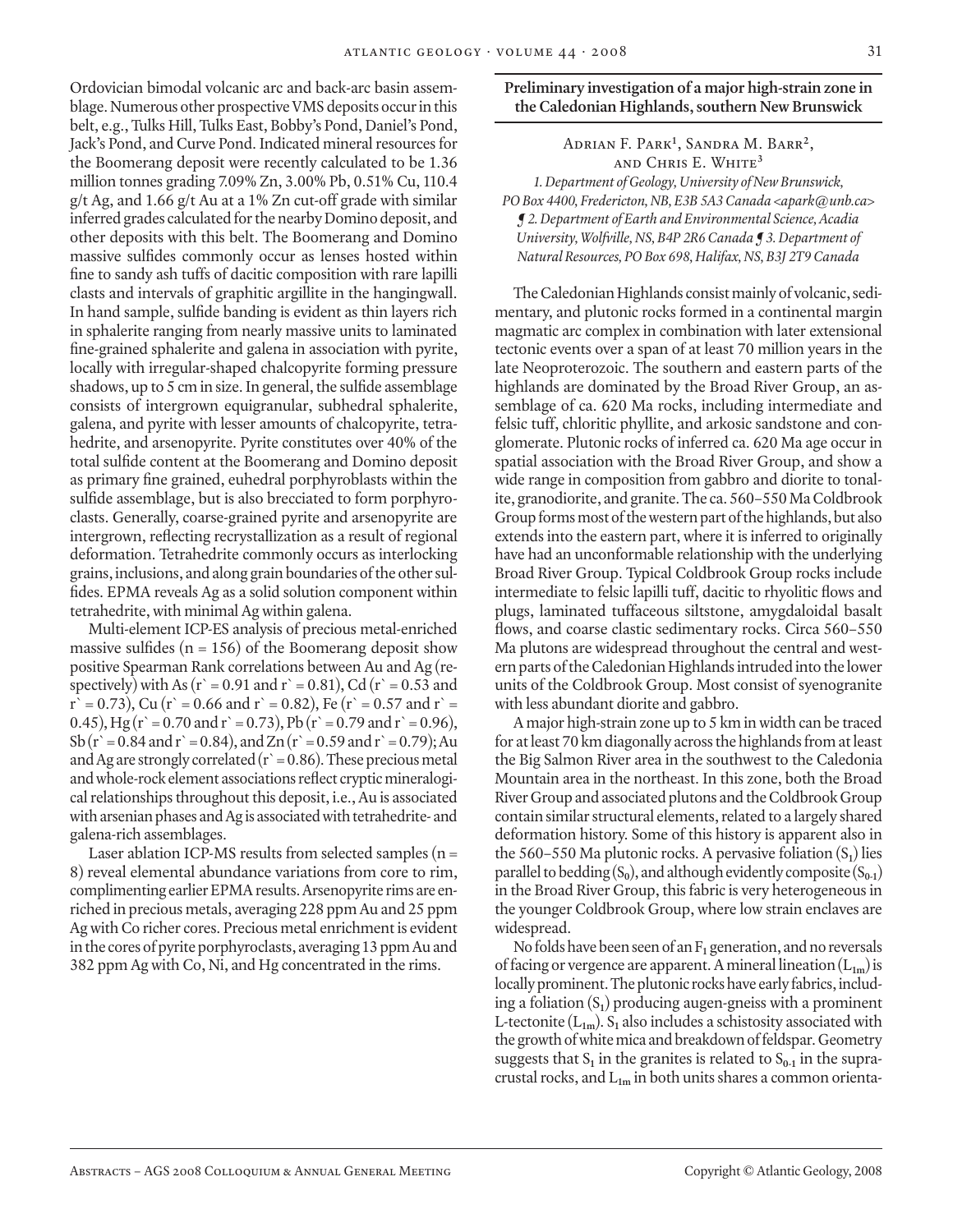tion.  $S_1$  and  $S_{0-1}$  are crenulated by a strong second cleavage  $(S_2)$ axial planar to folds  $(F_2)$ , the large-scale expression of which is an asymmetric synform containing a belt of Coldbrook Group rocks lying between Stuart Mountain and Point Wolfe River. Kinematic indicators suggest an overall top-to-the-southeast motion along thrusts that stack units of Broad River Group, Coldbrook Group, and plutonic rocks. Fabric development in the plutonic rocks implies a history of exhumation beginning under hot, anhydrous conditions, followed by hydration during retrogression as plutonic rocks were tectonically emplaced into this crustal stack. The youngest deformation features are brittle fractures filled with pseudotachylite. The age of these tectonic events is not yet well constrained, but could be as young as Carboniferous.

# **The Maritime Soil Project: a New Brunswick perspective**

Michael A. Parkhill**<sup>1</sup>** , Toon Pronk**<sup>2</sup>**, Rex Boldon**<sup>2</sup>**, Marc Desrosiers**<sup>1</sup>** , Parrish Arnott**<sup>2</sup>**, Heather Campbell**<sup>3</sup>**, Louis-Philippe Cyr**<sup>1</sup>** , and Sherry McCoy**<sup>2</sup>** *1. New Brunswick Department of Natural Resources, Geological Surveys Branch, P.O. Box 50, Bathurst, NB, E2A 3Z1 Canada <Michael.Parkhill@gnb.ca> ¶ 2. New Brunswick Department of Natural Resources, Geological Surveys Branch, P.O. Box 6000, Fredericton, NB, E3B 5H1 Canada ¶ 3. Department of Geology, University of New Brunswick, PO Box 4400, Fredericton, NB, E3B 5H1 Canada*

The North American Soil Geochemical Landscape Project (NASGLP) was born out of the need for geochemical background data for health and environmental reasons and was initiated by the geological surveys of Canada, the USA, and Mexico. The New Brunswick and Nova Scotia Geological Surveys, together with Environment Canada Atlantic (ECA), proposed to make the Maritimes a showcase of the NASGLP with sampling to be started and completed in 2007. The Tri-National survey will be linked to the National Forest Inventory (a Natural Resources Canada initiative). The final database will be accessible via the National Land and Water Information Service which is presently managed by Agriculture and Agrifood Canada (AAFC).

In an effort to ensure quality control and consistency in field methodologies, a field training session was organized in the Fredericton area in early June. Staff from AAFC, the United States Geological Survey, NBDNR, the Geological Survey of Canada (GSC), and ECA participated; the first Maritime Soil Project (MSP) sites were sampled. In total, 116 sites were sampled in New Brunswick; at each site, 19 samples were collected for 7 different agencies (including Health Canada, Environment Canada, GSC, NRCanForestry, ECAtlantic, USDHS, and NBDNR's Geological Surveys Branch). Analytical results are pending and will be tied in to existing databases. To facilitate this, an additional (till) sample was collected at each site. The soil types in New Brunswick are mainly podsols

(100 out of 116 sites) with a lesser amount of luvisols (4) and brunisols (6), and locally gleysols (6). Although most soils were developed in till, a few were formed in other parent materials such as (glacio-)fluvial, glacio-lacustrine, and colluvium.

Health Canada's Radiation Protection Bureau requested that a soil Radon survey be included in the project and the GSC supported this request with a ground radiometric and soil permeability survey as well as on-the-job training. It was found that most areas of New Brunswick show moderate to high risk potential (by EPA and Health Canada standards) for radon. A local follow-up study in the Fredericton area showed that outdoor and indoor radon measurements do not correlate well. This study and a similar study in the Ottawa area indicate that indoor radon risk is more directly related to type and age of the dwelling.

Also, composite samples were collected from all sites for analysis of eco-toxicological compounds at Environment Canada's Moncton laboratory. The resulting database will testify to some of the visionary work during the initial stages of the project. Further evaluation of field procedures, "addon" modules that were relatively simple to incorporate in a Maritime context, and archived sample material for future use, form part of the heritage of the MSP.

#### **Preliminary results from multibeam bathymetry and LiDAR surveys in 2007 of the Bay of Fundy, Canada**

D. Russell Parrott**<sup>1</sup>** , Brian J. Todd**<sup>1</sup>** , John E. Hughes Clarke**<sup>2</sup>**, Jonathan Griffin**<sup>3</sup>**, and Timothy Webster**<sup>4</sup>** *1. Geological Survey of Canada Atlantic, Bedford Institute of Oceanography, Dartmouth, NS, A2Y 4A2 Canada <russell. parrott@NRCan.gc.ca> ¶ 2. Ocean Mapping Group, Department of Geodesy and Geomatics Engineering, University of New Brunswick, Fredericton, NB, E3B 5H1 Canada ¶ 3. Canadian Hydrographic Service, Fisheries and Oceans Canada, Bedford Institute of Oceanography, Dartmouth, NS, A2Y 4A2 Canada ¶ 4. Applied Geomatics Research Group, Centre of Geographic Sciences, Lawrencetown, NS, B0S 1M0 Canada*

In 2006, the Geological Survey of Canada (GSC), in conjunction with Canadian Hydrographic Service (CHS) and several universities, commenced a three year program to map the Bay of Fundy on the east coast of Canada. The Bay of Fundy has the largest recorded tides in the world, with a maximum range of about 17 metres at the head of the bay. Tidal current velocities that exceed 4.5 m/s in restricted narrow passages at various points in the bay could be harnessed for electrical power generation. To date about 10,000 km<sup>2</sup> of multibeam bathymetry have been collected in the bay. Sub-bottom profiler data were collected simultaneously to provide information on the character and thickness of the sediments on the seafloor. Additional bathymetry and sub-bottom profiler data will be collected in 2008. CHS will use the data for improved navigation charts and GSC will integrate information from geophysical surveys, seafloor samples, photographs, and video transects to produce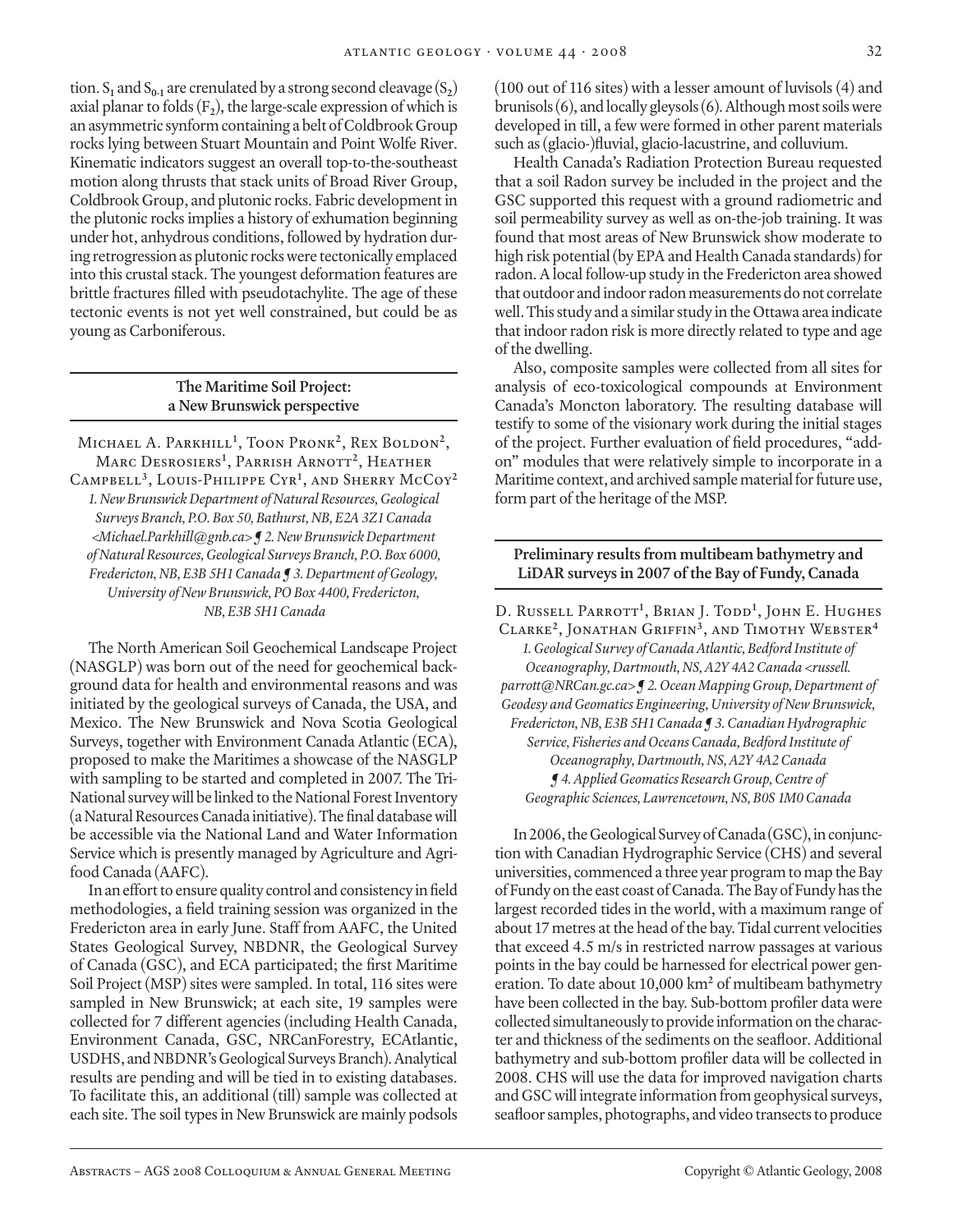surficial geology and benthic habitat maps. The resulting 1: 50,000-scale maps will be released as part of a new Canadian national marine map series. Current meter and suspended sediment sensor data and time lapse photographs will be used to provide information on seafloor properties, nearbed hydrodynamics and sediment transport processes. These data, in conjunction with the improved bathymetry data, will be used to assess the accuracy of tide and current prediction models. The broad intertidal zone in the Bay of Fundy presents a challenge to collection of marine geophysical and bathymetry data. Traditionally, this area has not been surveyed due to the significant time requirements and inherent danger involved in operating vessels in coastal areas that dry between tides. However, these large drying areas were surveyed using airborne terrestrial laser (LiDAR), providing an opportunity to generate a continuous map of the marine, intertidal and terrestrial areas. The data were collected during an extreme low tide to provide detailed elevation measurements of the inter-tidal areas. Multibeam bathymetry data will be collected during high tides to provide a seamless digital elevation model across the intertidal zone. The presentation will focus on the status of the project after the first two years of data collection, challenges and future plans of the project as well as a summary of the most recent data collection and interpretation from the project.

# **Background concentrations of arsenic and mercury in soils from the Montague and Goldenville gold districts, Nova Scotia**

Michael B. Parsons**<sup>1</sup>** , Megan E. Little**<sup>1</sup>** , and Terry A. Goodwin**<sup>2</sup>** *1. Geological Survey of Canada Atlantic, P.O. Box 1006, Dartmouth, NS, B2Y 4A2 Canada <michael.parsons@NRCan.gc.ca> ¶ 2. Nova Scotia Department of Natural Resources, P.O. Box 698, Halifax, NS, B3J 2T9 Canada*

Recent studies of 15 historical gold districts in Nova Scotia have identified several areas where exposure to mine wastes may represent a potential risk to human health. Arsenopyrite (FeAsS) occurs naturally in the ore and surrounding bedrock in these gold deposits, and was concentrated in the tailings during historical milling operations. The concentration of arsenic (As) in tailings at these sites is generally two to four orders of magnitude higher than the 12 mg/kg Canadian Soil Quality Guideline for As in residential and parkland soils. Two sites, Montague and Goldenville, are of particular concern, as the tailings are located close to residential properties and are occasionally used for racing off-road vehicles. Environmental Site Assessments are ongoing at both of these sites to clarify the spatial extent of mine tailings, and to investigate the fate of windblown tailings dusts. Delineation of the area impacted by tailings requires an understanding of the naturally occurring concentrations of As and mercury (Hg) in soils overlying the variably mineralized bedrock within these gold districts. In 2007, Natural Resources

Canada collected samples of the top 0–5 cm of surface soil (the Public Health layer) from 46 sites near Montague, and 39 sites near Goldenville. Samples of individual soil horizons (H, Ae, B, and C) were also collected from 10 sites in Montague, and 6 sites in Goldenville, to evaluate the vertical distribution of elements in the soil profile. All samples were air dried, sieved to various grain size fractions ( $\lt 2$  mm,  $\lt 150$  µm,  $\lt 63$  µm), and digested and analyzed for metal(loids) and organic carbon using protocols commonly employed during environmental assessments (e.g. EPA Method 3050B). Preliminary results from these surveys show that the concentrations of As and Hg in all soil horizons are generally higher down-ice (south) of the ore zones in both districts, reflecting glacial erosion and transport of mineralized bedrock containing arsenopyrite and other sulfides. Analysis of the top 0-5 cm of soils shows the following ranges in As and Hg concentrations ( $< 2$  mm,  $HNO<sub>3</sub>-H<sub>2</sub>O<sub>2</sub>$ digestion): Montague: As, 2–273 mg/kg (median 40 mg/kg); Hg, 72–490 µg/kg (median 164 µg/kg); Goldenville: As, 2–140 mg/kg (median 13 mg/kg); Hg, 60–312 µg/kg (median 123 µg/ kg). In general, the concentrations of As are highest in the B and C horizon soils, whereas Hg concentrations are highest in the organic-rich humus (H) layer. Data for As and Hg in soils from Montague are in close agreement with results from previous soil surveys in 9 gold districts conducted by the Nova Scotia Department of Natural Resources in 2003–2005. However, the concentrations of both As and Hg are significantly lower in most soil horizons at Goldenville. Results from this study will be used by the Nova Scotia Historic Gold Mines Advisory Committee to assess the distribution of tailings at these sites, and to help guide risk-management decisions.

# **Expanding on radial growth forecasting: Future responses of tree species of the Acadian forest to climate change**

BEN PHILLIPS AND COLIN LAROQUE *Department of Geography and Environment, Mount Allison University, Sackville, NB, E4L 1A7 Canada <bephllp@mta.ca>*

As the climate begins to warm optimal conditions for various tree species will undergo geographical shifts. Over the long-term, the ranges of particular species will respond through slow migrations to the new optimal climatic zones. In the short-term, trees currently or soon to be rooted will be forced to endure the altered climatic regimes in their current positions. The features of the future climate that will drive or limit their radial growth rates will, in some cases, cause deviations from past environments. Some species will lose their competitive advantage while others may gain the ability to become dominant.

This ongoing project is in the process of forecasting radial growth response to future climates using past tree growth data, past weather data and projected coupled global climate model data. The radial growth models being produced will provide a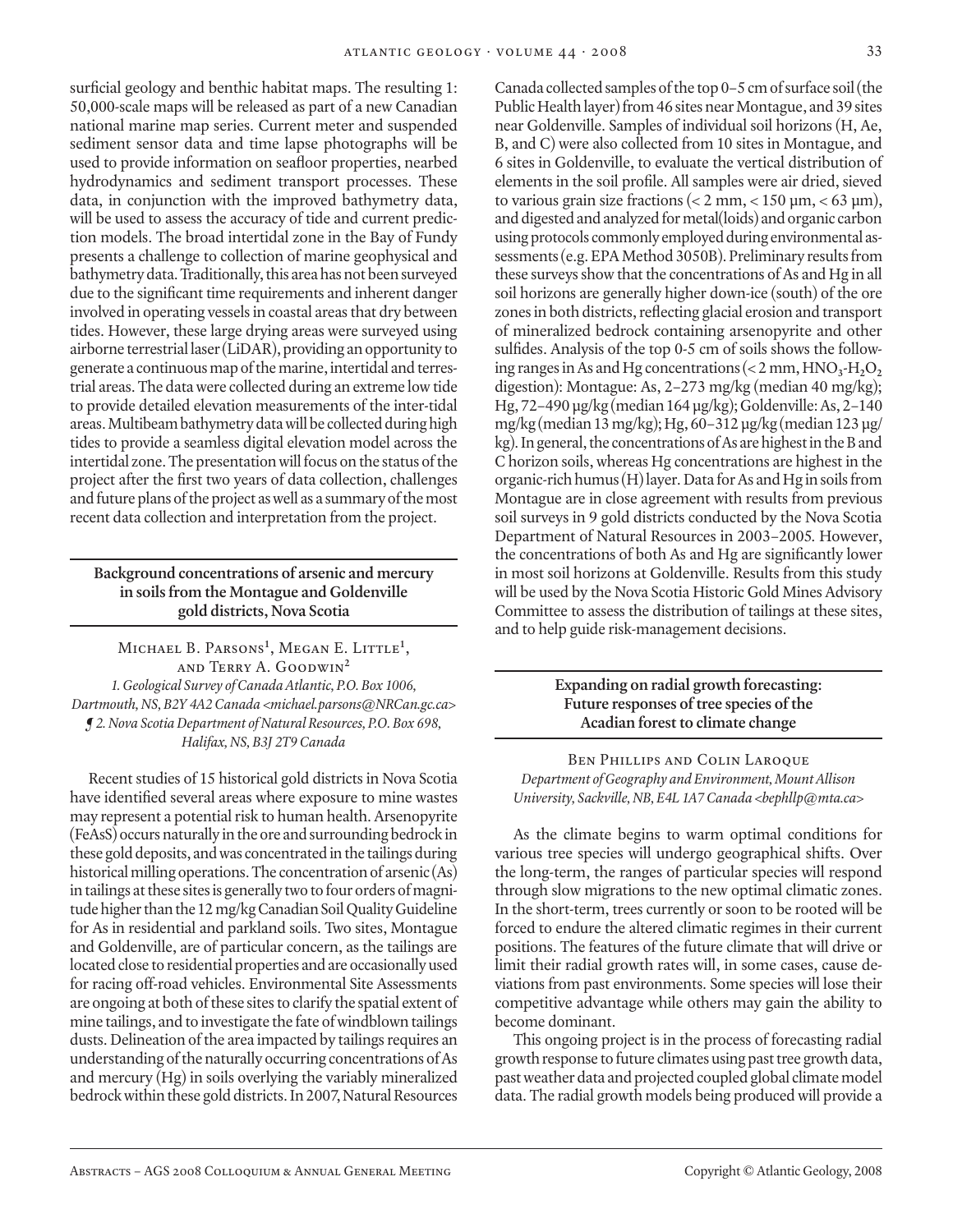means to identify the most at risk species and the most potentially robust tree types. Outcomes will help determine new sustainability goals in both conservation and resource use areas.

Results of the projected species forecasts indicate that white pine will not be greatly affected by increases in temperature. Eastern hemlock should increase its growth rate by up to 60% by the year 2100 as the growing season lengthens. Eastern white cedar reacts poorly to hotter drier July conditions and it should decrease its growth rate by as much as 75% by the year 2100. Meanwhile red and black spruces appear to hold remain stable or increase their growth rates slightly. What is not known exactly is if the potential for an increase in insect activity will limit their success.

# **Anthropogenic climate change: a geological perspective**

David J. W. Piper *Geological Survey of Canada Atlantic, Bedford Institute of Oceanography, P.O. Box 1006, Dartmouth, NS, B2Y 4A2 Canada <dpiper@nrcan.gc.ca>*

Earth scientists are well known as a group of scientific stakeholders unusually sceptical of the importance of anthropogenic climate change. This presentation will examine reasons for this scepticism and the positive role that Earth scientists can play in the debate about the consequences of atmospheric greenhouse gasses. The scepticism arises from ignorance, bloody-mindedness, a Lyellian aversion to catastrophism, our training in the use of multiple working hypotheses, and our knowledge of a geologic record that shows constant change. Numerous processes act on different time scales to cause climate change. The geologic record confirms the atmospheric science predictions that abundant atmospheric carbon dioxide is correlated with times of warmer temperatures. Previous high carbon dioxide or high methane events, such as the Paleocene-Eocene Thermal Maximum and later Quaternary interglacials, provide partial analogues for current high greenhouse-gas abundance. The rate of increase in greenhouse gas abundance was likely less rapid in these past events than is now observed, making disequilibrium conditions more severe during the present event. Current changes in climate trends are those predicted by modelling greenhouse gasses together with solar variability and volcanic activity.

Earth scientists provide an important perspective on the consequences of change due to global warming. The geologic record suggests that the two more catastrophic consequences of the current event, if left unchecked, could be massive methane release from permafrost areas and melting of the Greenland and/or West Antarctic ice sheets. In the geological record, the former led to spectacular extinction, whereas the latter would incorporate many densely populated urban areas into a transgressive systems tract. Not every response to human abuse of the environment can be ascribed to global warming: for example, in Bangladesh, it is flood-control structures on

the coast and rivers, not rising eustatic sea level, that pose the most immediate threat to millions of people.

Many geologists were initially resistant to the concepts of plate tectonics, invented by geophysicists, just as they have been to anthropogenic global warming, invented by atmospheric scientists. Analogous to the state of plate tectonics in the early 1970s, it is becoming increasingly untenable for geologists to argue that forcing mechanisms other than anthropogenic carbon dioxide are the principal cause of current climate trends. As a profession, we must play a more positive and influential role in the scientific debates on the nature of future climate change and its implications. The medical profession provides a useful analogue for the professional behaviour of individual earth scientists in providing a balanced assessment to policy makers and the public. As geologists, we understand the consequences of population explosions and rapid environmental changes, and we should urge the application of the precautionary principle.

# **Geological vignettes from York Redoubt, National Historic Site**

D. Patrick Potter and Graham L. Williams *Geological Survey of Canada Atlantic, Bedford Institute of Oceanography, P.O. Box 1006, Dartmouth, NS, B2Y 4A2 Canada <papotter@nrcan.gc.ca>*

York Redoubt, one of the fortifications that made up Halifax's harbour defences, has stood guard atop a bedrock ridge since 1793. A National Historic Site, administered by Parks Canada, it offers panoramic views of the harbour while providing a glimpse into the region's military history.

The site provides a wonderful introduction to the geology of the region. It sits astride a contact between the two major rock units found in southwest Nova Scotia, the metamorphosed sedimentary rocks of the Cambrian Meguma Group and Devonian granitoid rocks of the South Mountain Batholith. As the two rock types look very different, this contact can be mapped quite easily by neophytes as they wander through the historic terrain. Last November, one of the authors took a group of Young Field Naturalists (and their parents) to do exactly that, with all not only surviving, but enjoying the experience.

In the process of mapping, students had to find their location on an air photo while mapping the different rock types. They also observed variability within the rock units, all the while opening their eyes to the usually "invisible" rocks beneath their feet. Some of the interesting vignettes that can be recounted include: large plagioclase and quartz crystals in the granite; enormous glacial boulders; cubic "holes" left behind from the weathering of pyrite in slate; quartz banding and veins in the metasediments near the contact; and even "stalactites" made out of Portland cement, leached out by water percolating through the concrete structures built during WWII for the operation of the anti-submarine net. And of course, there is the overarching story of the region's glacial history, carving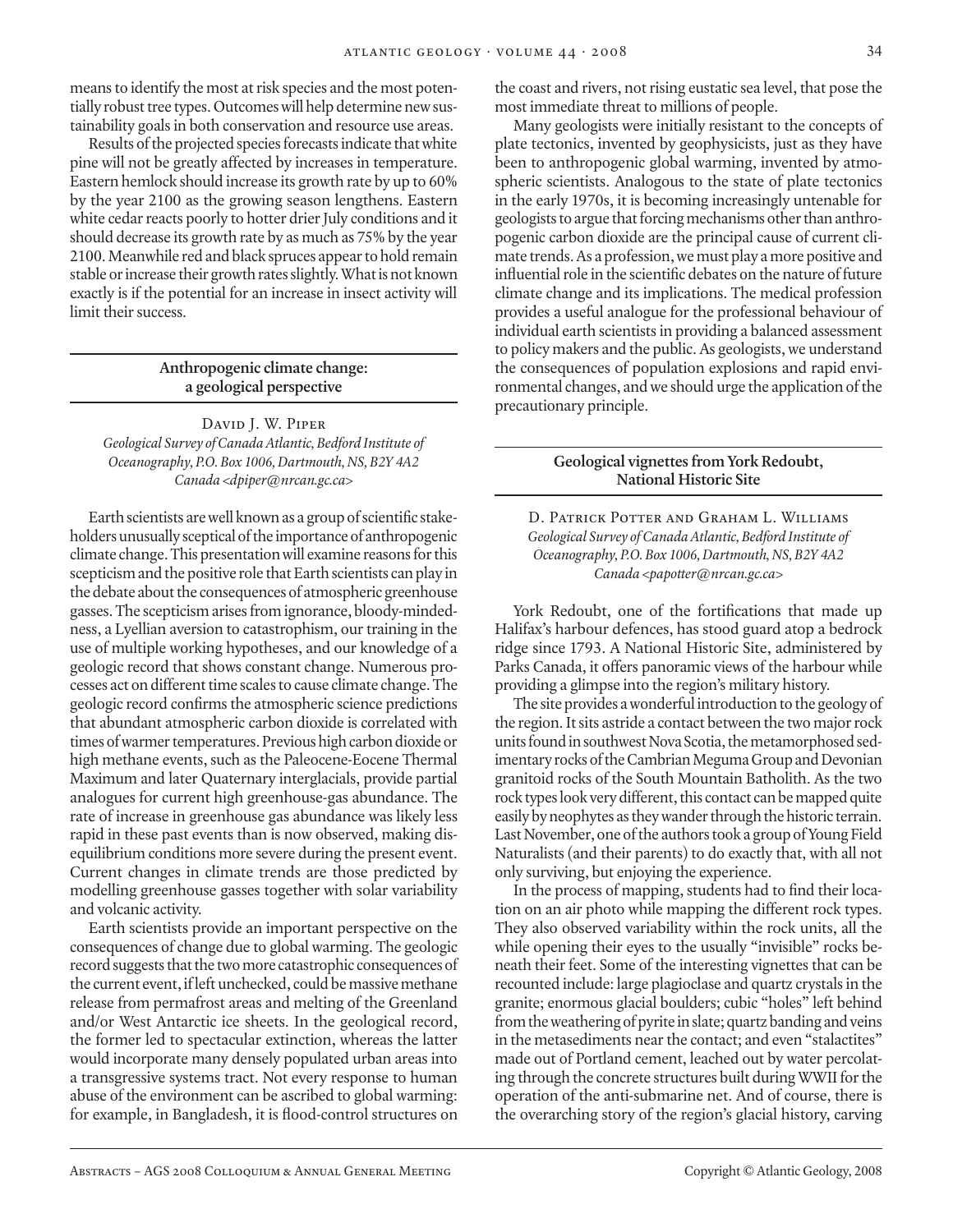out the harbour and creating a landscape which made the city so impervious to attack from the sea.

Following the walkabout, students were able to apply their newly-gained understanding by continuing their mapping during the car trip down Purcell's Cove Road as they passed from one rock type to another and back again all the way to the Armdale Rotary. After mapping the contact, participants compared their map to a published one (the AGS Geological Highway Map of Nova Scotia), giving them an appreciation for the astounding amount of work done by geologists who have preceded us. In this International Year of Planet Earth we have an opportunity to re-discover the Earth beneath our feet. This field trip serves as an example of similar outings wherever we might live. All that is necessary is for us to open our eyes to the diverse geological vignettes all around us waiting to be told.

# **Hydrogeological and geological inferences from core, well-logs, drill-stem tests, and 3D seismic data in the Sussex region of the Moncton sub-basin, New Brunswick, Canada**

Arnfinn Prugger**<sup>1</sup>** , Janelle Appleyard**<sup>1</sup>** , Terry Danyluk**<sup>1</sup>** , Balazs Nemeth**<sup>1</sup>**and Brian Roulston**<sup>2</sup>** *1. PotashCorp, Technical Services, Earth Science and Mining, 500 – 122 First Av. S., Saskatoon, SK, S7N-0T1 Canada <arnfinn. prugger@potashcorp.com> ¶ 2. PotashCorp, New Brunswick Division, P. O. Box 5039, Sussex, NB, E4E-5L2 Canada*

The Lower Carboniferous Mabou Group represents a packet of continental red beds comprised of siltstone, sandstone, sandy shale, polymictic conglomerate, and coal in some places. These rocks overlie the salts of the Windsor Group evaporate, within which potash is mined at Penobsquis, New Brunswick. Aquifers within the Mabou Group present an inflow hazard to any potash mine in the Moncton sub-basin, and, in fact, the PotashCorp mine at Penobsquis has been dealing with a brine inflow into mine workings since 1998. Currently the inflow, while chronic, is manageable and has not had an impact on either potash or salt mining. However, recognising the potential consequences of such inflows, a program of investigating the hydrogeology of the Mabou siltstones was undertaken as part of a recent exploration program, when potash was discovered in the Picadilly region just south of the Penobsquis mine. A preliminary hydrogeological model for the siltstone in this region was created using well-log data (to gain basic rock-type and porosity information) and drill-stem formation testing (to confirm porosity inferences and establish formation permeability). The most useful borehole measurement was the "FMI" (Schlumberger Formation Micro-Imager) well-log, which was used to map fracture orientations (i.e. strike & dip), and to infer whether fractures were open (fluid-filled) or sealed (gypsumfilled). Core was used to confirm there results. Borehole data were extrapolated using high resolution 3D seismic. The end result is a 3D model of the Mabou Group siltstone aquifer in the Penobsquis / Picadilly area. This study shows the Mabou

siltstone to be "tight" (i.e. low porosity and permeability) where it overlies the main zone of Picadilly potash mineralization.

**Salt-related growth fault history and structural inversion in the Penobscot area, western Abenaki Subbasin, offshore Nova Scotia**

Stephen Rankin and Andrew MacRae *1. Department of Geology, Saint Mary's University, Halifax, NS, B3H 3C3 Canada <Andrew.MacRae@smu.ca>*

Earlier work in the western Abenaki Subbasin has established that the salt structures experienced two main phases of activity, one in the Jurassic-Early Cretaceous, the other in the Upper Cretaceous-Cenozoic, with a period of reduced activity in the "mid" Cretaceous (Aptian-Cenomanian). Although not the site of major salt structures, the fault systems in the Penobscot area are clearly linked to salt withdrawal to the north and south. Using recently publicly-released 3D seismic, this study examines the timing, magnitude, and location of growth fault displacement at Penobscot to gain a better understanding of salt movement in the area.

The amount of detail in the growth fault history is determined primarily by the number of seismic horizons that can be mapped reliably in the vicinity of the faults. This determines the number of time steps. Approximately 10 horizons were mapped in this study, stratigraphically ranging from the Upper Jurassic to Cenozoic. Two main, en echelon faults cross the Penobscot area. Numerous secondary faults complicate the structure, including a polygonal fault level at and just above the top of the Wyandot Formation. Corrections for time:depth relationships and folding in the vicinity of the faults are necessary to properly assess the growth history.

Early results of this work demonstrate that: 1) two main phases of fault motion are confirmed; 2) significant fault growth continued into the post-Eocene; 3) faults persist to within 150 metres of the modern sea floor; 4) there is evidence for fault inversion sometime in the Early Cretaceous (exact timing is yet to be determined). Whether the fault inversion is due to local salt tectonism or to broader tectonic events is unknown, but this study identifies the need for other studies in the region to better constrain the possibility of widespread structural inversion at this time.

# **Tri-national Soil Survey: Start of a North American geochemical data base**

Andrew Rencz and Peter Friske *Geological Survey of Canada, 601 Booth Street, Ottawa, ON, K1A 0E8 Canada <rencz@nrcan.gc.ca>*

The need for soil geochemical data for assessing human health and environmental hazard risks is well recognized. However, at present there is no common understanding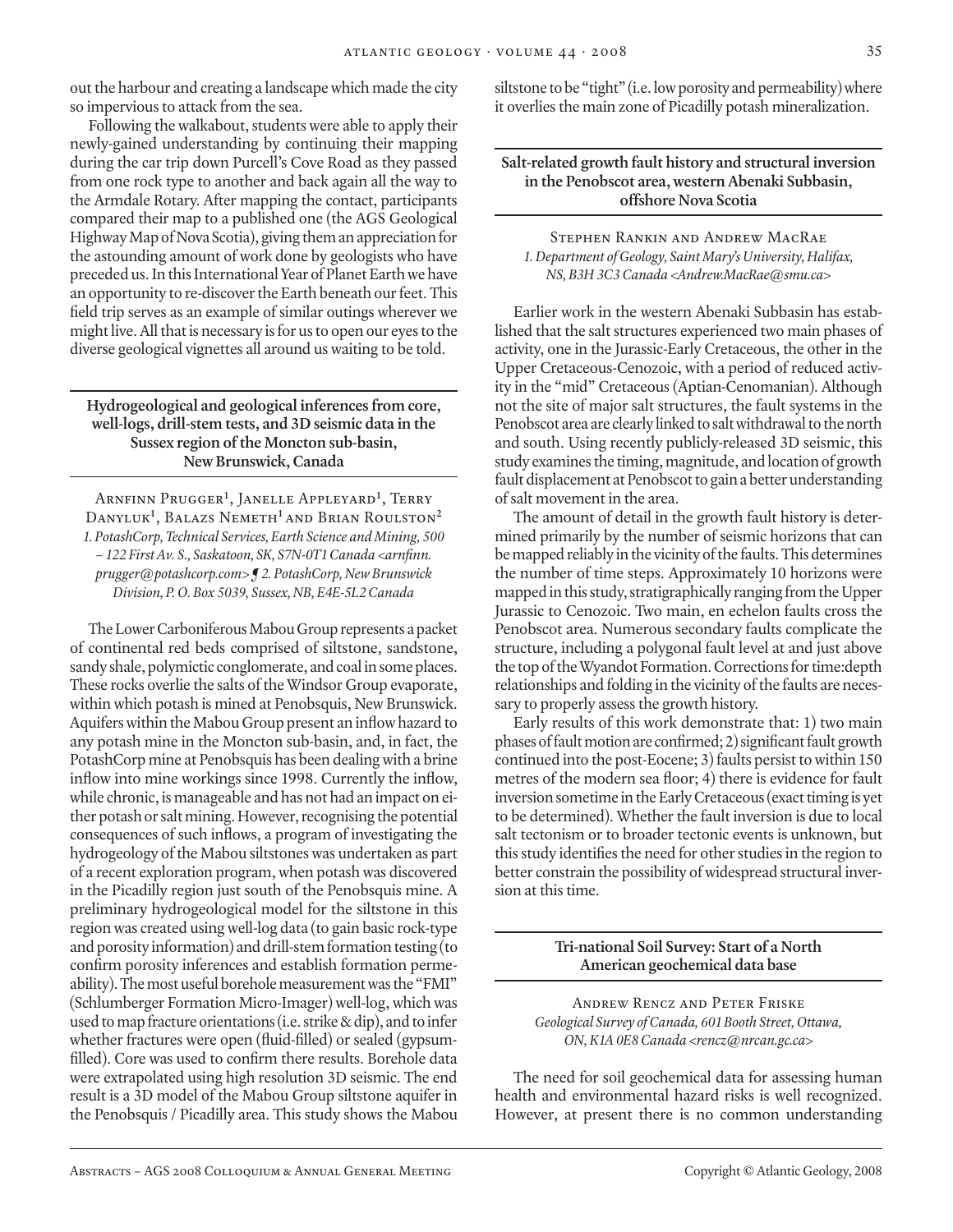of soil geochemical background variation and its origin for those agencies dealing with human health and environmental risk assessment and management. The North American Soil Geochemical Landscapes Project - a tri-national initiative between United States, Canada, and Mexico – was designed to (1) develop a continental-scale framework for generating soil geochemistry and relevant biological and organic compound data; and (2) provide soil geochemical data that are available and useful for a wide range of applications and disciplines. This project is the first multi-national multi-agency collaboration of its kind starting with common focus and protocols.

The project is based on low-density sample collection (40 km spacing) over a spatially balanced grid with a total of 13, 212 sites over North America, including over 6200 samples across Canada. There is a core set of project protocols and also additional ones to meet the needs of users in each province and country. These include standardized sampling of the 0-5 cm "human health" layer, and the A-, B- and C-horizons and analysis of the < 2mm and < 0.063 mm fractions for selected trace, minor, and major elements (including Hg, Pb, As, and Cd) and limited organic components.

In the summer of 2007 a series of mini-surveys were undertaken to progress towards national geochemical coverage. A major initiative has been in the Maritimes where approximately 200 sample sites including 115 in New Brunswick, 55 in Nova Scotia and 10 in Prince Edward Island were taken. Samples in NB and NS were taken by the Ministry of Natural Resources. Similarly the USGS has covered a number of the New England states as well as a transect across Alaska. Mexico has started sampling and over 200 samples were taken.

In addition to the core set of parameters, a set of "add on" parameters will be assessed to determine if they should be added to the core protocols. The major component was analyzing for soil radon with the intention of creating maps of the potential of soil radon risk. This work includes ground based measures as well as airborne radiometric data. Results from the summer's work will be available by the spring of 2009.

**Geology and architecture of deformation associated with the Scottie Creek fault, western Yukon**

Lise Robichaud *Department of Geology, University of New Brunswick, Fredericton, NB, E3B 5A3 Canada <f332m@unb.ca>*

The northwestern Canadian Cordillera is a complex assemblage of tectonic terranes defined on the basis of age, lithologies and metamorphic history. Within southwestern Yukon, the relationships of terrane boundaries remain ambiguous. The Scottie Creek fault and its associated shear zone marks the boundary between the newly defined Mirror Creek Formation and Triassic gabbro and Snowcap metasedimentary assemblage of the Yukon-Tanana terrane. Previously, the Mirror Creek Formation had been assigned to the Windy-McKinley

terrane. The objectives of this study were to establish the detailed architecture across the shear zone, characterize the lithostratigraphic relationships of units and examine the kinematics of deformation. The methodology comprised detailed structural and lithological mapping in conjunction with microtextural analysis. Two primary exposures were studied, the northernmost being part of the Mirror Creek formation and the southernmost consisting of Triassic gabbros. The northern exposure consists mostly of quartz-muscovite schist, carbonate schist, quartzite and a mixed metasedimentary unit. The southern exposure is highly altered with two main lithologies, a chlorite schist and a fuchsite schist, plus a marble that does not seem to be depositionally related to the latter units. The deformation geometry is fairly consistent in both outcrops. F**1** and F**2** folding generations are nearly coaxial to each other and trend northwest-southeast.  $S_1$  and  $S_2$  commonly cannot be distinguished from each other on the regional scale and form a composite foliation. Transposition through isoclinal folding occurs for both generations.  $F_1$  and  $F_2$  fold axes form a small circle around the  $F_3$  axis, which has a general orientation of  $22^\circ$ -211° and is defined by crenulations as well as open folds. S<sub>3</sub> foliation is rare, and where found is a discrete, spaced cleavage. Microstructural work shows development of complex tectonometamorphic fabrics that correlate with the macroscopic field observations.

#### **Post-glacial tsunami hazard for eastern North America: real or imagined?**

Alan Ruffman *Geomarine Associates Ltd., P.O. Box 41, Station M, Halifax, NS, B3J 2L4 Canada <aruffman@dal.ca>*

Few tsunamis have been documented along the coasts of eastern Canada (5900BC(?), 1755, 1864, 1848, 1914, 1929, 2004) and the U.S. (5900BC(?), 1755(?), 1926(?), mid-1930s, mid-1960s, 2004). Known large marine or near coastal earthquakes are limited to 1886, 1929 and 1933. Thus need we be concerned about tsunamis as a potential coastal hazard?

Very clear post glacial faults (pgfs) have been documented in Fennscandia with lengths of 50 km and throws up to 10 m; such faults would have had magnitudes > 8.0 – even up to 9. It is believed that pgfs occur in rapidly deglaciating areas where zones of differential crustal strain can build up to trigger a seismic release. If such pgfs are known in the Fennoscandian shield is there any reason why they might not occur in the Greenland or Canadian Shield during or soon after deglaciation? However in Canada until recently no pgfs have been identified. The Dec. 25, 1989 Lac Turquoise 6.3 magnitude earthquake in the Ungava area of N. Quebec broke the surface of the shield for 8.5 km with reverse throws up to 1.8 m. This appears to be a modest pgf. In north central Manitoba the pre-historic Holy Grail Fault is at least 20 km long and forms a very evident curvilinear fault scarp of at least 5 m height in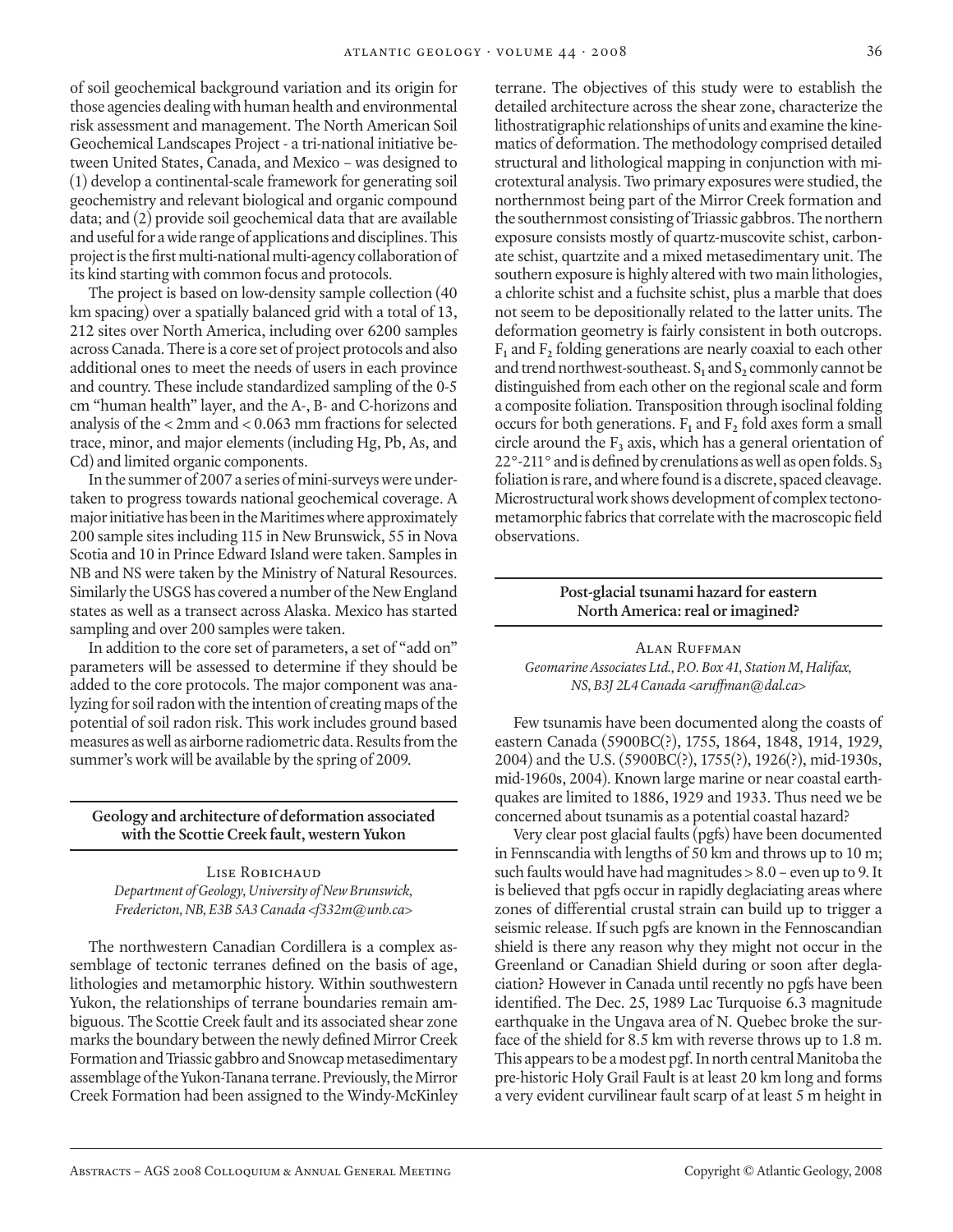Lake Agassiz varved clays. This pgf appears to have occurred beneath glacial Lake Agassiz raising the possibility that it was tsunamigenic and that Manitoba experienced Canada's first known tsunami! If pgfs can occur beneath a glacial lake can they occur below the ocean and cause tsunamis? Marginal marine channels are common off most glaciated coasts. These linear topographic lows are eroded by seaward-flowing continental ice sheets along the contacts between the onshore crystalline cratonic shield rocks and the offshore younger fringing sedimentary strata. Such marginal channels are known all around Canada's glaciated coasts, off Greenland and off Norway and may represent up to 100 m of glacially eroded rock giving rise to additional differential crustal strain during deglaciation. Alan Grant at the GSCAtlantic mapped apparent pgf fault scarps in the offshore Labrador Trough which is a pronounced marginal channel. These pgfs will have been tsunamigenic. The tsunamigenic Storegga Slide of 7900 y BP off NE Norway has moved ~20,000 cu km of continental slope sediment; no cause for the slide is known but to postulate an offshore, or coastal, pgf is a very reasonable suggestion. This then leaves us with the question of 'where might future pgfs occur indeglaciated areas in view of possible climate change or climate variability?' The coasts of Svalbard, Greenland, Baffin Island, Devon Is. and perhaps N. Labrador may all be the source of submarine pgfs that may be tsunamigenic or which may shake loose significant volumes of ocean floor, or continental slope sediments, to cause significant landslide tsunamis. In either case such events could threaten both the coasts of eastern N. America and parts of western Europe.

# **Nova Scotia case studies of radon soil gas distribution and mobility**

Robert J. Ryan**<sup>1</sup>** , Danielle Finlayson**<sup>2</sup>**, and Anne Marie O'Beirne-Ryan**<sup>2</sup>** *1. Nova Scotia Department of Natural Resources, PO Box 698, Halifax, NS, B3J 2T9 Canada <rjryan@gov.ns.ca> ¶ 2. Department of Earth Sciences, Dalhousie University, Halifax, NS, B3H 4J1 Canada*

Radon is a radioactive noble gas that is formed by the decay of radium, which in turn is a product of the decay of uranium. All soils have radon present, and the concentration of this gas is dependant on the nature of the underlying bedrock, composition of the soil, permeability and porosity of the soil, and the organic content of the soil. In Nova Scotia there are numerous radon soil gas anomalies. The areas of high radon soil gas at Three Mile Plains near Windsor are related to uranium enrichment in the Horton Group sandstones and shales, whereas the radon soil gas anomaly at Reeves Road near New Ross is related to saprolites developed on the granites. In the Reeves Road occurrence a strong disequilibrium occurs, with radium concentrations greatly exceeding the uranium content of the weathered granite horizon, indicating that uranium has

been mobilized out of the horizon and radium remains. Radon mobility within soil horizons in Nova Scotia can also be linked to groundwater movement. The concentration of radon in the atmosphere is very low and, therefore, radon-rich groundwater will lose radon by volatilization. The saturated zone of a soil, therefore, usually has higher radon content than the unsaturated zone.

# **Synergy between terrestrial and space technologies: auto-synchronized 3D-laser imaging and electromagnetic induction sounding**

# Claire Samson *Department of Earth Sciences, Carleton University, Ottawa, ON, K1S 5B6 Canada <claire.samson@carleton.ca>*

Technological development for terrestrial and space applications is often closely interrelated. In one scenario, a proven terrestrial technology or scientific instrument is ported to space. Inversely, technologies developed for the rigors of space can find new uses in challenging terrestrial environments. This presentation will focus on two versatile Canadian technologies adapted to both terrestrial and space applications: autosynchronized 3D-laser imaging and electromagnetic induction sounding.

The principle of auto-synchronized 3D-laser imaging originated at the National Research Council in Ottawa and was later adapted for space by Neptec Design Group of Kanata, Ontario. Neptec's Laser Camera System (LCS) projects an infrared laser beam on a target with rotating mirrors, and focuses the reflected light onto a linear detector array to obtain 3 spatial coordinates and intensity  $(X, Y, Z, I)$ . The system is currently used during shuttle missions on low-earth orbit to inspect the orbiter's tiles for potential damage following liftoff. In an interesting twist, the system has recently found new terrestrial applications: non-intrusive measurement of the volume of rare and fragile meteorites, and fracture mapping in an underground mining environment.

Canada is a world leader in electromagnetic geophysical techniques, which have been credited with numerous mineral deposit discoveries since World War II. In electromagnetic induction, a transmitter outputs a time-variant, primary magnetic field which generates electrical currents in the subsurface. These currents, in turn, induce a secondary magnetic field which is recorded at the receiver. The Electromagnetic Induction Sounder (EMIS) is a compact instrument based on this principle. Hosted in a one-metre long tube, the instrument measures the electrical conductivity and magnetic susceptibility in the few first metres of the subsurface, e.g. for the characterization of agricultural soils and ice wedges in arctic polygons. The EMIS is of interest to the space community because of potential use to detect brine pockets in the near-subsurface of Mars.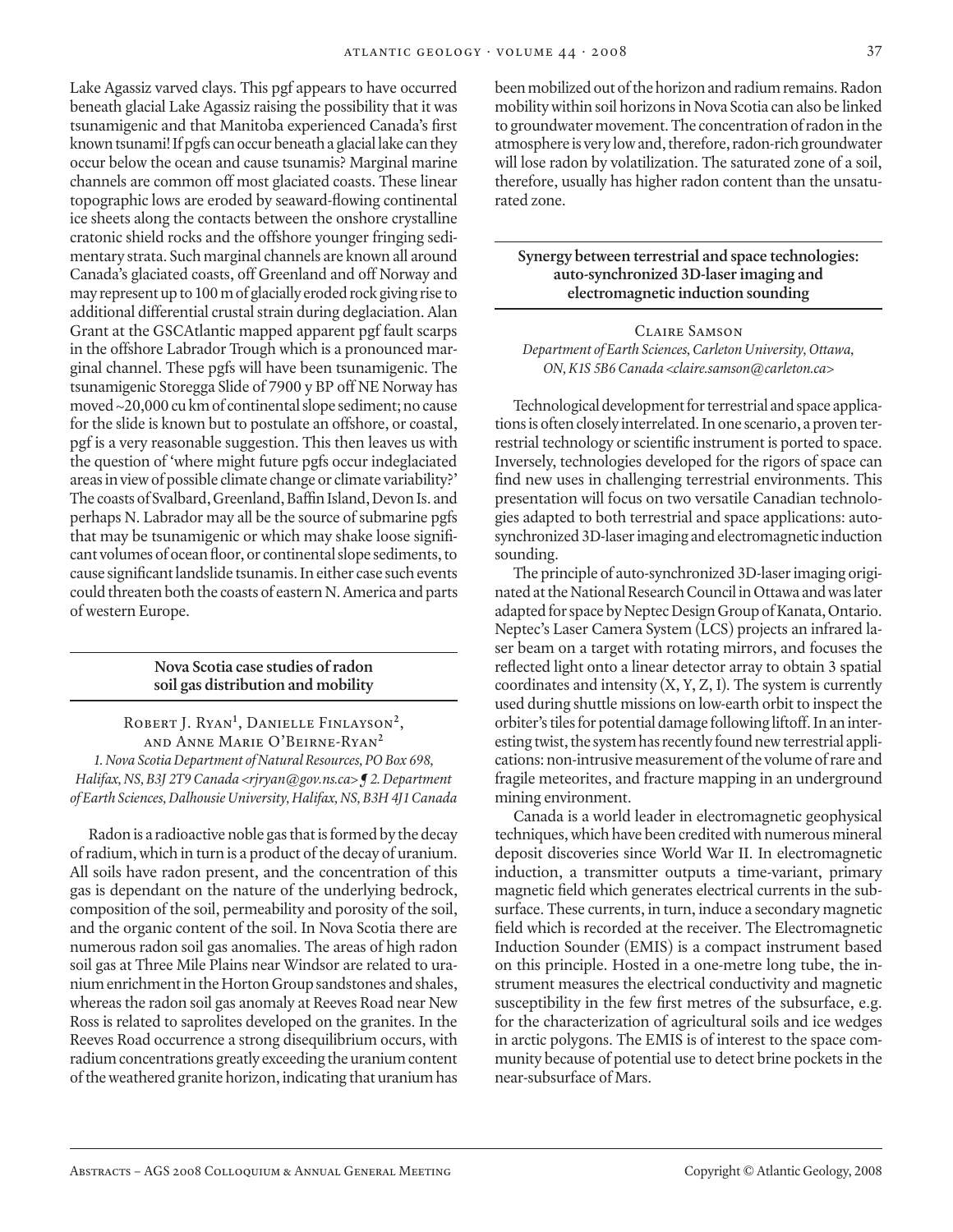**Chemical and Sm-Nd isotopic constraints on the provenance and tectonic setting of late Neoproterozoic and Cambrian sedimentary and metasedimentary rocks in Avalonia of southern New Brunswick**

Aaron M. Satkoski**<sup>1</sup>** , Sandra M. Barr**<sup>1</sup>** , and Scott D. Samson**<sup>2</sup>** *1. Department of Earth and Environmental Science, Acadia University, Wolfville, NS, 4P 2R6 Canada <amsatkos@syr.edu> ¶ 2. Department of Earth Sciences, Syracuse University, Syracuse, NY, 13244 USA*

Neoproterozoic though Cambrian clastic sedimentary and/or metasedimentary rocks occur in the Hammondvale Metamorphic Suite (> ca. 620 to <680 Ma) and Broad River (ca. 620 Ma), Coldbrook (ca. 560–542 Ma) and Saint John (ca. 540–490 Ma) groups in the Avalonian Caledonia terrane of southern New Brunswick. The petrographic, major and trace element chemical, and Nd isotopic compositions of the sedimentary rocks provide constraints on the provenance and tectonic setting of these units and hence on the tectonic evolution of this typical part of Avalonia.

Nd isotopic and whole-rock chemical data show that the Hammondvale Metamorphic Suite and metasedimentary rocks of the Broad River Group have negative ε<sub>Nd</sub> values, were derived from recycled sedimentary and mafic igneous sources, and were deposited in intra-arc basins as part of the ca. 620 volcanic-arc complex. In contrast, sedimentary rocks of the Coldbrook Group show generally positive ε<sub>Nd</sub> values and likely were derived from Avalonian felsic to intermediate igneous sources and deposited in rift basins associated with 560–550 Ma arc extension. Samples from the overlying Saint John Group have felsic to mafic igneous sources, but are characterized by negative  $\epsilon_{Nd}$  values and likely were deposited as part of a newly forming passive margin sequence.

Many metasedimentary and sedimentary samples from the Hammondvale Metamorphic Suite, Broad River Group, and Saint John Group fall outside the normal Nd isotopic range for Avalonian igneous rocks, whereas Coldbrook Group samples fall mainly in the typical Avalonian igneous Nd isotopic range, suggesting a substantially larger Avalonian crustal component in their evolution. Based on their mostly positive ε<sub>Nd</sub> values, the sedimentary units in the Coldbrook Group were most likely derived from associated volcanic units as well as the older Broad River Group igneous units. The more negative ε**Nd** values for samples from the Hammondvale Metamorphic Suite and Broad River Group indicate a large, isotopically mature source from more interior locations in Gondwana. Based on overlapping detrital muscovite ages and similar Nd isotopic values, the lower Saint John Group units were derived from the Hammondvale Metamorphic Suite, whereas the middle to upper units, which have more evolved Nd isotopic values, appear to require a source outside of the Caledonia terrane.

#### **Phosphate deposits in Cambrian rocks of Avalonia in the Saint John area, New Brunswick**

Kara-Lynn Scallion, Peir K. Pufahl, and Sandra M. Barr *Department of Earth and Environmental Science, Acadia University, Wolfville, NS, B4P 2R6 Canada <072030s@acadiau.ca>*

Unusual black sandstone beds of Cambrian age (~530 to 511 Ma) occur in the upper part of the Glen Falls Formation and the lower part of the overlying Hanford Brook Formation of the Saint John Group in the Saint John area of southern New Brunswick. The dark color of these beds has been attributed to phosphatic minerals and iron chlorite. The ubiquitous presence of phosphorous, an essential nutrient for life, is important as these rocks formed during the time of the "Cambrian Explosion" in the early evolution of life. This project focuses on mineralogy, origin, and depositional environment of the black sandstones, as well as their disputed stratigraphic relationships with overlying and underlying rocks, and the phosphorous cycling that took place during deposition. The study will investigate also the correlation between the evolution of life as recorded in the Saint John Group and the appearance of phosphorite.

Phosphorite is defined as a marine sedimentary rock with equal to or greater than 18% P**2**O**5**. The sedimentary phosphate mineral is francolite. The origin of phosphorite involves phosphorous in particulate organic matter being transferred to sediment, followed by diagenetic degradation and dissolved inorganic phosphorous being released from the organic matter to sedimentary pore waters, causing the precipitation of francolite. This process produces phosphorite hardgrounds, as well as individual grains or concretions that become reworked, forming concentrated phosphorite beds. The phosphorite that occurs in the Glen Falls and Hanford Brook formations was likely linked to sea-level rise at the Precambrian-Cambrian boundary and iron-redox cycling. These events allowed more phosphorous to be available for life forms.

Fifty-two samples were collected from outcrops in and around the Saint John area and stratigraphic sections were logged for each location. The stratigraphic sections have been compared for lateral and stratigraphic variations. Interpretations of seven lithofacies described in these outcrops suggest deposition was in a tidal barrier island environment to mid-to-distal shelf environment. Thin sections of samples have been cut and examined using both petrographic and scanning electron microscopy to aid in determining paragenesis. Results confirm that francolite occurs as firmgrounds, intraclasts, and coated grains. SEM-EDS was used to determine the chemical composition of the phosphorites. Five samples were sent to the Queen's Facility for Isotopic Research where stable isotope compositions for carbon (δ**<sup>13</sup>**C) are being determined by ICP-MS; these data will aid in the interpretation of depositional conditions.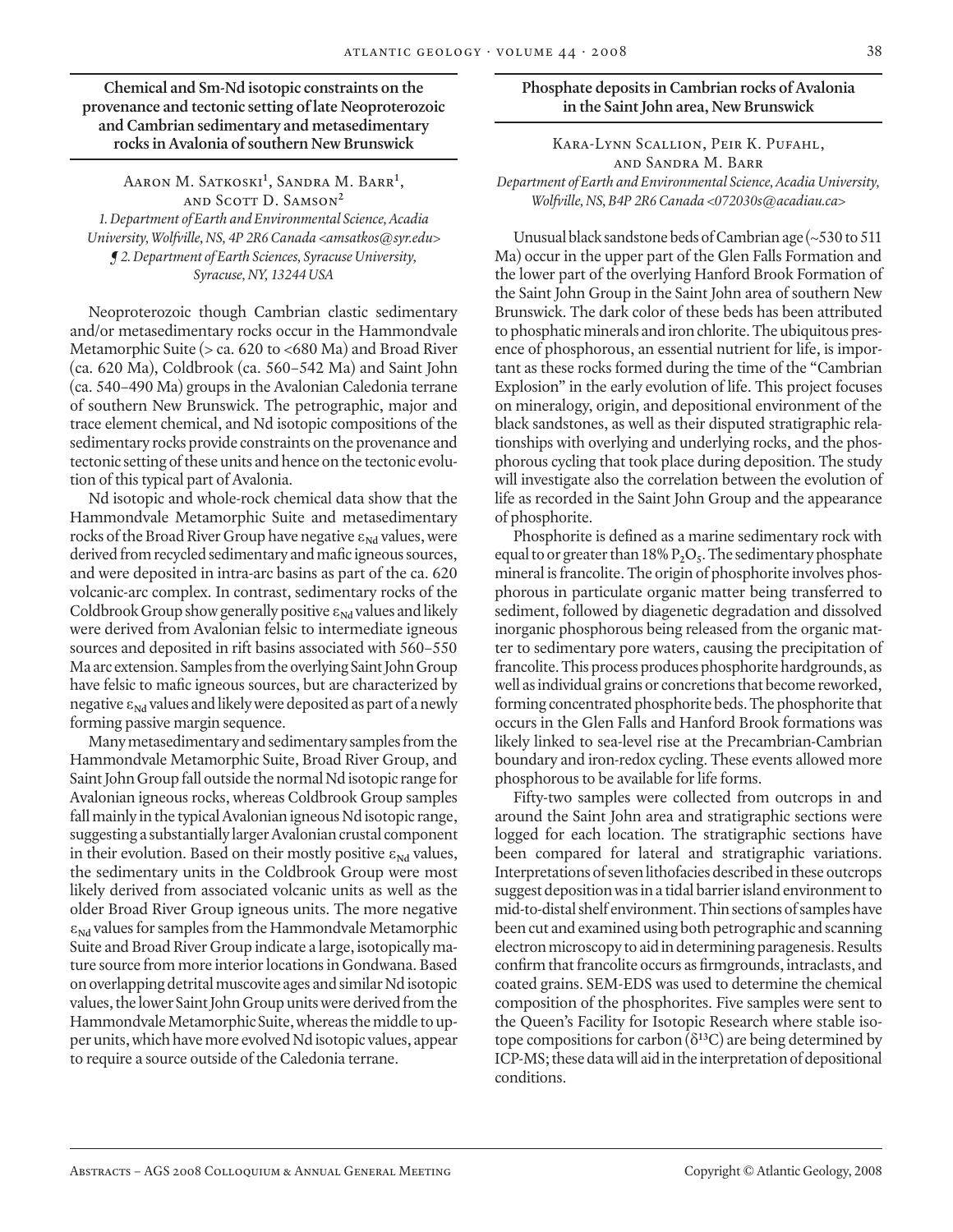# **40Ar/39Ar dating of three shear-zone hosted gold occurrences, northern New Brunswick**

#### Sabine Schwarz**<sup>1</sup>** , David R. Lentz**<sup>1</sup>** , Doug Archibald**<sup>2</sup>**, Jim Walker**<sup>3</sup>**, and Steve McCutcheon**<sup>3</sup>**

*1. Department of Geology, University of New Brunswick, Fredericton, NB, E3B 5A Canada <s.vetter@unb.ca> ¶ 2. Department of Geological Sciences and Geological Engineering, Queen's University, Kingston, ON, K7L 3N6 Canada ¶ 3. New Brunswick Department of Natural Resources, Geological Surveys Branch, P.O. Box 50, Bathurst, NB, E2A 3Z1 Canada*

Gold mineralization at the Elmtree, Middle River and Tetagouche Falls deposits is focused in ductile to brittle fault zones where hydrothermal fluids have overprinted Ordovician to Silurian host rocks. The gold occurs in sulfides as submicroscopic inclusions or lattice constituents of auriferous arsenopyrite-pyrrhotite  $\pm$  (arsenian) pyrite  $\pm$  chalcopyrite contained within quartz-carbonate veins or disseminated in the adjacent wall rocks. Sericite alteration (proximal) is intimately associated with Au mineralization in all three deposits. Other types of alteration including carbonatization, chloritization, and silicification (jasperoid formation) are more distal.

Six whole rock powders of drill-core samples from the sericitic alteration associated with each deposit were submitted for **40**Ar/**39**Ar step heating to evaluate the timing of mineralization. Both Tetagouche Falls samples (n=2) yielded plateau ages of  $420 \pm 2$  Ma (Ludlow) and  $436 \pm 3$  Ma (Llandovery). The Middle River sample  $(n=1)$  gave a proper plateau age of  $434 \pm 3$ Ma (Llandovery). The Elmtree samples  $(n=3)$  did not give a plateau, but yielded ages ranging between 430 and  $420 \pm 4$  Ma (Llandovery-Ludlow). For all samples the K/Ca and K/Cl ratios are not well correlated with age, suggesting a difference in the chemical composition of sericite between the low-temperature and high-temperature steps, later thermal overprinting, or the influence of other K-bearing phases.

Although the dataset is limited, two **<sup>40</sup>**Ar/**<sup>39</sup>**Ar age plateaus are interpreted: one  $\geq 430$  Ma and the other circa 420 Ma. The older age is interpreted to reflect peak metamorphism (ca. 442–430 Ma) in the Brunswick subduction complex resulting from closure of the Tetagouche–Exploits back-arc basin. The age of 420 Ma is interpreted to reflect the timing of hydrothermal sericite formation coincident with Au mineralization, and is supported by the observation that mineralization extends into Wenlock-Ludlow sedimentary rocks at Elmtree.

The 420 Ma age of mineralization is significant in terms of regional tectono-stratigraphy as it is coeval with exhumation of the Brunswick subduction complex during the Wenlock (ca 428–418 Ma) and manifested by conglomerates containing erosional detritus from this complex. Exhumation occurred during oblique convergence of the Miramichi Zone (Ganderia) with Laurentia and was accompanied by strike-slip movement along major faults, i.e. Rocky Brook-Millstream and Elmtree faults, which acted as conduits for mineralizing fluids. Locally, mafic dykes that are altered and mineralized cut the

Wenlock conglomerates and farther west in the Chaleurs Bay Synclinorium, there are mafic lavas that are coeval with these conglomerates. The 420 Ma age is clearly older than the major felsic intrusions in the area, i.e., Antinouri Lake Granite  $\approx$  372 Ma and Nicholas Dénys Granodiorite ≈381 Ma, meaning that Au mineralization is not linked to felsic plutonism.

#### **Spatial and temporal evolution of the Rockeskyllerkopf volcanic centre, west Eifel volcanic field, Germany**

Cliff S.J. Shaw**<sup>1</sup>** , Alan. B. Woodland**<sup>2</sup>**, Nesha D. Trenholm**<sup>3</sup>**, and J. Hopp**<sup>3</sup>** *1. Department of Geology, University of New Brunswick, Fredericton, NB, E3B 5A Canada <cshaw@unb.ca> ¶ 2. Institut für Geowissenschaften, J. W. Goethe-Universität, Frankfurt am Main, Germany ¶ 3. Mineralogisches Institut, Universität Heidelberg, Germany*

The Rockeskyllerkopf volcanic center (RVC) is part of the Quaternary West Eifel Volcanic Field. As a first step towards understanding the dynamics of the plumbing system, we have studied the volcanological evolution of the RVC and examined the evolution of the magmas and their source. The RVC comprises three distinct but overlapping centers that evolved over an extended period of time from distinct mantle sources. The oldest center, the SE Lammersdorf Center (SEL), was dominantly phreatomagmatic and formed a tuff ring. The earliest eruptions developed from pulses of magma transported rapidly from the mantle source; the lack of mantle xenoliths and more evolved geochemical signatures in the later SEL deposits indicate significant fractionation and possible development of a magma chamber. Phlogopite from the second eruptive event yields an **<sup>40</sup>**Ar/**<sup>39</sup>**Ar age of 480 ± 50 ka. A phlogopite megacryst gave an isochron age of  $643 \pm 11$  ka, implying an earlier phase of intrusion at depth, the products of which were subsequently entrained by the migrating SEL magmas. The second and dominant center, the Rockeskyllerkopf Center (RKK), lies to the SW and forms an elongate edifice parallel to one of the regional fault orientations. This center also comprises three distinct units; a lower spatter unit with overlapping cones aligned along a fissure, followed by well-bedded airfall deposits that are in turn overlain by another sequence of spatter, the later of which are closely associated with a dyke. Eruptions were more magmatic than those of the SEL center. This episode was followed by a significant hiatus during which weathering led to local soil development. The soil is overlain by an ash flow tuff deposited during the vent-clearing event that marked the onset of the last eruptive episode the Franzosichebuche (FB) center. This dominantly strombolian episode produced a small cinder cone. The final eruptions produced clastogenic lava flows, the distribution of which was controlled by local paleotopography. The lavas of the RVC are clinopyroxene and olivine phyric leucitites and nephelinites. Magma compositions reveal evidence for limited fractionation of clinopyroxene and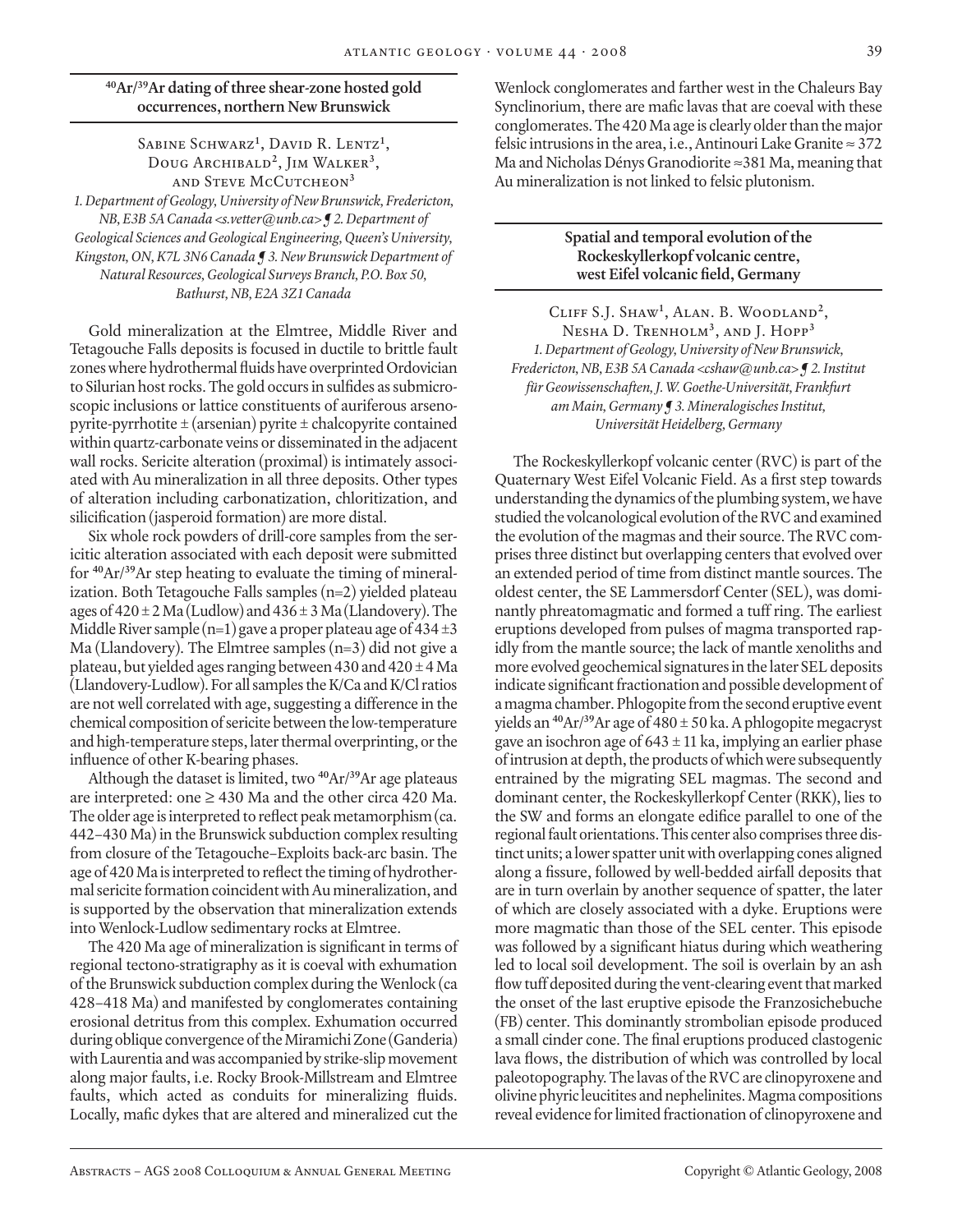olivine in various proportions, generally consistent with the observed phenocryst assemblages. Major and trace element signatures indicate distinct sources for all three centers implying a combination of variable degrees of partial melting and vertical and lateral heterogeneity in the source region.

# **2007 deep-water marine seismic acquisition to define the Canadian Extended Continental Shelf under Article 76 of the United Nations Convention on the Law of the Sea**

John Shimeld, Ruth Jackson, Kevin DesRoches, and Jacob Verhoef *Geological Survey of Canada Atlantic, Bedford Institute of Oceanography, P.O. Box 1006, Dartmouth, NS, B2Y 4A2 Canada <jshimeld@nrcan.gc.ca>*

The United Nations Convention on the Law of the Sea (UNCLOS) establishes under international law the concept of the 200 nautical mile exclusive economic zone (EEZ) allowing coastal states to exercise jurisdiction for the purposes of exploration, exploitation, conservation, and management of natural resources of the water column, seabed, and subsoil. Beyond the EEZ, there is also provision, under Article 76, for coastal states to define an Extended Continental Shelf (ECS) within which they may exercise jurisdiction over resources of the seabed and subsoil. Canada ratified the UNCLOS in November 2003 and has ten years from that date to submit a claim for an ECS to the UN Commission on the Limits of the Continental Shelf. The government allocated \$70 million to the Department of Fisheries and Oceans and to Natural Resources Canada in September 2004 to acquire and compile all the necessary data and, with Foreign Affairs and International Trade Canada, to prepare the claim.

The Canadian claim will be based on existing and newly-acquired geophysical datasets including single- and multi-beam bathymetry, spot soundings, gravity, magnetics, and seismic reflection and refraction surveys. During the 2007 field season, 9800 km of seismic data were successfully acquired over continental slope, rise, and abyssal plain regions of the Atlantic and western Arctic margins of Canada. In the eastern Arctic, heavy ice conditions thwarted attempts to collect seismic data along the Canadian margin even though two icebreakers were used and one of them is considered to be the most powerful in the world.

The new datasets acquired specifically for the UNCLOS project are confidential until the Canadian claim is accepted by the UN. However, selected examples and important scientific results will be published as the data are analysed. Also, collaborations are being fostered with researchers in universities and other government departments to minimize costs and to take advantage of logistical opportunities to acquire complementary datasets. This poster presents an overview of the datasets that were acquired in 2007.

**The Lower Devonian North Pole Stream Pluton: A strongly peraluminous granitic complex hosting a polymetallic vein-type uranium deposit, New Brunswick, Canada**

David A. Shinkle**<sup>1</sup>** , David R. Lentz**<sup>1</sup>** , and Steven McCutcheon**<sup>2</sup>** *1. University of New Brunswick, Department of Geology, PO Box 4400, Fredericton, NB, E3B 5A3 Canada <david.shinkle@unb.ca> ¶ 2. New Brunswick Department of Natural Resources, PO Box 50, Bathurst, NB, E2A 3Z1 Canada*

The North Pole Stream Pluton (NPSP) underlies an area of about 500 km<sup>2</sup> between Trousers Lake and Big Bald Mountain in north-central New Brunswick. Magmatic fractionation produced four, probable, comagmatic differentiates namely: biotite granite (oldest phase); biotite-muscovite granite; muscovite granite; and quartz-feldspar porphyry (QFP) granite that crosscuts all other phases of the pluton.

Existing petrochemical data for the NPSP suggest that the muscovite granite is the most highly evolved phase in that it has A/CNK = 1.3–1.4, a P/Ca higher than apatite, has low  $\Sigma$ REE (8.4 ppm), Zr/Hf (16.8), Nb/Ta (5.9), and Th/U (0.04), and is enriched in Rb (542.3 ppm), Sn (30.7 ppm), Nb (51.8 ppm), Ta (8.8 ppm), and U (28.5 ppm). The fractional crystallization of monazite, xenotime, zircon, and apatite in the muscovite granite produced extreme depletions in HFSE's and the REE's, and chondrite-normalized REE patterns with low LREEs/HREEs and a slight discontinuity between Nd and Sm.

Other phases of the pluton are far less fractionated and represent a continuous differentiation series that becomes increasingly more perphosphorus and uranium-specialized with decreasing age. The excess P is located primarily in K-feldspar, is enriched in the rims compared to the core of the grains, and increases in concentration with decreasing age of the hostgranitoid. Ba and Cs have a similar relationship in K-feldspar; however, their concentrations decrease with increasing degree of fractionation.

A number of radiometric ages have been reported from the NPSP. A sample of biotite granite obtained from approximately one half kilometre south of the study area has yielded a U-Pb monazite age of  $417 \pm 1$  Ma, and has been interpreted as the emplacement age of the NPSP. A ten-point whole-rock isochron from the biotite to the east of the map area gave an age of 387 ± 7 Ma with an initial **<sup>87</sup>**Sr/**<sup>86</sup>**Sr ratio of 0.703. A muscovite K-Ar age of  $414 \pm 5$  Ma and a Rb-Sr age of  $381 \pm 4$  Ma have been reported from one sample of muscovite granite and, from another sample, Rb-Sr ages of  $425 \pm 4$  Ma and  $397 \pm 4$  Ma have been obtained from muscovite and biotite respectively. Recent CHIME dating of quartz-hosted monazite inclusions in the muscovite granite has yielded an age date of  $421 \pm 6$ Ma, implying the monazite inclusions pre-date the muscovite granite and are inherited from an earlier phase in the crystallization history.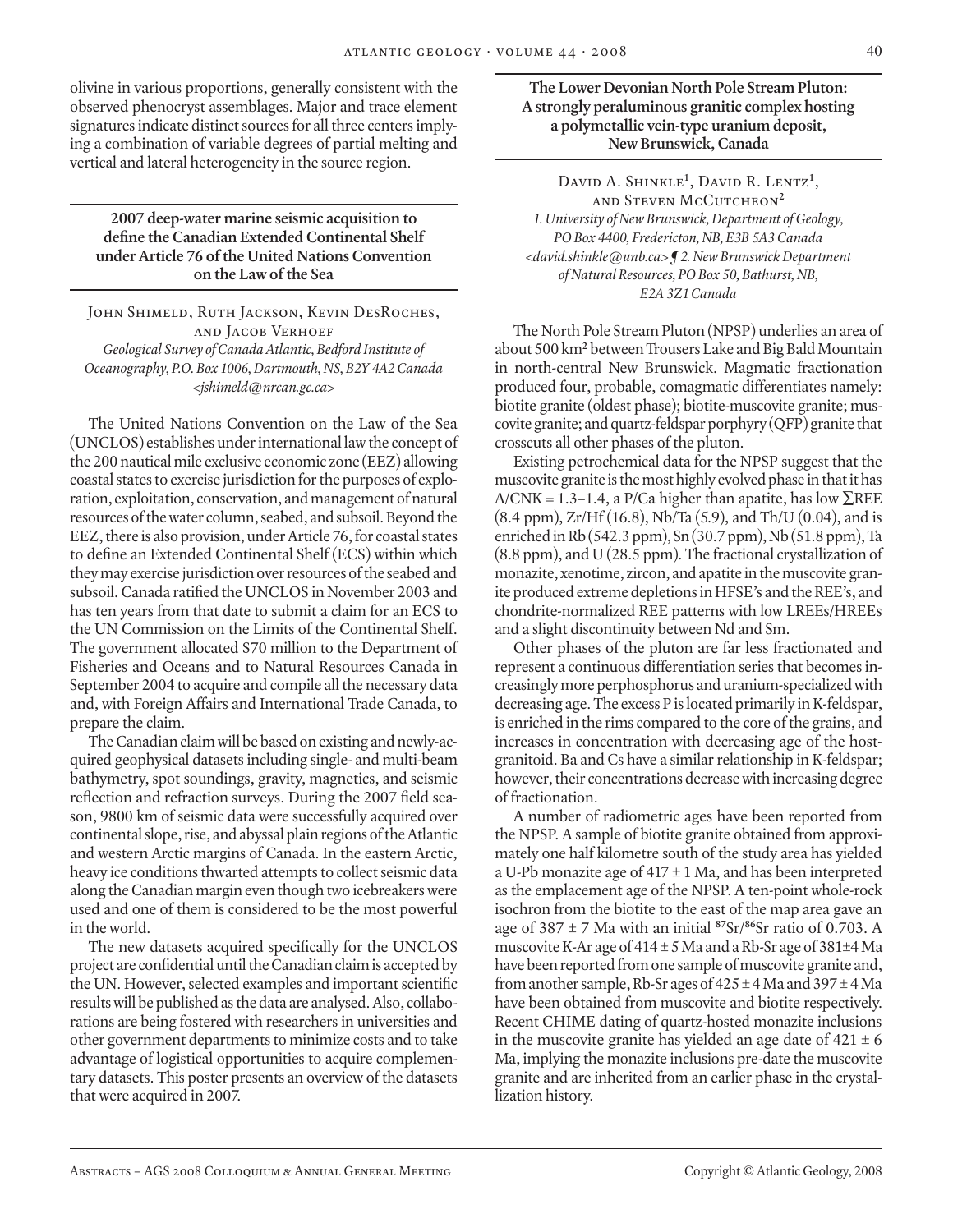The Long Lake polymetallic vein-type uranium deposit is located near the southwest end of the NPSP. The mineralization occurs in hydrothermally altered, and highly brecciated, northwesterly trending fractures that follow the regional structural trend and are parallel to the orientation of QFP dykes. The parallel orientation and the proximity of the veins to the QFP dykes imply a cogenetic relationship between the youngest phase of the NPSP and the uraniferous veins.

#### **What is climate change? Engaging the public in a critical discussion**

#### Ian Spooner

*Department of Earth and Environmental Science, Acadia University, Wolfville, NS, B4P 2R6 Canada <ian.spooner@acadiau.ca>*

During the past 18 months, the author has presented a talk entitled "Weather, Climate Change and Global Warming, what Al Gore didn't tell you!" to high school classes and service groups throughout Nova Scotia. Weather, as distinguished from climate, consists of the short-term (minutes to months) variations of the atmosphere. Climate change refers to the "… statistically significant change in measurements of either the mean state or variability of the climate for a specific place or region over decades to centuries". Alternatively, climate change has also been referred to in the press "as the process by which human emissions of greenhouse gases are believed to be causing changes in the Earth's climate system". Audience feedback during the author's presentations has shown that there is much confusion over what constitutes climate change and how to place local and regional climate variability in the context of global warming.

The author will discuss how his presentations resulted in a lively discussion of the differences in atmospheric phenomena and how an understanding of the differences might better inform the public's critical assessment of climate change policy and potential adaptation and mitigation strategies. As well, the author will discuss the reaction of the audience to the contention that pollution of the planet may be a more significant problem than global warming.

**Partial digestions in soil geochemical exploration: How buffering, adsorption, and mineral stabilities influence data processing and interpretation**

#### Clifford R. Stanley *Department of Earth and Environmental Science, Acadia University, Wolfville, NS, B4P 2R6 Canada <cliff.stanley@acadiau.ca>*

In the 1990s, many commercial geochemical laboratories introduced ostensibly new, proprietary partial digestions for the analysis of soil samples from mineral exploration programs.

These digestions were designed to solubilize specific components of soil samples (*e.g.,* those components transported from depth through exotic overburden to the surface) so that high geochemical contrast allowed reliable recognition of transported element anomalies. Unfortunately, the reception these proprietary digestions received from geoscientists has been highly variable: some geoscientists 'believe' in their worth as effective exploration tools, whereas others pan them as 'snake oil'. Furthermore, the performance level of these techniques has generally been disappointing, partly because no exploration technique is infallible, and partly because proper data interpretation is virtually impossible when the reagent chemistry used to solubilize a sample is unknown.

Factors that typically must be considered when evaluating what component of a soil sample has been put into solution, and thus providing insight into how to interpret geochemical anomalies, are: (*i*) the geochemical behavior of the pathfinder element, (*ii*) the stability and adsorptive behavior/characteristics of the mineral in/on which it resides, (*iii*) the equilibrium *pH* and *pe* of the soil in deionized water, (*iv*) the *pH* and *pe* of the reagent before and after digestion, (*v*) the presence of buffers in the reagent, (*vi*) the behavior of exchangeable ions in the reagent, and (*vii*) the presence of ligands in the reagent. Obviously, last four factors are not known when using a proprietary leach, but need to be to properly data process and interpret the cause of a soil geochemical anomaly.

For example, if Zn is adsorbed onto the surfaces of poorly crystalline Fe-oxy-hydroxides (*e.g*., ferrihydroxide, goethite and hematite) in a soil, and a weak solubilizing reagent (say, MgCl**2**) merely causes cation exchange of Mg**+2** for the adsorbed Zn**+2**, then two factors could control the Zn concentration in the resulting solution: the amount of Fe-oxy-hydroxide in the soil, and the amount of soluble Zn available for adsorption to the soil (a factor probably related to the presence of mineralization). More Fe-oxy-hydroxide could produce a Zn anomaly merely because more adsorption of Zn could take place. Consequently, dividing the Zn concentration by the amount of readily soluble Fe would remove (standardize) these variations, leaving the variations caused by differing amounts of soluble Zn available for adsorption. However, if Pb occurs in clastically dispersed galena grains, and an oxidizing agent (say, nitric acid) oxidizes the sulphide, breaking down galena and liberating Pb, then examining the Pb concentration as an individual variable represents an appropriate data processing and interpretive strategy. Obviously, understanding the mineralogical and geochemical properties of soil samples and the behavior of partial digestion reagents are both required to identify the appropriate manner in which to evaluate and interpret geochemical soil anomalies.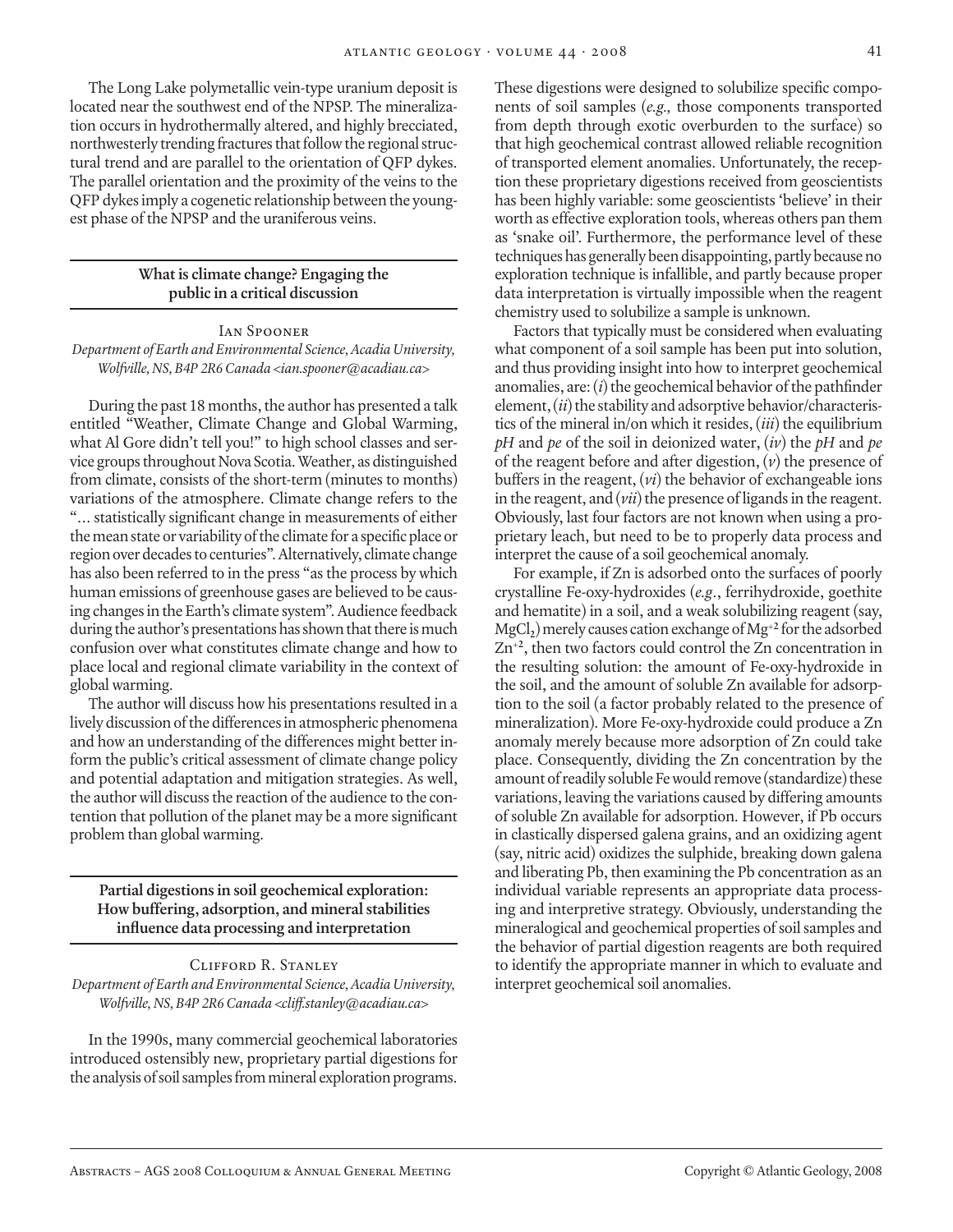# **Physical evidence of a late-glacial (Younger Dryas?) impact event in southwestern Nova Scotia**

George Stevens**<sup>1</sup>** , Ian Spooner**<sup>1</sup>** , Jared Morrow**<sup>2</sup>**, Peir Pufahl**<sup>1</sup>** , Robert Raeside**<sup>1</sup>** , Richard A.F. Grieve**<sup>3</sup>**, Cliff Stanley**<sup>1</sup>** , Sandra Barr**<sup>1</sup>** , and David McMullin**<sup>1</sup>** *1. Department of Earth and Environmental Science, Acadia University, Wolfville, NS, B4P 2R6 Canada <ian.spooner@acadiau.ca> ¶ 2. Department of Geological Sciences, San Diego State University, San Diego, CA 92182-1020 USA ¶ 3. Geological Survey of Canada, 601 Booth Street, Ottawa, ON, K1A 0E8 Canada*

An oval structure in southwestern Nova Scotia measuring  $350 \times 420$  m has been identified as a possible Late-Glacial age impact crater. Evidence for an impact origin is based on integrated analysis of geomorphic, magnetic, petrographic, ground penetrating radar and stratigraphic data. A magnetic survey of the site indicates that the regional linear magnetic pattern in granitic rock is interrupted and distorted within the raised crystalline crater rim, due either to shock remagnetization or reorientation of broken blocks. Probable shock-metamorphic features in rim rocks, not present in unaltered rocks outside the structure, include common single and multiple sets of closely spaced  $(-4-15 \mu m)$  planar microstructures in quartz and feldspar, kink-banded feldspar and biotite, reduced mineral birefringence, rare diaplectic feldspar and rare melt veinlets with flow textures. Fresh grain comminution, grain mosaicism and other lattice distortion features are pervasive.

Ground penetrating radar shows that the crater has a depressed inner floor that is sharply ringed by a 10-m-high buried scarp. Heterogeneous material under the floor, interpreted as ejecta fallback or slumpback deposits, is overlain by stratified and faulted lacustrine sediment. A Late-Glacial age is inferred through similarities in sedimentation rates to nearby bogs with well-constrained ages and the lack of any evidence of ice-sheet reworking and associated glacial deposits. Strata within the structure appear to be wedge-shaped, indicating post-glacial differential subsidence and compaction. In addition to the main crater, a cluster of arcuate, rimmed scarps 1 km north of the structure may record additional smaller impact sites, suggesting the impactor fragmented upon entry into the atmosphere producing a crater field. The oval shape of the main crater may also indicate an oblique impact or impact doublet. Continuing research focuses on identifying ejecta material in lake sediments from southwestern Nova Scotia in order to elucidate any potential link to Late-Glacial environmental change.

# **Investigating flood risk in an ungauged watershed using LiDAR, GIS and HEC TOOLS**

Doug Stiff**1,2**, Christopher Hopkinson**<sup>2</sup>**, Ian Spooner**<sup>1</sup>** , and Tim Webster**<sup>2</sup>** *1. Department of Earth and Environmental Science, Acadia University, Wolfville, NS, B4P 2R6 Canada <084322s@acadiau.ca> ¶ 2. Applied Geomatics Research Group, Middleton, NS, BOS 1M0 Canada*

This study was initiated because there is a concern over the predication and recurrence of significant flooding in the town of Oxford, Nova Scotia. The Oxford watershed is ungauged and modelling parameters required for HEC-HMS were derived based on the analogous, gauged, River John watershed. Voronoi polygons were used to distribute precipitation within the watersheds and Soil Conservation Society curve numbers were calculated using LandSat ETM and imagery and soil drainage data. Base flow was calculated using a ratio to peak of 0.11 and recession constant of 0.87. The constant rate of infiltration is 0.074 m/hr. Recurrence intervals calculated for the Oxford watershed show that the September 1999 flood was a 1 in 23 year event and that 10, 25 and 100 year floods have flows of 156 m**<sup>3</sup>** /s, 197 m**<sup>3</sup>** /s and 258 m**<sup>3</sup>** /s respectively. Using these flows, inundation was calculated and flood risk maps were produced using HEC-RAS. This study has developed new and repeatable techniques for simulating flooding events in rural Nova Scotia by using LiDAR intensity and height data as an indicator of friction and selecting and analogous basin for use in the HEC-HMS modelling system. Sensitivity analysis shows that SCS curve number is by far the most important factor in watershed modelling and variations by 10% result in recurrence interval peak flows of between 8% and 10%.

**500 million years of episodic anorthosite/leucogabbro – granodiorite/monzogranite (ALG) magmatism in the Archean Yilgarn craton**

Paul Sylvester**<sup>1</sup>** , Jim Crowley**<sup>2</sup>**, Kate Souders**<sup>1</sup>** and John Myers**<sup>3</sup>**

*1. Inco Innovation Centre and Department of Earth Sciences, Memorial University, St John's NL, A1B 3X5 Canada <pauls@esd.mun.ca> ¶ 2. Department of Geosciences, Boise State University, Boise, ID, 83725-1535 US ¶ 3. Department of Applied Geology, Curtin University, Perth 6845 Western Australia*

The Narryer Gneiss Complex (NGC) of Western Australia is one of largest intact blocks of early-middle Archean rocks (3.7–3.2 Ga) preserved on Earth. New laser ablation-inductively coupled plasma-mass spectrometer (LA-ICP-MS) U-Pb zircon geochronology and whole rock geochemistry of twenty-five NGC orthogneisses suggest that the terrane formed largely from episodic, bimodal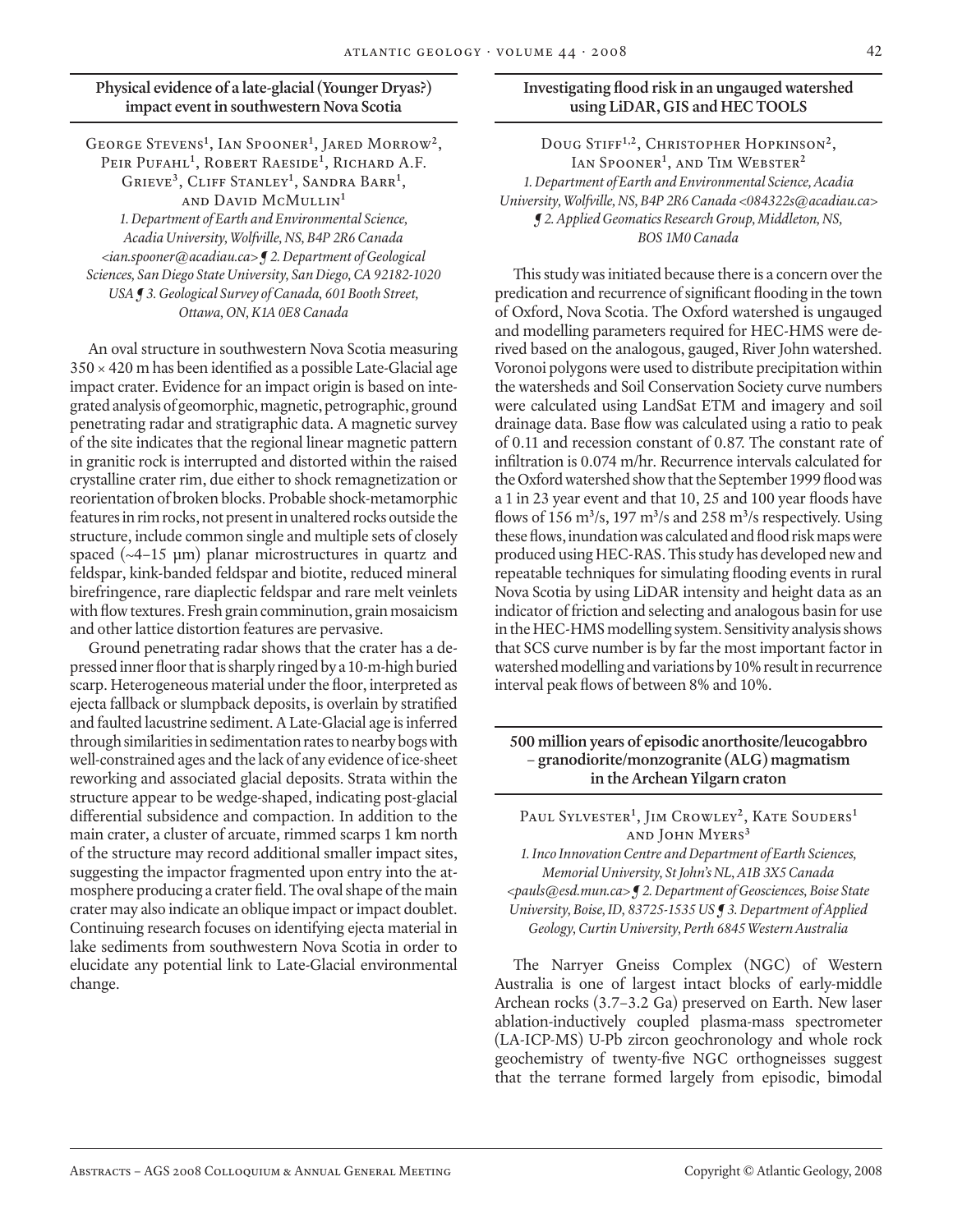anorthosite/leucogabbro–granodiorite/monzogranite (ALG) magmatism. Trondhjemite-tonalite-granodiorite (TTG) and dioritic magmatism, common in many Archean terranes elsewhere, is rare in the NGC. ALG suites represent a newlydefined, distinctive magmatic association for the Archean, similar in some respects to Mesoproterozoic Anorthosite-Mangerite-Charnockite-(Rapakivi) Granite (AMCG) suites.

 The gneiss samples were collected from north of the Jack Hills and northwest of Mount Dugel. LA-ICP-MS U-Pb zircon ages cluster at 3720 Ma, 3680 Ma, 3620 Ma, 3490 Ma, 3320 Ma, and 3260 Ma. Each of the age populations includes granodiorite/monzogranite gneisses, and all except the two youngest populations consist of anorthosite/leucogabbro gneisses. The granite gneisses have remarkably similar bulk compositions, independent of age: they are all moderately peraluminous (alumina saturation indices of 1.05 to 1.1) potassic granodiorites and monzogranites, quite unlike their more well-known Archean, sodic TTG counterparts. Formation of the ALG magmatic association is not easily reconciled with convergent plate tectonic processes (subduction). Its existence suggests that a major mechanism of mantle heat loss before 3.2 Ga was by episodic, but long-lived, within-plate magmatism in intra-continental rifts or at hot spots.

**Petrographic, chemostratigraphic, and alteration analysis through the deformed volcanosedimentary sequence hosting the Boomerang massive sulfide deposits, Tulks belt, central Newfoundland**

Ryan M. S. Toole and David R. Lentz *University of New Brunswick, Department of Geology, P.O. Box 4400, Fredericton, NB, E3B 5A3 Canada <ryan.toole@unb.ca>*

A detailed study of 8 drill holes through the Cambrian to mid-Ordovician rocks of the Tulks volcanic belt that hosts the 1.3 Mt Boomerang massive sulfide deposit in central Newfoundland is an attempt to unravel the complicated host stratigraphy and enhance correlations in this belt. The deposit strikes at approximately 225° and dips 80° to the NW. Rock types include various felsic, intermediate, and mafic pyroclastic rocks (ash tuffs, lapilli tuffs, and agglomerates), mafic to intermediate dykes and sills, and sedimentary rocks (greywacke, grey siltstone, graphitic argillites, and carbonaceous phyllites).

The hanging wall tuffs are composed of approximately 50% fine grained quartz with rare quartz and feldspar phenoclasts (10%), 30% fine-grained muscovite with minor sericite, and rare carbonate and sulfides; dominantly pyrite with very rare base metals and rare accessory minerals. The footwall tuffs differ with increased fine-grained muscovite and sericite up to 50% with 30% fine-grained quartz and increased base metals including sphalerite with less chalcopyrite and galena.

Immobile elements and their ratios prove very useful in stratigraphic interpretation. Four populations of dykes and sills have been identified, ranging from basaltic andesite to

rhyolitic dacite, based on element abundances and ratios including (Winchester and Floyd inverse ratio numbers in italics) TiO**2**/Zr (213.1, 98.97, 51.04, 83.79)(*0.0048, 0.010, 0.020, 0.013*), Y/Nb (10.6, 5.51, 4.30, 10.1)(*0.098, 0.20, 0.24, 0.10*), TiO**2**/1000 (9.45, 13.1, 9.28, 7.10), Y+Nb (20.5, 29.3, 35.8, 29.6), Zr/Y (2.43, 5.49. 6.40, 3.14, Zr (45.56, 136.1, 182.4, 83.79), V (399.9, 232.5, 108.3, 45.29), Y (18.6, 24.4, 29.0, 26.8), Nb (1.81, 4.92, 6.75, 2.76), Rb (7.00, 18.8, 28.9, 14.94), and Th (2.00, 3.75, 6.25, 2.74). The footwall and hanging wall tuffs are geochemically very similar shown by element ratio averages of (Winchester and Floyd inverse ratio numbers in italics)  $TiO<sub>2</sub>/Zr$ (HW=77.22, *0.026*, FW=85.20, *0.018*), Al**2**O**3**/Zr (HW=2062.51, *0.0007*, FW=2432.66, *0.0005*), Zr/Y (HW=3.98, FW=4.12), TiO**2**/Y (HW=244.23, *0.006*, FW=280.34, *0.004*), Al**2**O**3**/Y (HW=6995.25, *0.00018*, FW=8717.30, *0.00013*), TiO**2**/Al**2**O**<sup>3</sup>** (HW=343.17, FW=328.22), Th/Nb (HW=1.20, FW=1.03), and Zr/Th (HW=3.98, *0.033*,FW=4.12, *0.034*) and range from basaltic andesite to rhyolitic dacite.

Towards the ore horizon deformation increases in intensity with two directions of foliation which are enhanced by increased sericite. The alteration system and stockwork zone are recognizable by: (1) increased Fe-rich chlorite and disseminated and veined sulfides in the hanging wall; and (2) intense sericite alteration with increased disseminated and veined base-metal sulfides in the footwall. This is consistent with the fact that  $Al_2O_3/(Al_2O_3 + K_2O + Na_2O)$  increases with proximity to the ore horizon.

#### **Monazite as a provenance indicator for the Lower Cretaceous reservoir sandstones, Scotian Basin**

Stavros Triantafyllidis**<sup>1</sup>** , Georgia Pe-Piper**<sup>1</sup>** , Robert M. MacKay**<sup>2</sup>**, and David J.W. Piper**<sup>3</sup>** *1. Department of Geology, Saint Mary's University, Halifax, NS, B3H 3C3 Canada <stavros.triantafyllidis@smu.ca> ¶ 2. Department of Earth Sciences, Dalhousie University, Halifax, NS, BEH EJ4 Canada ¶ 3. Geological Survey of Canada Atlantic, Bedford Institute of Oceanography, P.O. Box 1006, Dartmouth, NS, B2Y 4A2 Canada*

Electron microprobe geochronology on detrital monazite grains was determined to understand the provenance of sediment supplied to the Lower Cretaceous deltas of the Scotian Basin, to interpret distribution of river mouth facies and to understand variability in diagenesis and hence reservoir quality. Previous work demonstrated the use of detrital monazite in the fluvial facies of the Lower Cretaceous (Chaswood Formation).

197 detrital monazite grains from 13 wells and different stratigraphic levels of the Lower Cretaceous of the Scotian Basin have been dated by electron microprobe and groups of monazites of similar age have been characterised by backscattered electron imagery and REE chemistry. After removing analyses showing errors greater than 20% (resulting from interference of Y and Th in Pb peaks, and Th in U peaks) and single analyses that were extreme outliers, ages from 651 analyses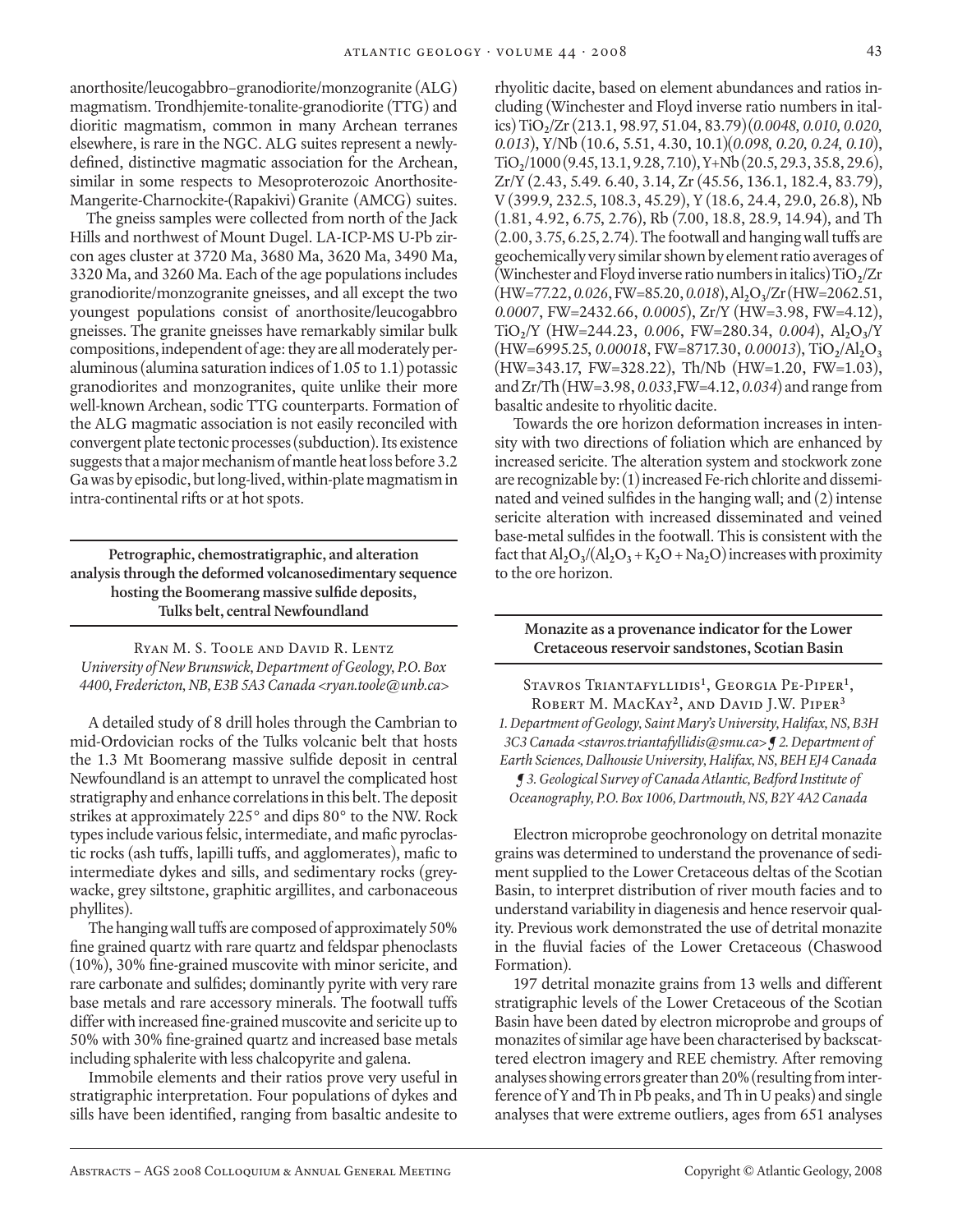were interpreted. Based on their REE abundance, monazites were classified into 4 types (A–D). Moreover, X-ray maps were made from selected grains and histograms and cumulative probability plots were produced for each well.

Detrital monazite from western Scotian Basin (Naskapi N-30) yielded Carboniferous ages. In the central Scotian Basin (Alma K-85, Thebaud C-74, I-93 and 3, Glenelg E58 and E58A, Venture 1, 3 and 4) Devonian and Silurian–Devonian ages are the dominant populations in both the Logan Canyon and Missisauga formations, and a small peak at 500 Ma is found at Venture. Proterozoic ages, present throughout the central part of the basin, are the second largest population. In the eastern Scotian Basin, Mesoproterozoic ages dominate in the Peskowesk A-99 well, whereas in the Tantallon M-41 the majority of the ages are Silurian–Devonian. Based on REE patterns, there is a clear discrimination between the western Scotian Basin (Naskapi N-30), where types C and D predominate, and the central and eastern part of the Basin where type A and B type patterns are more abundant.

Variation in detrital monazite age and composition suggest that several rivers transported sediment from multiple bedrock sources. At least one river supplied material to the western part of the Scotian Basin, as indicated by the Carboniferous ages and the distinctive dominant REE patterns. In the eastern part of the basin (Peskowesk A-99) the dominant ages are Proterozoic and type C REE patterns are absent, indicating that this part of the Scotian Basin was fed by a different river relative to the one(s) that supplied material to the central part of the basin.

**Geochemical identification of clastic sediment provenance from known sources of similar geology: the Cretaceous Scotian Basin, offshore eastern Canada**

Stavros Triantafyllidis**<sup>1</sup>** , Georgia Pe-Piper**<sup>1</sup>** , and David J.W. Piper**<sup>2</sup>**

*1. Department of Geology, Saint Mary's University, Halifax, NS, B3H 3C3 Canada <stavros.triantafyllidis@smu.ca> ¶ 2. Geological Survey of Canada Atlantic, Bedford Institute of Oceanography, P.O. Box 1006, Dartmouth, NS, B2Y 4A2 Canada*

This study tests the effectiveness of a geochemical approach in identifying provenance in a basin where different sources do not show strongly contrasting geology. Petrological studies indicate that at least three distinct rivers, draining reactivated horsts of the Appalachian orogen, supplied sediment to the Lower Cretaceous deltaic sandstones and mudrocks in the offshore Scotian Basin. 95 samples mostly from conventional core were analyzed for 44 major and trace elements. The data were first screened for variability unrelated to provenance, including changes in elemental abundance due to weathering and diagenesis, and the effects of grain size and sorting on element variation. The effect of hydraulic sorting was distinguished from the effects of concentration of ultrastable heavy minerals from polycyclic sources. Multivariate statistical

analysis by principal component analysis (PCA) was used to test the hypothesis of three discrete sources suggested by the petrologic model. Major element PCA on sandstones discriminated the sources but results from trace element PCA required further investigation using element biplots to understand their significance. Only a few elements were found to be diagnostic of different sources, namely K, Rb, Sr, U, Th, Nb and Ti, with the latter two of value only for sandstones. These are all elements that are abundant in the granites of the Appalachians. Most published geochemical discrimination diagrams did a poor job of distinguishing the three petrographically recognized sources. In other basins with quite different hinterland geology, other elements are known to be of value in discriminating provenance. Thus it is unlikely that a globally applicable set of elemental discriminants can identify terrigenous sediment sources. Rather, systematic investigation is needed that evaluates processes such as diagenesis and sorting and then tests geographic and stratigraphic variability in bulk geochemistry, informed by at least semi-quantitative petrographic data.

#### **Dendroclimatic response of alpine treeline species in central Labrador: a multi-species perspective**

Mariana Trindade**<sup>1</sup>** , Trevor Bell**<sup>2</sup>**, Colin Laroque**<sup>1</sup>** , John Jacobs**<sup>2</sup>**, and Luise Hermanutz**<sup>3</sup>**

*1. Department of Geography and Environment, Mount Allison University, Sackville, NB, E4L 1A7 Canada <mtrindade@mta.ca> ¶ 2. Geography Department, Memorial University, St. John's, NL, A1B 3X9 Canada ¶ 3. Biology Department, Memorial University, St. John's, NL, A1B 3X9 Canada*

This study presents the first black spruce, balsam fir and larch tree ring width chronologies from Labrador. It uses a multi-species perspective to study the radial growth response of alpine treeline species in the Mealy Mountains to local and regional climate variables using bootstrapped correlation analysis. The radial growth response of black and white spruce trees is positively sensitive to growing season air temperatures and sea surface temperatures (SSTs) in the vicinity of the Grand Banks. Moisture originating from warm SSTs in the adjacent Labrador Sea appears to affect moisture-sensitive white spruce and balsam fir trees negatively in the Mealy Mountains.

Comparative analysis of 4 tree-ring time series indicates that periods of larch sawfly outbreaks have occurred in the Mealy Mountains and that these events exert a significant amount of influence on the radial growth of larch trees in the Mealy Mountains. These inferred periods of insect infestations coincide with others reported in Quebec.

Growing season (June-September) temperature is reconstructed for the Mealy Mountains using merged spruce tree ring width chronologies (1847–2004). The reconstruction is in accordance with other reconstructions at regional and hemispheric scales. The sensitivity of spruce trees to local temperature and precipitation is unstable throughout the period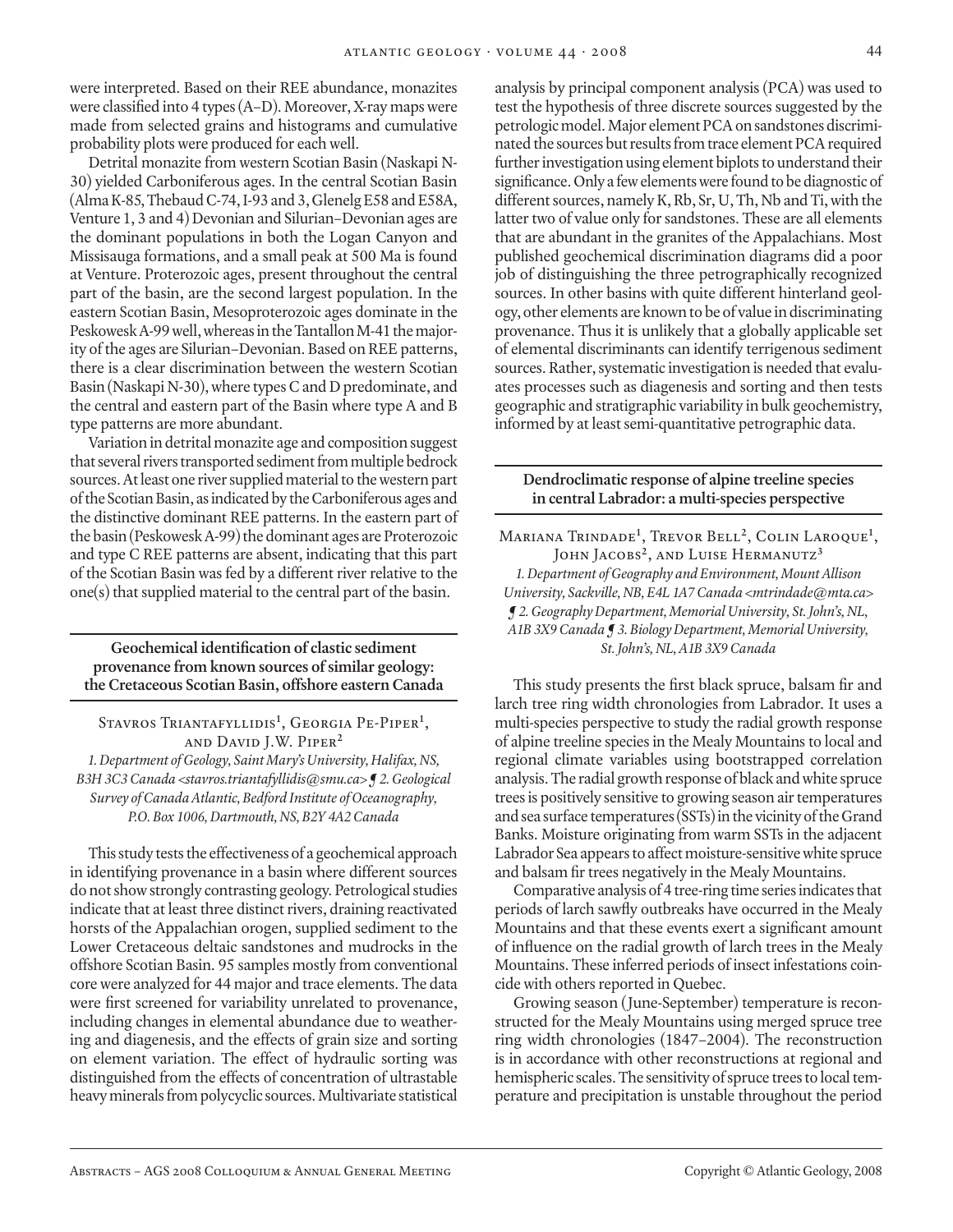of instrumental record due to moisture effects. Further, spruce trees in the Mealy Mountains show evidence of divergence from air temperatures over the last several decades.

> **Unravelling the sources of the thick Miocene pyroclastic flows, Kos (Greece)**

Nikolaos Tsoukalas**<sup>1</sup>** , Georgia Pe-Piper**<sup>1</sup>** , and David J.W. Piper**<sup>2</sup>** *1. Department of Geology, Saint Mary's University, Halifax, NS, B3H 3C3 Canada <niktsouk@hotmail.com> ¶ 2. Geological Survey of Canada Atlantic, Bedford Institute of Oceanography, Dartmouth, NS, B2Y 4A2 Canada*

Kos is one of several localities (Samos, Patmos, Bodrum) in the southeast Aegean Sea with Upper Miocene volcanic rocks. The stratigraphic succession of flows, ignimbrites and interbedded sediments were studied in the field in order to better understand the age, distribution, source and tectonic setting of Upper Miocene volcanic rocks of Kos. Previous radiometric dating shows that the age of the volcanism is about 10 Ma.

In northern Kos, thin andesite flows and dacite domes are overlain by thin pyroclastic rocks near Profitis Ilias and at Tripa; north of Ag. Fokas, a thin pyroclastic succession includes lahars. In southern Kos, pyroclastic successions totalling 80 m in thickness are interbedded with Miocene clastic sediments and marls at Ag. Fokas and Ag. Stefanos.

At Ag. Stefanos, the lowest volcanic rocks are volcaniclastic conglomerates deposited from channelised hyperconcentrated flows, overlain by an ignimbrite rich in limestone clasts. This is overlain by 50–60 m of marls and clastic sediments, a 10–20 m thick ignimbrite succession, a further 80 m of marls and clastic sediments, and finally 60 m of ignimbrite, possibly in three major eruptive cycles with upward increase in abundance and size of lithic clasts. At Ag. Fokas, 80 m of ignimbrites overlie thin airfall tuff over marls and are interrupted by two thin intervals of sediment, one marl and the other sandstone. In both localities, interbedded sediments appear to be of fluvial or lacustrine origin.

Paleocurrent indicators in ignimbrites suggest that the Ag. Stefanos section was derived from a source to the southeast and Ag. Fokas from a source to the south, most probably from a Miocene precursor of the modern volcanic centre of Nisyros–Yali. Lithic clasts in the ignimbrites were divided into groups on the basis of petrography and geochemistry, to attempt correlations between Ag. Stefanos and Ag. Fokas and to assess their affinity to the minor andesite-dacite volcanism at Prof. Ilias and Tripa. Preliminary results suggest correlations between the upper Ag. Stefanos ignimbrite and that at Ag. Fokas north. Other ignimbrites appear to be petrographically distinct. Clasts similar to lavas at Prof. Ilias are common in several ignimbrites.

Upper Miocene volcanism was synchronous with emplacement of the Dikeos monzonite during E-W strike-slip faulting. This faulting created local transtensional or transpressional deformation, leading to uplift and unroofing of the monzonite, the overthrusting emplacement of alpine basement onto the monzonite, and creation of the Late Miocene basins in which thick successions of ignimbrite were deposited subaerially or in shallow lakes. The flows at Prof. Ilias and Tripa may be related to the faulted northern margin of a southern Kos basin within which the thick ignimbrites accumulated. The thickest ignimbrites were derived from a stratovolcano located near the present island of Nisyros.

**Geology and mineral occurrences of the Faribault Brook area, Cape Breton Island, Nova Scotia**

Matthew Tucker**<sup>1</sup>** , Sandra M. Barr**<sup>1</sup>** , and Chris E. White**<sup>2</sup>** *1. Department of Earth and Environmental Science, Acadia University, Wolfville, NS, B4P 2R6 Canada <059555t@acadiau.ca> ¶ 2. Nova Scotia Department of Natural Resources, P.O. Box 698, Halifax, NS, B3J 2T9 Canada*

The Cheticamp area of western Cape Breton Island is located in the Aspy terrane, part of the Ganderia realm of the northern Appalachian orogen. Equivalent parts of Ganderia in Newfoundland and New Brunswick are well known for their mainly volcanic-hosted metallic mineral deposits, and hence the Cheticamp area potentially has similar deposits. Mineral occurrences (Zn, Cu, Pb, Fe, As, Au) around Faribault Brook east of Cheticamp have been exploration targets since the 1890s, and are hosted by rocks generally assigned to the Ordovician-Silurian Jumping Brook Metamorphic Suite (JBMS). Subsequent geochronological work in the 1990s in the area showed that at least some of the metasedimentary and metavolcanic rocks of the JBMS could be Late Neoproterozoic, and similar in age to the ca. 550 Ma Cheticamp Pluton. However, no new mapping or petrological studies had been undertaken since then to assess the significance of these new age data.

During the summer of 2007, an area of ~180 km<sup>2</sup> that included all of the known mineral occurrences in the Faribault Brook area was mapped at a scale of 1:20 000, and geophysical data were incorporated in constructing a revised geological map of the area. Recent trenches not available to earlier workers were examined, as well as all available drill core from the area in the core storage facility at Stellarton. Mineralization was observed in mafic and felsic metavolcanic units, as well as in associated metasedimentary rocks. Unit names follow as much as possible those established by earlier workers, and include the Faribault Brook metavolcanic unit, Dauphinee Brook schist, Barren Brook schist, George Brook amphibolite, and Corney Brook schist. The Faribault Brook metavolcanic unit is mainly mafic flows with less abundant felsic flows and mafic tuff. The George Brook amphibolite appears to represent higher grade metavolcanic rocks. The Dauphinee Brook schist is fine-grained and pelitic, whereas the Barren Brook schist is coarser grained and has a higher quartz content. The Corney Brook schist is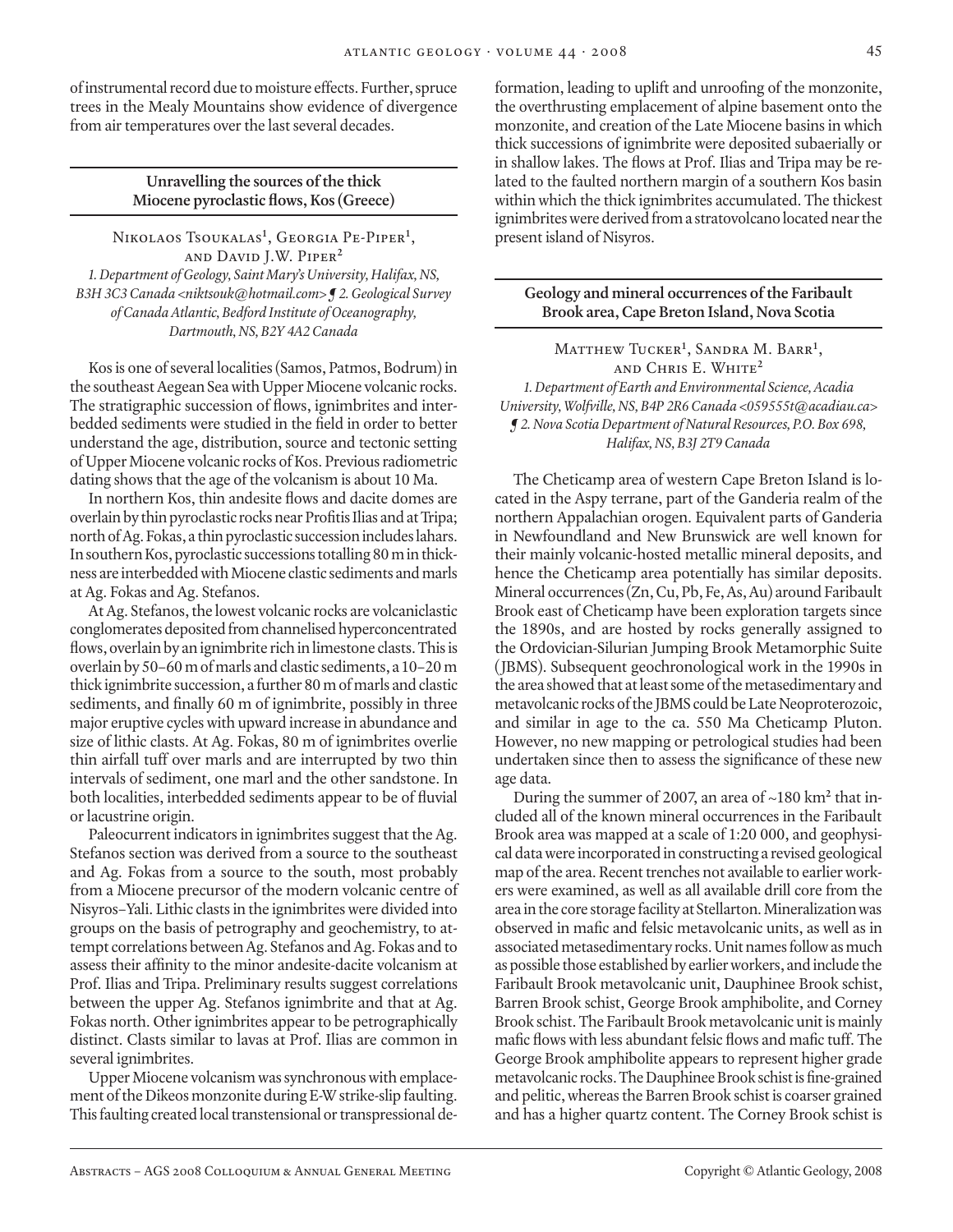higher grade and includes metasedimentary and meta-igneous units; it may be similar to or part of the Pleasant Bay Complex. The contact between the Dauphinee Brook schist of the Jumping Brook metamorphic suite and the Cheticamp Pluton is intrusive, at least in part, rather than a nonconformity or fault as suggested in some earlier interpretations, based on recently exposed outcrop. Hence at least part of the Jumping Brook Metamorphic Suite is older than ca. 550 Ma. However, felsic porphyry that hosts mineralization at some locations (e.g., Galena Mine) is Silurian based on published U-Pb (zircon) ages. Similar lithology is observed at the Mountain Top Adit where is seems to be extrusive rather than intrusive as at the Galena Mine occurrence.

# **Barium as a possible indicator of biogenic methane generation**

Erica C. Underwood and Grant A.G. Ferguson *Department of Earth Sciences, St. Francis Xavier University, P.O. Box 5000, Antigonish, NS, B2G 2W5 Canada <x2004bqi@stfx.ca>*

Biogenic gas resources associated with an influx of fresh subglacial water during the late Pleistocene and early Holocene are known to exist in various sedimentary basins in North America. It is suspected that the Western Canada Sedimentary Basin (WCSB) may contain natural gas of this origin but there have not been any detailed studies on this possibility aside from a significant body of research examining the hydrodynamics of the basin during the last glaciation. In this study, the possibility of biogenic gas generation in the Winnipeg Formation is examined through an analysis of groundwater from that formation. The presence of low sulfate and elevated barium concentrations in the Winnipeg Formation of southeastern Manitoba indicates that redox conditions necessary for the production of methane may have been present. Geochemical models created using PHREEQ C corroborate this concept. This indicates that barium might be a good indicator of areas with natural gas potential and this is also supported by data available for the Michigan Basin.

#### **Geological factors affecting surface water chemistry in southwestern Nova Scotia**

Daniel J. Utting and Terry A. Goodwin *Nova Scotia Department of Natural Resources, PO Box 698, Halifax, NS B3J 2T9 Canada <uttingdj@gov.ns.ca>*

In southwestern Nova Scotia, some lakes have been adversely affected by acid rain, causing a reduction of pH and stress to fish habitat. The effects of this acidification have been heavily studied in terms of ecology and water chemistry, and have been extensively monitored and modelled. Previous studies have generally ignored the effects of geology, however, considering the bedrock as 'un-buffering' granites, metasediments and slates. Although bedrock geology may have a more significant control on water chemistry than previously considered, this study focuses on the role of glacial sediment cover on the buffering capacity of lakes in southwestern Nova Scotia.

Southwestern Nova Scotia has been affected by numerous glacial events including the Escuminac Phase, when an ice divide located to the north over the Magdalen Shelf resulted in glacial advance to the south over the region. This phase produced tills and drumlins composed of distally derived material that may have higher calcium carbonate content than locally derived materials. Because of the region's complex history of multiple ice-flow phases, this calcium carbonate is not equally distributed. Understanding its dispersal and relationship to water chemistry is critical for modelling responses to acid rain.

To establish a link between glacial sediment and lake chemistry, the authors compare a Department of Natural Resources archive of over 3000 lake sediment geochemistry samples collected in the late 1970s to water chemistry from Environment Canada's database of monitoring lakes (n=74), which has operated continuously since the 1970s. In lakes where both the sediment geochemistry and water chemistry were measured, there is a negative correlation between calcium concentrations in the sediment and the acidity of the water: lakes with higher concentrations of Ca in their sediments have less acidic water. A map of Ca concentrations from the more extensive lake sediment database reveals that lakes with enough Ca in the sediment to buffer the lake pH tend to occur within drumlin fields. This is confirmed at the scale of local catchments, where if the upper topographic elevation is above the occurrence of drumlins a corresponding low Ca concentration is observed. Conversely, in the lower elevations of the catchments, if they lie within a drumlin field, higher Ca concentrations are measured in the sediment.

# **Ice-flow and deglacial chronology, Foxe Peninsula, southwest Baffin Island, Nunavut**

Daniel J. Utting**<sup>1</sup>** and John C. Gosse**<sup>2</sup>** *1. Nova Scotia Department of Natural Resources, P.O. Box 698, Halifax, NS, B3J 2T9 Canada <uttingdj@gov.ns.ca> ¶ 2. Department of Earth Sciences, Dalhousie University, Halifax, NS, B3H 3J5 Canada*

The Foxe Peninsula lies north of the former Hudson Strait ice stream and along the southern margin of the Foxe Dome of the Laurentide Ice Sheet, placing the peninsula in a salient location to record glaciologically significant events such as marine incursion in Hudson Strait and Foxe Basin. Field data collected in 2006, as part of the Southwest Baffin Integrated Geoscience Project (SWBIG), have led to an improved model of ice flow and deglaciation in the area, based on ice-flow indicators, marine-limit features, distribution of erratics, till geochemistry and radiocarbon dating.

At full glacial conditions, ice flowed toward the east in Hudson Strait. In the eastern portion of the peninsula, ice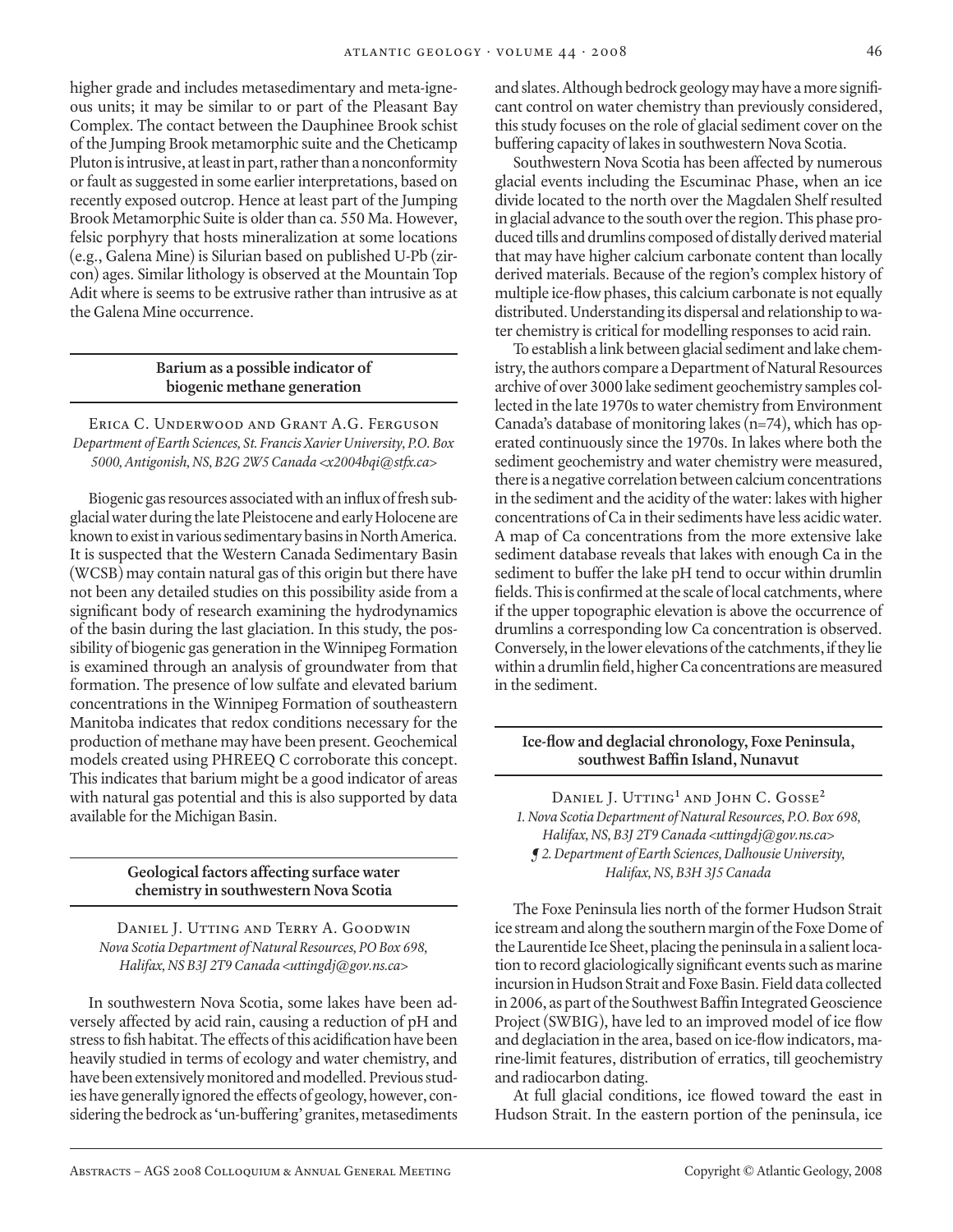flow was predominantly to the southwest, flowing from the Amadjuak Ice Divide. The western sector experienced more changes in ice flow, where the potentially full ice configuration flow was toward the southeast, possibly from the Foxe Divide, radiating from the Foxe Dome. Later, flow in the western sector shifted southward, as an apparently greater control was exerted from the Amadjuak Divide.

Ice likely evacuated from the Hudson Strait relatively rapidly, initiating deglaciation of the Foxe Peninsula. This resulted in the highest and oldest glaciomarine features observed on the peninsula: ice contact deltas at 180 m with related radiocarbon ages of *ca.* 8.1 **<sup>14</sup>**C ka BP (9.0 cal ka BP). As deglaciation progressed, a re-advance formed large moraines (the 'Foxe moraines') on the western part of the peninsula. Elevated calcium in till samples, numerous carbonate erratics, and shell fragments that predate the last glaciation on the peninsula north of the Foxe moraines (i.e. ice proximal side) indicate a source for the material offshore and suggest higher ice sheet velocities and greater transport distances for this phase of ice flow compared to the rest of the study area. An age for this phase is bracketed by radiocarbon ages and marine limit observations distal to the moraine of *ca.*7.7 **<sup>14</sup>**C ka BP (8.0 cal ka BP) at 150 m, compared to the age of marine limit proximal to the moraine some 700 years later at 132 m. Between the western and eastern sectors is a lowland area, where the presence of De Geer moraines suggests a grounded ice margin that retreated northwards. This marine incursion may relate to the collapse of the Foxe Dome, disintegration of the Amadjuak Divide, and ultimately formation of the Amadjuak Dome centred over Amadjuak Lake in the eastern sector. This resulted in a shift of ice-flow direction in the north of the eastern sector by more than 90 degrees, to flow to the northwest. In the eastern sector, marine limit elevations decline with more recent deglaciation in a gradual northward pattern with no re-advance detected, and in comparison to the western sector are younger by almost a thousand years.

# **A tale of two estuaries: Comparison of anthropogenic impacts on the contemporary evolution of the Avon and Petitcodiac River systems, Bay of Fundy**

Danika van Proosdij**<sup>1</sup>** , Tim Milligan**<sup>2</sup>**, Gary Bugden**<sup>2</sup>**, and Karl Butler**<sup>3</sup>** *1. Department of Geography, Saint Mary's University, 923 Robie St. Halifax, NS, B3H 3C3 Canada <dvanproo@smu.ca> ¶ 2. Fisheries and Oceans Canada, Habitat Ecology Section, Bedford Institute of Oceanography, P.O. Box 1006, Halifax, NS, B2Y 4A2 Canada ¶ 3. Department of Geology, University of New Brunswick, P.O. Box 4400, Fredericton, NB, E3B 5A3 Canada*

Both the Avon and Petitcodiac River estuaries have had a long history of modification by human activities ranging from dyking by the Acadians to causeway construction in the late 1960s. This presentation examines the spatial variability and temporal in the intertidal morphodynamics of both estuaries and compares the resilience of each system to the influence of tidal barrier construction. Contemporary bathymetric surveys were compared with historical surveys from the 1960s/70s as well as an 1858 British Admiralty bathymetric chart. These data were modeled and observed changes supported by orthorectified aerial photography and satellite imagery using ArcGIS 9.2.

Both rivers demonstrated very rapid sedimentation during the final stages of the construction and rapid infilling during the first year after the causeway was completed. In the case of the Windsor causeway, this accumulation took place in the vicinity of a pre-existing sand bar. At both sites, there was a significant decrease in intertidal cross sectional area within the first km downstream of the causeway. The greatest decrease was measured on the Petitcodiac (90%) whereas between a 54 to 75% decrease was measured at Windsor from 1970 to 2006 as a layer of sediment between 5.8 to 6.5 m deep accumulated downstream of the causeway. Once sufficiently consolidated, these mudflats were rapidly colonized by *spartina alterniflora*. Beyond this point, approximately 3 km downstream of the causeway on the Avon River, there was no significant decrease in cross sectional area. The minor changes recorded could not be directly attributed to the causeway, but rather were likely associated with shifts in the main tidal channel as the St. Croix River joined the Avon. In addition, seasonal cycles of changes in bed elevation by as much as 2 m were measured, which exceed differences recorded between 1858–1969 and 2005/2006. For the remaining 11 km downstream, after the entrance of the Kennetcook River, negligible changes in intertidal cross sectional area were recorded since 1858. Any changes in bed elevation can be linked to changes in the position of major intertidal sand bodies. Any areas of sedimentation along the shoreline have been compensated by either deepening of the main tidal channel or bank erosion along the opposite shore. In the Petitcodiac River, however, the bed elevation rose by 2 m and continues to infill 16 km downstream of the causeway. It is hypothesized that the resilience of the Avon system to the construction of the causeway is mostly attributed to its sandier sediment and associated sediment dynamics, position of the causeway within the broader estuary, and hydrology.

#### **The Halifax Experimental Pollen and Spore Monitoring and Forecast Program: publicizing 6-year results and trends**

David L. Waugh**<sup>1</sup>** , Ann A.L. Miller**<sup>2</sup>**, Benjamin J. A. Moulton**3,4**, Erin Pitman**<sup>3</sup>**, and David H.S. Richardson**<sup>3</sup>**

*1. Atmospheric Science Division, Meteorological Service of Canada (Atlantic Region), Environment Canada, 45 Alderney Drive, Dartmouth, NS, B2Y 2A6 Canada ¶ 2. marine g.e.o.s.,1003 Peter St., Apt. 1, New Minas, NS, B4N 3L7 Canada, <marine.geos@ns.sympat ico.ca> ¶ 3. Department of Biology, Saint Mary's University, Halifax, NS, B3H 3C3 Canada ¶ 4. Department of Earth Sciences, University of Ottawa, Ottawa, ON, K1A 6N5 Canada*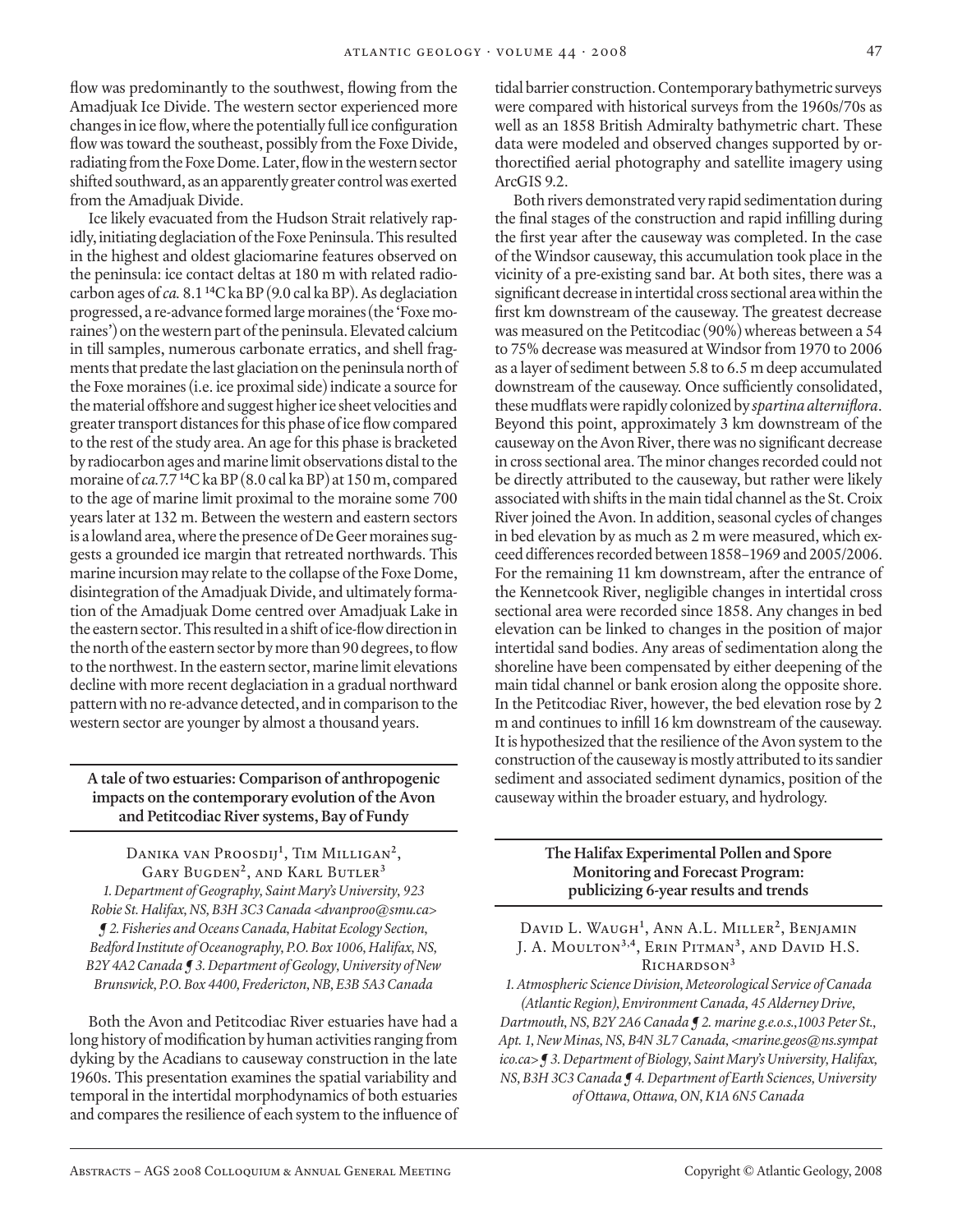The Saint Mary's University-Environment Canada Experimental Pollen and Spore Monitoring Program began operating in Nova Scotia in 2000. Airborne pollen and spore levels have been recorded daily throughout the flowering season at various locations, based on land use and population density. Previously sites have included include Halifax, Beaverbank or Wellington, and Noel Shore (urban, suburban and rural settings, respectively). In 2006 samplers were stationed in Halifax, Kentville, and Sydney, allowing monitoring over greater geographical and climatic ranges. Annual variation in the pollen records appear to be due to biannual reproductive behaviour, local weather conditions, latitudinal differences, and prevailing climatic conditions.

Pollen forecasts are made based on the species trapped, the densities calculated, and the predicted weather. Pollen and spores are potentially allergenic to sensitive individuals, and the forecasts publicize when activity and medication modification may be advisable, helping reduce the demands on the health-care system. Forecasts were updated for Halifax each afternoon Monday to Friday and were available to the public electronically via a hyperlink found at Environment Canada's Halifax weather forecast website. It was also available for Halifax on an automated voice message system.

Long-term monitoring may reveal early indications of vegetation responses and increased health risks from anthropogenic atmospheric contamination and global warming. Seasonal pollen calendar composites can aid in interpreting the taphonomic changes that occur in the processes of deposition and preservation of Holocene pollen records, and the vegetation patterns and climates responsible for producing these records.

# **LiDAR collection and processing in the coastal Bay of Fundy region and Cobequid-Chedabucto fault system, Nova Scotia.**

Tim Webster and Peter MacDermott *Applied Geomatics Research Group, Centre of Geographic Sciences, 50 Elliot Road, RR#1 Lawrencetown, NS, B0S 1M0 Canada <timothy.webster@nscc.ca>*

Light Detection and Ranging (LiDAR) is a technology that can be used both from an airborne or terrestrial platform to precisely measure range information. Since 2000, researchers at the Applied Geomatics Research Group at COGS have been involved with using airborne LiDAR data to construct highresolution surface models and more recently using terrestrial based LiDAR to image cliffed shoreline exposures that are not well resolved with airborne technology. In collaboration with the Geological Survey of Canada, part of the costal region of the Bay of Fundy has been surveyed with airborne LiDAR, including Joggins and the Parsborro area. Airborne and terrestrial data have been merged to capture the deformation in the Carboniferous rocks along the Walton-Cambridge Cove area. A recent survey has been conducted along the northern boundary of the Cobequid-Chedabucto fault system between

Eden and Guysborough. The usual ground point spacing of these small scale surveys are on the order of 0.5 to 1 m and the data volumes are on the order of several gigabytes. Once a survey has been flown the processing steps include: 1. process the trajectory of the aircraft and relate the laser ranges to the aircraft position; 2. export each flightline as binary LAS files (LiDAR standard format); 3. LiDAR point cloud is analyzed to determine ground and non-ground points; 4. points are imported into a GIS for validation and analysis; 5. two types of surface models are constructed: Digital Surface Model (DSM) using all the points and a Digital Elevation Model (DEM) using only the classified ground points. These surface models are then used to derive other parameters such as shaded relief models and surface profiles. Ground points at the top of cliffed shorelines and other abrupt natural vertical structures are often incorrectly classified by most standard algorithms and must be dealt with differently than other variable terrain. This presentation will review airborne and terrestrial LiDAR and the associated workflow and potential pitfalls (abrupt terrain changes) and present examples of recently completed surveys of areas of geolscience interest.

**Defining the stratigraphy of the Meguma Supergroup in southern Nova Scotia: where do we go from here?**

# CHRIS E. WHITE *Nova Scotia Department of Natural Resources, PO Box 698, Halifax, NS, B3J 2T9 Canada <whitece@gov.ns.ca>*

In 1998, the Nova Scotia Department of Natural Resources began a major bedrock mapping initiative in the Meguma Group of southern Nova Scotia to produce a series of 1:50 000-scale geological bedrock maps. As a result of mapping, combined with follow-up geological studies, a redefinition of its stratigraphy is now justified.

As previously proposed, the lower metasandstone-dominated Goldenville Formation and upper slate-dominated Halifax Formation should be formally elevated to 'group' status. Mapping has demonstrated that both formations can themselves be subdivided into formations and members. Thus, the Meguma Group will be elevated to a 'supergroup'. The Meguma Supergroup can be divided into two distinct stratigraphic packages separated by the Chebogue Point shear zone (CPSZ). In the Digby-Yarmouth area (west and northwest of the CPSZ), the lower part of the Goldenville Group is the metasandstone-dominated Church Point Formation, whereas the upper part consists of metasiltstone of the Bloomfield Formation. Units in the overlying slate-rich Halifax Group are the Acacia Brook Formation and overlying Bear River Formation.

East of the CPSZ in the Pubnico-Chester area the lowest unit in the Goldenville Group is a metasandstone/slate package termed the Moses Lake Formation. The Moses Lake Formation is overlain by the metasandstone-dominated Green Harbour Formation, which is similar in appearance to the Church Point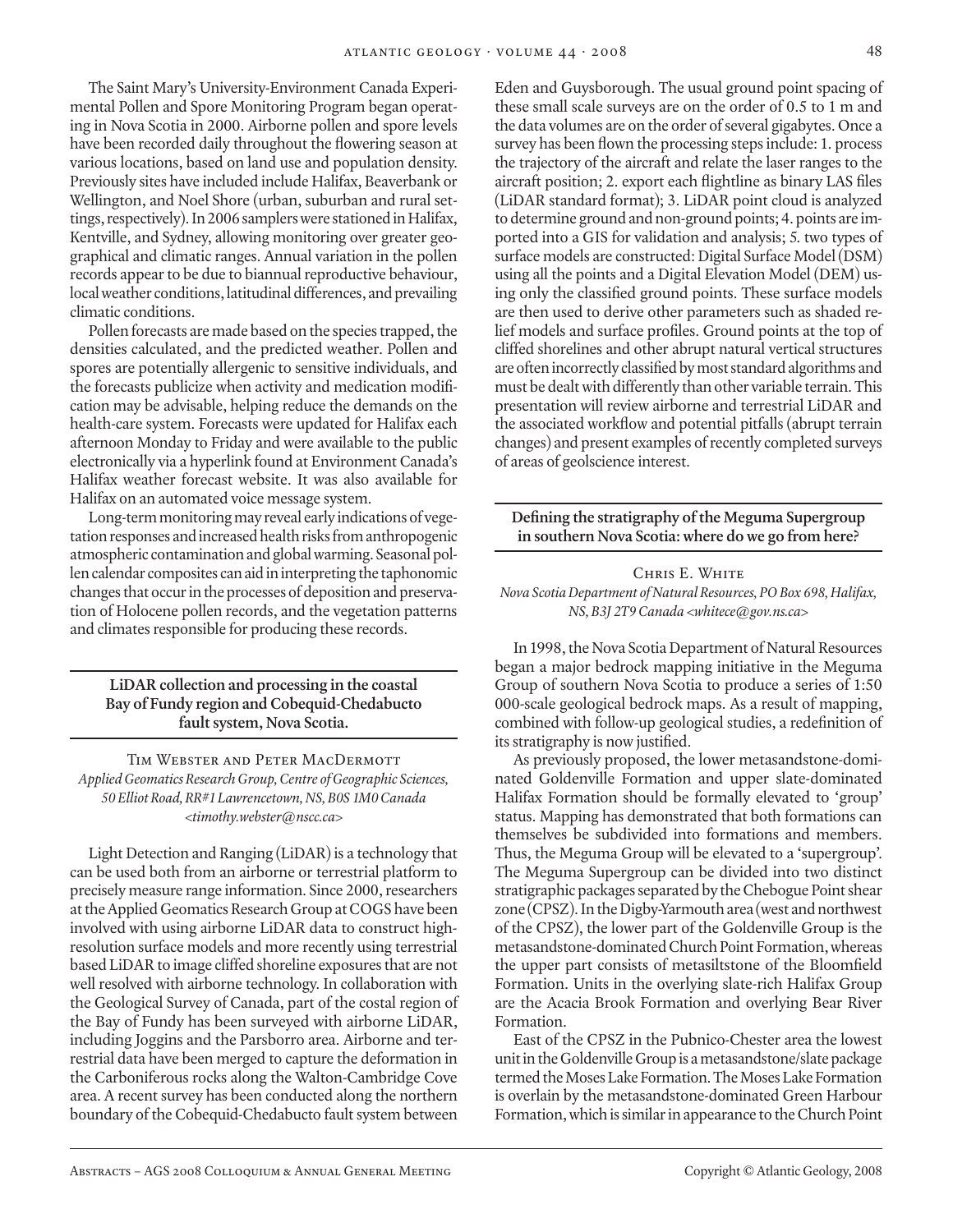Formation. The middle part of the Goldenville Group consists of metasandstone/metasiltstone assigned to the Government Point Formation. No equivalent unit is recognized in the Digby-Yarmouth area. The upper part consists of Mn-rich metasiltstone of the Moshers Island Formation. Although this unit appears to be the stratigraphic equivalent to the Bloomfield Formation, no Mn-rich beds have been found west of the CPSZ. Units in the overlying slate-rich Halifax Group include the Cunard and overlying Feltzen formations.

The Church Point Formation of the Goldenville Group contains a metasiltstone unit (High Head Member) with a distinctive trace fossil assemblage characteristic of the boundary between the Neoproterozoic and Phanerozoic, suggesting that the Goldenville Group below this member extends into the Neoproterozoic. The upper part of the Government Point Formation has yielded early Middle Cambrian trilobite fossils of Acado-Baltic affinity. The upper part of the Bear River and Feltzen formations locally contains the Early Ordovician graptolite *Rhabdinopora flabelliformis*, suggesting that the underlying Acacia Brook, Cunard, Bloomfield, and Moshers Island formations are Middle to Late Cambrian, and that a significant unconformity exists between the Halifax Group and the overlying late Ordovician–Early Silurian White Rock Formation. A revised minimum thickness for the Meguma Group is 10 km.

One of the most significant obstacles to formalizing the proposed stratigraphy in the Meguma Supergroup is gaining acceptance of the new subdivisions among geologists. Hence, establishment of a joint working group is proposed to reach consensus on the proposed divisions and avoid confusion in the geological literature.

**The Quaternary erosional and depositional history of the Black Point area, Saint John, New Brunswick, based on seismic sub-bottom profiles**

James Whitehead**<sup>1</sup>** , Karl E. Butler**<sup>2</sup>**, and D. Russell Parrott**<sup>3</sup>**

*1. Science and Technology Studies, St. Thomas University, Fredericton, NB, E3B 5G3 Canada <jamesw@stu.ca> ¶ 2. Department of Geology, University of New Brunswick, Fredericton, NB, E3B 5A3 Canada ¶ 3. Geological Survey of Canada Atlantic, 1 Challenger Drive, Dartmouth, NS, B2Y 4A2 Canada*

High-resolution seismic sub-bottom profiles from the region offshore of Saint John Harbour facilitate the first investigation of coastal marine Quaternary units in the area. The data were obtained from a region 7 km W-E, and 10 km N-S encompassing an ocean disposal site located near Black Point in the approaches to Saint John harbour. Sediments dredged from shipping channels in Saint John harbour are disposed of at this site. One sub-bottom profile extends north of the main study area into the mouth of the Saint John River, and another profile extends 21 km south of Partridge Island. A total of 41, mostly N-S oriented lines, were interpreted. The nominal line

spacing was 150 m in the central region, and 320 to 750 m in the eastern and western extremities of the study area.

Stratigraphic assignments are based on comparisons with the ground-truthed geological units present off the Scotian Shelf and include bedrock, till, Emerald Silt facies A, Emerald Silt facies B and LaHave Clay. Some differences were noted from the Scotian Shelf region including the presence of a single layer of non-interdigitating till, which becomes discontinuous to the north. Several sedimentary packages restricted to the northern region of the study area are related to the local outflow of the Saint John River or local seabed currents (e.g., the Mispec dune field). To the north, the LaHave Clay also appears to undergo a facies change, as more typical laminar bedding is replaced by cross-bedded units, which may reflect higher nearshore currents, or the influence of the Saint John River.

Several areally-extensive unconformities are defined, revealed by reflector truncation, including two within the Emerald Silt facies B unit, and one at the base of the LaHave Clay. The Mispec dune field, in the east of the study area, lies unconformably on older units. South of the dune field, the seafloor appears to have changed from being predominantly depositional during glacial times to one which is now dominated by erosion. Recent erosion has exposed Emerald Silt facies B on the seabed.

# **Lower Silurian subduction-related volcanic rocks in the Chaleurs Group, northern New Brunswick, Canada**

Reginald A. Wilson**<sup>1</sup>** , Cees van Staal**<sup>2</sup>**, and Sandra Kamo**<sup>3</sup>** *1. Geological Surveys Branch, New Brunswick Department of Natural Resources, P.O. Box 50, Bathurst, NB, E2A 3Z1 Canada <reg.wilson@gnb.ca> ¶ 2. Geological Survey of Canada Pacific, Vancouver, BC, V6B 5J3 Canada ¶ 3. Jack Satterly Geochronology Laboratory, Department of Geology, University of Toronto, Toronto, ON, M5S 3B1 Canada*

Volcanic rocks are hosted by Lower Silurian rocks of the Chaleurs Group at two locations in northern New Brunswick. At Quinn Point, minor mafic to intermediate volcanic rocks occur in the Weir Formation, and at Pointe Rochette, a thin bed of felsic tuff has been identified at the top of the Clemville Formation. These rocks are interpreted as the first evidence in New Brunswick of magmatism associated with Late Ordovician-Silurian northwest-directed subduction of the Tetagouche-Exploits back-arc basin. At Quinn Point, volcanic rocks include a thick flow of massive basalt, and mainly andesitic cobbles and boulders in overlying conglomerate beds. The basalts have low (evolved) Mg#s, despite high Cr and Ni values and abundant pseudomorphed olivine phenocrysts, implying replacement of Mg by Ca during olivine alteration. The *in situ* flow and the conglomerate clasts are chemically alike, and display volcanic-arc affinities on diagrams used to infer tectonic setting. The volcanic rocks were emplaced in the fore-arc region, probably reflecting local step-back of the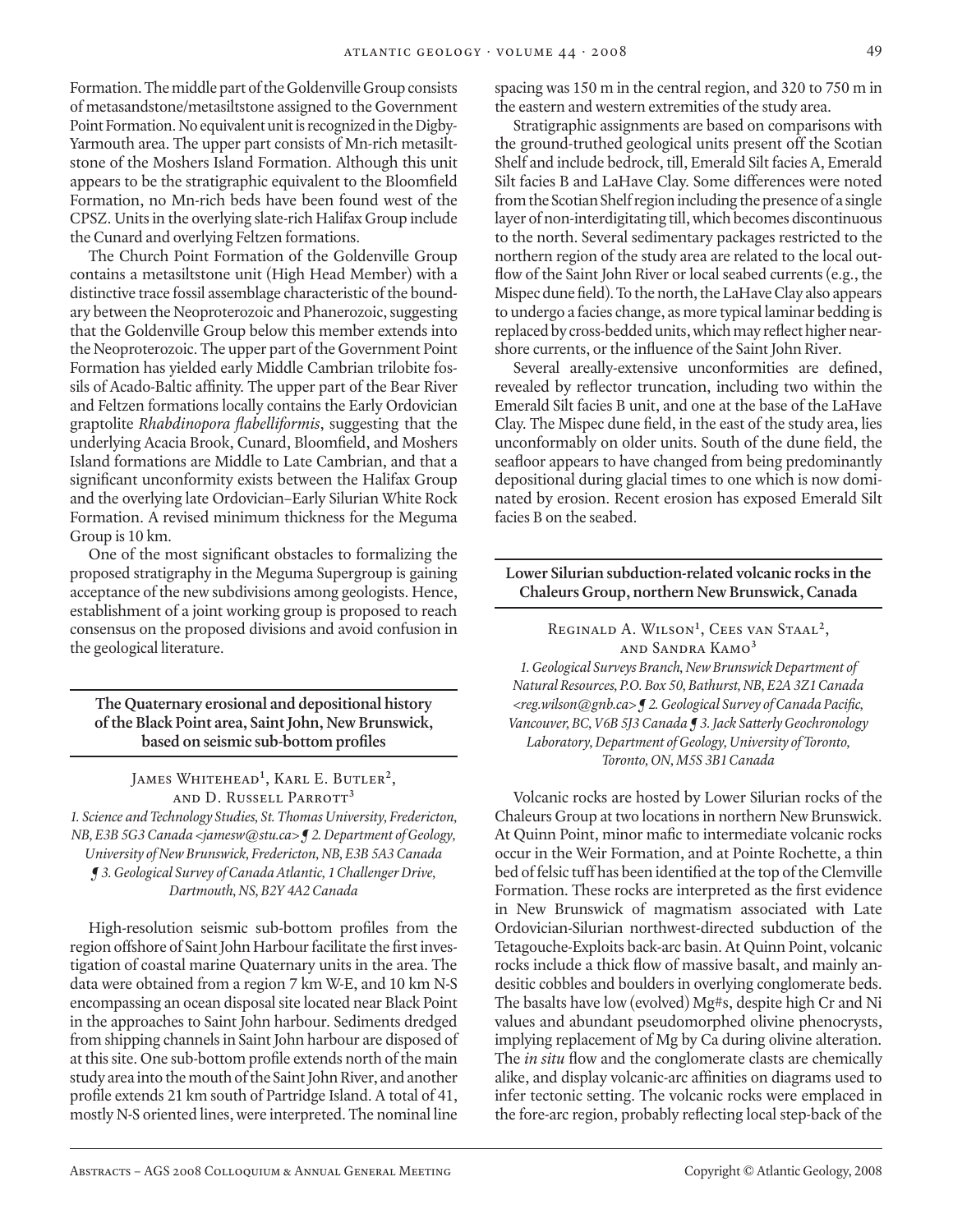magmatic axis due to accretion of continental back-arc ribbons. Chemical characteristics such as depleted HREE, high La/Yb, high Al**2**O**3** and slight positive Eu anomalies suggest that the parent magma may have been generated from partial melting of the subducting slab, namely young, warm Tetagouche-Exploits back-arc oceanic crust. Subduction of young backarc crust in general was probably largely responsible for the relatively low volume of Early Silurian arc magmatic rocks in the northern Appalachians. At Pointe Rochette, fine-grained vitroclastic felsic tuff has a rhyodacitic composition and displays extensive alkali and large-ion-lithophile mobility, with depletion in K, Rb, Ba and Cs. Elevated Th and U, and depleted high-field-strength elements (Nb, Hf, Zr), are consistent with a subduction-influenced setting, although REE abundances are low and the REE profile is relatively flat and unfractionated. A U-Pb (zircon) age of  $429.2 \pm 0.5$  Ma was obtained from the tuff, consistent with the late Llandovery to early Wenlock fossil-indicated age of the overlying La Vieille Formation. Although not altered to bentonite, the age of the tuff suggests an affiliation with one of many Early Silurian subduction-related K-bentonites documented in northwestern Europe and eastern North America, e.g., at Arisaig in Nova Scotia.

# **Distinguishing between geogenic and anthropogenic sources of arsenic in soils in the North Brookfield Gold District, Nova Scotia**

Lori A. Wrye<sup>1</sup>; Heather E. Jamieson<sup>1</sup>; Michael B. Parsons**<sup>2</sup>**, and Stephen.R.Walker**<sup>1</sup>** *1. Department of Geological Sciences, Queen's University, Kingston, ON, K7L 3N6 Canada <wrye@geoladm.geol.queensu.ca> ¶ 2. Geological Survey of Canada Atlantic, Dartmouth, NS, B2Y 4A2 Canada*

Soils in the North Brookfield Gold District, Nova Scotia are enriched in arsenic (As) both naturally, associated with local gold mineralization in bedrock, and anthropogenically, due to the processing of gold ore. The focus of this research is on soils surrounding the abandoned, publicly-accessible North Brookfield Gold Mine which operated from 1887–1936, and produced approximately 43,000 troy ounces of gold from 105,000 tonnes of crushed rock. At present, the North Brookfield district is a popular recreational site with off-road vehicle enthusiasts, who have constructed ramps and jumps using the historical mine tailings. North Brookfield is a unique site because it is the only Nova Scotia Gold mine that, in the early years of operation (from 1897 to 1903), combined roasting and chlorination in the extraction of gold from the arsenopyrite (FeAsS)-bearing ore. Roasting of the gold ore decomposed the arsenopyrite to iron oxides, releasing sulphur dioxide (SO<sub>2</sub>) and arsenic trioxide  $(As<sub>2</sub>O<sub>3</sub>)$  from the stacks to the surrounding area. Arsenic trioxide is a very soluble and potentially mobile form of arsenic and understanding its fate in the environment is important for assessing the potential risks associated with human exposure to these soils. In 2007, 10 shallow soil cores

(40–60 cm long) were taken with the objective of developing and applying methods of distinguishing between geogenic and anthropogenic sources of As in North Brookfield soils. Samples were taken within 1 km upwind and downwind of the approximate location of the historic roasting stacks. Results from bulk aqua-regia soil digestions and ICP-AES analysis show that the average As concentrations for all sub-samples was 300 ppm (median= 38 ppm), exceeding the Canadian Soil Quality Guideline of 12 ppm (residential and parkland soils). Five sub-samples from two locations stand out, with As concentrations in the top 10 cm ranging from 350 to 4300 ppm. These samples were taken within 100 m of the furnaces and chlorination house. The high As sub-samples were magnetically separated, then magnetic materials and residuals were made into thin sections. Roaster-derived Fe-oxides, natural Fe-Ti oxides and primary sulphides were identified in the sections, along with an as yet unidentified brown mass. Synchrotron-based microanalytical techniques were then used to identify nanocrystalline As-bearing phases and results indicated that As was associated with all of the above phases. Preliminary examination of XANES (X-ray absorption near-edge spectroscopy) data shows that the As was predominately As**5+** with typically 10% As**3+**, however one sample of the weakly reflective brown mass had significant As**3+**. Work to-date suggests that anthropogenically derived As is associated with the brown mass, while natural As-bearing materials such as the weathering products of arsenopyrite were also observed. Future work on soils from the area will include sequential selective extractions on high-As samples, as well as scanning electron microscopy and electron microprobe analysis.

# **Petrology and tectonic significance of coronitic mafic granulites, Southampton Island, Nunavut**

Chris Yakymchuk**<sup>1</sup>** , Mary Sanborn-Barrie**<sup>2</sup>**, Joyia Chakungal**<sup>3</sup>**, and Rebecca Jamieson**<sup>1</sup>** *1. Department of Earth Sciences, Dalhousie University, Halifax, NS, B3H 3J5 Canada <c-yak@dal.ca> ¶ 2. Geological Survey of Canada, 615 Booth Street, Ottawa, ON, K1A OE9 Canada ¶ 3. Canada-Nunavut Geoscience Office, P.O Box 2319, Iqaluit, NU, XOA OHO Canada*

Southampton Island, south-central Nunavut, occupies the "Dorset corridor", the enigmatic boundary region between the Trans-Hudson Orogen and the western Churchill Province. The eastern part of the island is underlain largely by granulite and upper amphibolite facies metagranitoid rocks, with local supracrustal enclaves. Mineral assemblages, textures, and P-T estimates in mafic enclaves from the eastern part of the island shed light on first-order aspects of the regional tectonometamorphic history. Most samples contain the granulite facies assemblage grt-opx-cpx-plag-hbl, with spectacular coronitic textures developed around garnet porphyroblasts. Three suites of texturally heterogeneous granulites each preserve three textural domains, interpreted to represent three points on the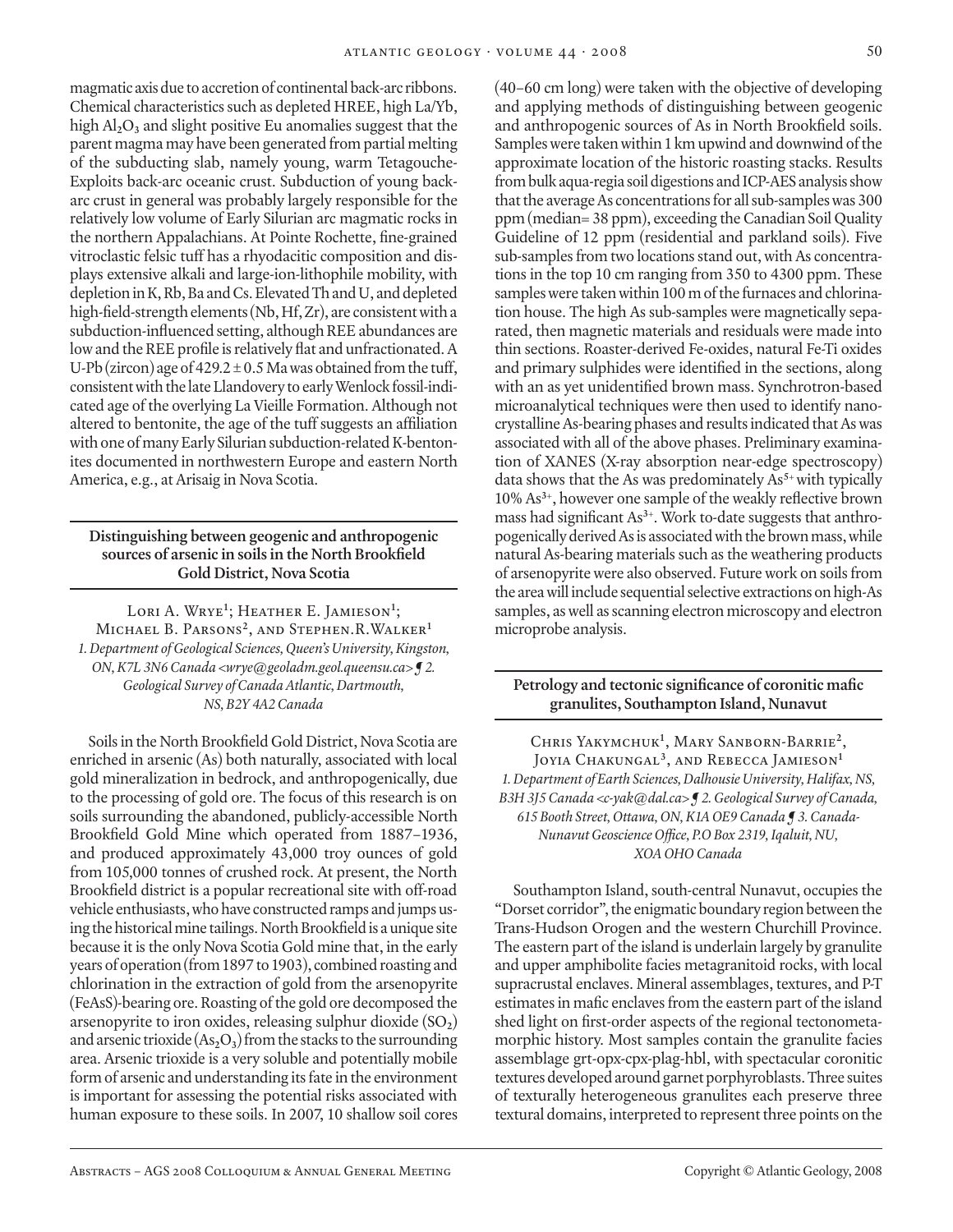P-T path. Near-peak metamorphic conditions, 850–900°C and 0.9–1.0 GPa, are preserved by cpx-opx-plag inclusions in garnet. Symplectites of opx-plag-spl-mag around garnets indicate near-isothermal decompression from 0.8 to 0.7 GPa at 800–850°C. Matrix plag-cpx-opx-hbl represents a re-equilibrated assemblage, yielding a P-T estimate at 500–600°C and 0.5–0.6 GPa. The P-T path derived from these estimates contrasts with those obtained from lithologically similar units in the western Churchill Province, suggesting that the rocks of Southampton Island share tectonic affinities with the Baffin-Ungava segment of the Trans-Hudson Orogen.

# **Geochemistry of the bauxitic-lateritic occurrences in the Deh-Dasht area, Zagros, Iran: exploration guidelines**

Alireza Zarasvandi**<sup>1</sup>** and Marcos Zentilli**<sup>2</sup>** *1. Department of Geology, Shahid Chamran University, Ahvaz, Iran <Zarasvandi\_a@scu.ac.ir> <zarasvandi@yahoo.com> ¶ 2. Department of Earth Sciences, Dalhousie University, Halifax, NS, B3H 3J5 Canada*

This study is focused on the bauxitic-lateritic paleo-horizons in the Deh-Dasht area 250 km east of Ahvaz city, Iran, located within the Zagros fold belt. The bauxite horizon developed on strata of the Cretaceous Sarvak and Ilam Formations. Most occurrences are related to the exposure of the paleo-horizons in the eroded limbs and cores of major anticlines, and have a predominantly NW-SE elongation, parallel to the main structural trend of the Zagros. The age of folding and faulting is Oligocene-Miocene, which were followed by erosion, exposing the bauxite horizon.

Boehmite, Gibbsite and Diaspore are the main Al-bearing minerals in the Zagros bauxitic paleo-horizon. The bauxitic stratum in the study area can be divided into three main parts: 1) Argillite- argillaceous bauxite (Lower layer), 2) Bauxite zone (e.g., red and white bauxite; Middle layer) and 3) Ferruginous Limestone (Upper layer). Geochemically, the Zagros bauxitic horizon contains mainly  $\text{Al}_2\text{O}_3(19-62 \text{ wt. } \%)$ , Fe<sub>2</sub>O<sub>3</sub>(3–38wt. %), SiO**2** (10–35 wt. %) and TiO**2** (0.28–3.0 wt. %). In general, Ti, Al, and the trace elements V, Cr, Zr, Nb, Y, and Th get enriched through all parts of the bauxite sequences with respect to the unweathered protolith. The highest value of Ba and Sr are observed in the Sarvak Formation's bauxitic limestones and marly limestones. The high values of Ca, Mg and Si in some yellow bauxite and red bauxite samples can be explained by the presence of kaolinite in the bauxite. The enrichment of V, LREE, Th, Nb, Co, Cr, Ni and Zr is interpreted to reflect the concentration of these elements in the Fe oxides and Ti-bearing minerals.

Geological and structural investigations in combination with remote sensing techniques are found to be useful in exploration of new bauxite-bearing districts in the Zagros. The Crosta technique, a multivariate statistical technique that uses multi-spectral image channel data, has been used in this project to help in the discrimination of economic bauxitic-lateritic occurrences. Ground truthing reveals that the bauxitic-lateritic occurrences outlined by the Crosta technique coincide well with the studied areas and the favorable geochemical characteristics determined. Detailed geology and estimation of ore reserve of these occurrences require a systematic sampling and drilling program.

# **Mineralogy of a lead-barite occurrence in Kap Henson, Northumberland Island, Greenland**

MARCOS ZENTILLI, YAWOOZ KETTANAH, and Alexander M. Grist *Department of Earth Sciences, Dalhousie University, Halifax, NS, B3H 4J1 <zentilli@dal.ca> <zentilli@eastlink.ca>*

During a traverse part of the Canadian-German Nares Strait Geocruise 2001 expedition, we came across "vuggy" diabase, a cavity ridden upper part of a regionally extensive diabase sill, with irregular cavities (1–20 cm) and irregular veins (0.5 to 10 cm) partially filled with calcite, barite, minor quartz and sulphides, mainly galena, in crystals up to 2 cm. The locality is at Lat. 77° 22.087' N/Long. 71° 30.568', at 265 m.a.s.l. in Kap Henson of deserted Northumberland Island. The altered and sparsely mineralized rock is exposed in an area of 250 m in an E-W direction, by 35 m NS. Alteration has corroded the phaneritic quartz diorite, and locally the rock is intensely altered and can be dug out with a knife. The permeability for the veining was provided by extensional fractures and the upper contact of the brittle (Proterozoic) sill with grey shales of the (Proterozoic) Dundas Group. Transmitted and reflected light microscopy and electron probe microanalysis indicate that the host rock is a fine grained quartz diabase with pyroxene, amphibole, biotite, plagioclase (sericitized), K-feldspar and minor quartz. Magmatic titanomagnetite is very abundant and pyrite and chalcopyrite occur in accessory amounts; euhedral apatite is conspicuous as relatively large inclusions within the major minerals. The rock is affected to various degrees by alteration dominated by sericitization and chloritization. The main hypogene vein sulphide is galena, with lesser amounts of chalcopyrite, and minor pyrite and rare sphalerite. Calcite and barite (one earlier generation clear, euhedral; one later cloudy, brownish) and minor quartz are the gangue minerals, and the veins are crustified, having formed by open-space filling. Quartz occurs as doubly terminated bipyramids in calcite and barite (early), and in granular veinlets (late). All barite is rich in two-phase (liquid-gas) fluid inclusions, and barite II contains traces of solidified petroleum. Two-phase fluid inclusions homogenize (median Th) as a liquid at 158 **<sup>o</sup>** C (calcite) and 165 **o** C (barite) respectively. There is no evidence of boiling of the fluids. Ice-melting temperatures (Tm,ice) of -35 **<sup>o</sup>** C (calcite) and 0 **<sup>o</sup>** C (barite) suggest the involvement of two distinct fluids, one Na-Ca-Mg, probably basinal brines, and the other dilute meteoric water. Hydrocarbons may have played a chemical role in sulphide precipitation. Hydrothermal alteration has produced calcite, epidote and chlorite. Incipient weathering